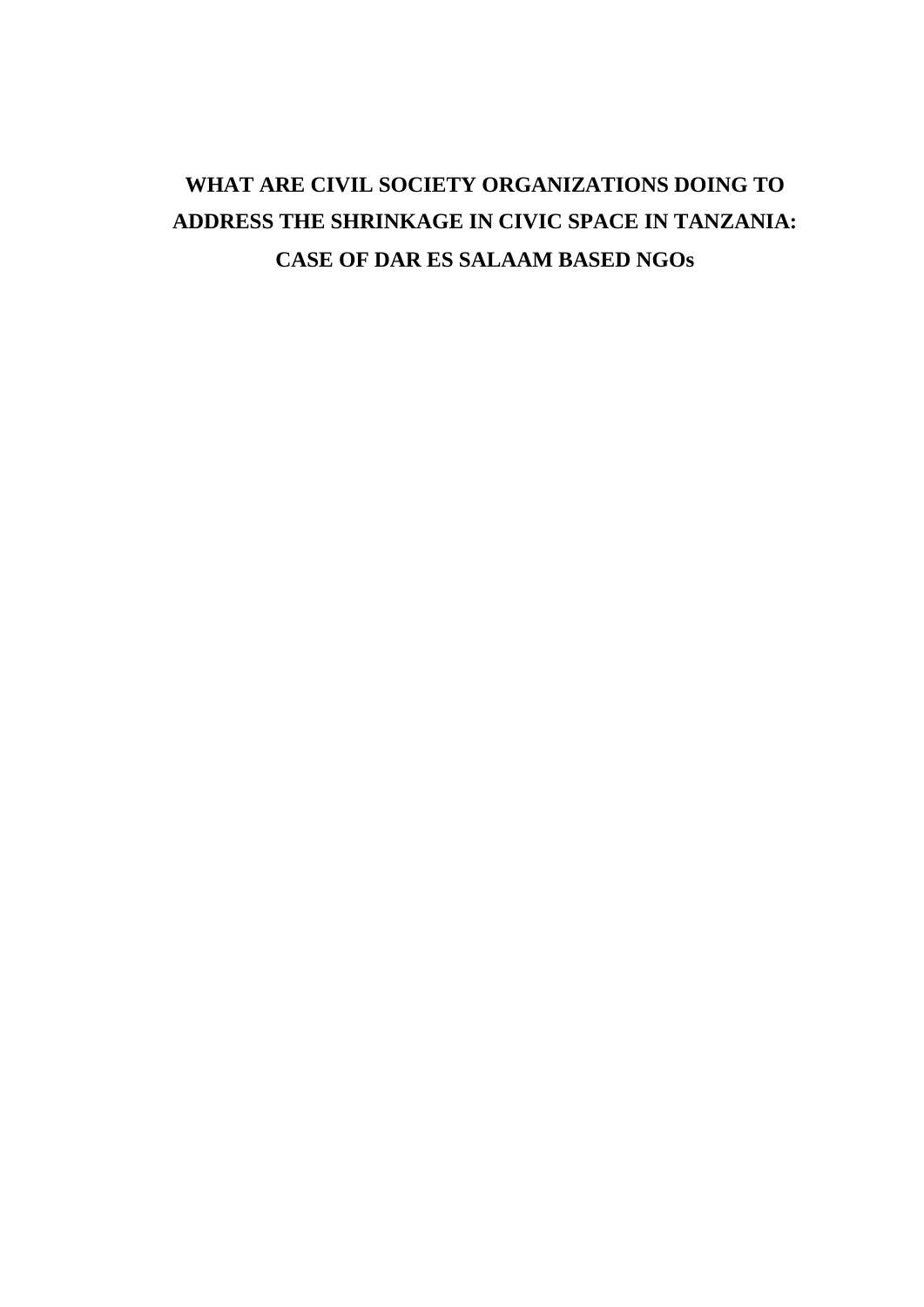# **WHAT ARE CIVIL SOCIETY ORGANIZATIONS DOING TO ADDRESS THE SHRINKAGE IN CIVIC SPACE IN TANZANIA THE CASE OF DAR ES SALAAM BASED NGOs**

**By Gosper FransNgairo**

**A Dissertation Submitted in Partial Fulfillment of the Requirements for the Award of the Degree of Master of Leadership and Management (MLM) of Mzumbe University**

**December, 2020**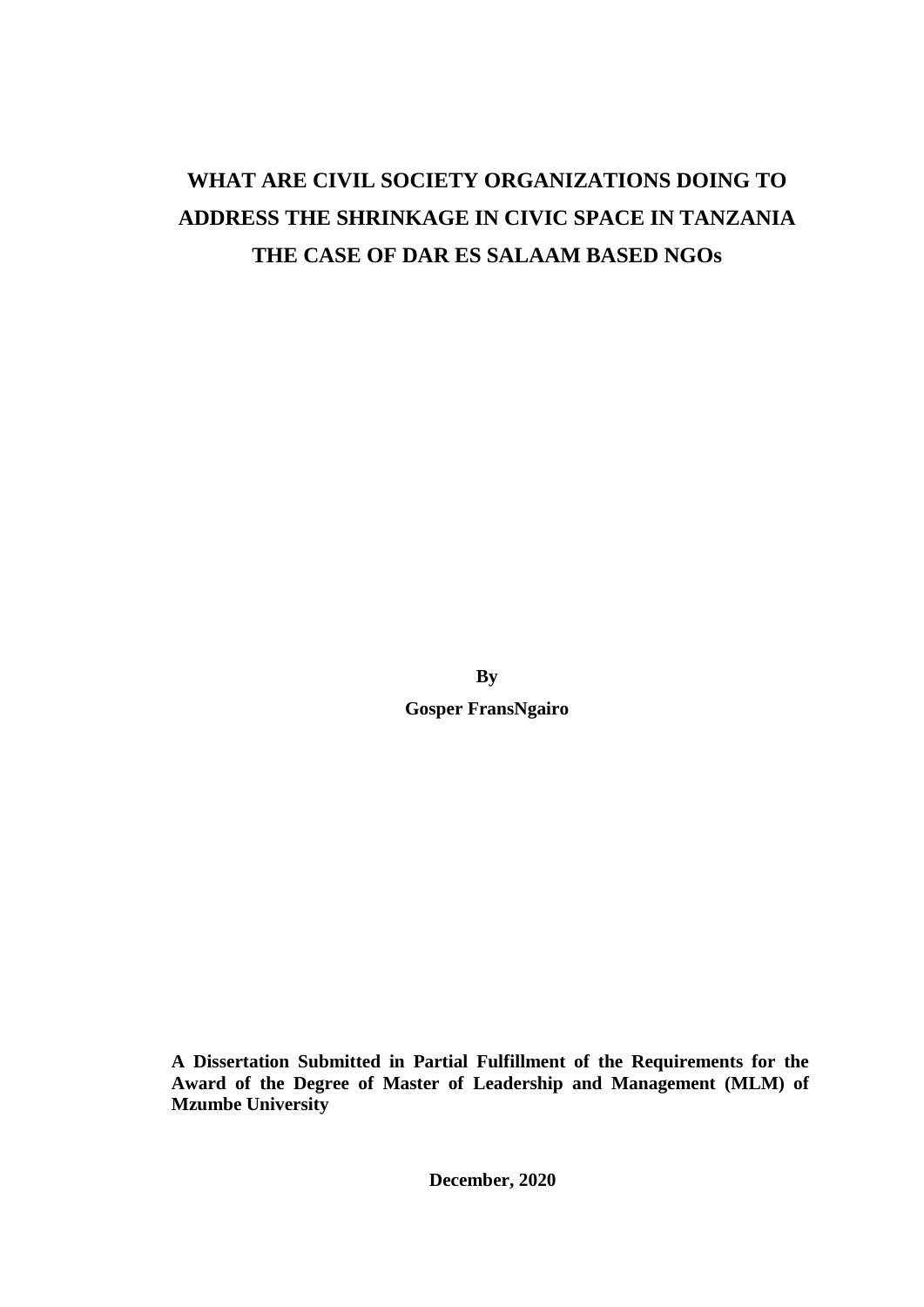# **CERTIFICATION**

The undersigned certifies that he has read and hereby recommends for acceptance by the University of Mzumbe a dissertation entitled *"What are Civil Society Organizations Doing to Address the Shrinkage in Civic Space in Tanzania: The Case of Dar es Salaam Based NGOs",* in Partial Fulfillment of the Requirements for the Award of the Degree of Master of Leadership and Management (MLM) of Mzumbe University

Major Supervisor

\_\_\_\_\_\_\_\_\_\_\_\_\_\_\_\_\_\_\_\_\_\_

\_\_\_\_\_\_\_\_\_\_\_\_\_\_\_\_\_\_\_\_\_\_

Internal Examiner

**External Examiner**

**\_\_\_\_\_\_\_\_\_\_\_\_\_\_\_\_\_\_\_\_\_\_**

**Accepted for the Board of Mzumbe University Dar es Salaam Campus College**

**\_\_\_\_\_\_\_\_\_\_\_\_\_\_\_\_\_\_\_\_\_\_\_\_\_\_\_\_\_\_\_\_\_\_\_\_\_\_\_\_\_\_\_\_\_\_\_\_ PRINCIPAL, DAR ES SALAAM CAMPUS COLLEGE**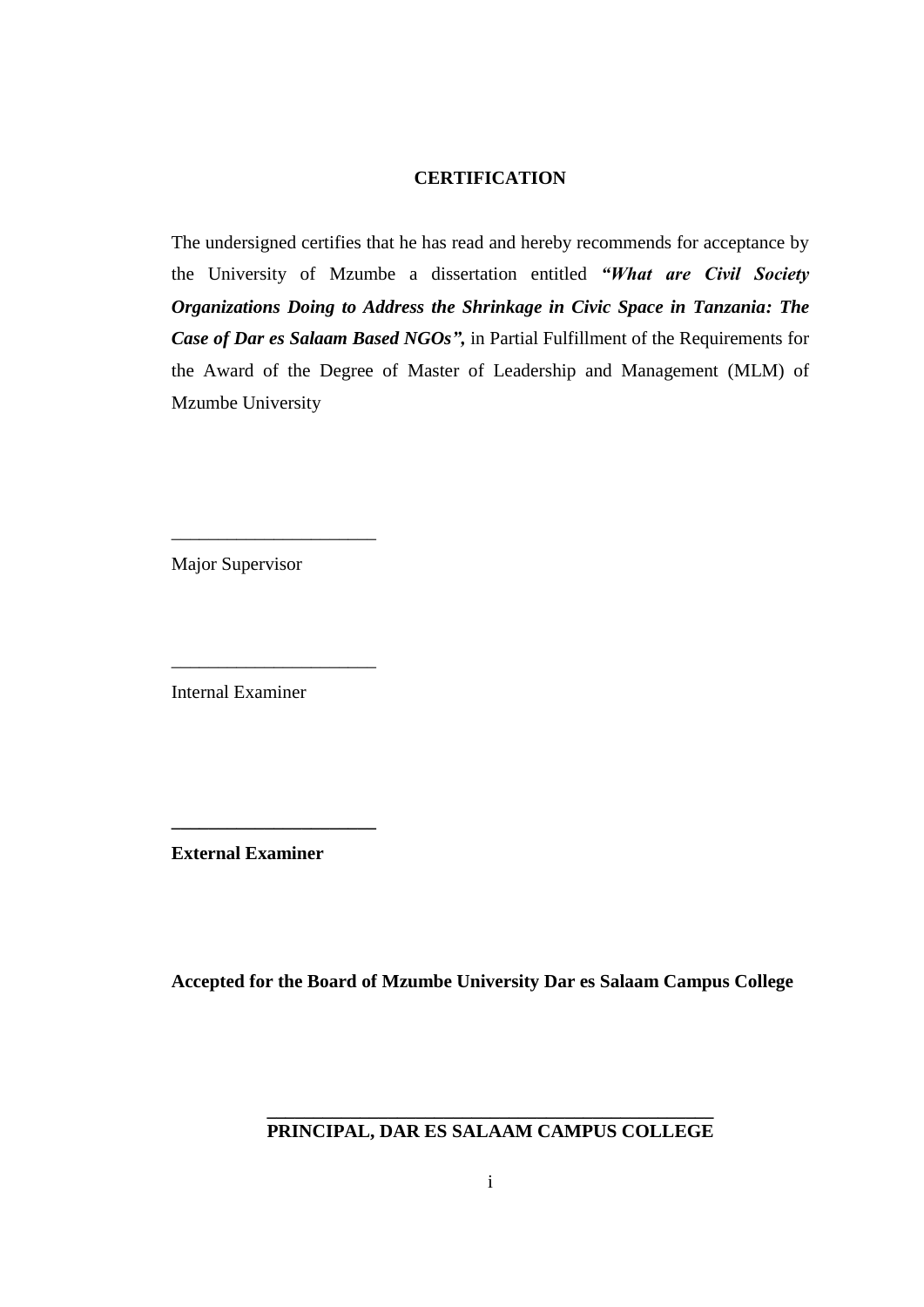# **DECLARATION AND COPYRIGHT**

I, **Gosper FransNgairo,** declare that this dissertation is my own original work and that it has not been presented and will not be presented to any other university for a similar or any degree award.

**Signature: \_\_\_\_\_\_\_\_\_\_\_\_\_\_\_\_\_\_\_\_\_\_\_\_**

**Date:** *Date:* 

# **© 2020**

This dissertation is a copyright material protected under Berne convention, the Copyright Act 1999 and other international and national enactments, in that behalf, on intellectual property .It may not be reproduced by any means in full or part, except for short extracts in fair dealings, for research or private study, critical scholarly review or discourse with an acknowledgement, without the written permission of Mzumbe University, on behalf of the author.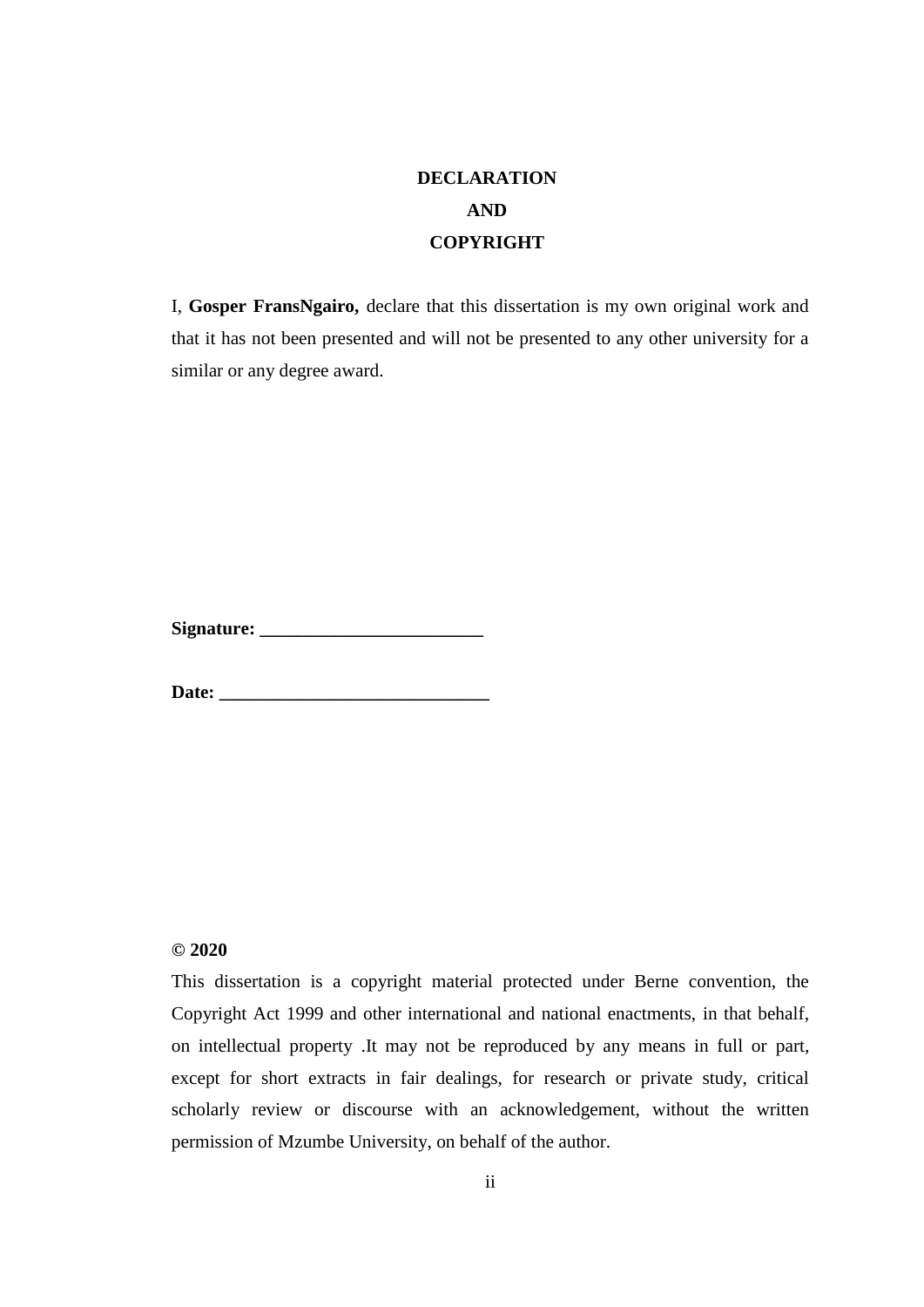### **ACKNOWLEDGEMENT**

I express greatest thanks to our Almighty God for His power that helped me to accomplish this work. Secondly, I extend my sincere thanks to my wife and family for their moral and material support during my research process.

In a very special way, I would like to express my thanks to my supervisor, Dr. Mushi, Andrew (PhD), Mzumbe University, for his technical support, critical advice and his endless commitment to support my study. His contribution cannot be disregarded in the accomplishment of this study.

Similarly, I would like to acknowledge the contributions of all staffs in Mzumbe University for their endless support during this work. I thank respondents from their participation and for the kind cooperation during data collection

Lastly, I would like to acknowledge all the unmentioned friends and relatives who have been supportive morally and materially during the entire period of the study.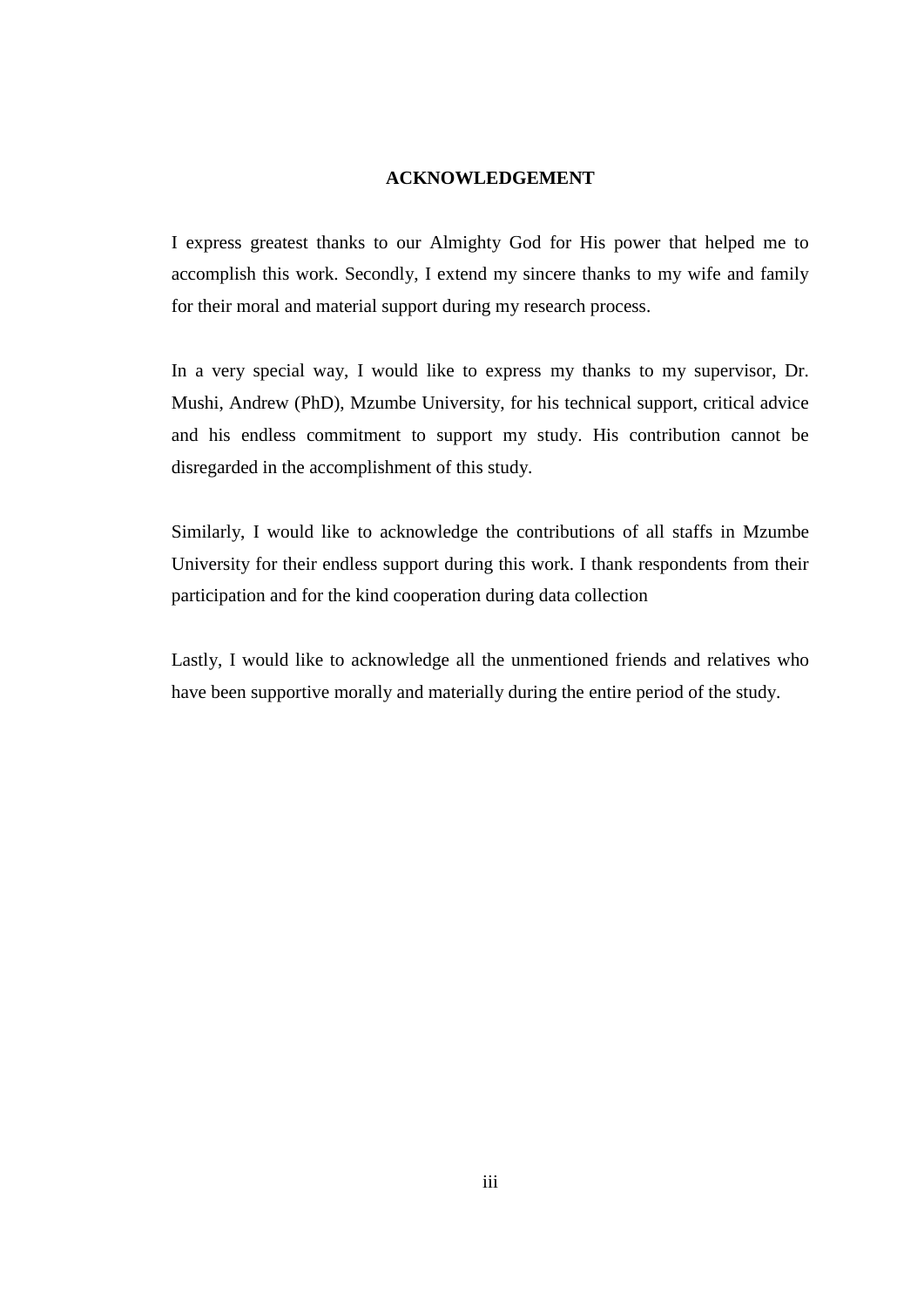# **ABBREVIATIONS**

| <b>ABA</b>    |                          | <b>American Bar Association</b>                                |
|---------------|--------------------------|----------------------------------------------------------------|
| <b>AIDS</b>   |                          | Acquired Immune deficiency Syndrome                            |
| <b>BBC</b>    |                          | <b>British Broadcasting Cooperation</b>                        |
| <b>CIPESA</b> | $\qquad \qquad -$        | Collation on International Policy for East and Southern Africa |
| COSTECH       |                          | <b>Commission for Science and Technology</b>                   |
| <b>CSO</b>    |                          | Civil Society Organization                                     |
| <b>DCAF</b>   |                          | <b>Democratic Control of Armed Forces</b>                      |
| <b>ERGO</b>   |                          | European Roma Grassroots Organization                          |
| EU            |                          | European Union                                                 |
| <b>FIDH</b>   |                          | International Federation for Human Rights                      |
| <b>FRA</b>    |                          | <b>Fundamental Rights Agency</b>                               |
| <b>HIV</b>    |                          | Human Immune deficiency Virus                                  |
| <b>HRD</b>    |                          | Human Right Defender                                           |
| <b>INTRAC</b> |                          | <b>International NGO Training and Research Centre</b>          |
| <b>LHRC</b>   | $\qquad \qquad -$        | Legal and Human Rights Centre                                  |
| <b>MCDOs</b>  |                          | <b>Municipal Community Development Officers</b>                |
| MISA-TAN      |                          | Media Institute of Southern Africa-Tanzania                    |
| <b>NGO</b>    |                          | Non-Government Organization                                    |
| <b>ODIHR</b>  |                          | Office for Democratic Institutions and Human Rights            |
| <b>OSCE</b>   |                          | Organization for Security and Co-operation in Europe           |
| <b>SALC</b>   |                          | Southern Africa Litigation Centre                              |
| <b>THRDC</b>  |                          | Tanzania Human Rights Defenders Coalition                      |
| <b>UN</b>     |                          | <b>United Nations</b>                                          |
| <b>UNDP</b>   | $\overline{\phantom{0}}$ | <b>United Nation Development Programme</b>                     |
| UN-GA         |                          | <b>United Nation General Assembly</b>                          |
| UN-HRC        |                          | United National-Human Rights Council                           |
| <b>URT</b>    |                          | United Republic of Tanzania                                    |
| <b>USAID</b>  | $\qquad \qquad -$        | United States Agency for International Development             |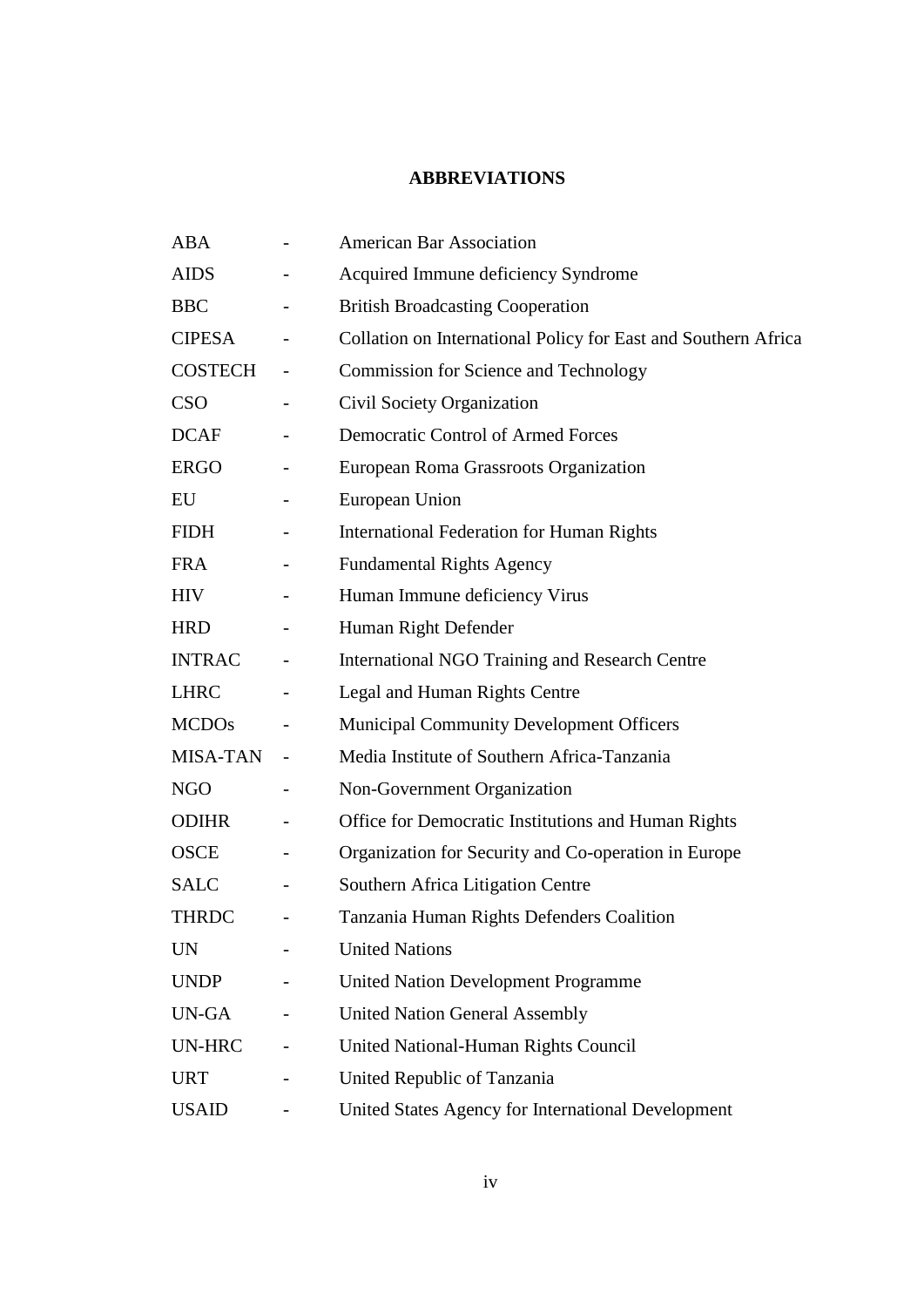### **ABSTRACT**

The overall objective of this study was to investigate what civil society organizations are doing to address shrinking civic space in Tanzania. The shrinkage of civic space and intimidations of CSOs has been increasing in all parts of the world including Tanzania which affects both, government and private sectors. In most cases, Civil Society Organizations have become the main confronted group particularly those that deal with human rights advocacy. This study used Descriptive Design which helped to describe various aspects of the phenomena and behavior of the population on what CSO are doing to address shrinking in civic space in Tanzania. The results revealed that CSOs uses several methods to address the shrinking of civic space in Tanzania such as raising awareness, capacity building, networking as well as uses of social media. Moreover, results indicated that the existence of ashrinking civic space in Tanzania is perceived differently by the actors, such as government organs and nongovernmental organs. On the government side civic space is perceived to be existing and enough. Non-governmental organs such as CSOs perceived the shrinkage of civic space as currently being higher than the past years. However CSOs claim that the government uses various mechanisms to suppress civic space such as establishment of restrictive laws, uses of threats, proclamations and violence or attacks. The revealed effects are categorized into three main groups; these are effects to ordinary citizens, effects to politics and effects to civil society organization. The reported incidences to the individuals as well as their initiatives regarded as the indicators to the shrinkage of civic space. Conclusively, CSOs should make a critical analysis on the effectiveness of their methods together with cooperation with other stakeholders to promote civic space in Tanzania.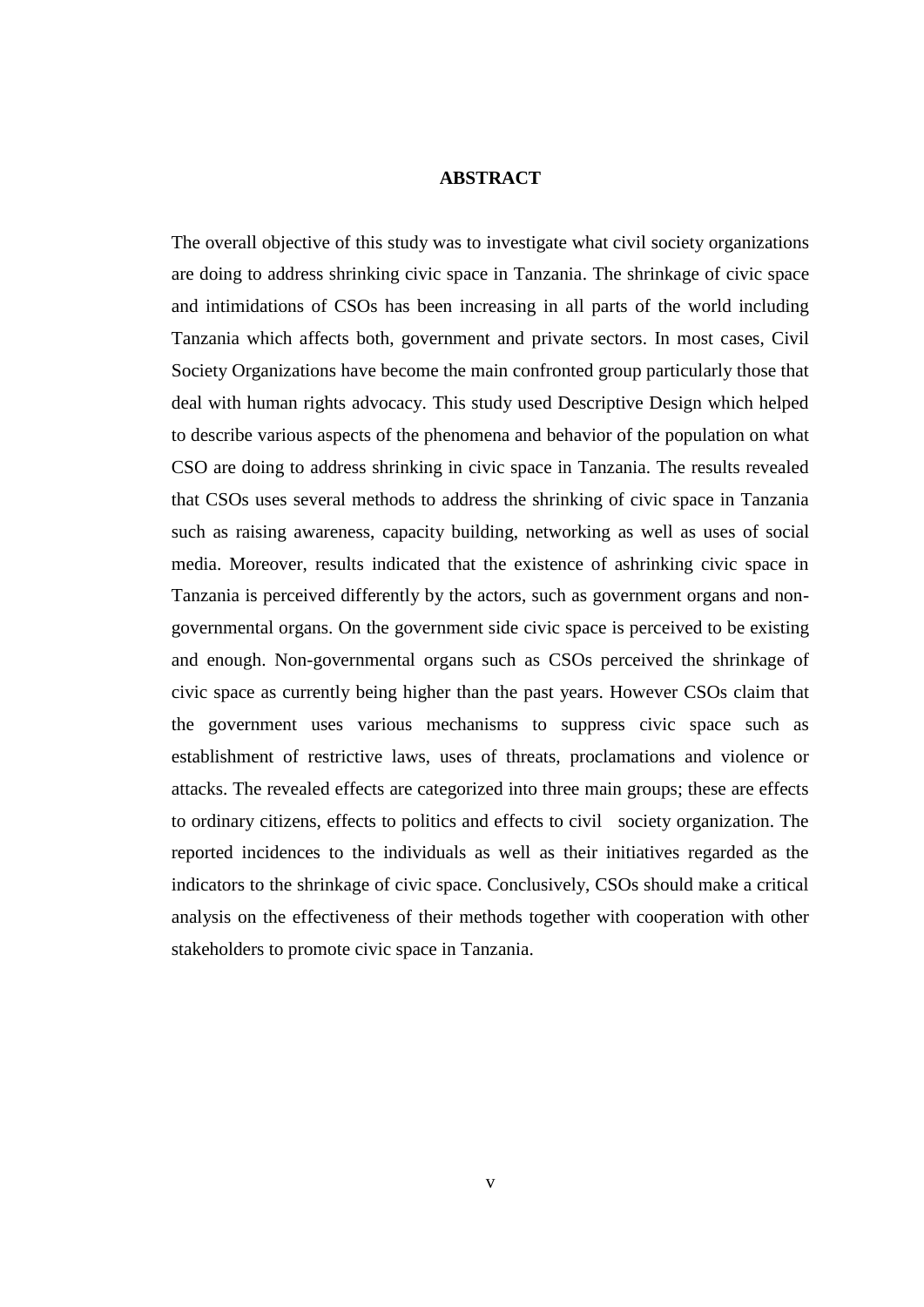# **TABLE OF CONTENTS**

|       | <b>Pages</b> |
|-------|--------------|
|       |              |
|       |              |
|       |              |
|       |              |
|       |              |
|       |              |
|       |              |
|       |              |
|       |              |
|       |              |
|       |              |
| 1.1   |              |
| 1.2   |              |
| 1.3   |              |
| 1.4   |              |
| 1.4.1 |              |
| 1.4.2 |              |
| 1.5   |              |
| 1.6   |              |
| 1.7   |              |
|       |              |
|       |              |
|       |              |
| 2.1   |              |
| 2.2   |              |
| 2.3   |              |
| 2.4   |              |
| 2.5   |              |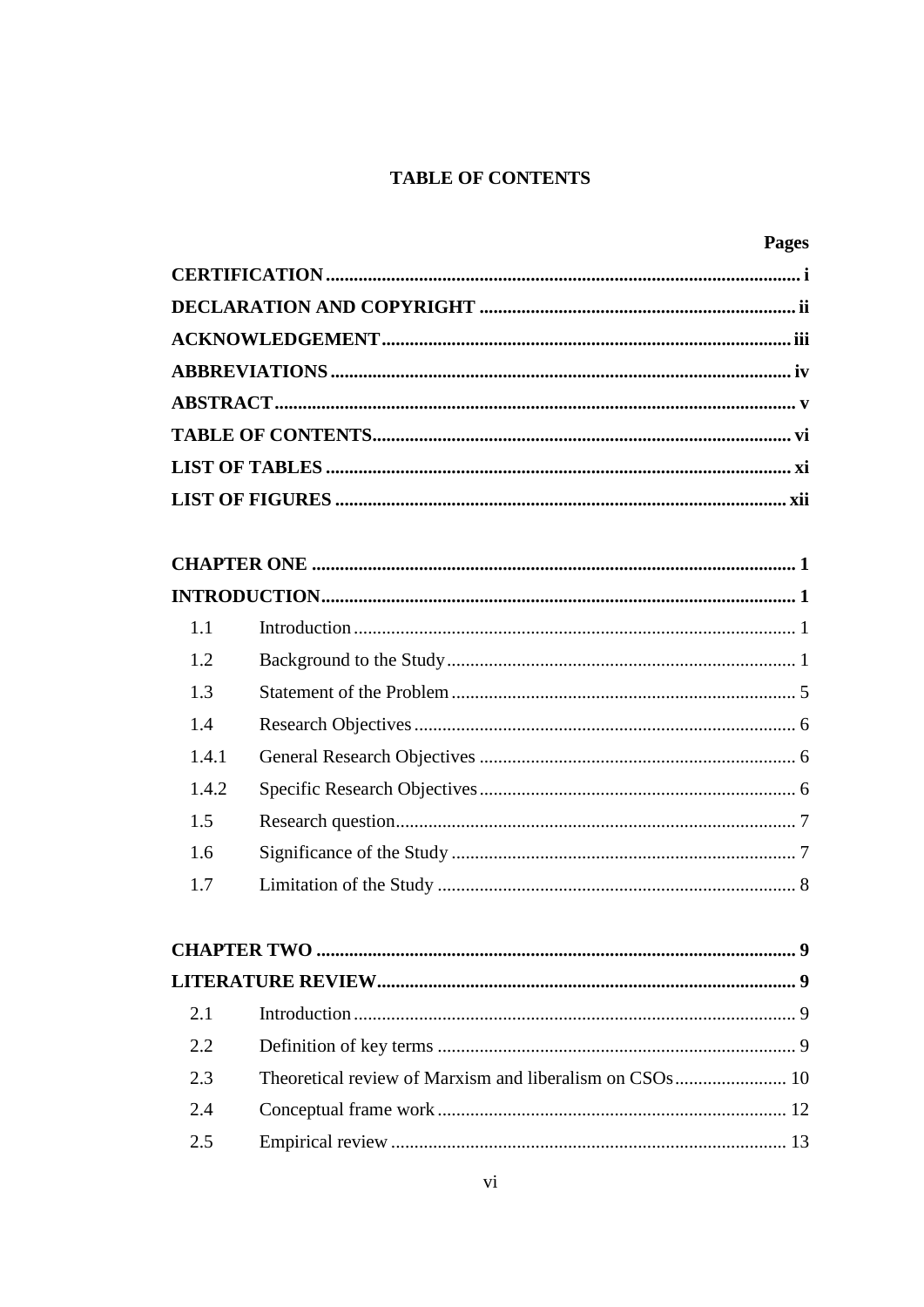| 2.5.1   |                        |    |
|---------|------------------------|----|
| 2.5.1.1 |                        |    |
| 2.5.1.2 |                        |    |
| 2.5.1.3 |                        |    |
| 2.5.1.4 |                        |    |
| 2.5.1.5 |                        |    |
| 2.5.1.6 |                        |    |
| 2.5.1.7 |                        |    |
| 2.5.1.8 |                        |    |
| 2.5.2.  |                        |    |
| 2.5.3   |                        |    |
| 2.5.3.1 |                        |    |
| 2.5.3.2 |                        |    |
| 2.5.3.3 |                        |    |
| 2.5.3.4 |                        |    |
| 2.5.3.5 |                        |    |
| 2.6     |                        |    |
|         |                        |    |
|         |                        |    |
|         |                        |    |
| 3.1     |                        |    |
| 3.2     |                        |    |
| 3.3     |                        |    |
| 3.4     |                        |    |
| 3.5     |                        |    |
| 3.6     |                        |    |
| 3.6.1   |                        |    |
|         | $Somn$ ling toobniques | つつ |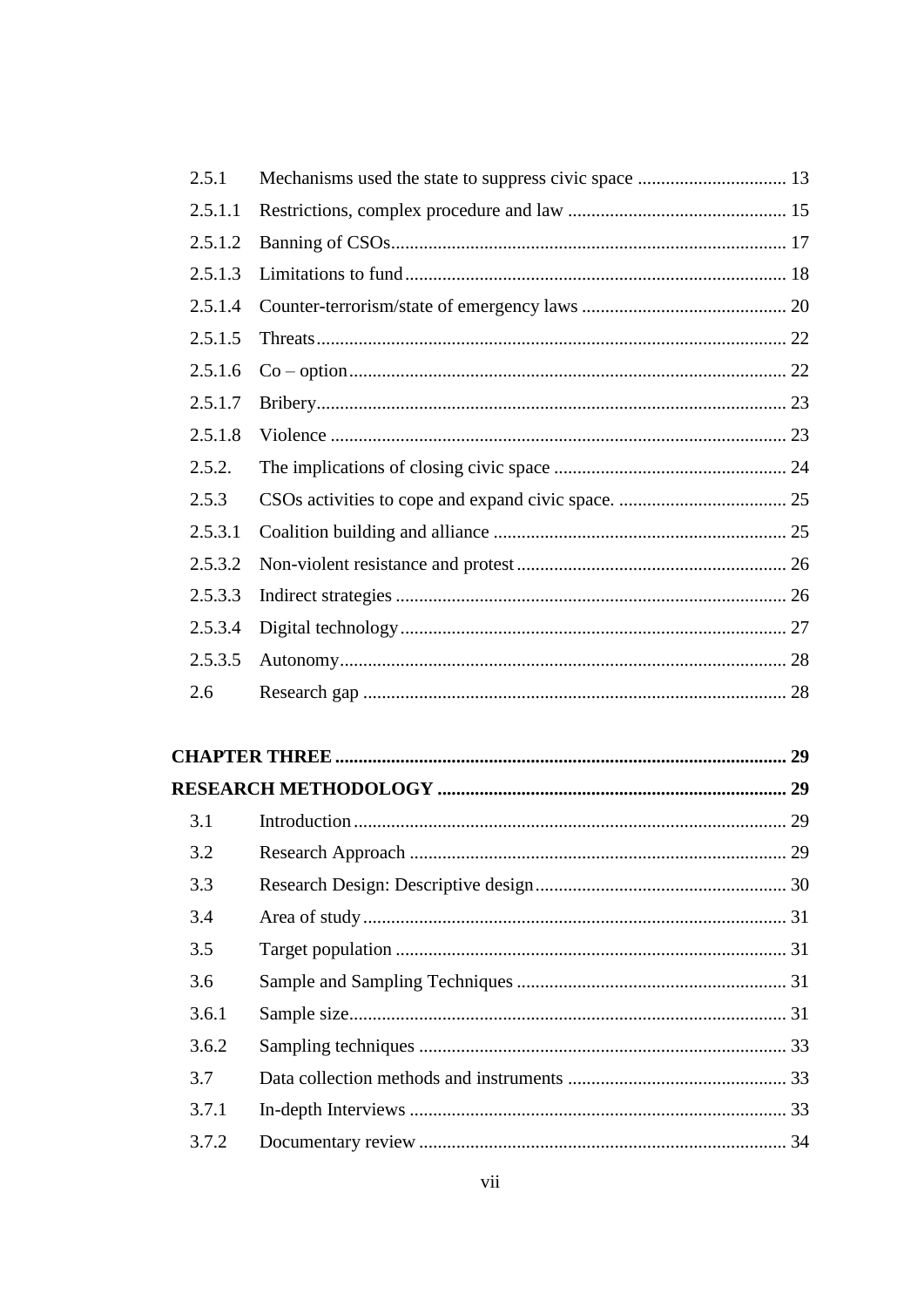| 3.8    |  |
|--------|--|
| 3.8.1  |  |
| 3.8.2  |  |
| 3.9    |  |
| 3.10   |  |
| 3.10.1 |  |
| 3.10.2 |  |
| 3.11   |  |

| 4.1     |                                                                      |  |
|---------|----------------------------------------------------------------------|--|
| 4.2     | The extent and mechanism the state uses to suppress civic space  37  |  |
| 4.2.1   |                                                                      |  |
| 4.2.2   |                                                                      |  |
| 4.2.3   | Mechanisms used by the state to suppress civic states in Tanzania 39 |  |
| 4.2.3.1 |                                                                      |  |
| 4.2.3.2 |                                                                      |  |
|         |                                                                      |  |
|         |                                                                      |  |
|         |                                                                      |  |
|         |                                                                      |  |
| 4.3     |                                                                      |  |
| 4.3.1   |                                                                      |  |
| 4.3.2   |                                                                      |  |
| 4.3.3   |                                                                      |  |
| 4.3.3.1 |                                                                      |  |
| 4.3.3.2 |                                                                      |  |
| 4.3.3.3 |                                                                      |  |
| 4.4     | How CSOs cope and expand shrink of civic space in Tanzania  45       |  |
| 4.4.1   |                                                                      |  |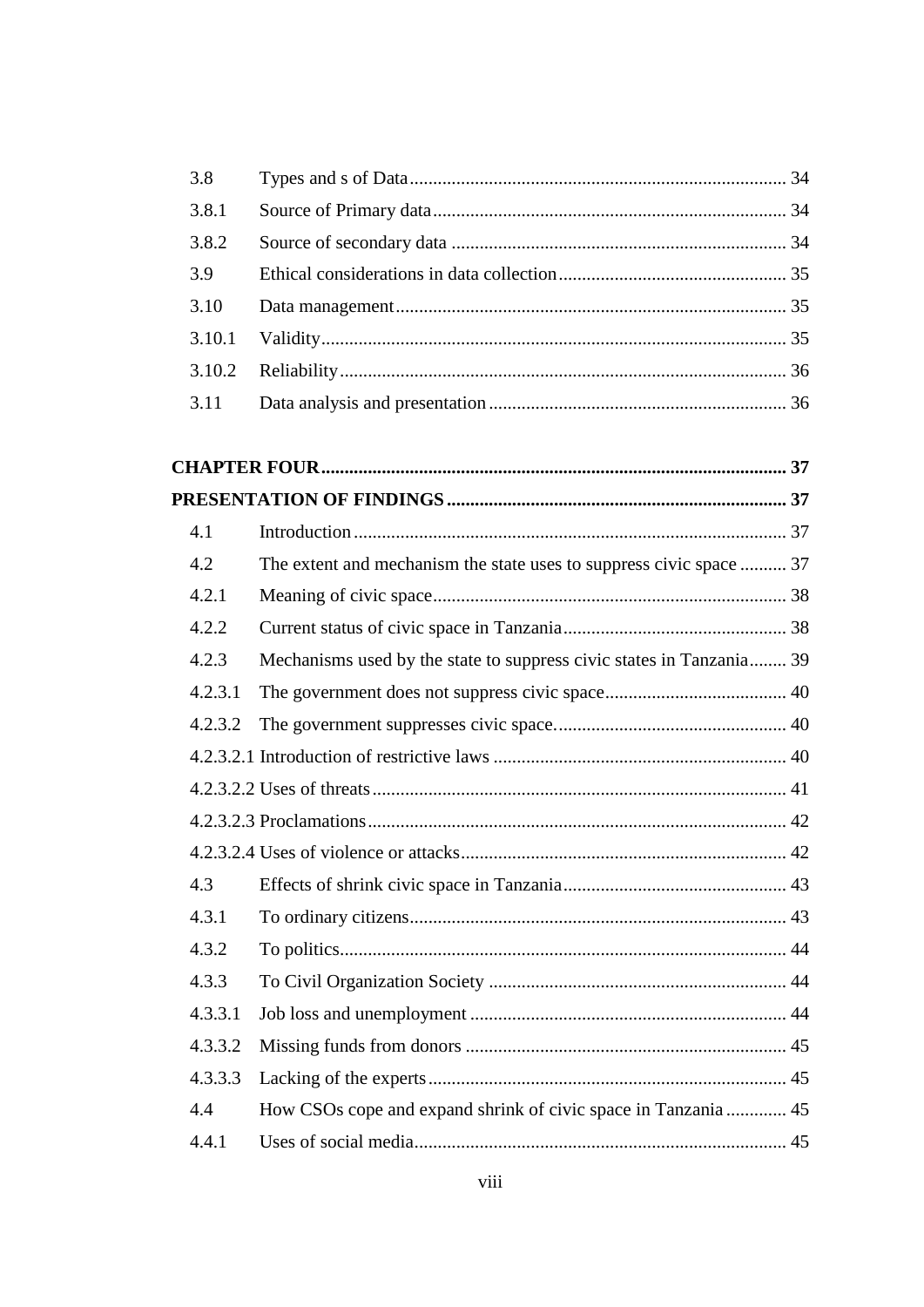| 4.4.2   |                                                                        |  |
|---------|------------------------------------------------------------------------|--|
| 4.4.3   |                                                                        |  |
| 4.4.4   |                                                                        |  |
| 4.4.4.1 |                                                                        |  |
| 4.4.4.2 |                                                                        |  |
| 4.5     | What should be done to ensure the adequate civic space in Tanzania? 48 |  |
| 4.5.1   |                                                                        |  |
| 4.5.2   |                                                                        |  |
| 4.4.3   |                                                                        |  |
| 4.4.4   |                                                                        |  |
|         |                                                                        |  |
|         |                                                                        |  |
|         |                                                                        |  |
| 5.1     |                                                                        |  |
| 5.2     |                                                                        |  |
| 5.2.1   |                                                                        |  |
| 5.2.2   |                                                                        |  |
| 5.2.3   | Mechanisms used by the state to suppress civic states in Tanzania 58   |  |
| 5.2.3.1 |                                                                        |  |
| 5.2.3.2 |                                                                        |  |
|         |                                                                        |  |
|         |                                                                        |  |
|         |                                                                        |  |
|         |                                                                        |  |
| 5.3     |                                                                        |  |
| 5.3.1   |                                                                        |  |
| 5.3.2   |                                                                        |  |
| 5.3.3   |                                                                        |  |
| 5.3.3.1 |                                                                        |  |
| 5.3.3.2 |                                                                        |  |
| 5.3.3.3 |                                                                        |  |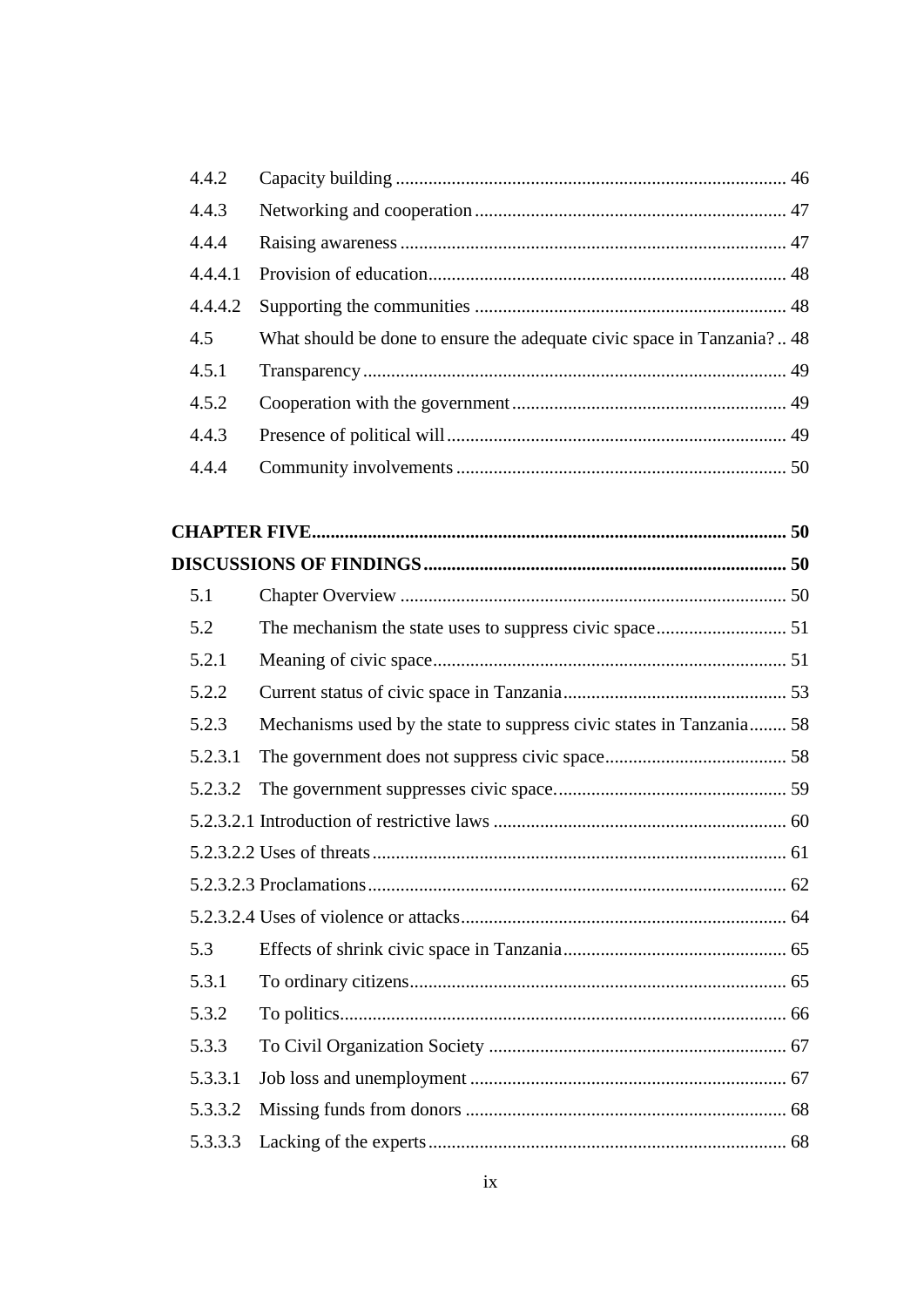| 5.4     |                                                                       |  |
|---------|-----------------------------------------------------------------------|--|
| 5.4.1   |                                                                       |  |
| 5.4.2   |                                                                       |  |
| 5.4.3   |                                                                       |  |
| 5.4.4   |                                                                       |  |
| 5.4.4.1 |                                                                       |  |
| 5.4.4.2 |                                                                       |  |
| 5.5     | What should be done to ensure the adequate civic space in Tanzania?80 |  |
| 5.5.1   |                                                                       |  |
| 5.5.2   |                                                                       |  |
| 5.4.3   |                                                                       |  |
| 5.4.4   |                                                                       |  |
|         |                                                                       |  |

| SUMMARY OF THE FINDINGS, CONCLUSION AND |
|-----------------------------------------|

| 6.1 |  |  |
|-----|--|--|
| 6.2 |  |  |
| 6.3 |  |  |
| 6.4 |  |  |
|     |  |  |

|--|

| Appendix 3: Interview guide for Members and Chairs of CSOs Board 103 |  |
|----------------------------------------------------------------------|--|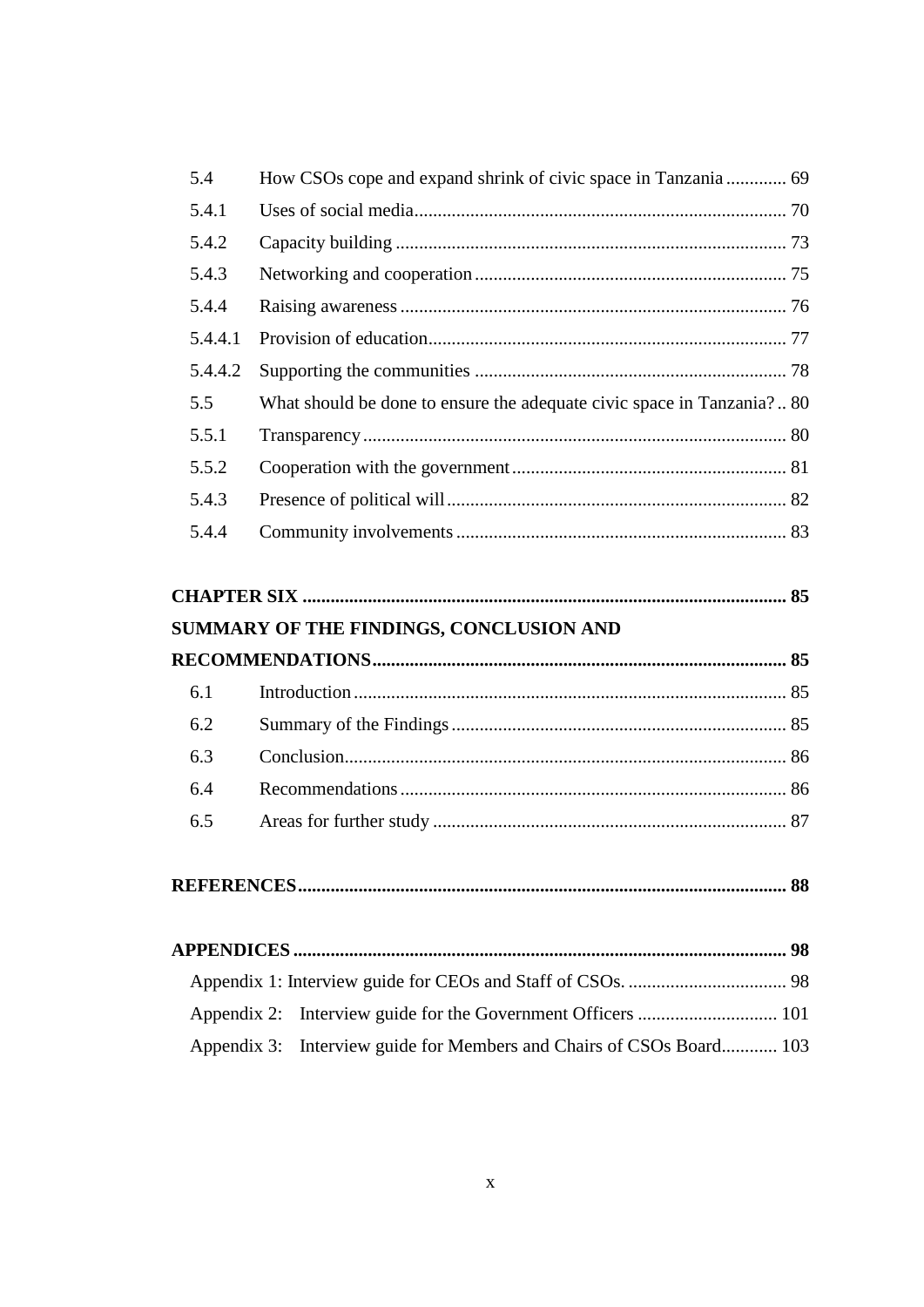# **LIST OF TABLES**

# **Pages**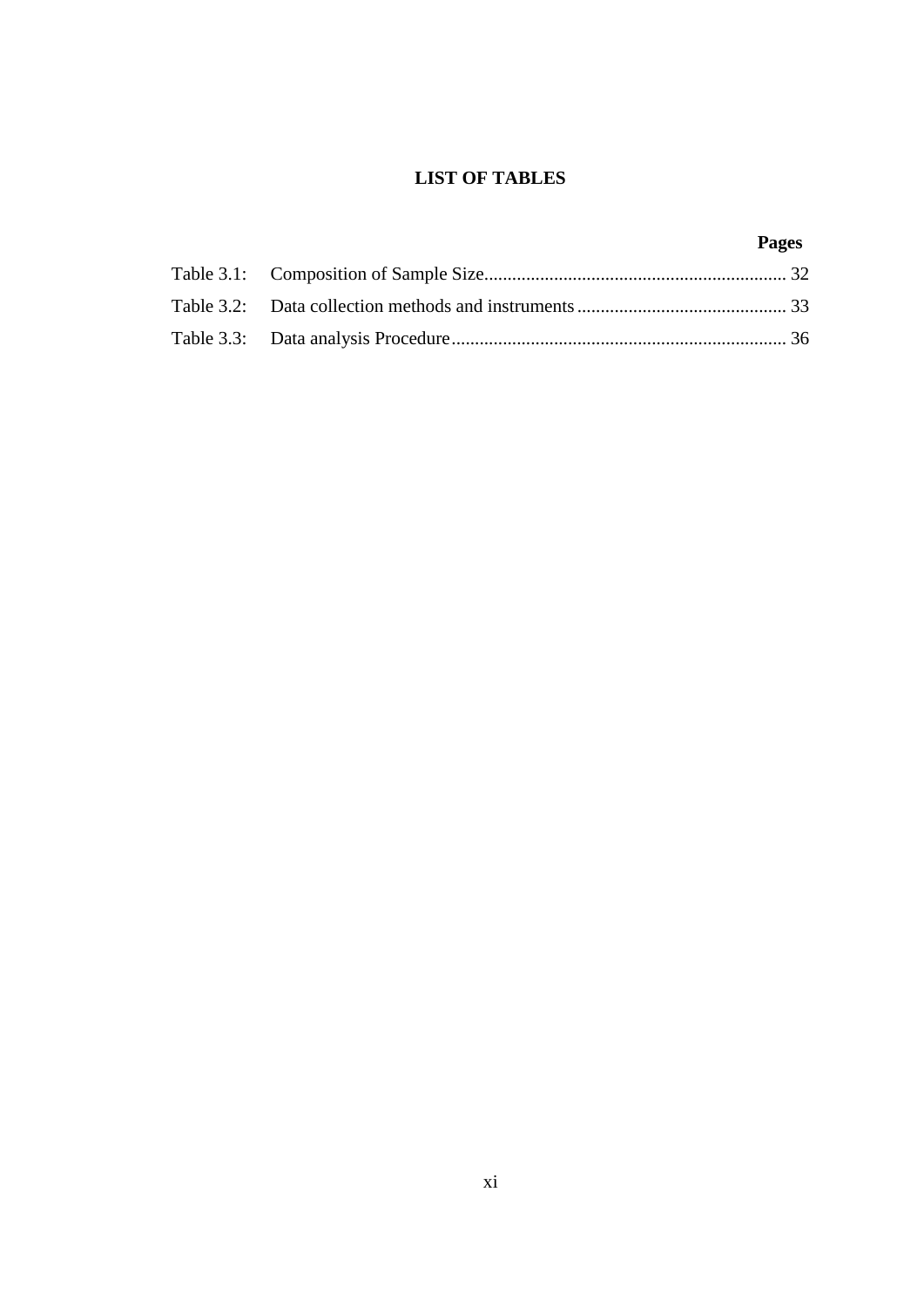# **LIST OF FIGURES**

|  | <b>Pages</b> |
|--|--------------|
|  |              |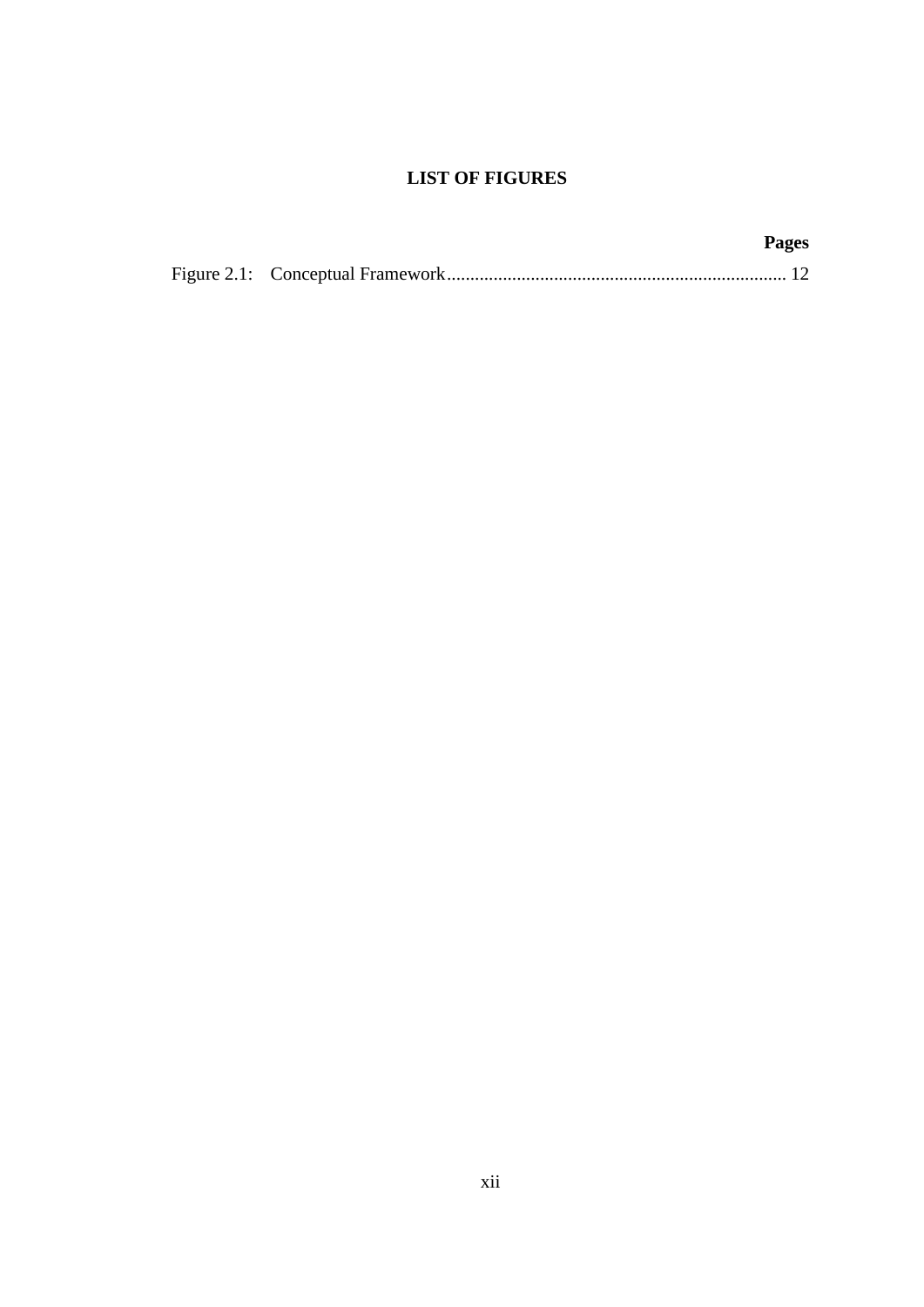# **CHAPTER ONE INTRODUCTION**

### **1.1 Introduction**

Civic space for CSO is shrinking Worldwide and Tanzania is not isolated from this shrinkage. It is manifested through various means which affect democracy of civil society to acquire right to freedom of expression, peacefully assembly and association. Shrinking civic space pose a challenge to people within the country to decide their long run future and sustainable development.

This study focuses on what CSO do to cope and expand the shrink of civic space in Tanzania. This chapter covers the background to the problem, statement of the problem, study research objectives, research questions, significance of the study, and limitation of the study.

#### **1.2 Background to the Study**

From 2015 Tanzania witnessed shrinking of civic space to various actors including CSOs, media and ordinary citizens. Several indicators could be seen as evidence that civic space in Tanzania is not sufficient. The limitations posed to mass media, human right violations as well as CSOs intimidation might be regarded as the visible indicators for the shrinkage of civic space in Tanzania (Mosha & Kagaruki, 2019).

In Niger the studies show that several NGOs were banned and others were prohibited from doing their duties in some parts of the country. In Rwanda the fear to report concerning government is high, and some have reacted by self-censoring their publication (Deen, 2019).

The shrinking in civic space is not only in Africa, but also in other parts of the world like Russia whereby the Russian government has enacted laws which limit the activities of CSOs such as receiving funds from abroad. The laws require CSOs to undergo periodic check-ups and at the same time. The government has the right to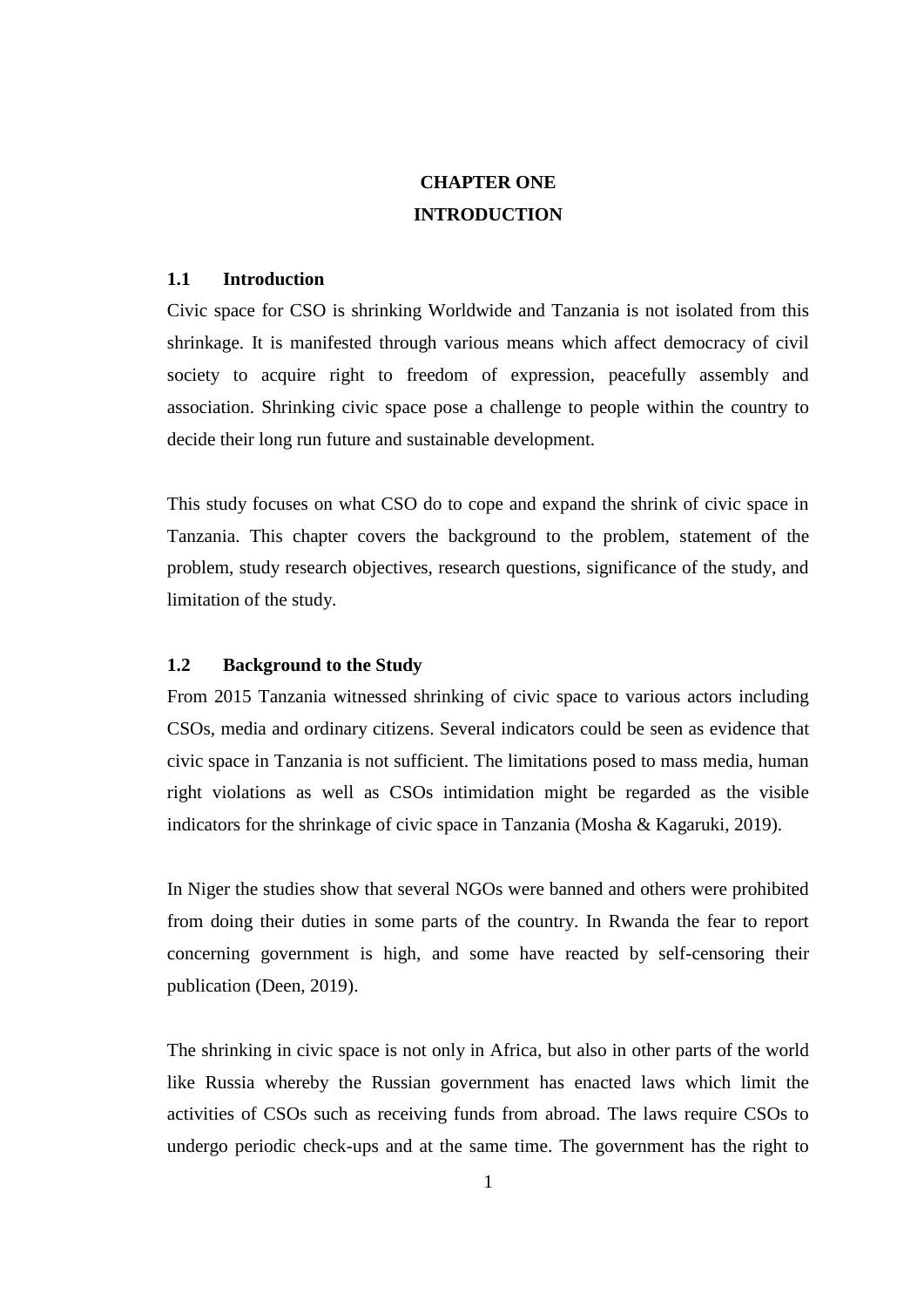remove all NGOs that seem to harm the country meanwhile supporting NGOs that align with government policy (USAID, 2017).

In Poland, CSOs have raised concerns regarding the Counter Terrorism Act adopted in June 2016. The provisions allegedly excessively violate a number of rights, including the freedom of peaceful assembly. The definitions and terms which were provided in the Act did not appear to meet the requirement and anticipation of a law in relation to freedom of peaceful assembly (Amnesty International, 2017).

There are many ways of expressing the shrink of civic space in Tanzania. This includes the limitation of freedom of expression, peaceful assembly and the freedom of association (CIVICUS, 2020).

The Citizen magazine (2017) published that the government of Tanzania is connected to the shrink of civic space in various occasions through restricting political rallies that oppose the right to freedom of assembly, from 2016 to 2020. The presidential announcement for ceasing peaceful assembling, demonstrations and other democratic movements could be interpreted as a means of shrinking civic space (The Citizen, 2017).

It is during this period when people are not allowed to conduct pubic political meetings or forming associations for common matters. Recently it has been difficult to fight for accountability from government apparatus that go against the civil and political right of 1966. These influence the motives to struggle for civic space expansion so as to maintain if not, reforms its standards.

Again Tanzania government various formulated laws and regulation such as Electronic And Postal Regulation Act (2010),Online Regulation(2018),Statistic Act(2015),Cyber Crime Act (2015),Media Services Act (2016),Information Act (2016).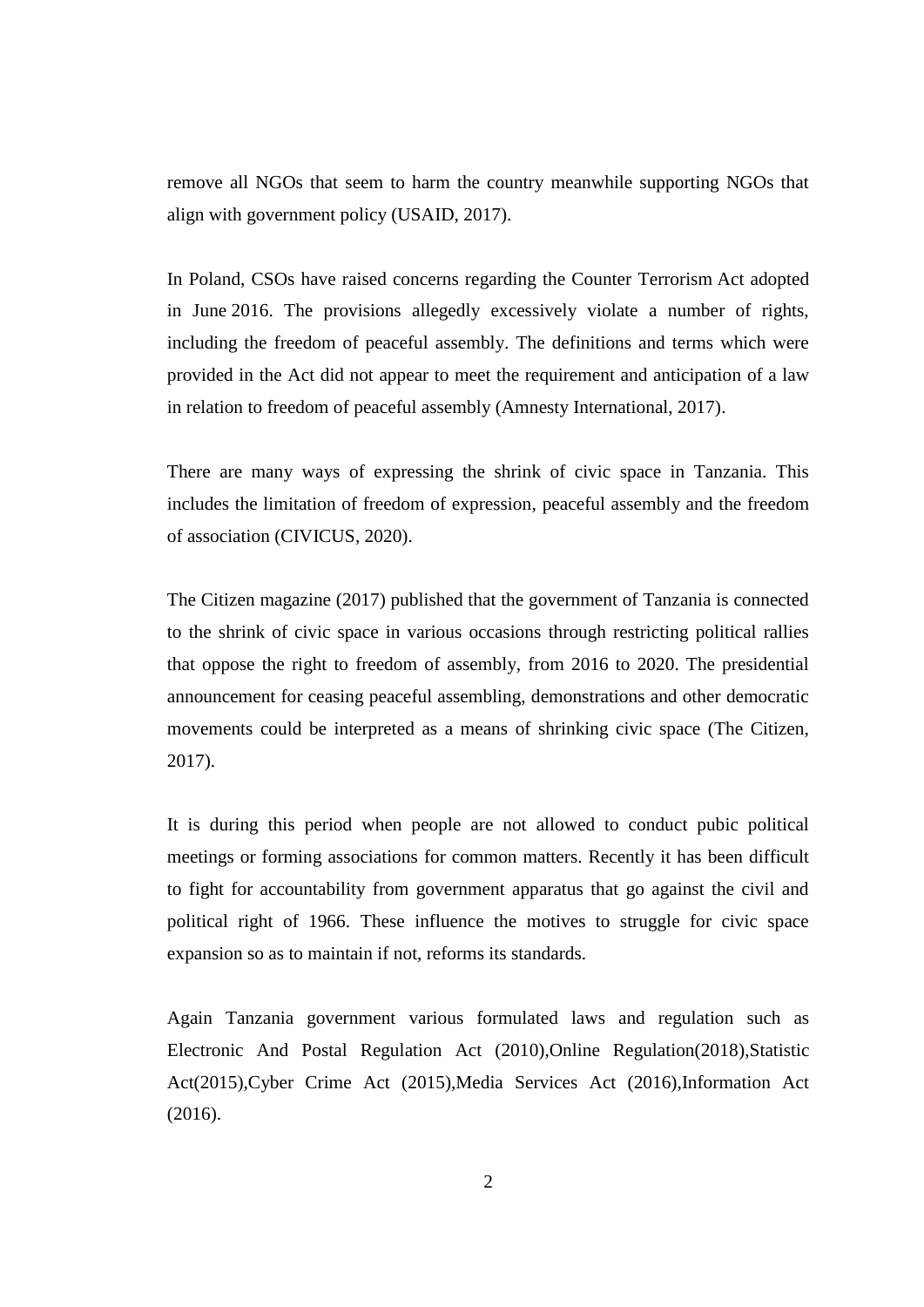These laws and regulation were rushed to parliament for formulation with little participation from stakeholder which restrict freedom of expression, freedom of association and peacefully assembly and limit citizens practice their human rights.

A case of mass media limitation occurred in 2018 when the government of Tanzania formulated the electronic and postal communication regulation. The by-law demanded owners of radio, television, blogs and discussion platforms to register under Tanzania Communication Regulatory Authority (TCRA). Following this bylaw, owners of mass media which streams online content are required to pay a sum of 250,000/- Tshs (USD 110) yearly as license fees.

The license must be renewed after every three years at cost of 88 USD. The initial license for provision of online content services cost 1,100,000 Tshs (484 USD) whereas 44 USD for application and initial licensing fees 440 USD. The consequence of this regulation is that it hinders small media corporations which fail to comply with TCRA's cost requirement of operating online content. Also, according to the regulation, the operation license can be taken away any time when it seems to be necessary (CIPESA, 2019; SALC, 2018).

This cause fear to mass media practitioners and the general public which want to conduct online discussions. It restricts the freedom of expression for journalist, citizens and human right defenders because they are not comfortable to make discussion on political matters and criticize the government freely.

Not only that, but also there are several situations which indicate the shrink of freedom of expression such as banning newspapers for publishing what is called "sedition news". A good example of this occurred in Feb 2019 when the government of Tanzania suspended seven days license to publish CITIZEN new paper after publishing what is known to the government as "false", "misleading" and seditions.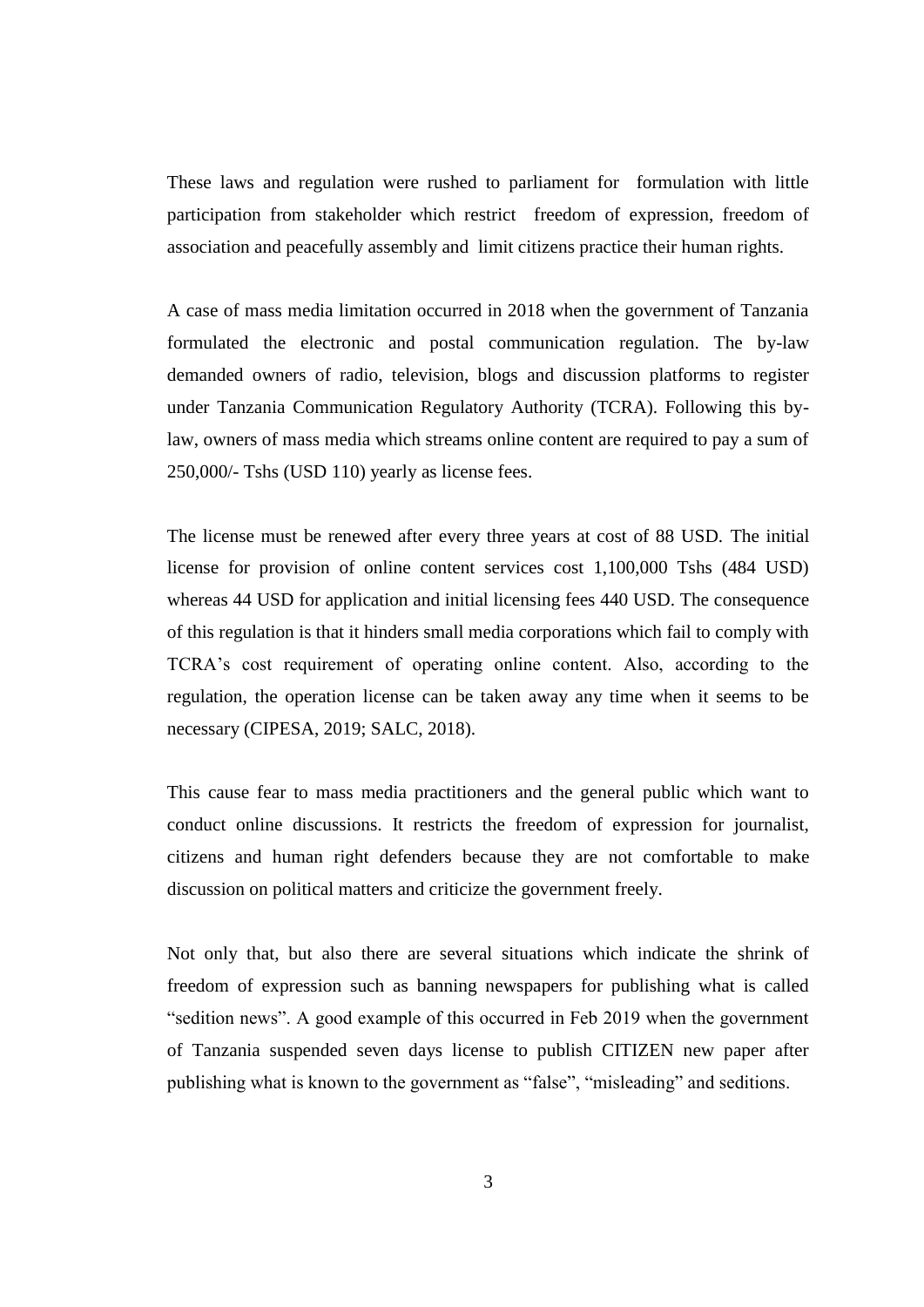The suspension based on two articles published on 23 February 2019 about the inflation of the Tanzanian shilling. The articles were interpreted by government of Tanzania's information services department as misleading and false. Earlier on 22 July 2018 the CITIZEN newspaper quoted a statement from American senator Bob Menendez claiming that there is erosion of democracy in Tanzania (CIPESA, 2019).

In July 2019 the government of Tanzania by using police forces, arrested Erick Kabendera freelance journalist at his place of residence and prohibited communication with his lawyer for a long period of time. He was accused of his citizenship status; this is one of the government's tactics used to pin down HRD, mass media practitioners and political Opponents. Other charges that Kabendera was given include; money laundering and tax invasion which resulted to his heavy punishment along with those who were found guilty (SALC report, 2018).

Again In 2017 human right defenders Mr. Onesmo Olengurumwa and Mr. Baraka John were arrested and detained were charged for criminal tress pass after raid at book lunch conducted at private promises. All practice restricts performing their advocacy role.

In 2018 UN wrote letter to government of Tanzania for collaborative effort to address shrink of civic space in order to limit increase the situation also government of URT was required to provide statement at 39th regular session of human rights council held in 2018, the government was also required shows effort done by government to address the situation of shrinking of civic space and human rights. This happened due to decline of environment for human rights defenders, civil society, journalists, media practitioners, and blogger which reduce voice among Tanzanians (CIVICUS, 2020).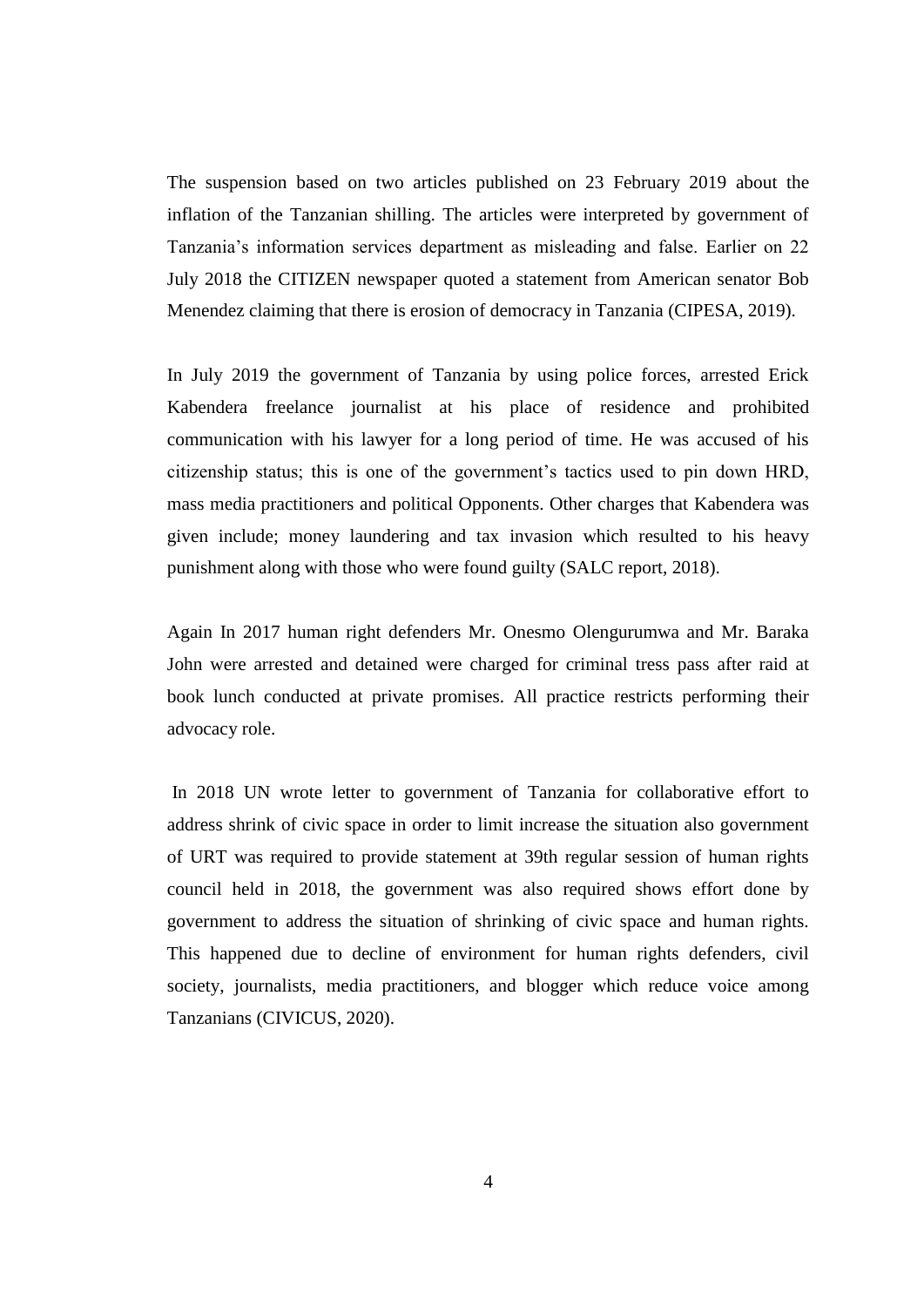Freedom of expression violation can also be seen through the government's actions towards human right defenders. For instance, the government of Tanzania denied the right of its citizens to demand their human rights in the African Court (CIVICUS, 2020).

This situation indicates that civic space in Tanzania is at danger and thus it needs some remedies.

# **1.3 Statement of the Problem**

Tanzania is experiencing high shrinkage of civic space through various mechanisms introduced by the state to safe guard their interest for their existence in power by formulation of laws targeting CSOs and other civic activists, threatening, intimidation and stigmatization (CIPESA, 2019).

In July, 2016 President announced that there should be no more political activities until 2020 during the campaign period. Many activists reacted that, this proclamation was contrary with the country's laws which restrict freedoms of peaceful assembly and freedom of association (The Citizen, 2018).

In December 2019, the government of Tanzania decided to withdraw NGOs and individuals rights to open cases against the government at the Arusha–based African court on Human and People's Rights which limit freedom of expression.

CIVICUS (2020) reports evidences of 28 out of 70 cases which were filed by individuals and NGOs in the African Court came from Tanzania.

Shrinking of civic space reduce citizens' voice, create security risk to local staff and existing CSOs. It also causes the declining of democratic freedom of expression, peaceful assembly and association. Despite the undertaking done by CSOs to expand the shrink of civic space in Tanzania; deterioration of human rights, limitations to freedom of expression, peaceful assembly and free association still exists.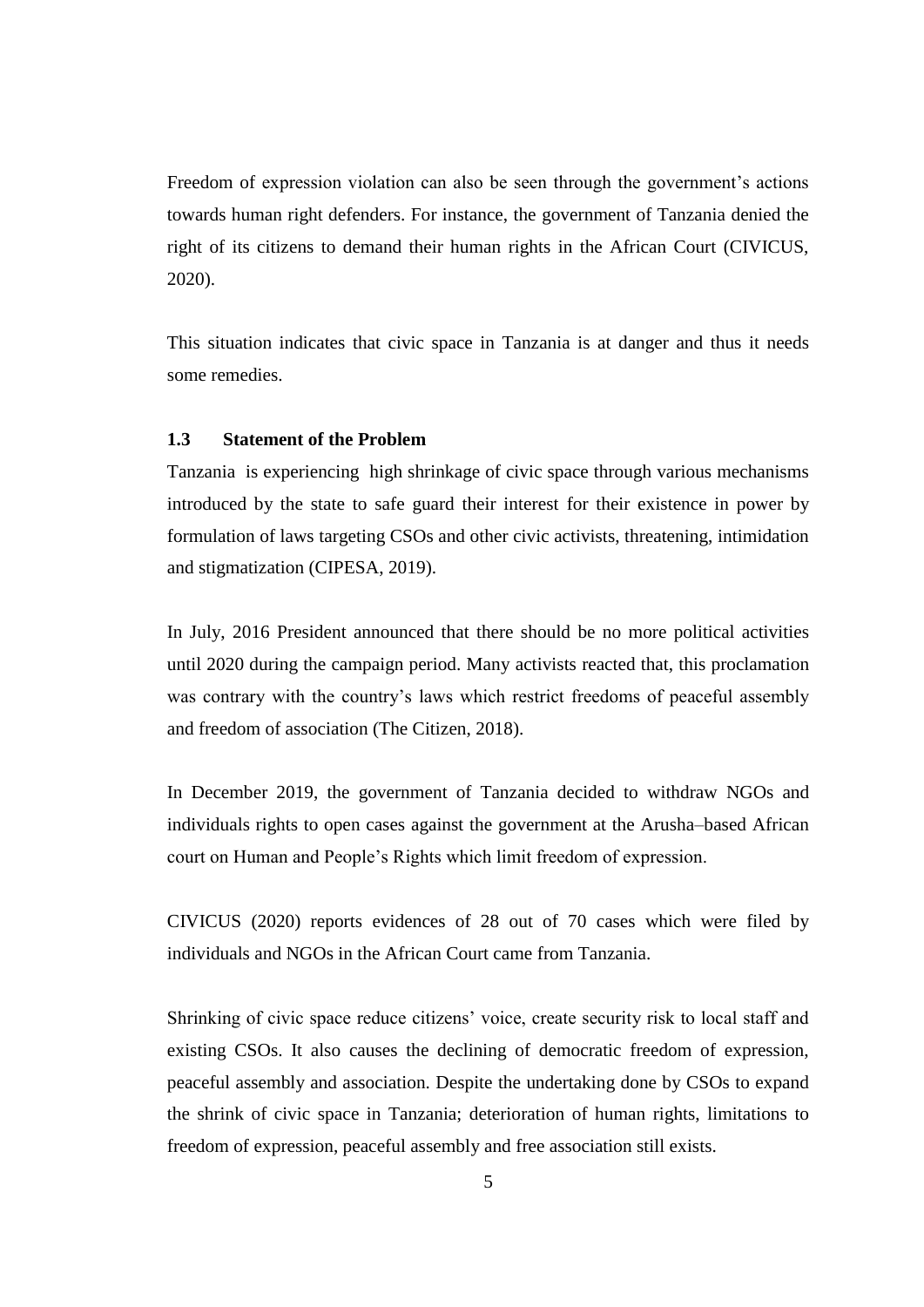It is well known that the responsibility of safeguarding civic space is primarily the focus of CSOs as well as human right defenders. This is due to the fact that these associations constitute arenas in which individuals can express and pursue different interests, identities and aspirations. They also serve to preserve a robust sphere of liberty in which citizens can examine government policy critically and mobilize for and against the hundreds of choices while monitoring the implementations and accountability of the public officials (Edward, 2004)

However, little has been done to investigate what Civil Society Organizations do to address the current shrink of civic space in Tanzania. Hence this study was done to address an existing phenomenon of shrinkage of civic space in Tanzania as it has been reported by various journalists, scholars and other CSOs. The study was conducted to know what has been done so far particularly by Civil Society Organizations as the main victim of civic space shrinkage, to cope with, and expand shrink civic space in Tanzania

#### **1.4 Research Objectives**

#### **1.4.1 General Research Objectives**

The general objective of this study was to investigate what civil society organizations are doing to address shrinking civic space in Tanzania.

### **1.4.2 Specific Research Objectives**

The study was guided by the following specific objectives

- (i.) To investigate mechanism the state uses to suppress civic space.
- (ii.) To identify effects of shrinking civic space to ordinary citizens, politics and all civic initiatives in Tanzania
- (iii.) To determine what CSOs are doing to cope with shrinkage in civic space in Tanzania.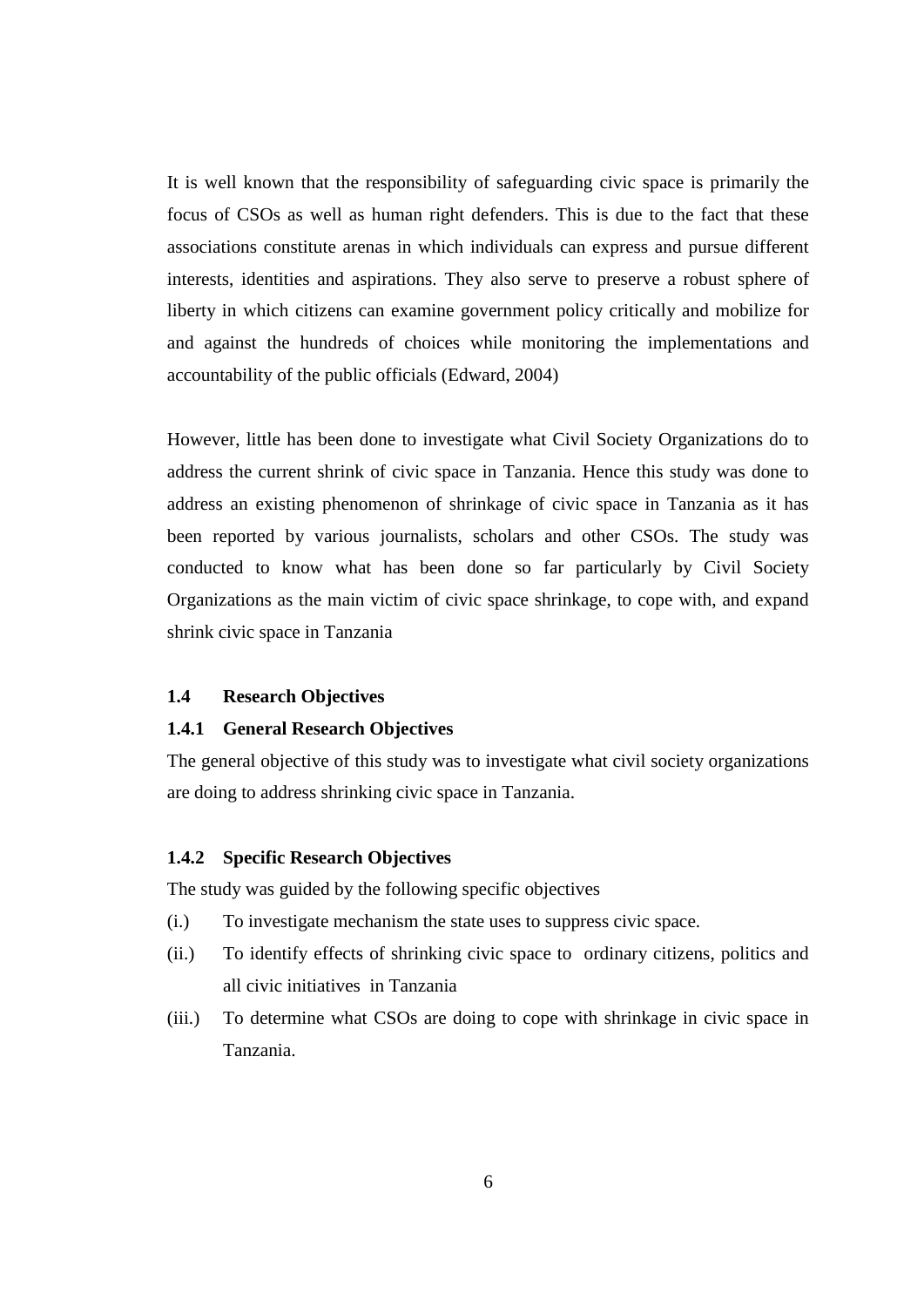# **1.5 Research question**

In line with the specific objectives, the following research questions were developed to guide the study.

- (i.) What are the mechanisms used the state to suppress civic space?
- (ii.) What are effects of shrinking civic space for ordinary citizens, politics and all civic initiatives in Tanzania?
- (iii.) What are CSO doing to cope with the shrinkage in civic space in Tanzania?

### **1.6 Significance of the Study**

The findings that were obtained from this study will increase a better understanding of the prevailing situation of shrinking civic space for CSO in Tanzania, on how the government restrict freedom of expression, association and peaceful assembly and take appropriate measure to cope with shrinking situation to create common ground favorable for operation of CSO activities.

The data and information that was obtained from this study is expected to assist policymaker on designing policy to work with CSO in favorable environment. This could be done by considering demand of stakeholders as guideline to work between state and CSO as partners for development. Also the information generated by this work is essential as a reference point for future studies relative to CSO for researchers and academicians in the field of social sciences who intend to develop a study where the researcher ended.

The findings are expected to be useful to ordinary citizens by creating awareness on shrinking civic space in Tanzania. Also with these findings, the state in cooperation with stakeholders may find an appropriate way of working in partnership with CSO for the development of the country's democracy.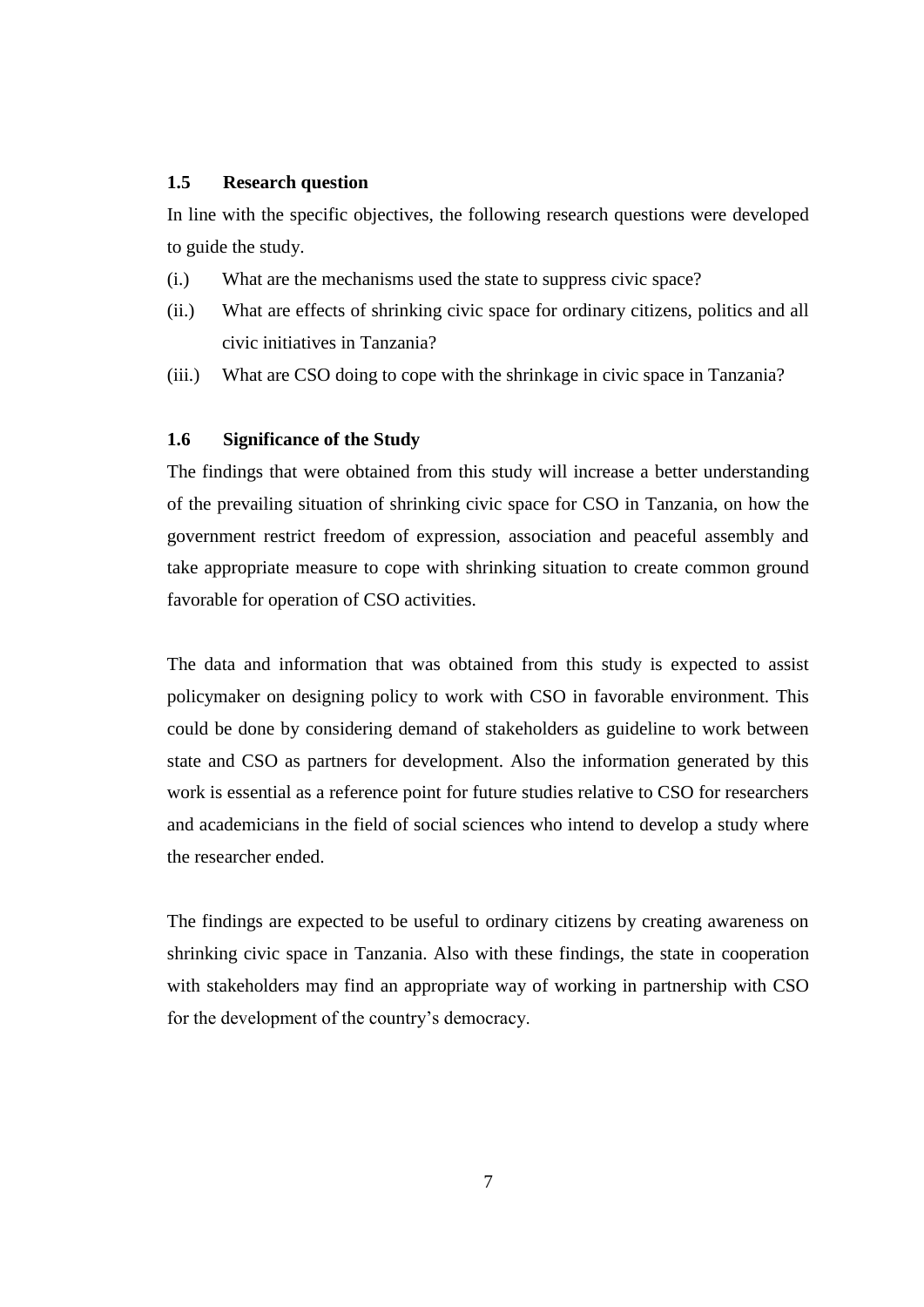# **1.7 Limitation of the Study**

The study faced shortage of fund for data collection, traveling, accommodation and stationary. The time was also limited to carry out research activities due to other commitments and there was difficulty of accessing data on issues which directly may affect the government negatively. Also, the spread of pandemic disease (COVID-19) has limited the accessibility to the targeted population, hence made the decrease of sample size from 50 respondents to 20 respondents.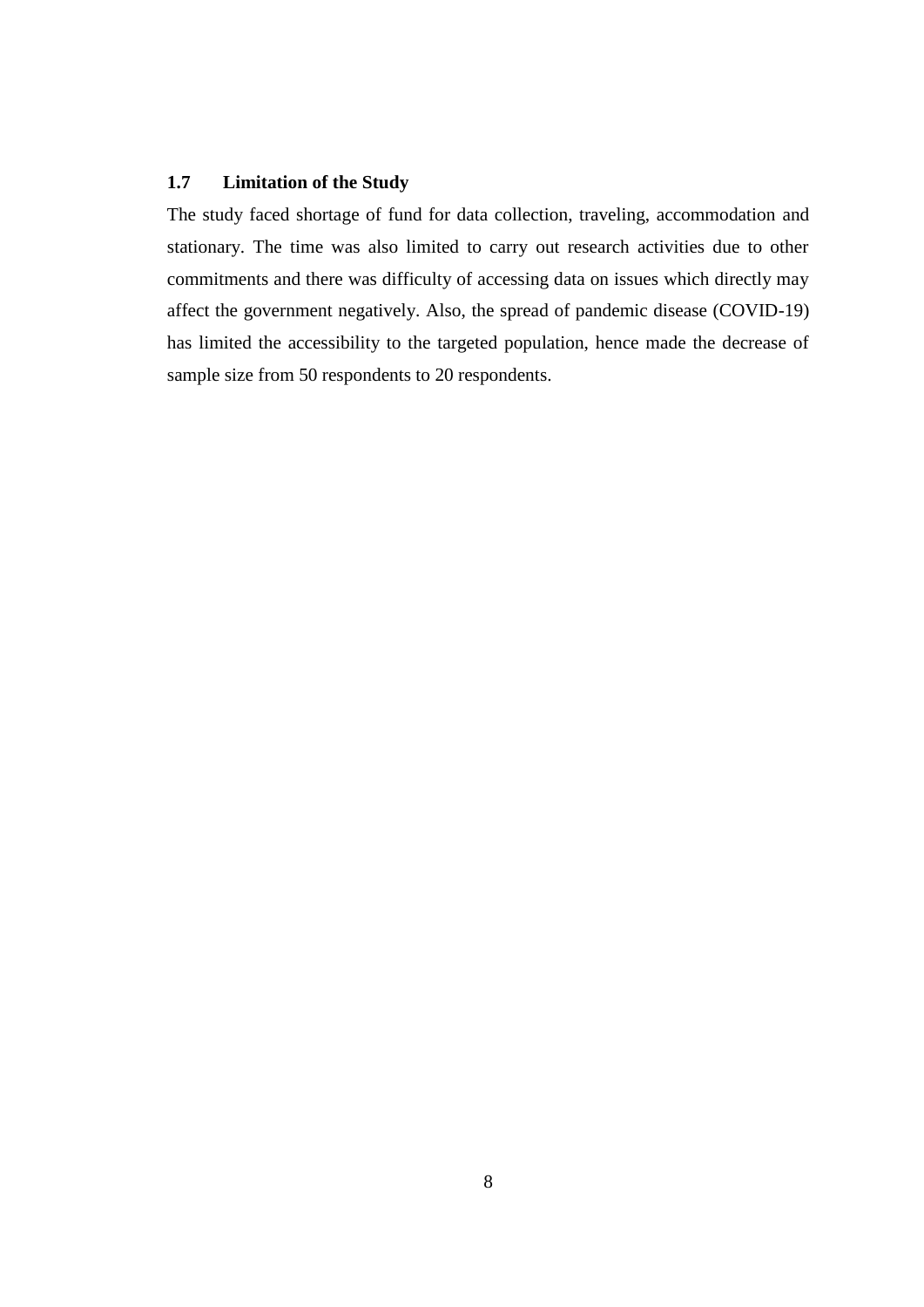# **CHAPTER TWO LITERATURE REVIEW**

### **2.1 Introduction**

This section focuses on the review of the related studies such publications, reports and researches done about civil society organizations (CSOs). It also focuses on civic space shrinking as a discipline. The literature used (Theoretical and Empirical review) are those which are related to the topic and objectives of the study for the purpose of providing a base for this study.

# **2.2 Definition of key terms**

**CSO** is a term which explains non-state organizations, association or groups which target to improve shared (common) interest of its members. It is an organization which operates independently from government. It includes all organizations which are formed voluntary, which citizens work to achieve their common goal, express their concerns and demands to the state (Leeuwen, 2015).

**Shrink** means becoming smaller in size, amount, and cause something to become smaller.

**Civic space** is the main feature of democratic societies which encourage citizens to participate actively in common interest or concerns. It assists the government to be transparent and accountable. It is an environment which covers political legislative, social and economic which allow citizens to share their common interest, concerns. It helps government to shape policy making in line with the peoples interest and needs at large.

**Shrinking civic space** implies repressing space for operation of civic activities by limiting engagement, reducing work environments, violating human rights, suppressing freedom in order to reduce to challenge to the government. Shrinking civic space also involve silencing voice from individuals or an organization which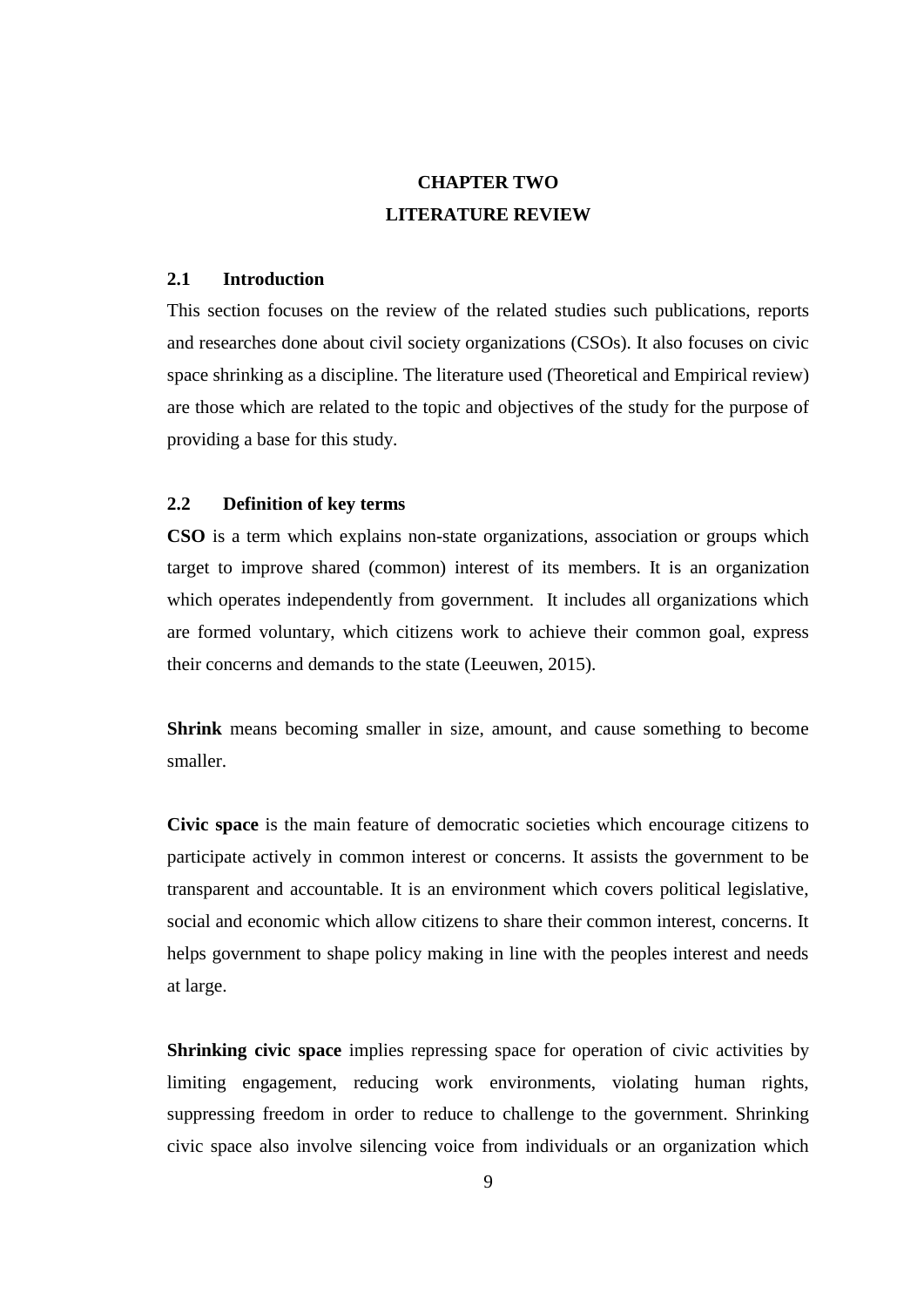operates independently from the government. In shrinking civic space environment, governments and their institutions tend not to be responsible to the request of their citizens.

**Cope** means the ability to deal with certain difficult situation and obtain degree of success, or combating certain terms and achieve a certain level of success.

# **2.3 Theoretical review of Marxism and liberalism on CSOs**

Liberalism and Marxism are two schools of thought which have left deep marks in political, sociological and economic theories. Both have been very successful in enlightening a wide range of common issues across these fields. However yet are usually perceived as opposite, rival approaches contradicting each other in general.

In Marxism theory the concept of civil society can be traced back to the nineteenth century. During that era Karl Marx (1818-1883) developed his views on civil society by calling it a bourgeoisie society. Lahiry argue that bourgeoisie society in Marxian perspective represented all non-state aspects of society which utilize the state and its apparatus to promote their own interests.

In other words, the economic scope of labor, production, and exchange became the fundamental aspects for civil society according to Marx. Moreover, civil society, in the Marxist perspective, is the arena for selfish competition, wage-linked exploitation, and class inequality (Lahiry, 2005).

In this perspective, the State by maintaining the narrative of equal rights and freedom, actually guarantees the dominations of civil society. Dash (2001) argues that liberals concentrate on the dominations of the state, but they do not inquire about the dominations of civil society. And the Marxist concentration upon the dominations of this sphere has led them to neglect any analysis of the institutions and values of civil society.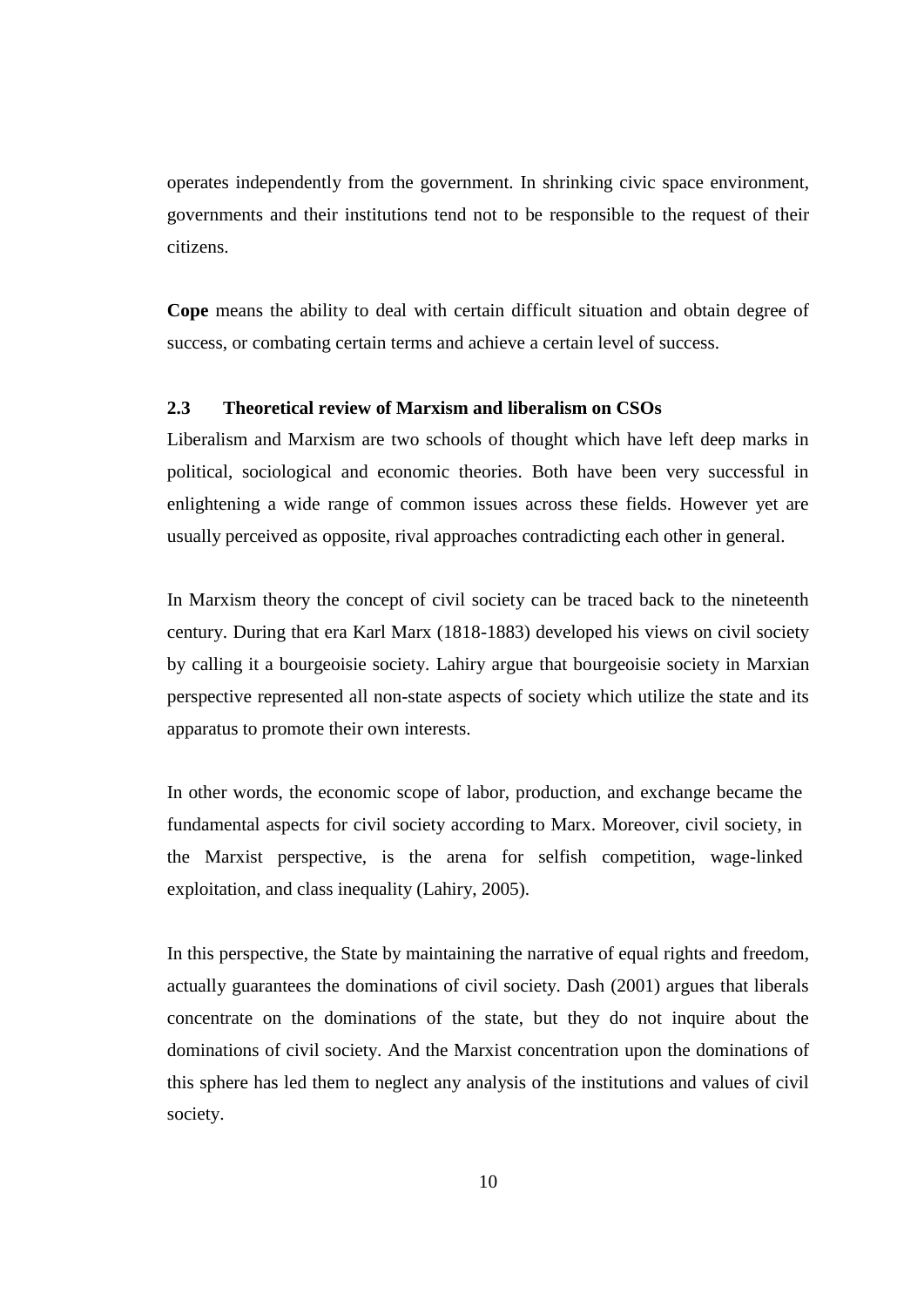Contrary with the contemporary liberalism scholars in the social sciences and political philosophy, a liberal aspect of civil society is to enhance social and political liberty (Giorgini, 2013).Contemporary *liberalism theory* states that the liberal justification for civil society rests on a vision of politics in which the ability to choose a free life.

The major difference between Marxist theory and contemporary liberalism theory is that, the new liberal aspect of civil society focus on the democratic sphere on politics, while Marxist theory focus on the dominations of civil society in the economic sphere. Civil society organization in liberal view therefore, is the basic premises that citizens should be able to freely choose and pursue their individual life. They are also free to be connected with the existence of a vibrant set of groups of the state.

These associations or groups constitute arenas in which individuals can express and pursue different interests, identities and aspirations. They also serve to preserve a robust sphere of liberty free of the state in which associations operate as centers of power. The groups are free to compete with the state and that enable their members to critically debate on the existing situations.

Furthermore, through civil society, citizens can examine governments' policy and mobilize for changes or amendment. They are also free to decide against the hundreds of choices made by elected and appointed public officials (Tushnet, 2010).Foremost among these, the state must guarantee the fundamental rights of freedom of speech and association.

This is important to acknowledge, as civil society groups have an essential role to play in terms of implementation, monitoring and accountability of the government. Governments and businesses often tend to target media outlets and journalists in order to avoid being held accountable. Such practice in most case might be considered as intimidation for civil societies and their people thus creating a tendency of self-censorship (Civicus, 2020).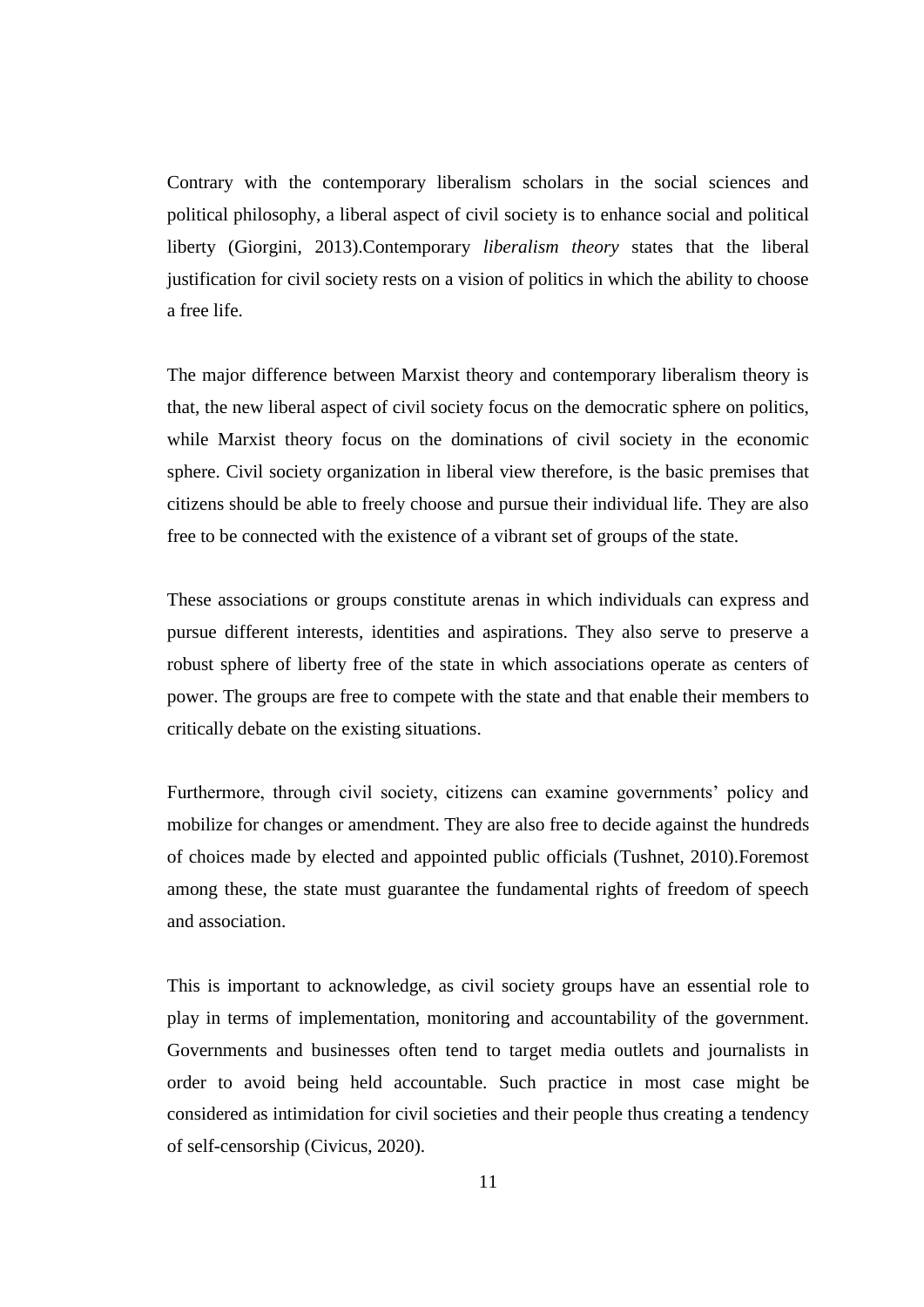Significantly, rationalization of liberalism theory on this study is crucial because it expose the fundamental ideology of civil society in promoting and maintaining liberty of the citizens. As the topic of this study suggest; an investigation on what CSOs are doing to address the shrinkage of civic space, the contemporary liberalism theory is the appropriate thought to be used as a basis for examine the phenomenon due to its emphasis on the maintenance of civic space and freedom. Together with this theoretical standing point, the researcher used a conceptual framework as a guiding tool towards examining the research objectives as shown below:

# **2.4 Conceptual frame work**

In this study, the researcher assessed the problem in two main angles, governmental and non-governmental perspectives. The rationale of this arrangement is to help the researcher to understand the context from both points of views, the oppressed and those who were accused of being the oppressors. The framework contains both variables; independent and dependent variables.

On this accounts, civil society organization stands for independent variable, while civic space maintenance or expand stands for dependent variables. Others are intermediary variables, such as the extent and mechanisms by which civic space is shrinking, effects of shrinking civic space as well as what CSOs are doing to cope with shrinkage in civic space. All variables are illustrated on the figure 1 below:

### **Figure 2.1: Conceptual Framework**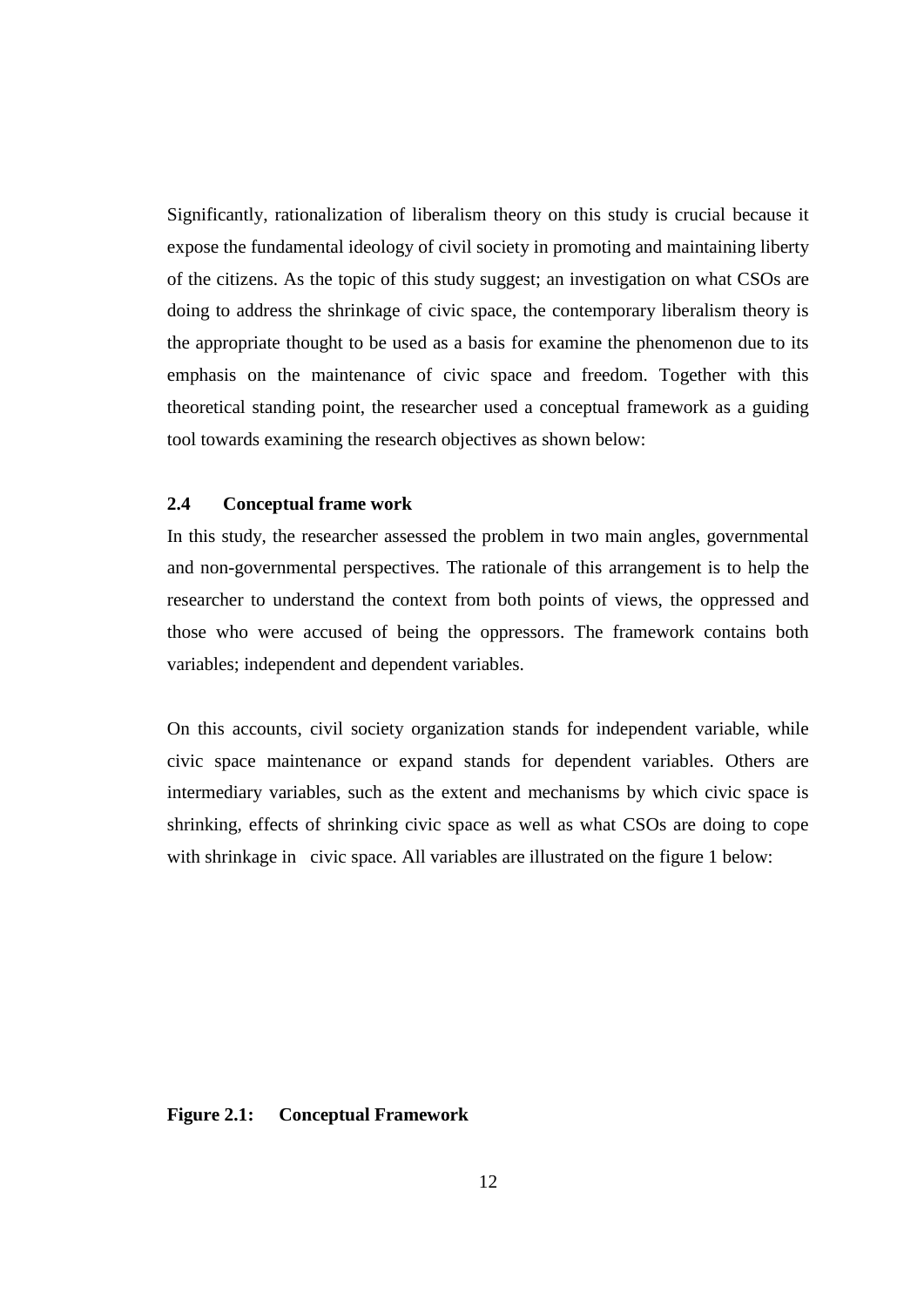

**Source:** Researcher, 2020

### **2.5 Empirical review**

This section is based on analyzing the concepts and research related with civil society organization functions on expanding civic space shrinkage as written by different scholars. The key concepts under this section are the extent and mechanisms used by the state to suppress civic space, the effects of shrinking of civic space as well as what civil society organizations are doing to cope with and expand civic space.

### **2.5.1 Mechanisms used the state to suppress civic space**

In sub-Saharan Africa, shrinking of civic space has been witnessed since the early 2000s in various countries. Activists have been arrested and intimidated by the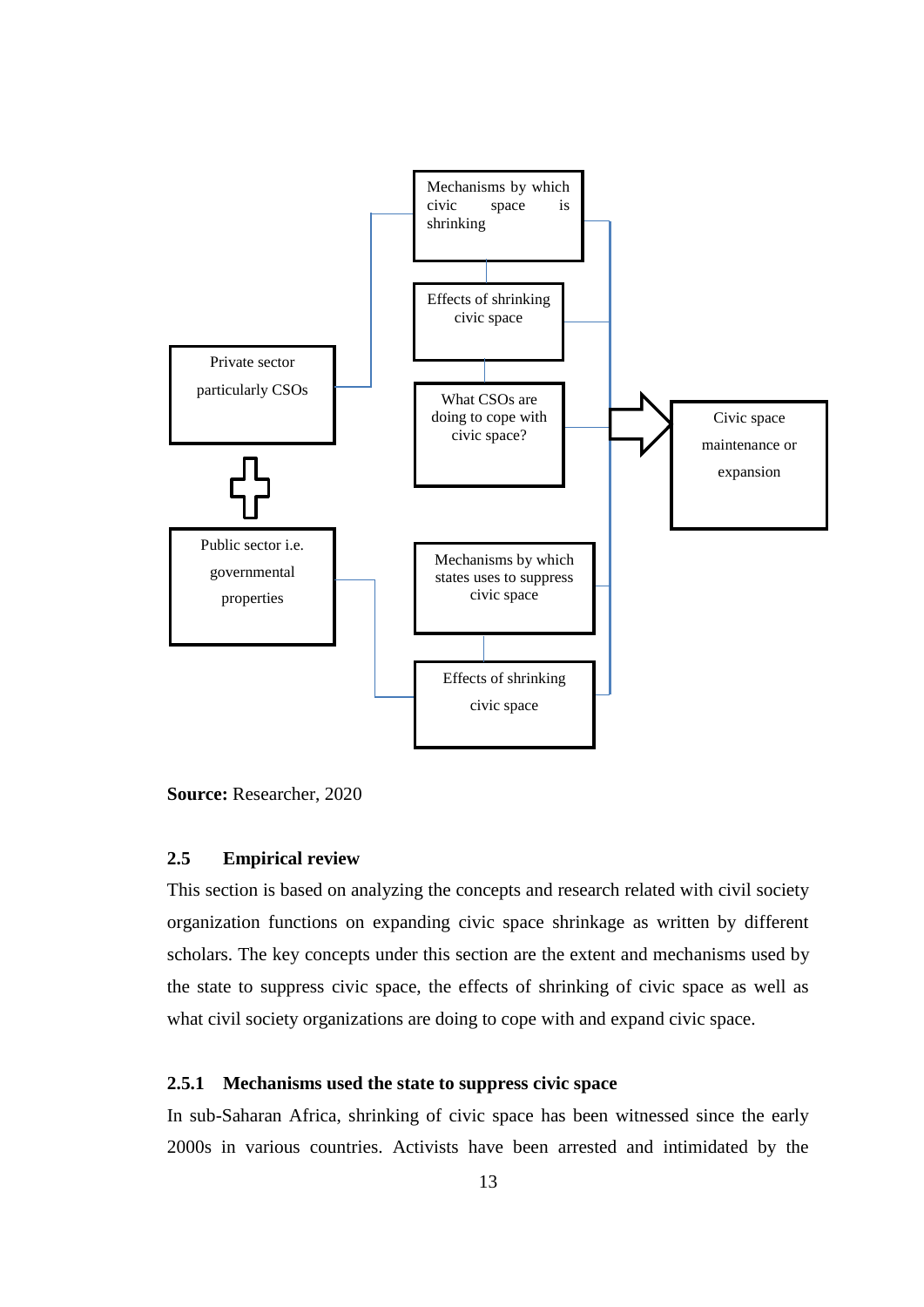governments and publicly criticized for their advocacy work. Most of the governments also introduced restrictive policies, such as laws that limit foreign funding of domestic civil society groups and restricting civil society's operating space through unwieldy registration processes for civil society organizations (Assogbavi, 2015).

Historically, CSOs in Africa have become more active since the end of the Cold War. By that time unions, church-based groups and student organizations took a large part of the credit for a wave of political liberalization and democratization that grew across the continent in the 1990s (Gyimah-Boadi 1996).It was during an era in which a number of NGOs, human rights and pro-democracy agenda gradually increased.

Charitable and independent private organizations referred to as CSOs which were active in monitoring government accountability. It was also stands for defending human rights, advocacy for democracy and the struggle against corruption. These efforts threatened some government leaders in sub-Saharan Africa, and sometimes even caused their removal from office, for example government overthrow in Senegal in 2012 or Burkina Faso in 2015(Assogbavi, 2015).

Currently in sub-Saharan African's governments have certainly established a wide range of democratic reforms in response to the CSOs assertions. However, many react with either co-opted or acting on these initiatives or their activities. For example various countries in Africa have established different restrictions to CSOs mostly in the early years of the  $21<sup>st</sup>$  century onwards. The governments of Tanzania for example, Zambia, Uganda, Niger and Senegal introduced unusual registrations process and ban of those who fail to follow the procedures (Assogbavi, 2015).

However, restrictions are not common throughout the regions. For example in East African countries such as Burundi, Kenya, Rwanda, Uganda and Sudan, civil society faced more restrictions in 2015 compared to 2000.In West Africa restrictions noticeably dropped in the last 10 years (Vandeginste, 2019).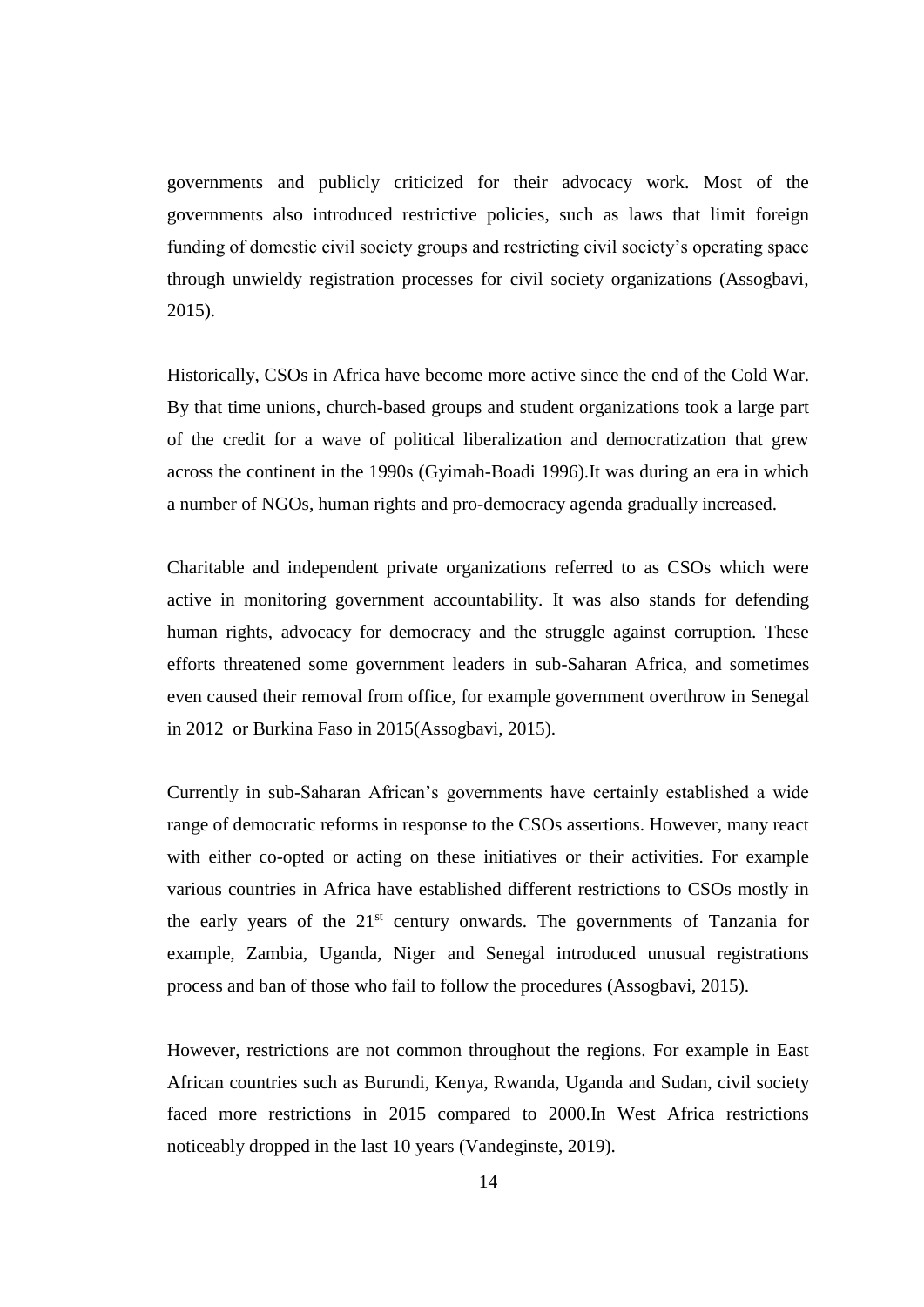Dahl (2003) believes that democracy is an essential requirement to civil association's autonomy. Through democracy an individual citizen has complete authority of molding political motivation. Subsequently, CSOs allow citizens to viably take part and communicate their request to individuals who are into power through increased awareness, mobilize voters and organize protests.

Generally, CSOs act as overseers of civic education which facilitates access of information to citizens and opening doors for discussion. As an independent initiative CSOs are responsible to promote political aptitudes and ideas. When governments oppress or boycott CSOs, they jeopardize the entire implementation of the system of majority rule.

Countries use different mechanisms to suppress civilian space by intimidating CSOs in their daily operations. A number of countries in the world show that CSOs are under pressure. Buyse, (2018) said that the Government of Ethiopia constrained organizations dealing with human rights issues from receiving more than 10% of funds from external donors.

Also activists were attacked verbally and physically, and even brought to justice because of receiving funds from abroad. Independent mass media have been restricted and controlled by the government, while other form of protests and demonstrations were banned by the government. There are several mechanisms used by States to suppress civic space in accordance with previous studies, these are some of them:

#### **2.5.1.1 Restrictions, complex procedure and law**

This was reported in Sub-Saharan Africa concerning the increase of restrictions against various CSOs operating in each country by using a variety of forms. Governments of various countries such as Uganda, Zambia require CSOs operating in their countries to practice periodical registration and checkup process. Whenever CSOs fail to follow the introduced practice they are taken to court (Smidt, 2018).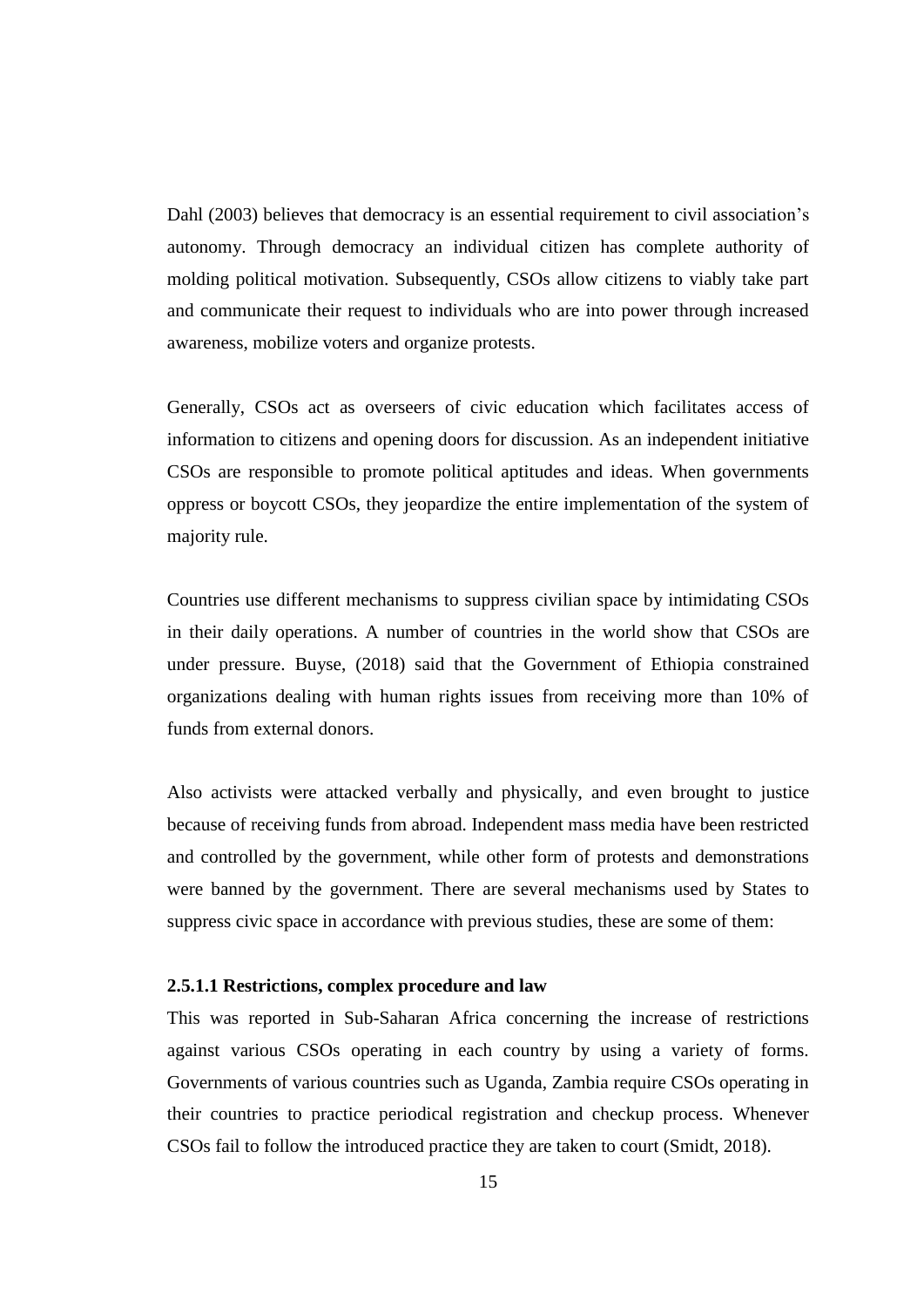Operations carried out by CSOs based on freedom of expression, association and assembly are strictly limited by imposing legal regulation of the media and information. Ayvazgan (2019) reported that regulations were introduced to prohibit news, media filtering, limiting the distribution of newspapers and closing media companies.

Tanzania is a good example of these imposed regulations. Despite the presence of laws under Article 18 (b) of the Constitution of the United Republic of Tanzania which emphasize the right to pursue, obtain and publish information, the actual freedom of CSOs operations and access to information was limited by the introduction of statistical Act which passed in 2015 (Kwayu, 2018). Efforts were done to ensure the freedom of information law is made nonetheless they were inhibited by the government in June 2015 (MISA-TAN, 2006; Rweyemamu, 2015).

In the same year Cybercrime and Statistical Act were passed which imposed restriction to communicate or publish any official statistical information (Article 37 (2). Such laws hinder the freedom of expression and access to information (LHRC, 2014).Formal law and procedure which cover administrative and criminal conducts are tools which States use to regulate duties done by civil society organizations.

Registration of CSO is an important role in identifying rights and benefits but can be used another way round. The procedures are settled in a complex way in order to make it difficult to the implementers. Civil society organizations are required to pay high fees for registration and provide regular information concerning their operations, hence it make difficult to perform their daily activities (Buyse, 2018).

Human rights defenders which were noted by the Russian state as dangerous groups lost some of their members. The media decreased to cover their activities, groups of youths which are loyal to the Russian state supported to gain more members. In other words, NGOs laws create a favorable environment in Russia for CSOs which are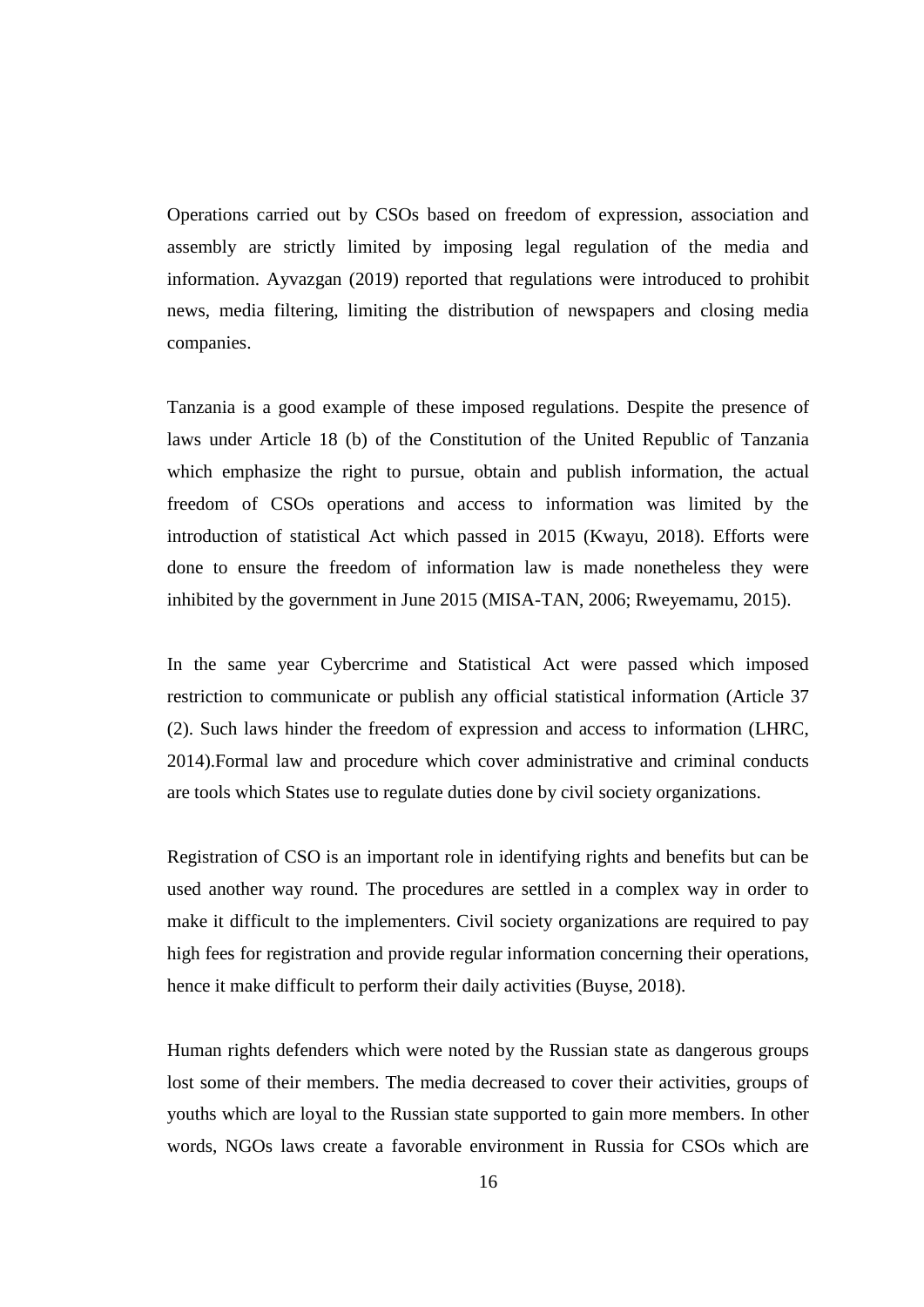affiliated with the state and an unfavorable environment for CSOs that do not support the policy of the government (USAID, 2017).

In 2017 Burundi established legal admission control and activities monitoring of foreign organizations. This action resulted to ceasing of more than 130 nongovernmental organizations. Also the law requires all NGOs working in Burundi to respect the ethnic distribution by employing staffs of approximately 40 percent of the Tutsi, and 60 percent of the Hutu. However this was strongly opposed by nongovernmental organizations in Burundi (Vandeginste, 2019).

All these forms of regulations and laws are just created as obstacles to suppress CSOs on performing their duties. By doing so, the space of civic activities is shrinking because there is deficiency of initiatives that deals with defending citizens' rights those which are difficult to be attained through their own efforts.

#### **2.5.1.2 Banning of CSOs**

Buyse (2018) argue that most of states are mandated to regulate CSOs' operations. The initiatives dealing with political issues are banned only to pave way for those dealing with non-political matters. Similarly, CSOs which provide services to communities are more accepted by the government than those which are engaged with policy advocacy.

Smidt (2018) explains that in Niger, several CSOs were banned and others restricted from operating in a certain parts of the country. In Rwanda, it was reported by a Human Rights group that the Rwandan government tend to sponsor harassments to, and censoring different publications of their CSOs. Smidt (2018) conclude that there is an increase of government repression in Sub-Saharan Africa to crackdown CSOs which deal with Human Rights matters.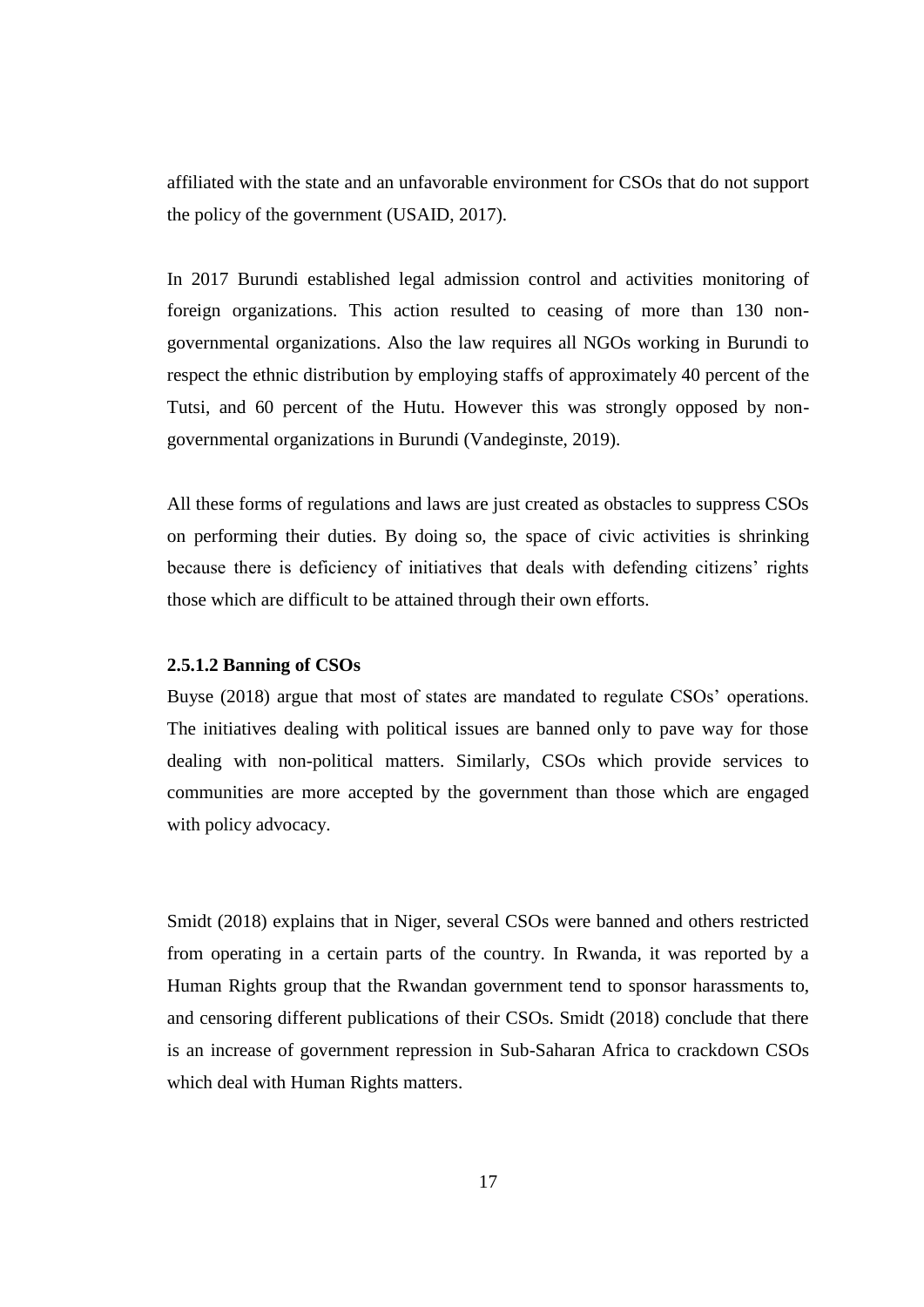#### **2.5.1.3 Limitations to fund**

One of the fundamental part of the right to freedom of association, is access to res or funds, as defined in article 22 of the global convention of civil rights, political and other human rights instruments together with the Charter of the European Union of basic rights (Article, 12 ) (UN-HRC, 2013).Article thirteen of the UN Declaration on the rights and obligations of individuals, groups and organs of society, promotes and protect human rights by recognizing essential elements of freedom as well as the right to ask for, achieve and utilize res for the sake of human rights defense (UN-GA, 1998).

Here the idea of re consists of financial assistance, material res, access to global funds, the harmony, the capacity to travel, talk without undue interference and the right to enjoy the security of the country (UN-GA, 1998).There is a broad agreement that the structure and policies related to res have a significant impact on the freedom of association and on the capacity of CSOs to work successfully (UN-GA, 1998). Unfortunately, various CSOs face some violations and difficult barriers to access funds although their practices and operations are generally known.

It is easy to find in many countries, legal restrictions of CSOs to access res, especially restrictions governing CSOs which rely on financial support from external donors. These restrictions are usually dealing with policy making by the so-called international attention in the world.

Buyse (2018) describes more than 50 countries with adopted laws restricting foreign funding for CSOs. For instance he showed that Mauritania decided to establish a special bank dealing with CSOs that receive overseas funding.

In 2004 Zimbabwe formulated CSOs' bill that prohibits local CSOs involved in issues of governance to access foreign funds. Also, it prohibited foreign civil society organizations which are involved with this kind of activity from the registration by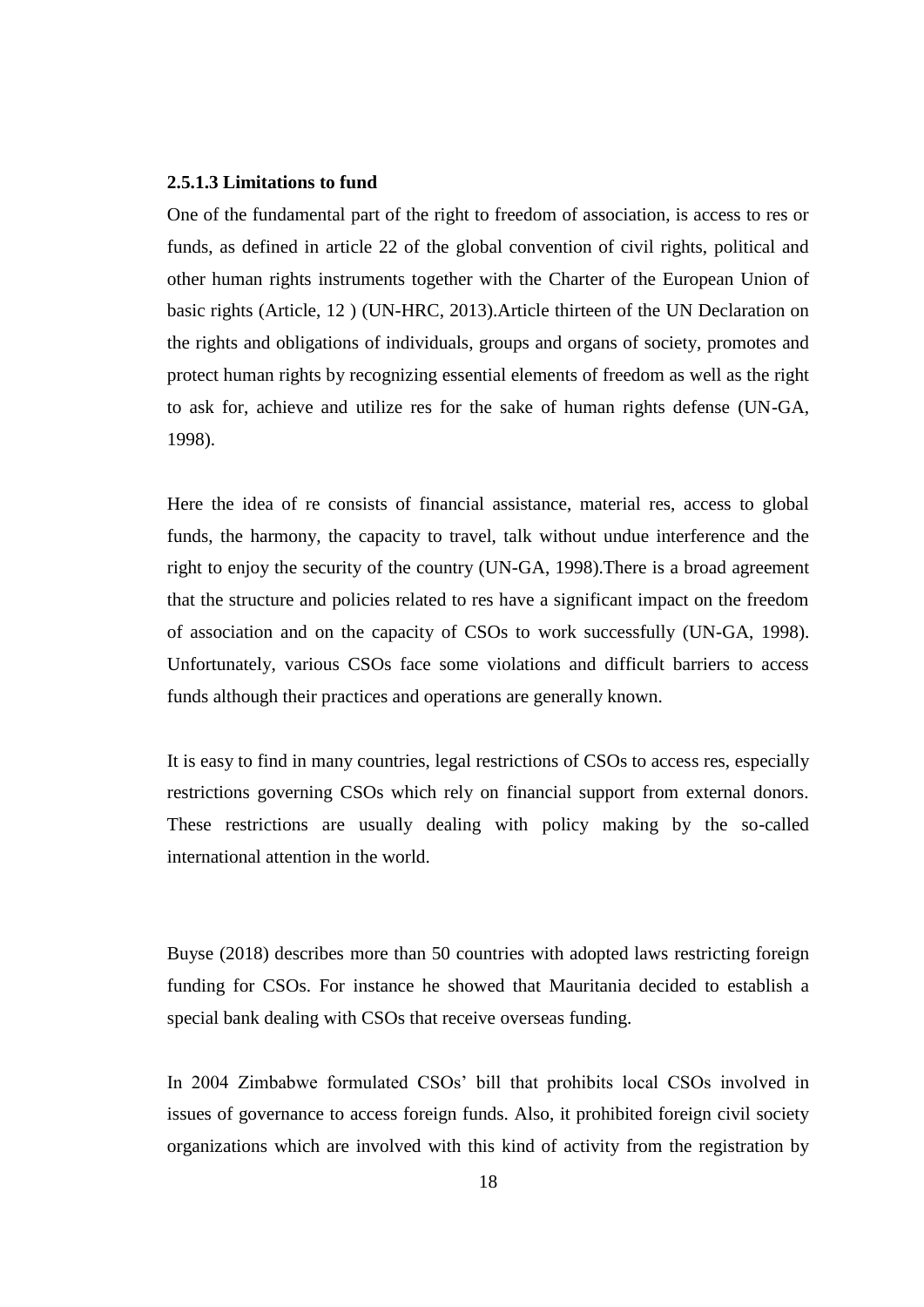the government. The bill was interpreted as a direct attack on human rights groups and an aim to suppress the human rights record of Zimbabwe (Smidt, 2018).

Indeed, after introducing the bill, President Mugabe of Zimbabwe stated that He could not allow CSOs to be used as a channels or instruments of foreign interference in their national affairs. Mugabe eventually refused to sign the debated bill, citing one or two issues he wanted address, but there are concerns that the bill will be revived (Smidt, 2018).

Limitations to fund are also seen in Eritrea where the government introduced a Declaration that prohibits the United Nations and other organizations to fund CSOs. Similarly in 2004, the Uzbekistani government required foreign donors of CSOs to deposit funds in one of two government-controlled banks, thus enabling monitoring and control of all transfers of money. Within a short time following the adaptation of this declaration, the government obstructed the transfer of more than 80 percent of foreign grants to CSOs (International Center for Not-for-Profit Law, 2016).

Bad enough, such systems are governed in accordance with unwritten policies and oral instructions thus making it difficult for CSOs to follow the rules or to write appeal of unfavorable decisions. More recently, the Uzbekistani government suspended the operation of different CSOs particularly those which receive fund from foreign governments and ceased registration of new CSOs (International Center for Not-for-Profit Law, 2016).

Some governments set a particular limit on the amounts of international funding organizations can receive. For example, the Algerian authorities set a limit on how much foreign currency NGOs can legally receive, while Ethiopia has stated that human rights organizations cannot receive more than 10% of foreign funds (International Center for Not-for-Profit Law, 2016).Studies show that the restriction grows because of the preference of channeling donor assistance through non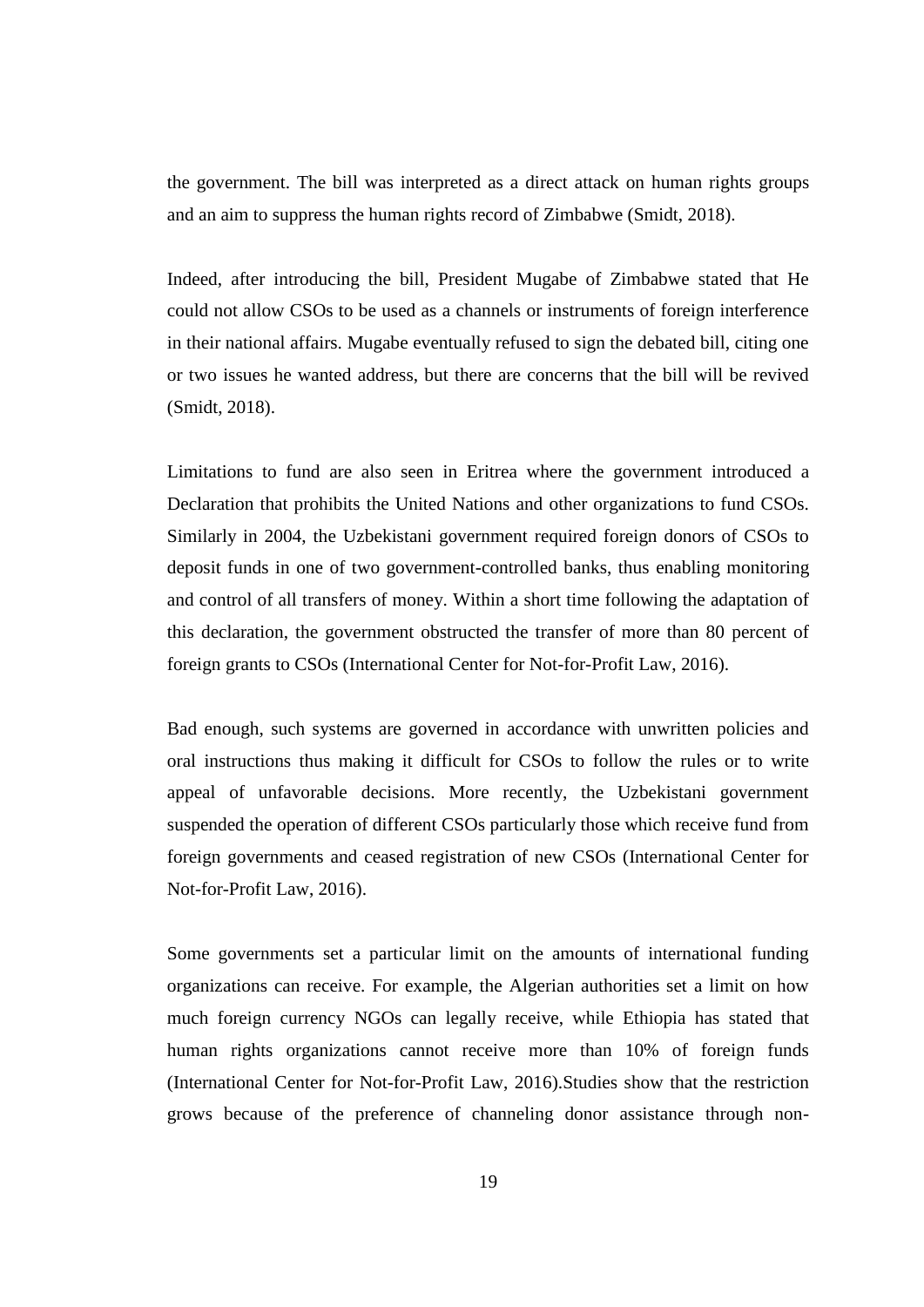governmental mechanisms, contrary to the preference of the government (Acht, Mahmoud, & Thiele, 2015).

This is especially true for countries with poor governance records. In this case, donors highly prefer to send their support through non-governmental actors. Official aid statistics do not always track the aid to the government as opposed to NGOs. This is due to many States with these restrictions are either low or middle income economies so their governing capacities are likely to be weak. In such cases, previous research has shown that donors are routinely turning to locally operating NGOs.

### **2.5.1.4 Counter-terrorism/state of emergency laws**

New counter-terrorism measures and state of emergency laws may also have an impact on the right to freedom and peaceful assembly. In France, the state of emergency initially allowed authorities to ban gatherings as a precautionary measure on the grounds of 'threat to public order' The banning helped to reduce space of CSOs operations however the French government claimed that the intention of the laws was to deal with activists who protested new labor laws (Amnesty International, 2017).

Civil society in Belgium claimed that a new constitutional change in the counterterrorism laws threatened basic rights. For example, an amendment to the penal code that criminalizes the act of leaving Belgium "with terrorist intent" contains unclear language that could restrict the travel of people without evidence that they intend to commit or support terrorist's acts abroad.

In Hungary, planned assemblies have been prohibited by the court, based on the opinion of the counter-terrorism center. The state did not provide specific evidence of the reasons for the decisions (HCLU, 2013). In Bulgaria, civil society showed concern about a 2016 counter-terrorism bill that would, allow the government to involve a blanket ban on all public gatherings. It includes those unrelated to the terrorist attack in question (Amnesty International, 2017).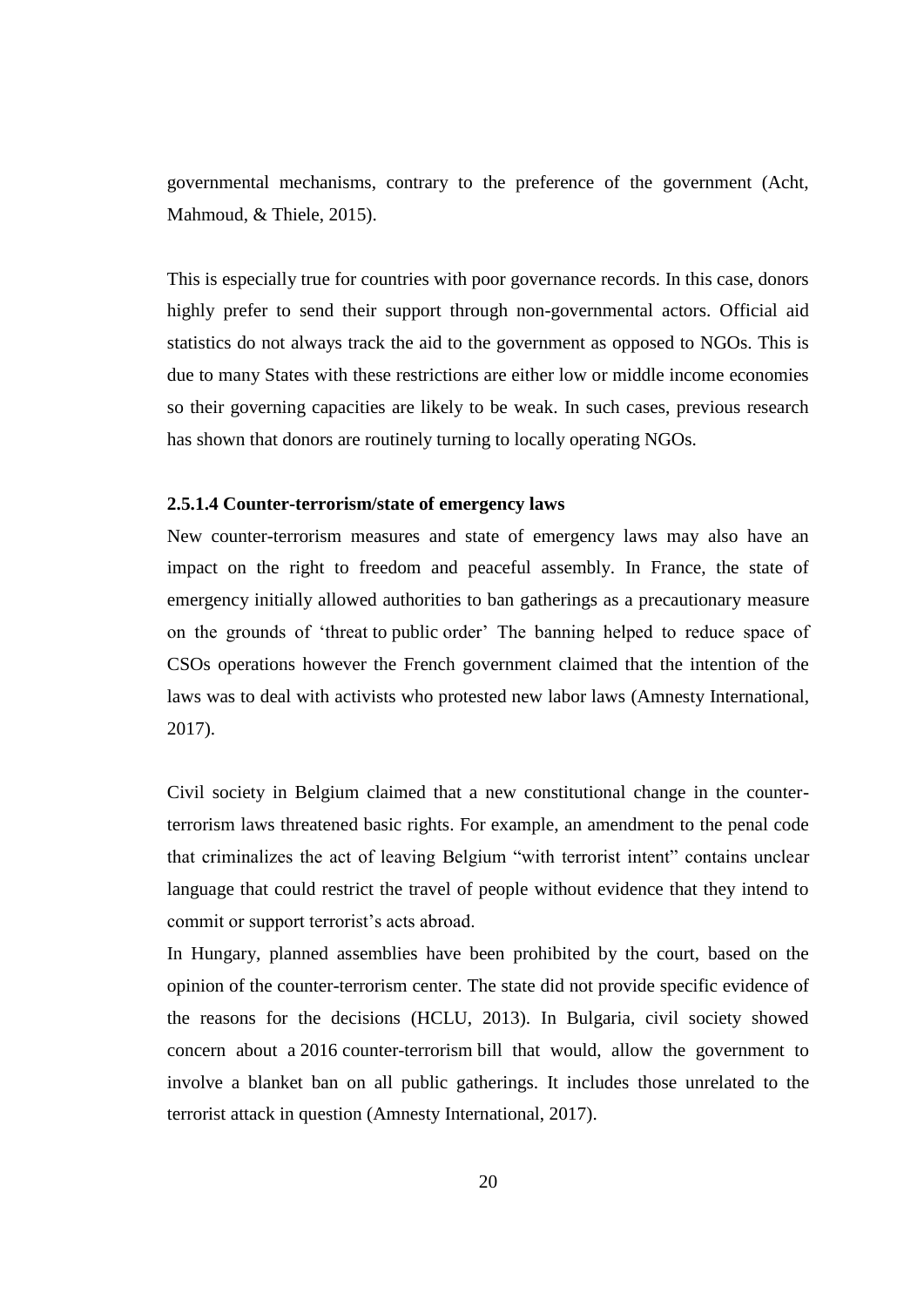In other areas security levels declared possible bans on public gathering or mass events. The lack of justification for such bans and the absence of appeal against the decision declared by the state of security itself could potentially lead to excessive interferences to key human rights and fundamental freedoms including, freedom of peaceful assembly.

Buyse (2018) explain that discourse or labeling is the mechanism used by the state to suppress civic space by portraying bad picture of CSOs before the public eyes. The intention of doing so is to reduce trust from the public and discouraging any effort of CSOs towards maintenance and expansion of civic space. High Commission for Human Rights argues that labeling is practiced to impose fear and discourage expressions, impact negativity over CSO actors before the public and draw away the attention of the issue at hand (Buyse, 2018).

It is the responsibility of the state to protect people against actions that reduce the freedom of expression. Labeling is also associated with stigmatization since people who serve in CSOs are taken to court or detention. For example, in Ecuador CSOs are named as Agents of American influence which demands to destabilize the country under President Correa. Similarly, the Malaysian government and media owned state, called CSOs treacherous (dangerous) because CSOs are funded by foreign agents (Buyse, 2018).

In Sub-Saharan Africa some countries use false counter-terrorism measures against CSOs which seems to threat the government and defending human rights. Restrictions to CSO under the umbrella of national security were propagated following the US terror attack in 2001 which stimulated worldwide levels of initiatives against terrorism by a number of legislations (Ayvazygan, 2019).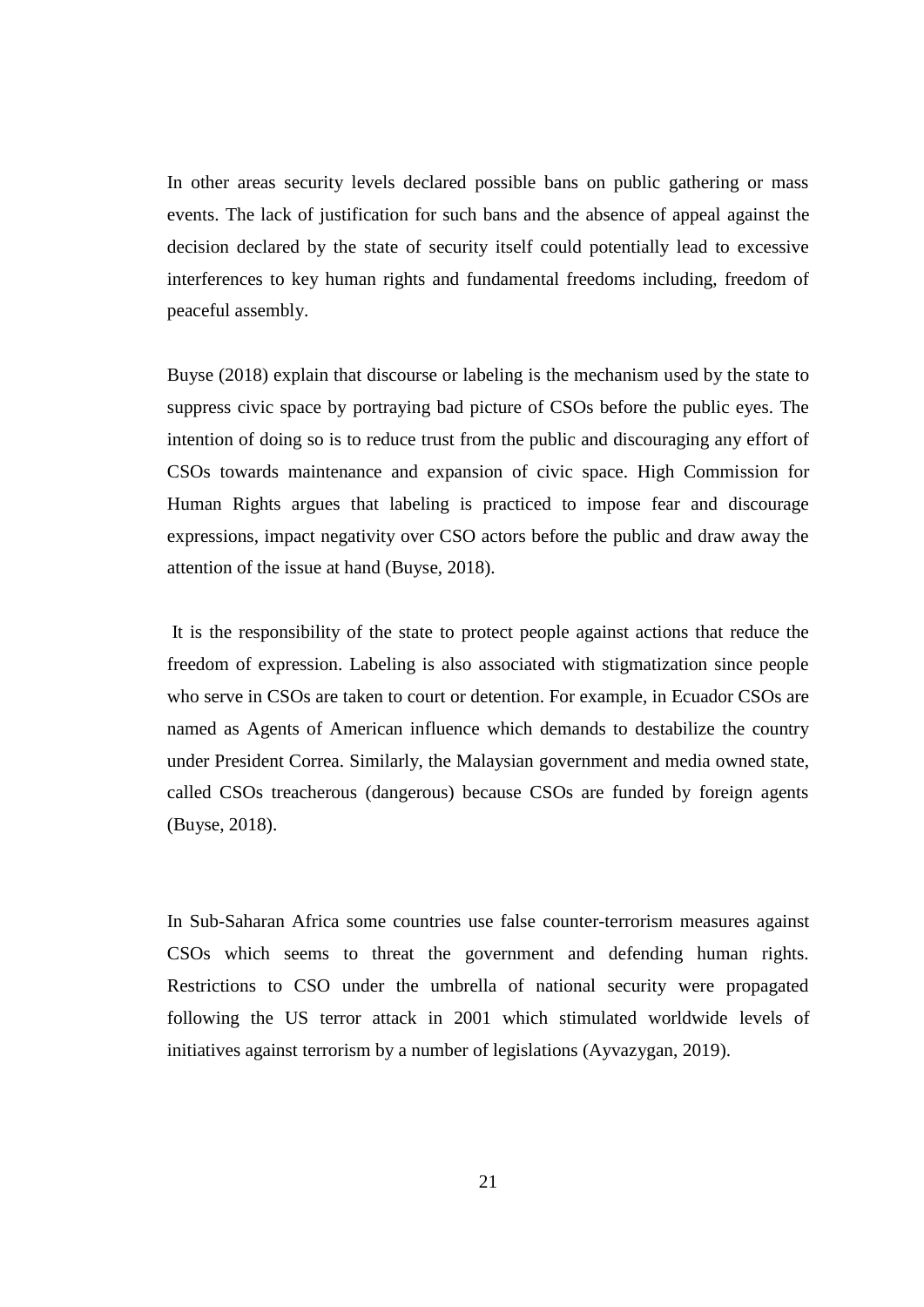# **2.5.1.5 Threats**

Threats continue to be a mechanism used by several States to suppress civic space. It is done through various actors including paramilitary, business groups and media. Recent threats in some countries are severely limit the ability of CSOs to operate freely, independently and effectively. At the individual level, human rights defenders and their families are sometimes harassed, imprisoned, tortured and even killed because of their work.

A number of examples of physical attacks and acts of intimidation can be found in civil society reports. These include, among others, a physical attack by two men on a member of the Human Rights Institute in Slovakia, and physical attack on the Head of the Bulgarian Helsinki Committee. Also the member of the FRA Management Board in Bulgaria experienced the same actions (FRA, 2016; FIDH, 2016).

Other acts of intimidation include threats which were made against Greek Human Rights NGO members in 2011. He encountered threats due to his complaints of racism against members of the Coast Guard which occurred during an Independence Day parade. State Authorities tend to ignore the responsibility of protecting citizens and abolish the similar acts of intimidations. The state failed to investigate and bring to court or punish those who accused to threat the activists (UN, Committee against Torture, 2008). There is no fundamental record of data and any measures which have been taken to abolish such action.

#### **2.5.1.6 Co – option**

Co-option is among of major setback which reduces the ability of CSOs to act as watchdog over states. Through governmental supports, collaboration and political favors, many CSOs are often politically contaminated and thus conduct their operation as accordance to the state- welfare-provision (Muneri, 2016).Recently, many CSOs became silent and refuse to speak up the failure of governments on power. This is due to fear of harassment, little or no financial support from the State and its biased political treatment.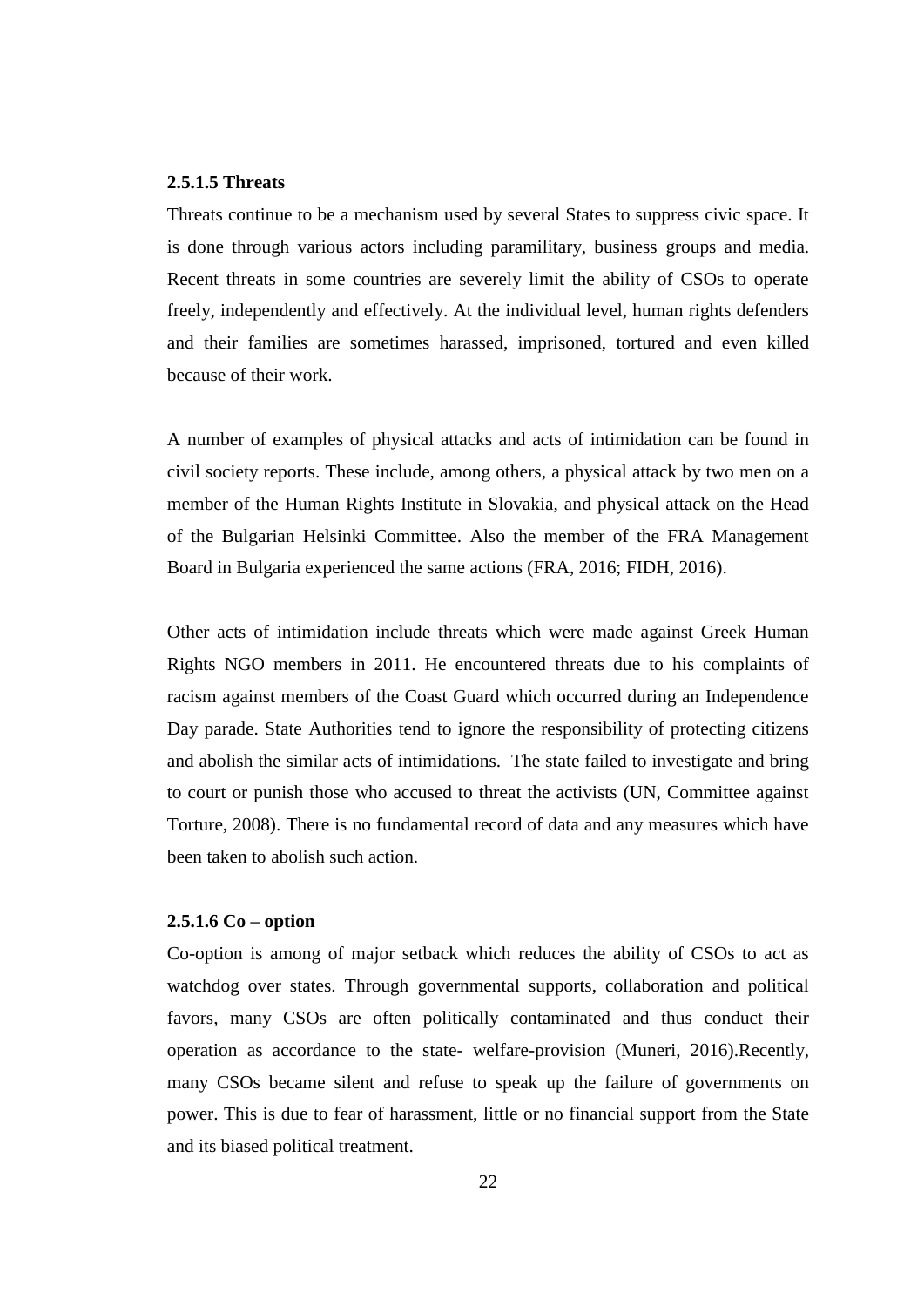Slovenia for example, imposes no formal limitation to advocacy activities but many CSOs actors are not in position to criticize the government. This is because they are scared of indirect consequences of such criticism from both national and local authorities (Muneri, 2016). In the same vein the communist governments like China and Vietnam, NGOs are considered to be part of the state apparatus and therefore have little independence to query their governments.

They operate according to the established political views of the government in power. Zimbabwe was another good example for co-option. Civil society organizations in Zimbabwe negate their core principles and main functions and have agreed to be coopted into the country's partnership government. This co-optation not only caused a division in the civil society in the country, it also made the CSOs to fail to perform their responsibilities (Muneri, 2016).

#### **2.5.1.7 Bribery**

Another informal method used by the state to suppress civic space is bribery. In this method, an important person of the organization is convinced by offers and bribes by the government so that the particular Organization will accept conditions of the government. Bribes are given to ensure that CSO is working in nets and also walking within wishes of the state. This in turn closes down the place for contestation or arguing of CSO (Helmut et al, 2019)

## **2.5.1.8 Violence**

Across the globe, violence by various groups trends towards CSOs especially targeting the leaders of CSOs' initiatives and opposition parties. Studies show that in 2015, approximately more than 100 activists were killed because of protecting human rights (Buyse, 2018).The attacks include using tear gas bombs to disperse protestors, live ammunition and flogging protestors with sticks. In Lebanon, CSO staff received judicial harassment for defending human rights of people who disappeared mysteriously (Ayvazygan, 2019).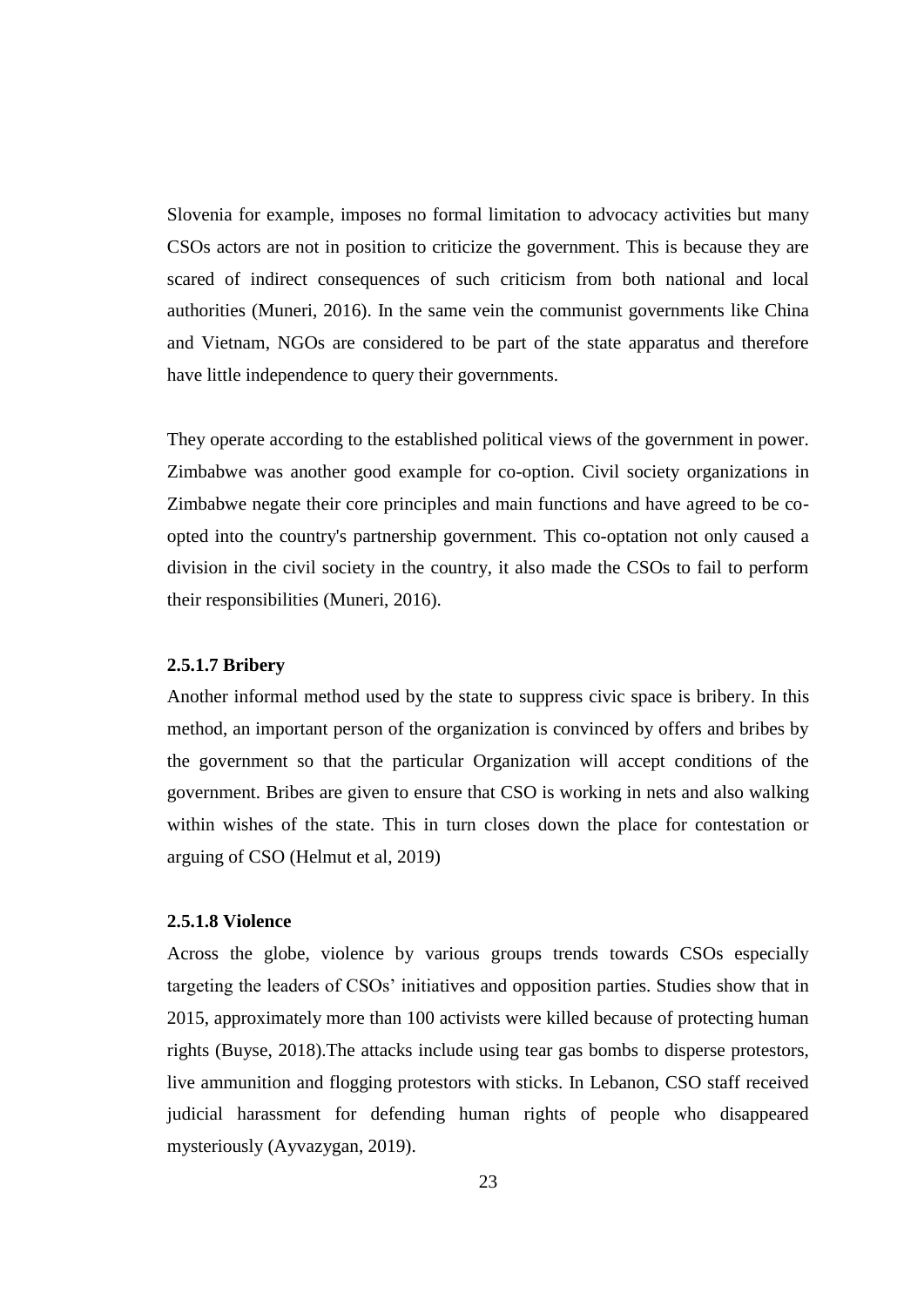In Ethiopia, the government in power control operations of NGOs media and force CSO activist to leave the country. There were killing of protestors by the state, arrest of activists and imprisonment without legal procedures. This has been done to CSO activists such as journalists, bloggers and oppositions leaders (Brechenmacher, 2017).

Within violent and highly opposed contexts, CSOs may become aligned with parties as a result of fear, distrust or intimidation. This hinders their core function of being positively committed to the agendas they pursue. Similarly, CSOs reactions against violence may (perhaps inadvertently) adopt positions or tactics that increase distrust violence and insecurity.

# **2.5.2. The implications of closing civic space**

Closing space for civil society in countries wide reduce the ability of citizens to demand for their advance human rights. It keeps their governments more unaccountable, and neglect saving the endangered communities affected by various decisions made by the government in power**.** Through legal and regulatory tools used by the government to shut down civic space extra-legal intimidation and harassment of activists influences the shrinking of civic space.

Since 2015 more than 64 laws have been formulated by different governments around the world in order to restrict NGOs' operations (The International Center for Not-for-Profit Law, 2016). These include the registry procedures, operation regulations, and receive foreign funding. The governments are using these legal processes as a tool to limit the function of CSO across the globe.

Meanwhile, the CIVICUS Monitor shows that more than 3.2 billion people live in countries in which civic space is either closed or withdrawn. The net effect of worldwide crackdowns in civil society activities is increase of insecurity and absence of freedom. The cruel murder of Honduran human rights and environmental activist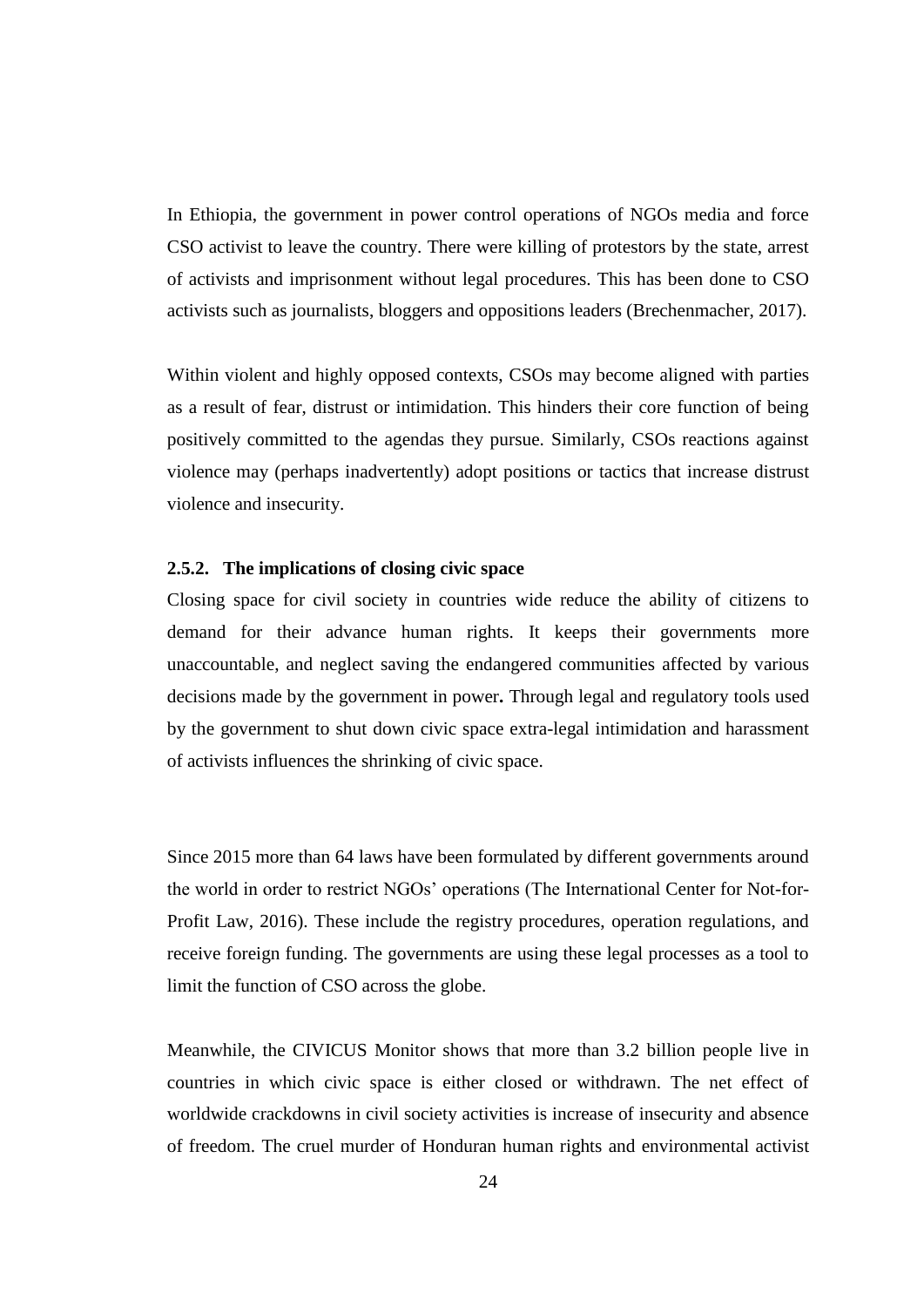Berta Caceres, who was killed in March 2016 some days before conducting a forum which deals with protection of native people from land mining areas, is an obvious example of crackdowns.

The closing of civic space is not only affecting human rights and democracy organizations. Respected development agencies, humanitarian organizations, community groups, environmental and educational charities have also been targeted with restrictions. These organizations are involved in anti-poverty activities, peace and conflict resolution work, and efforts to prevent corruption and increase advance government responsibility (Funders' Initiative for Civil Society, 2016).

When governments shut down space for independent civil society activities, they block meaningful participation by citizens in basic governance. The key groups from the social, economic and political life of the country are excluded in development contribution. Close space weaken the social interactions between it and the citizens hence violence and terrorism as a means of addressing grievances becomes more likely.

# **2.5.3 CSOs activities to cope and expand civic space.**

There are a number of strategies CSO members use to regain back lost or shrunk civic space from the repressive government (USAID, 2017). These are some strategies to be used to fight against shrinking civic space in different regimes:

#### **2.5.3.1 Coalition building and alliance**

Alliance and coalition-building is done to different civil society organizations ranging from international to national CSO groups. This method assists the protection of civic space due to fact that it provides different advantages. Alliance tends to put together res to the groups, increase acceptance to society and decrease the chance for the government in power to fight against the CSO. It assists groups to learn democracy and various principles of governance. Generally, groups which work together may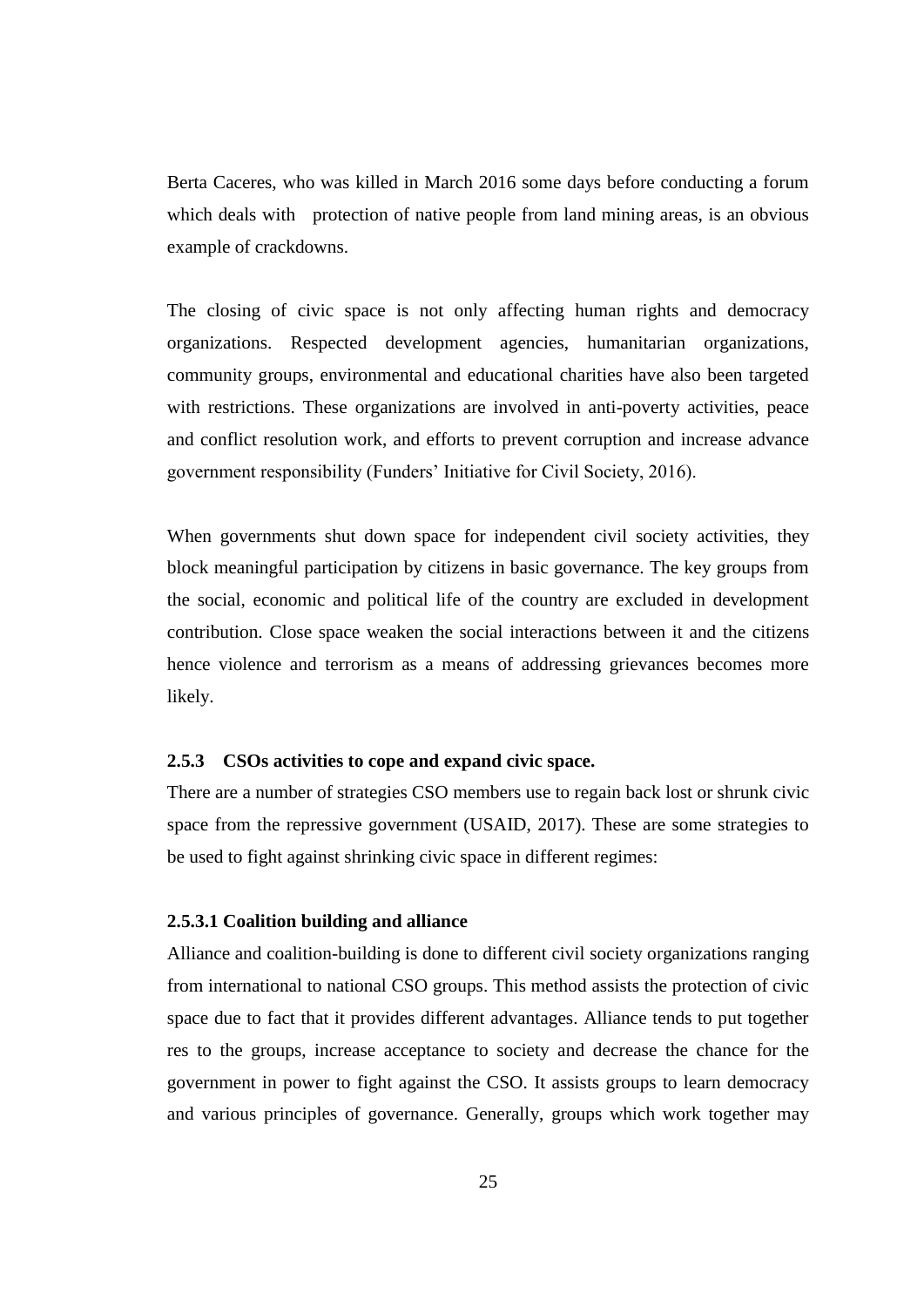assist each other to reduce redundancies; save time and well manage res (USAID, 2017).

For example, domestic alliances between Malaysian Sisters in Islam and another Muslim Women's rights group, that work together in researching, publishing and interpreting the Quran. These groups decided to create close cooperation with journalists, Islamic scholars, political leaders, students, professionals, lawyers, and government officials of a women ministry in Malaysia. Therefore alliances assist Sisters in Islam to rival local religious leaders in Malaysia and urge the State to promote women's rights (USAID, 2017).

# **2.5.3.2 Non-violent resistance and protest**

Non-violent Resistance and protest are methods against an increase of suppression by the state. Participation of people in CSO activities is more non-violent resistance movement than violent movement. This implies mixed gender and age groups can participate in the movement and more likely the movement will be accepted by the government. This kind of protest movements help to create awareness to the local and international community on the prevailing repressive regime.

Such movements also influence mass opinion and increase pressure on the government to defend human rights (FIDH, 2016).

Therefore the success non-violent protest is not constant and it depends on how the CSO group was organized and connected. However, non-violent protests at the local level are in nature and provide a good chance for CSO to operate freely because the government does not take into consideration protests at the local level (USAID, 2017).

#### **2.5.3.3 Indirec**t **strategies**

Indirect strategies are those strategies which not directly anti-regime done without concealment or secrecy. These indirect strategies include; charitable activities, services provision and artistic expressions. Generally, indirect strategies are done to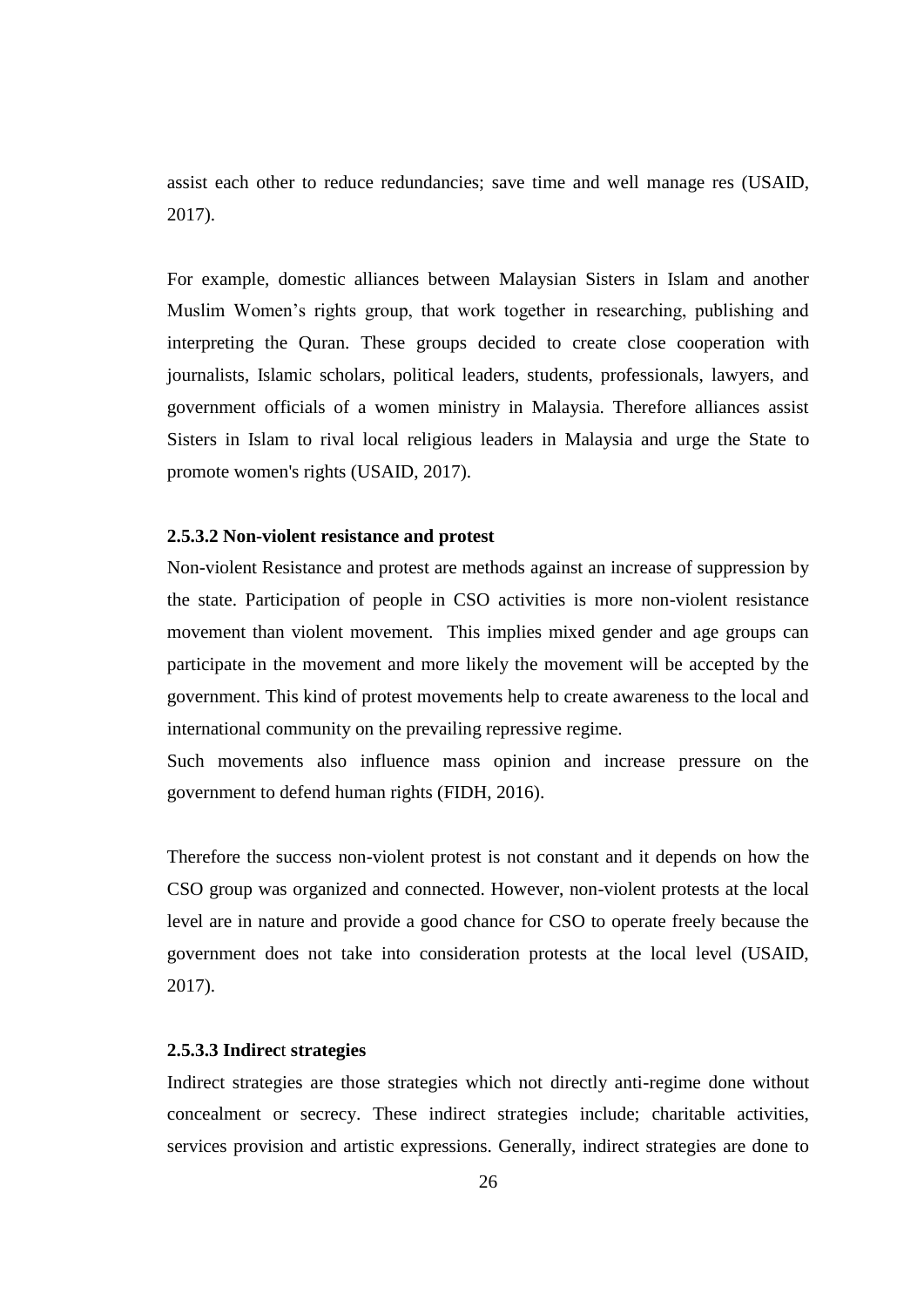avoid squashing from the State. Among of the strategies includes the participation in service provision such as HIV/ AIDS awareness programs, assisting people with disabilities, and education on environment matters (FRA, 2016). CSOs which provide such social services tend to survive longer because they are non-threatening to the existing regime.

Other indirect strategies are artistic protest, in which CSO demand civic space in forms of art work. Studies indicate that it is safe to express a message to the government using theatre performance music, drawings or writings. An example is seen in Peru where women's organizations posed challenges against the Fujimori dictatorship regime using art works (USAID, 2017).

#### **2.5.3.4 Digital technology**

Another strategy which CSO use to cope and expand shrink of civic space is Digital communication by using internet and cellular phones for communication. This strategy provides advantages to increase civic space in locations which are not easily to reach by state due to limited control or decentralized power. For instance in Russia social media assisted in the wave of revolution in Russia.

CSOs in Russia protested against corruption from 2011 to 2012 using Facebook. Vkontake network in Russia also helped to mobilize protesters. Social media are an important instrument for organization of resistance in Asia as civil society actors use in Asian countries such as Indonesia to bring more mass participation (USAID, 2017).

Social media like facebook, twitter, web pages, became important mechanisms for reaching wider audience within a short period of time (Ayvazygan, 2019). Bodrunova and Litvinenko (2016) said online communication played an important role in movements in Tunisia which protested the problems of unemployment and unequal distribution of wealth. Therefore internets helps to organize and convince people who do not know the problem and share grievances.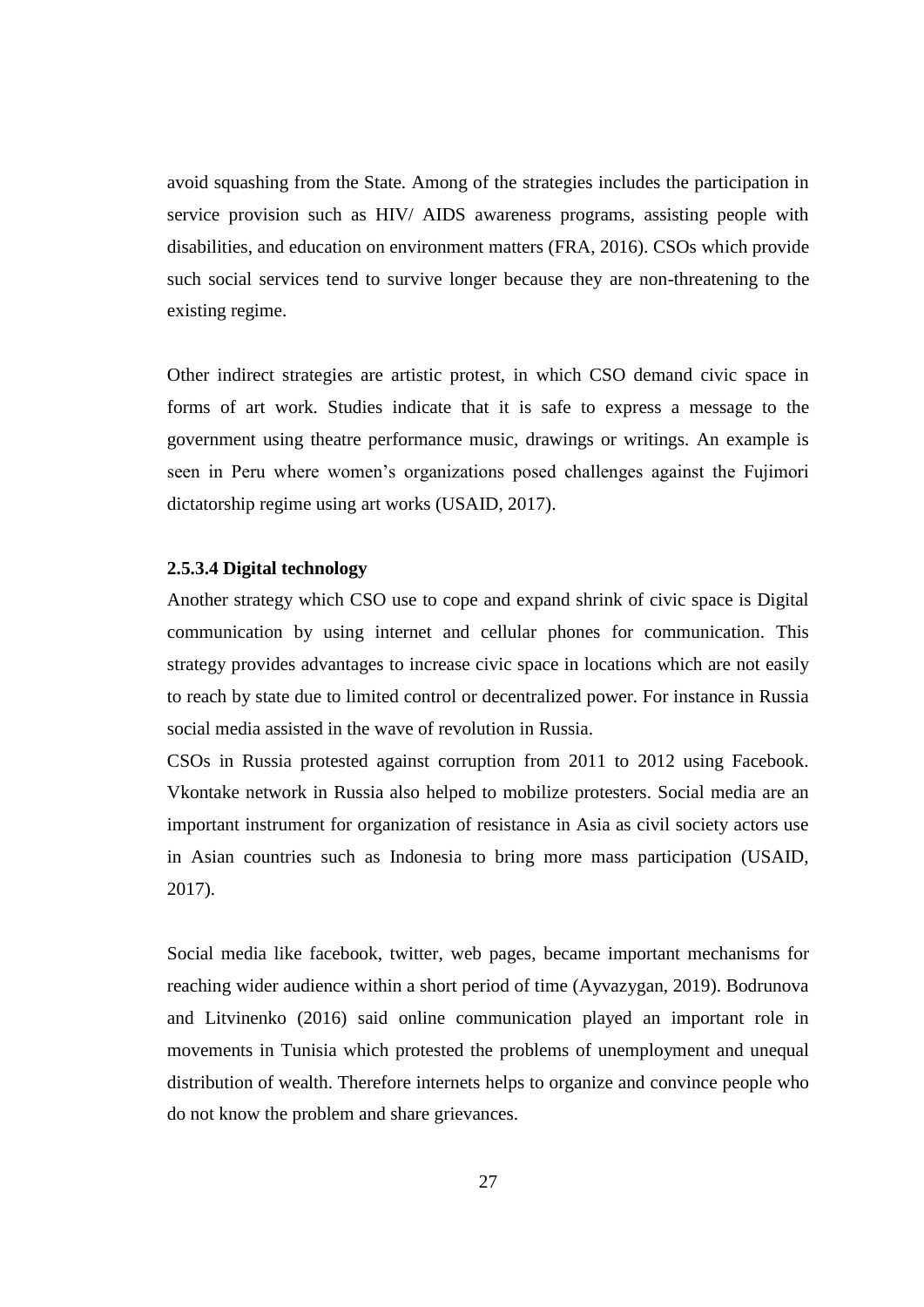Digital communication is also used by autocratic states to expand their power. States establishes various laws to limit online communication. Also online communication is more located in town and limited to rural areas. However, locating servers far away from state makes online communication safer. For example, Hungarian opposition group named Milla applied facebook to organize their supporters using such distant servers (Bodrunova and Litvinenko, 2016).

#### **2.5.3.5 Autonomy**

It is one of the strategies of maintaining civic space on the backsliding regime. CSO should be independent and self-governing. Operation of CSO activities close to the government, make international activists directly linked with high opposition. Autonomy must be given to CSOs to make them free from control of the state and reduces the government's influence of modeling duties performed by the CSO. For CSO to fight for real democracy, it must have its own internal democracy. CSO and donors must have legitimacy, independence, and accountability together with representation in preparation of policy and decision making; in order to counter various strategies posed by the state against CSO (Smidt, 2018).

# **2.6 Research gap**

From reviewed related literature, it is evident that a good number of researches related to this study have been done extensively. However, there is no documented evidence which indicates that the same study has been done where this is going to be done. Therefore finding from this study, conclusion and recommendation will cover and bridge the gap.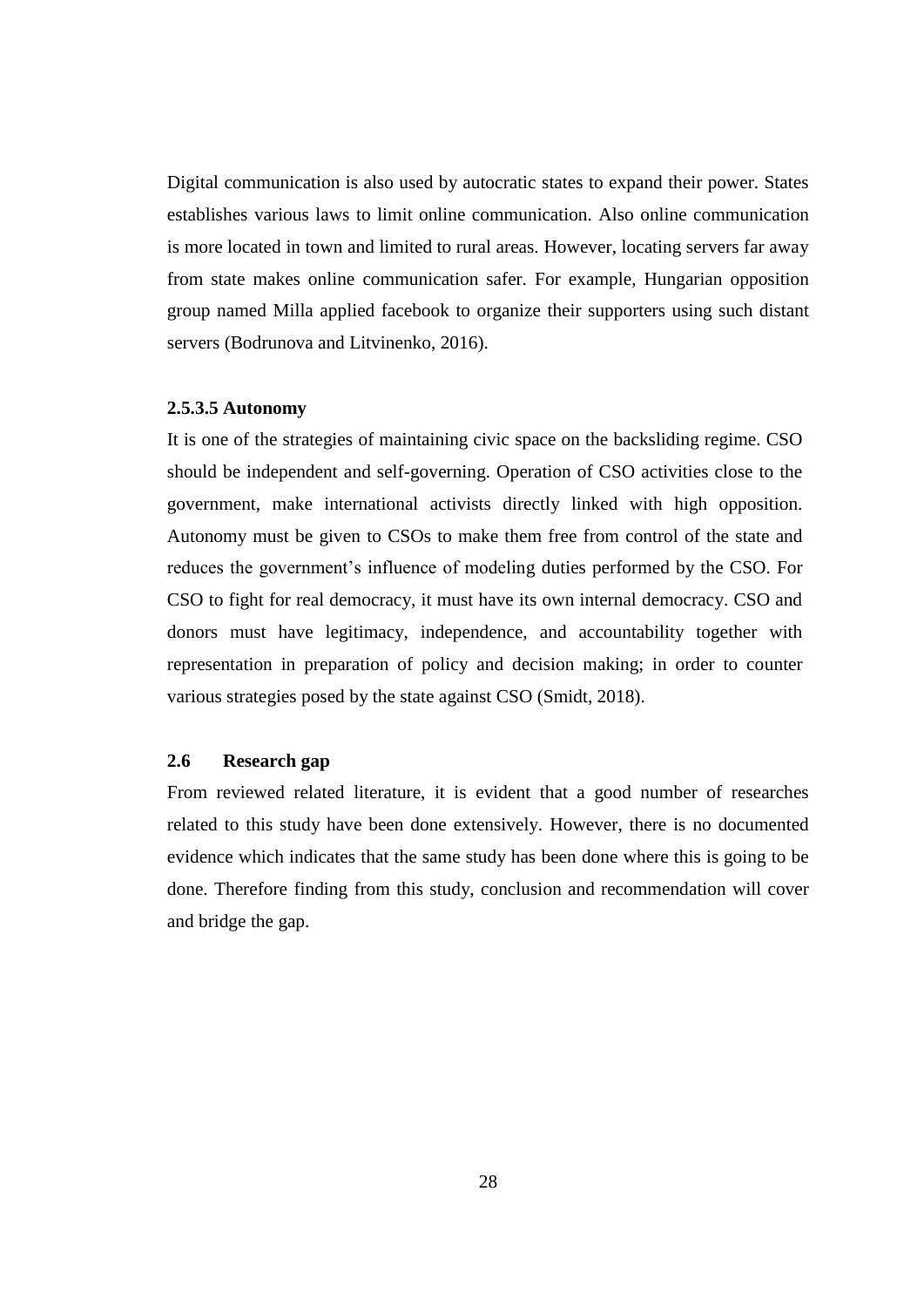# **CHAPTER THREE RESEARCH METHODOLOGY**

# **3.1 Introduction**

This chapter deal with various methods used to carry out a Research study; it is organized into various sections such as research design, study area, research approach, and target population, sampling techniques, research instruments, data collection procedures and data analysis, Data management, Ethical considerations in data collection

# **3.2 Research Approach**

This study used a qualitative approach. Qualitative research approach helps the researcher to be close with respondents during the data collection process procedure.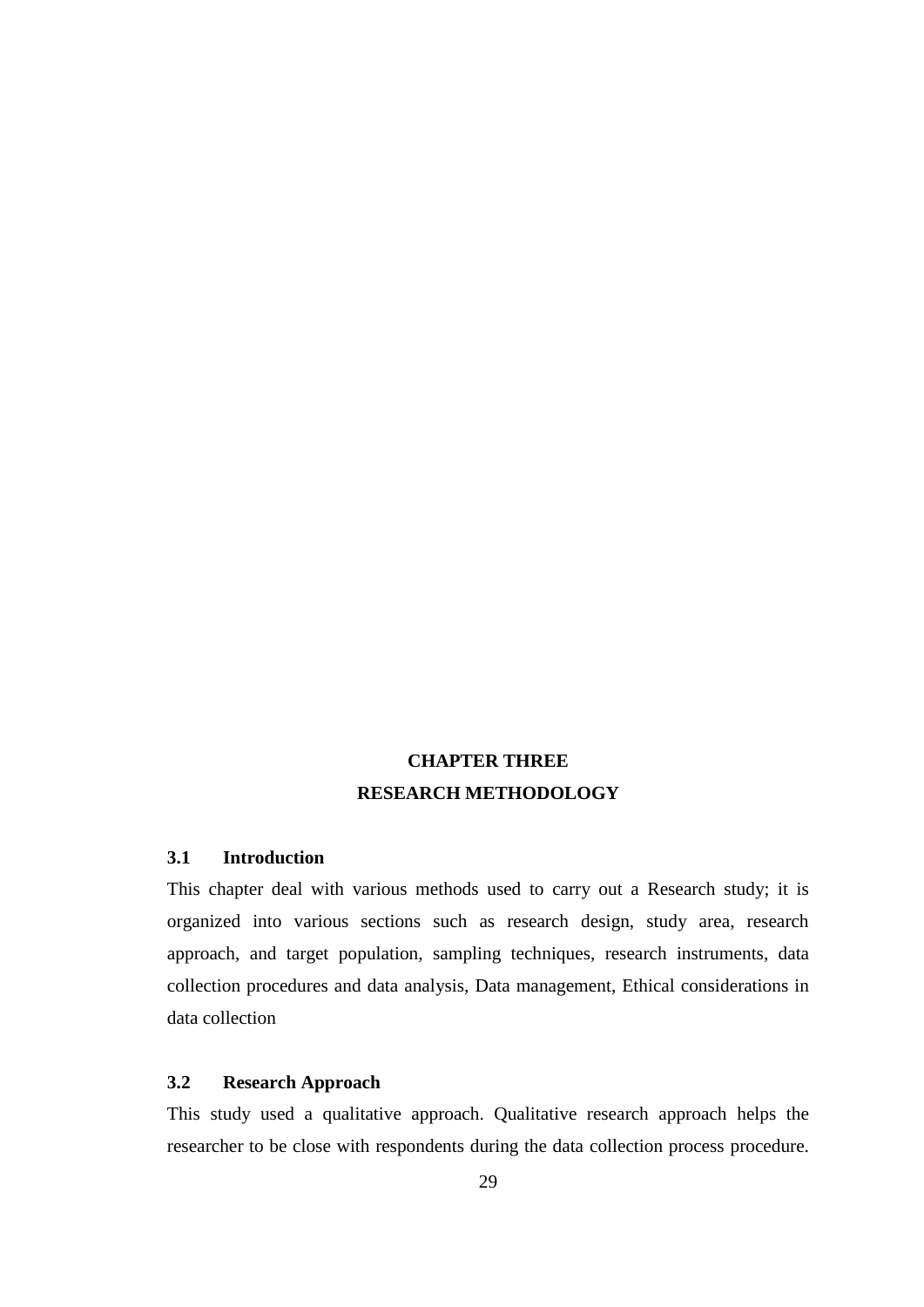It provides thick detail, opinions, feedings, and the number of experience of respondents (Rahman, 2016).

During the study, the researcher was directly engaged with respondents and interviewed them, in order to come up with in-depth information. Qualitative approach to the study showed closeness between the researcher and respondents. It is useful for understanding the problem and generating enough information. It also helped the researcher to get a deep insight in relation to design, administration and interpretation of language (Kombo& Tromp, 2014).

Generally, the approach has assisted the researcher in looking on the natural setting of CSO in Tanzania and created a report that provide more information about what are civil society organizations doing to cope and expand shrink of civic space in Tanzania.

## **3.3 Research Design: Descriptive design**

Descriptive research design is a description of state of affairs which exists. It involves facts-findings formulation principles and solutions to problems. This study used Descriptive Design which helped to describe various aspects of the phenomena and behavior of the population on what CSO are doing to cope and expand shrinking civic space in Tanzania.

Advantage of descriptive design is it is cheap and quick to conduct because it allows researcher to collect data at the natural environment of the respondents. The respondents in turn produce high quality and truthful data. Therefore the design will form a large basis for data collection as data will be collected from a sample (Kombo, & Tromp, 2014).

Disadvantage of descriptive research design is that results of a study can change with time. It also requires more skill in using this design and confidentiality. Respondents may also give answers that the researcher wants to hear. Therefore it is highly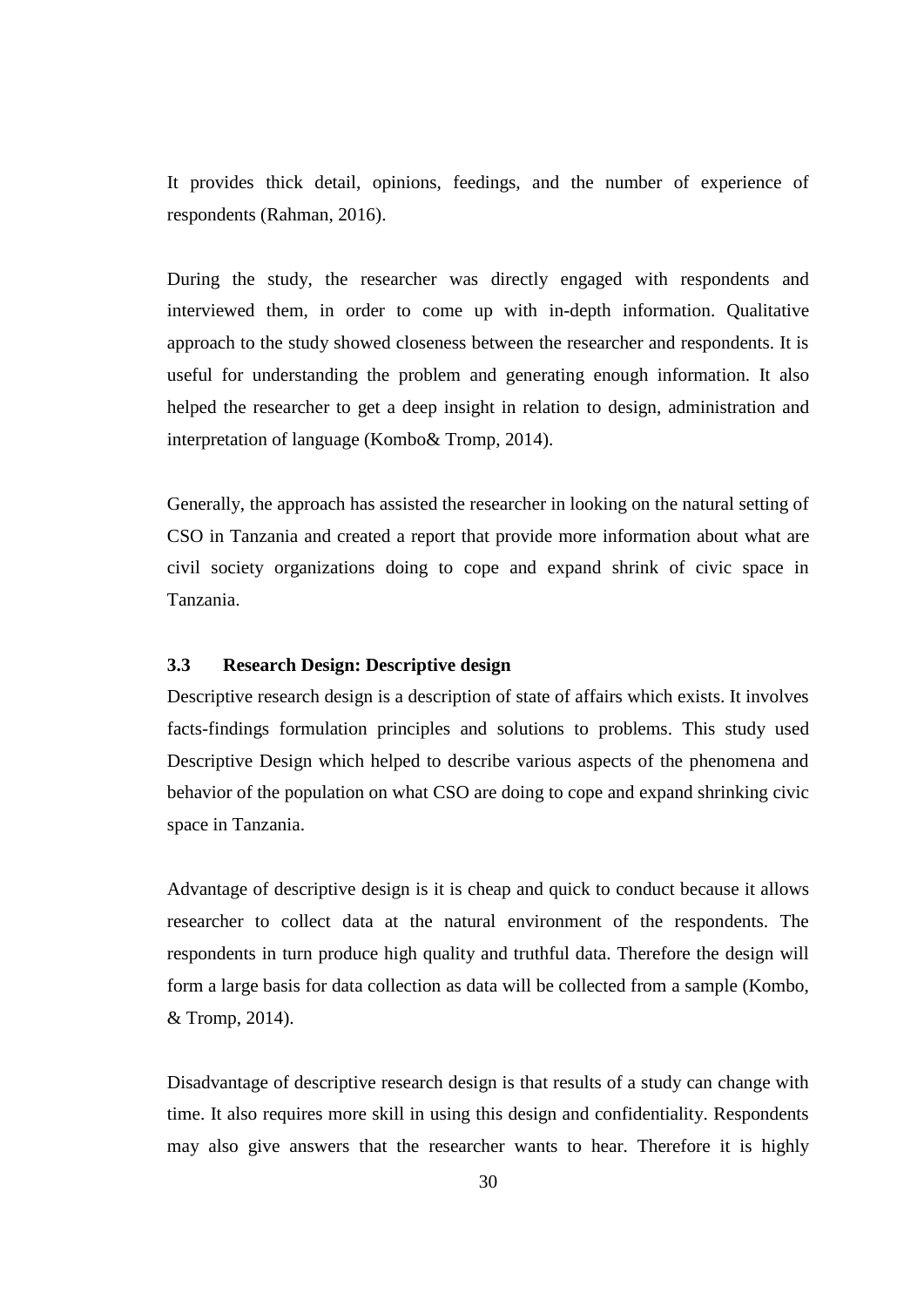subjective and can lead to error in the research. Due to these disadvantages of descriptive design, the current study mostly used the descriptive survey method.

Descriptive design method is one of the methods of gathering information through interviewing or administering question to selected samples of individuals. It is applied when researchers want to collect information on attitudes of peoples, their opinions, habits or different education or social issues. It involves construction of questions on issues, selecting respondents to be surveyed, arranging means of carrying out the survey and summarizing collected information/ data that gives the study descriptive information (Kombo, & Tromp, 2014).

# **3.4 Area of study**

This study was carried out in Tanzania specifically, the region of Dar es Salaam. This region is found in the Eastern part of Tanzania and it has five districts namely; Ilala, Temeke, Kinondoni, Ubungo, and Kigamboni. This study was done in Dar es Salaam due to the fact that it is the largest populated region and with the highest number of CSO operations in Tanzania (Kiwanga, 2018).

# **3.5 Target population**

Houser (2014) explains the target population involves all individuals or objects the researcher is interested in and to which the investigation is going to be conducted. It comprises a large population that the researcher could not access as a whole. In this study the target population was mixed population comprised governmental and nongovernmental personnel particular CSOs found in Dar es Salaam. However, not all were successfully reached due to the challenge of COVID-19 which caused most of activities to cease.

#### **3.6 Sample and Sampling Techniques**

#### **3.6.1 Sample size**

The sample size involves selected individuals from the population to represent a sample. The sample size was moderate which assisted in a simple analysis of data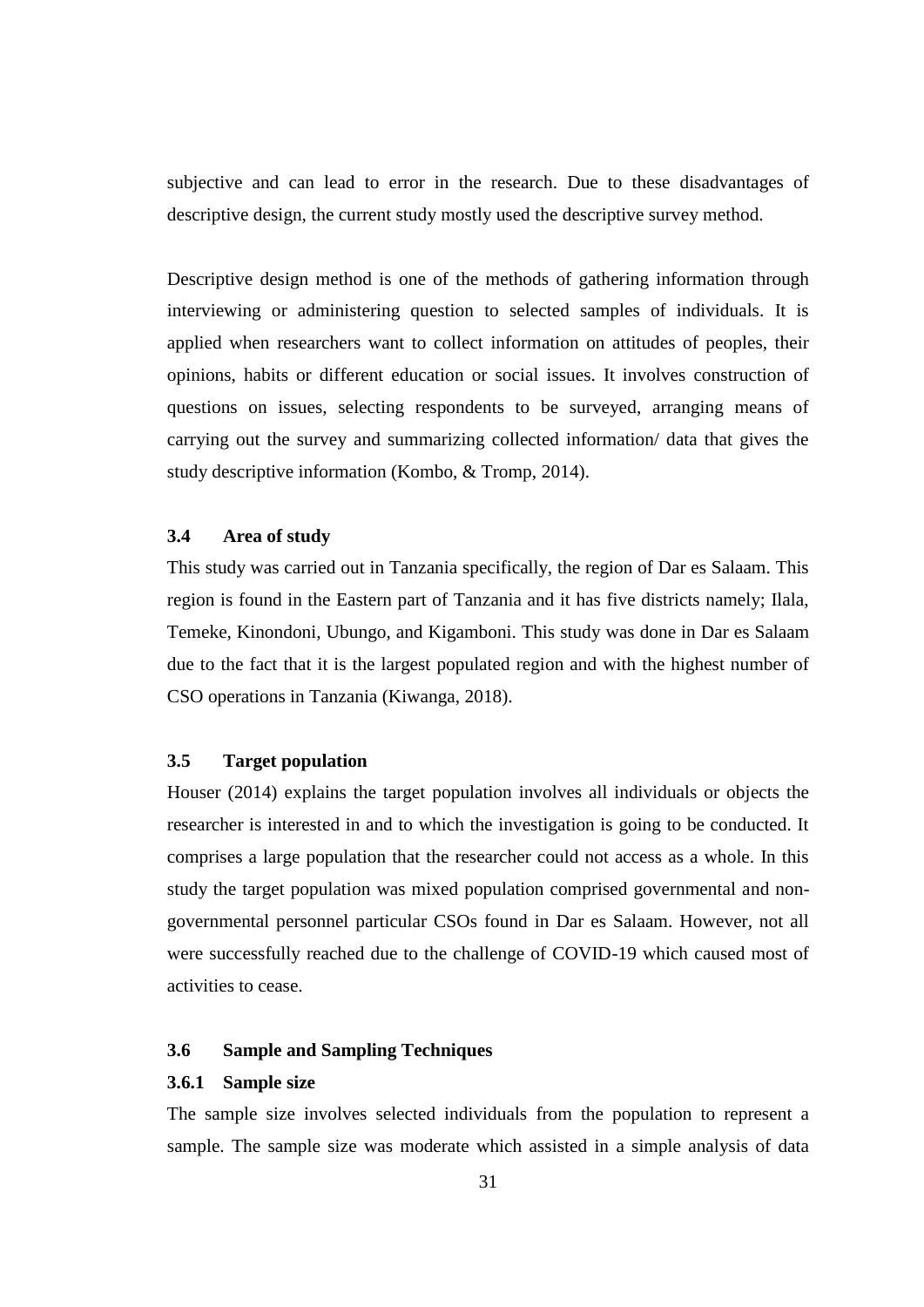(Kothari, 2019). In this study, the primary targeted size was 50 respondents, but due to accessibility challenges as well as limited social movements and interaction caused by COVID-19, the sample size was reduced to 20 respondents. This sample comprised of 15 members from 6 CSOs, and 5 Government Officials drawn from the target population.

CSOs personnel comprise the Board members, CEOs and other staffs whereas government officials include Municipal Community Development Officers who are the main registrar and supervisors of non-governmental organization in Tanzania.

- (i.) Board members of CSO were involved to provide information about how CSO work because of their attendance to CSO meetings. In such meetings they would set direction for and make decisions on behalf of CSO. They were also involved because they monitored and evaluated CSO performance.
- (ii.) CSO staffs were involved as respondents because they implemented board decisions and carried out CSO day to day activities such as; programs, plans and mobilization of res.
- (iii.) CEOs of CSOs were involved because they carried out supervision of day to day CSO activities on behalf of the board of directors, prepared the annual budget, provided education, legal aid, supervised of staff and found res from donors.
- (iv.) Government officials were involved as respondents because they registered CSO operations, controlled and monitored projects and programs conducted by CSO in their area of administration. They were able to provide information basing on their experience of CSO operations in Tanzania.

**Table 3.1: Composition of Sample Size**

| S/N | <b>Category of Respondents</b> | <b>Number of Respondents</b> |
|-----|--------------------------------|------------------------------|
|     | CEO of CSO                     |                              |
|     | Board members of CSOs          |                              |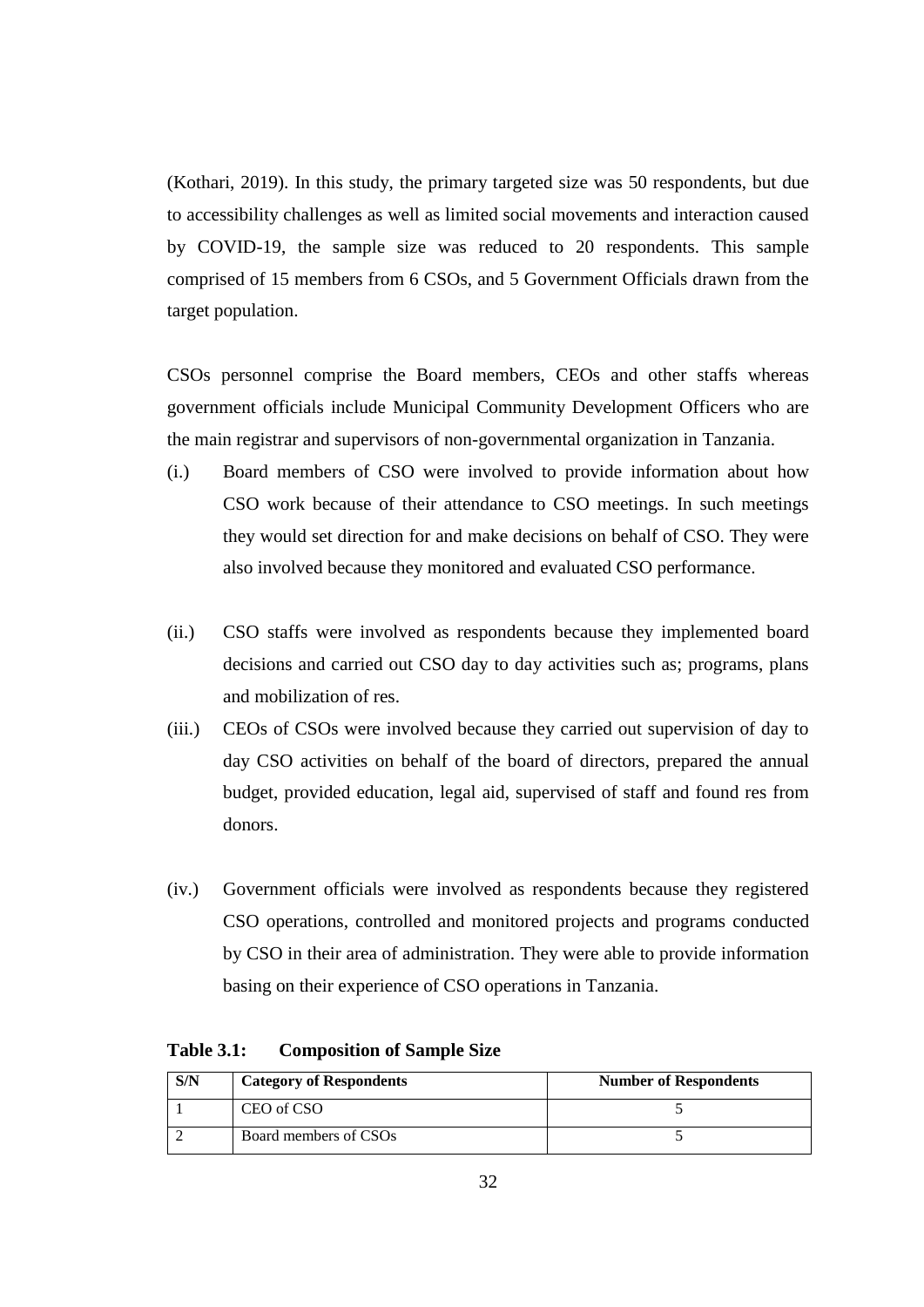|              | Staffs of CSO        |    |
|--------------|----------------------|----|
|              | Government Officials |    |
| <b>TOTAL</b> |                      | 20 |

**Source:** Researcher, 2020

## **3.6.2 Sampling techniques**

This study used non-probability sampling. Non-probability techniques provide enough chance to a researcher to choose a group of the sample which he/she is interested with. Again in non-probability sampling, selection of the sample is easy and time-saving (Dhivyadeepa, 2015). The non-probability sampling technique under this study involved purposive sampling techniques to government official and CEO of CSO while board member s and staff of CSO Convenience sampling techniques was used.

# **3.7 Data collection methods and instruments**

Data collection means a systematic way of gathering information that is aimed to provide some facts in relation to the study (Kombo, & Tromp, 2014). In order to get the required information in this study, the following methods and instruments were used to collect both, primary and secondary data as shown in the table below:

**Table 3.2: Data collection methods and instruments**

| S/N | Data collection method | Data collection instruments |
|-----|------------------------|-----------------------------|
|     | In-depth Interview     | Interview guide             |
|     | Documentary Review     | Documentary Review schedule |

**Source:** Researcher, 2020

# **3.7.1 In-depth Interviews**

An interview means questions which are asked orally (Kombo, & Tromp, 2014). Indepth interviews is one of qualitative techniques which involve conducting intensive interview with a small number of respondents for the purpose of collecting information, opinions, ideas, perspective on matter in hand.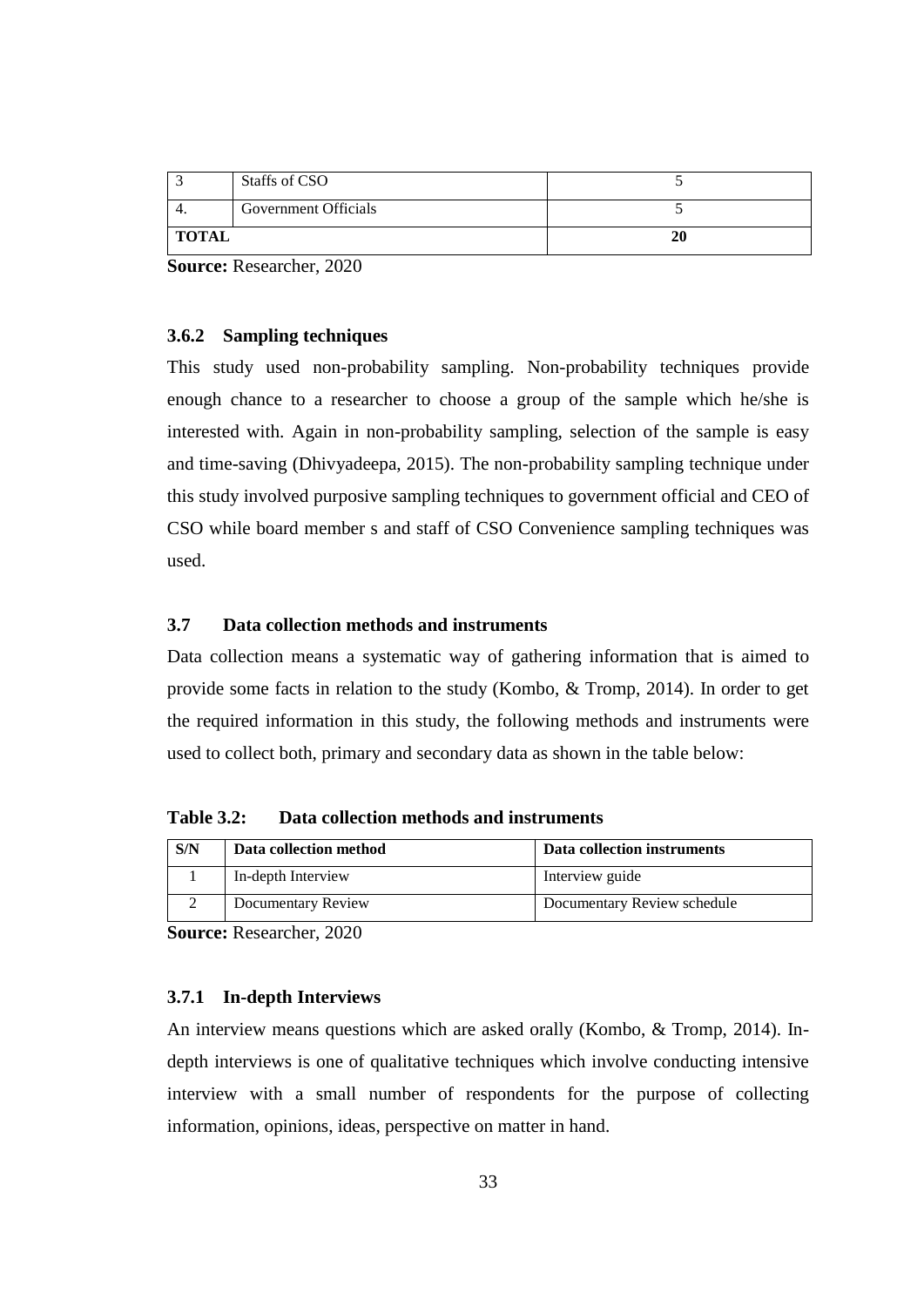Advantage of in-depth interview is to provide detailed data about individual thought and behavior. It also helps to understand the topic in depth, provide the whole picture about ongoing program operation and provide relaxed environment during data collection since, respondents feel free and more comfortable talking about an area of program of operation (Boyce, & Neale, 2006).

In order to obtain primary data, in this study the researcher used in depth interviews to collect information from the all respondents.

#### **3.7.2 Documentary review**

This method is basically the main of secondary data collected in this study through reviewing document materials such as; reports, books, articles, journals, websites and other electronic materials with information related to CSO. Documentary review data collection method helps a researcher to understand the magnitude of the problem (Kombo& Tromp, 2006).

## **3.8 Types and s of Data**

This study comprised of two types of data which are primary data and secondary data. Below are given these types of data and their respective s.

#### **3.8.1 Source of Primary data**

The researcher collected primary data from selected respondents as mentioned in the sample size. These were CEO of CSO, Government Officials, CSOs' staff and board members. In-depth interviews with these respondents were used to collect primary data generated in the study.

#### **3.8.2 Source of secondary data**

The researcher collected data from various documented material (hard copy and soft copy) such as books, reports articles, journals, websites, etc. this data assisted in supporting undocumented data.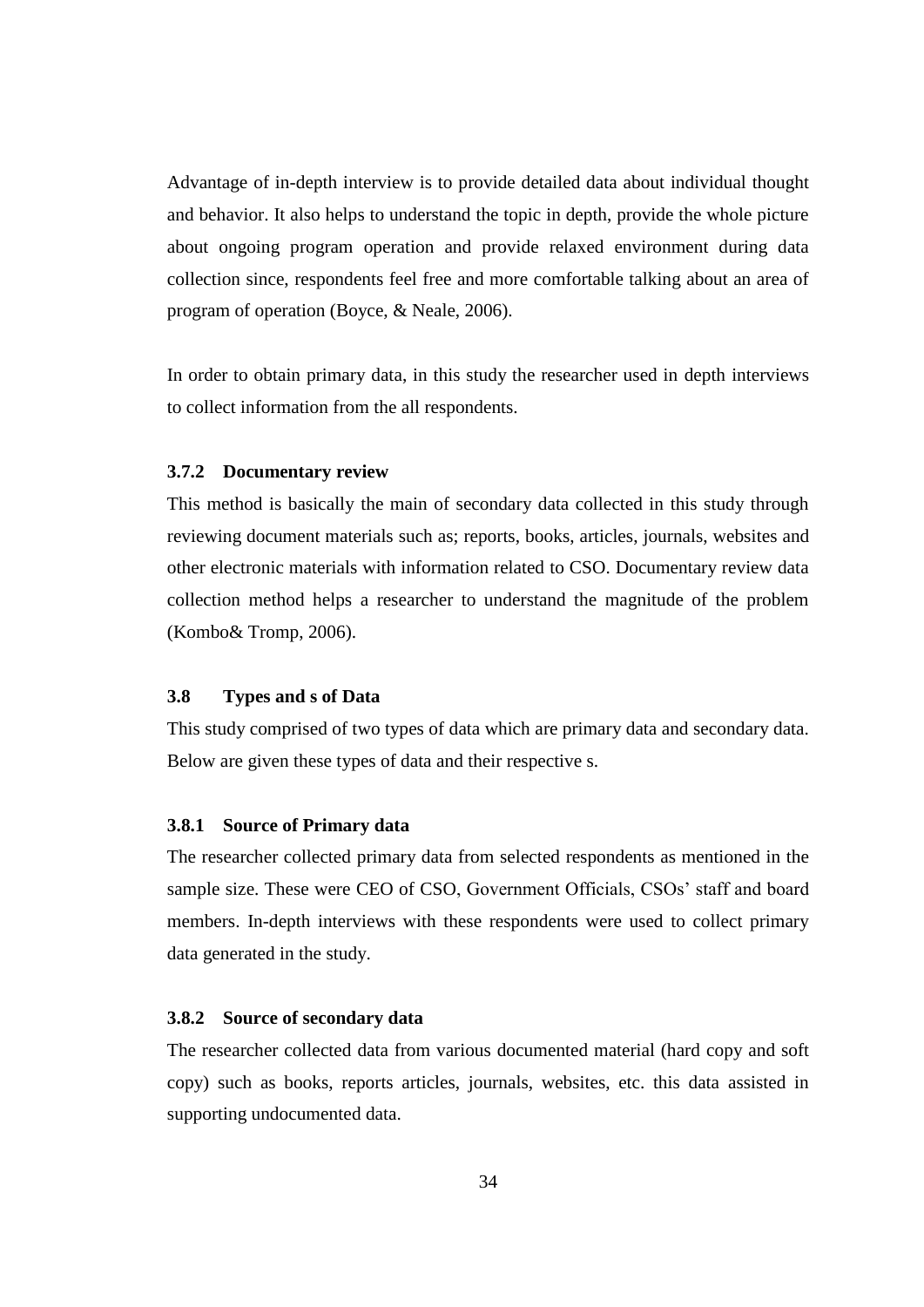# **3.9 Ethical considerations in data collection**

The researcher dealt with people during data collection therefore he was required to observe the ethical conduct of research. The number of ethical consideration which were observed by the researcher during the data collection process are as follows;-

The researcher obtained a permission letter from Mzumbe University which he submitted to DSM RC office with a request to conduct research in his area. He further obtained another letter from DSM RC office directed DC offices to allow him to conduct research in CSOs which were located in DCs' areas of administration under prescribed conditions up to District Municipals level where MCDO are found. Also permission letter from Mzumbe University helped to work and get access to CSO.

The researcher explained to respondents the importance of the study and necessity of data collection. He also explained to respondents that the information they provide will be used for academic purposes not otherwise.

Confidentiality to respondents was observed; names of participants were not mentioned otherwise under consultation or nickname as per agreement with the respondent.

The researcher asked participants to provide information regarding their will, and they were not forced to provide information (voluntary participation) (Kombo, & Tromp, 2014).

#### **3.10 Data management**

Data management involves validity and Reliability;

# **3.10.1 Validity**

Validity refers to the acceptable and quality procedures and instruments in research (Kombo and Tromp 2006). Instrument/tools for data collection were pre-tested before using them in the field for data collection.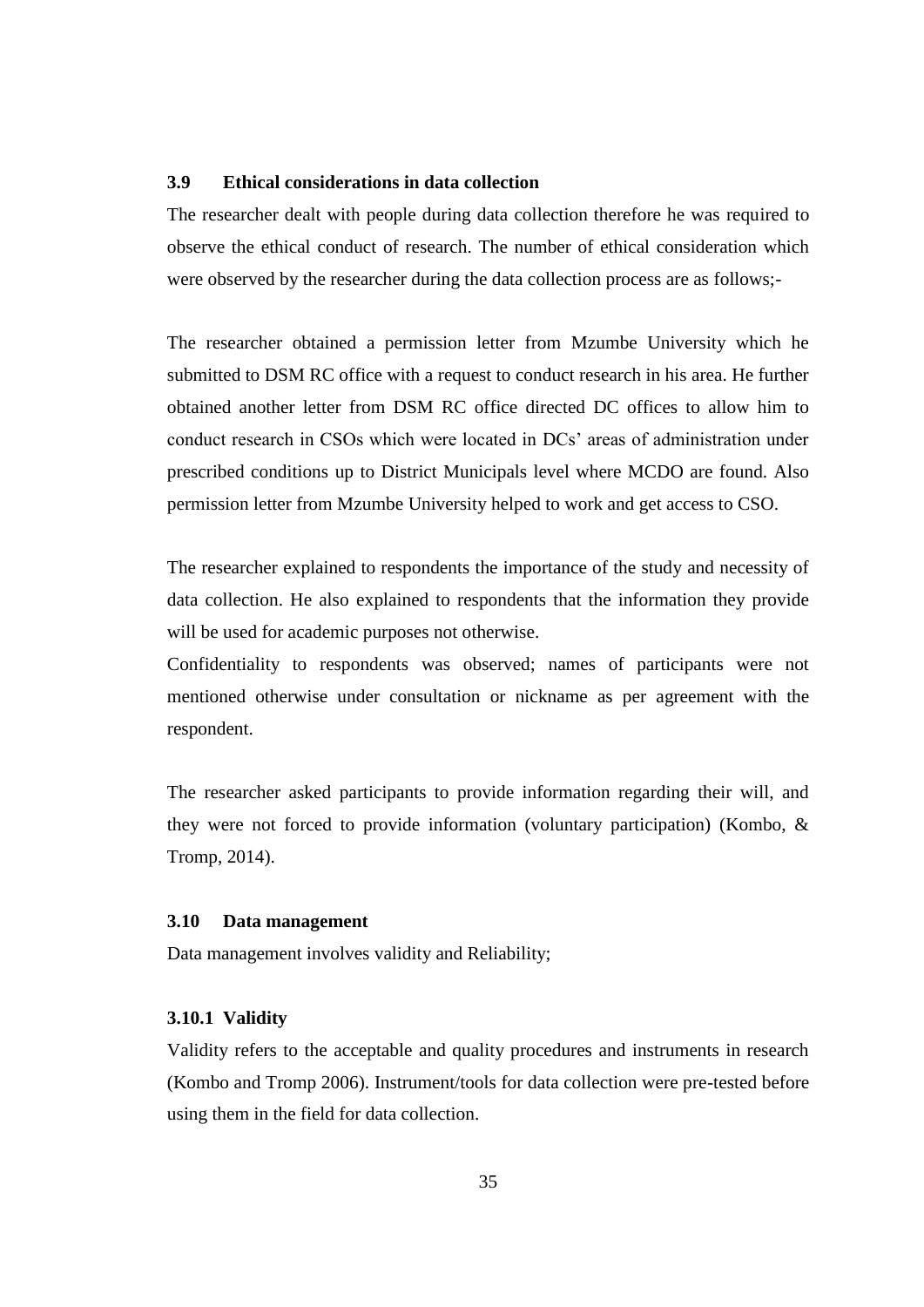## **3.10.2 Reliability**

Roberts and Priest (2006) define reliability as the consistency of research tools or procedures. In this study, data was collected through two main methods which are interviews and documentary reviews to obtain the reliability of data.

## **3.11 Data analysis and presentation**

Data analysis means examining information collected through various methods such as experiments or surveys and making a deduction (Glessine, 2016). In this study, the researcher used inductive thematic analysis method which consists of reading through textual data, identifying themes in the data, coding those themes, and then interpreting the structure and content of the themes (Guest, MacQueen, &Namey, 2012).

After data collection, the researcher conducted coding and arranged them according to relevant subjects and themes as per objectives, and other themes that emerged out of data in order to answer the research questions. The general procedures for data analysis that were used are shown in the table below:

| <b>Data Analysis Procedure</b> | <b>Qualitative Data</b>                                                              |
|--------------------------------|--------------------------------------------------------------------------------------|
| Preparing                      | Transcription and organizing data                                                    |
| Reviewing and exploring data   | Reading data and notes and developing qualitative codes                              |
| Analyzing data                 | Coding data and assigning labels; grouping of data and<br>looking for related themes |
| Presenting data                | Presenting findings in discussion or text form, use of<br>quotations                 |

**Table 3.3: Data analysis Procedure**

**Source:** Researcher, 2020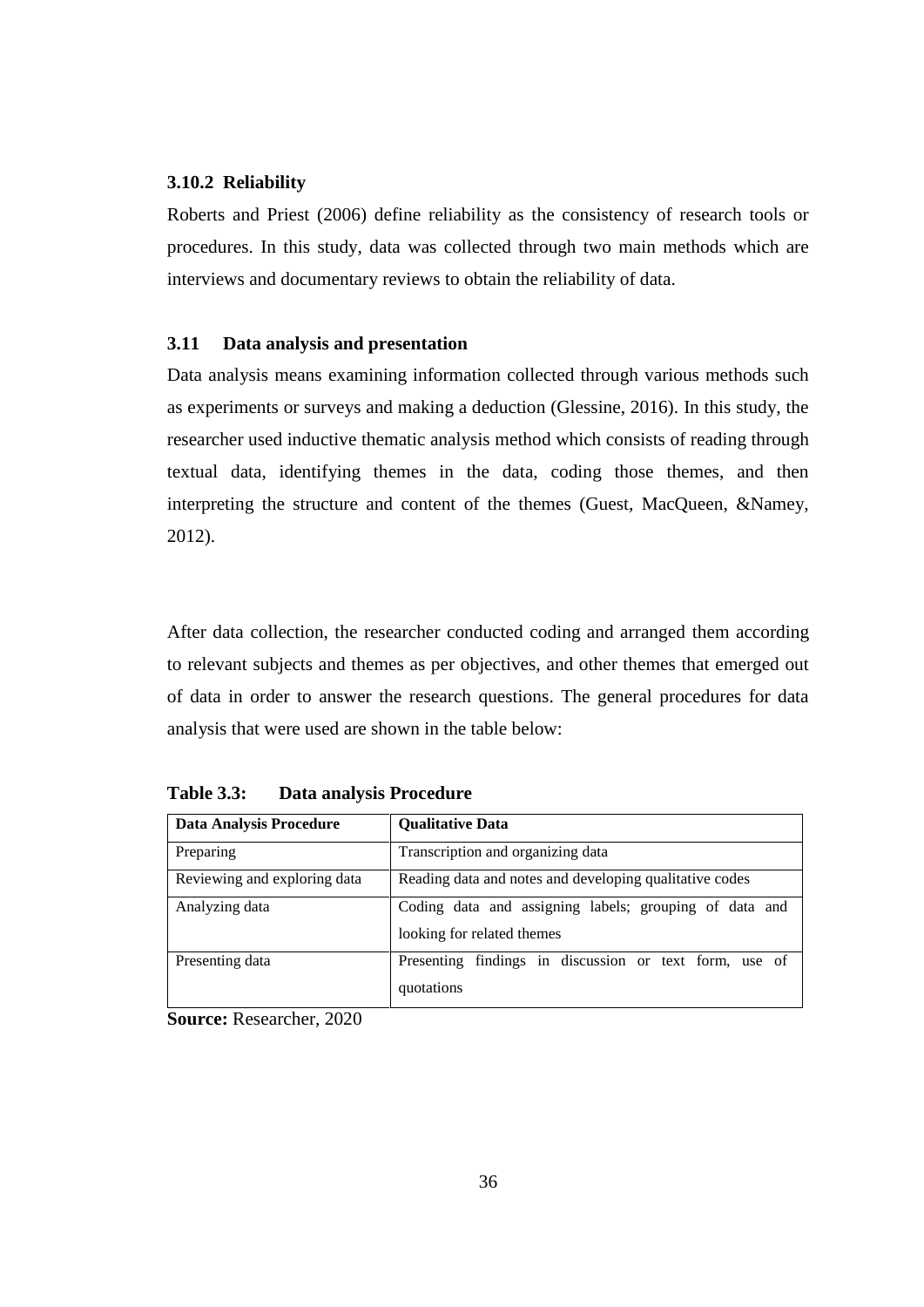# **CHAPTER FOUR PRESENTATION OF FINDINGS**

# **4.1 Introduction**

This chapter presents findings of study according to specific research questions. The chapter is organized as follows mechanism the state uses to suppress civic space, Effects of shrinking civic space to ordinary citizens, politics and all civic initiatives in Tanzania and what CSOs are doing to cope with shrinkage in civic space in Tanzania.

# **4.2 The extent and mechanism the state uses to suppress civic space**

In this research objective the researcher extracted three sub-themes, namely 'meaning of civic space', 'current status of civic space' and 'mechanisms used by the state to suppress civic states in Tanzania'. From these sub-themes therefore, the findings were obtained from CSOs and government respondents. The findings as follows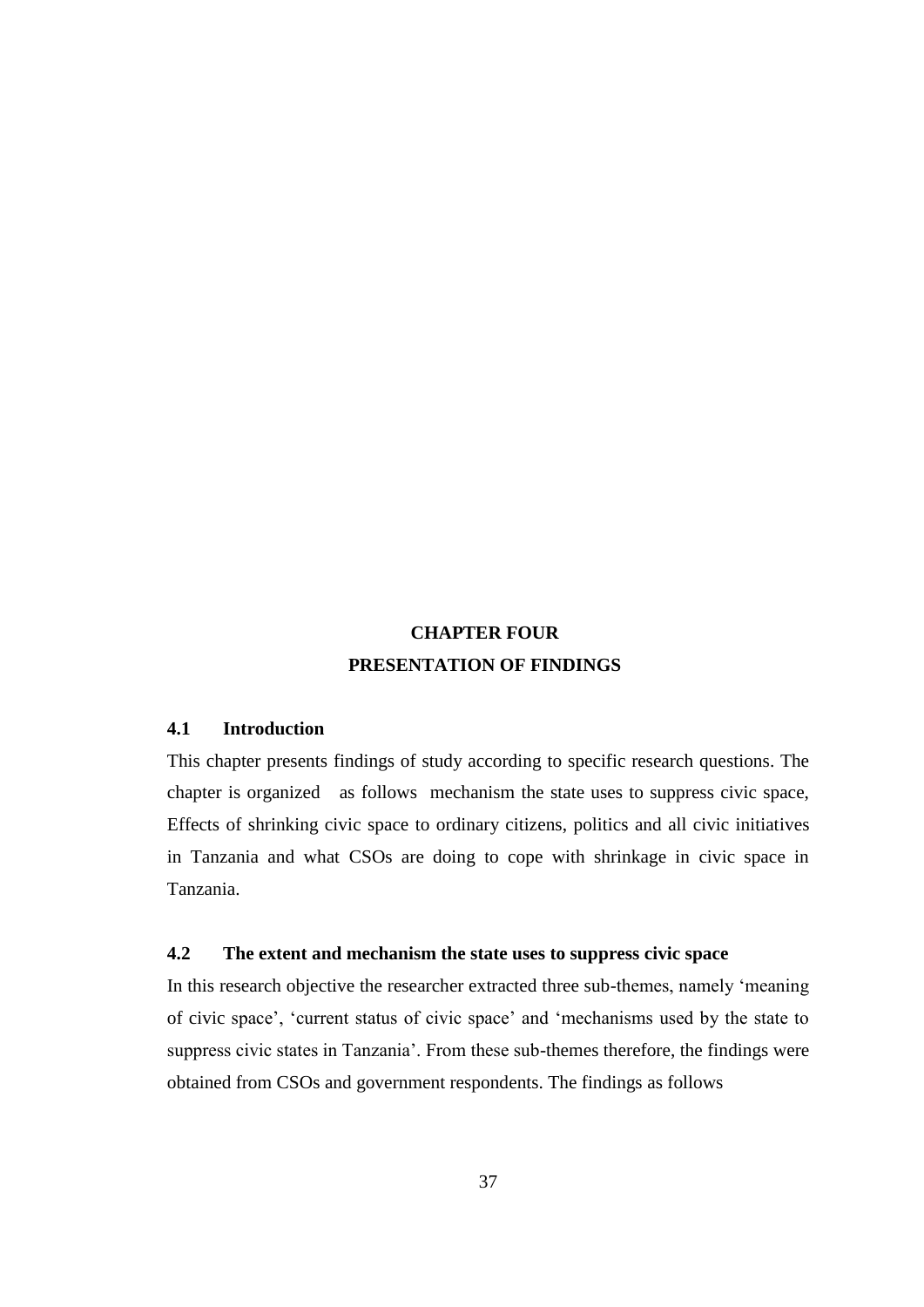## **4.2.1 Meaning of civic space**

The meaning of civic space is the actual freedom of the citizens, their apparatus and attitude towards what they believe is correct. As one of the respondent from CSO said:

*Generally when we talk about civic space actually we are talking about space or freedom that is provided to civilians. Civilians in other words mean all citizens and their apparatus which are called non-state organs*

Another respondent provided

*To an ordinary citizen, civic space is all about freedom of doing his daily undertakings. But for the intellectual minded it means beyond that, it is all about freedom of speech, freedom to access information, and the freedom to claim for their rights*

In government perspective, the meaning of civic space

*Is such a freedom which a Tanzanian citizen possesses in all aspects of life, such as in politics, economic and socially. But he/she must not break the law*

Another respondent from government had this to state:

*Civic space means each Tanzanian has a right to do whatever without breaking the law*

## **4.2.2 Current status of civic space in Tanzania**

Primary data particularly respondents from CSO indicated that the current status of civic space in Tanzania as follows.

*For now I can say the situation is not good, civic space is shrinking in one way or another.* 

Another CSOs staff had this to say:

*Extreme intimidation of civil society organizations, human right violations, hindrance of freedom of expression is highly experienced during this time.*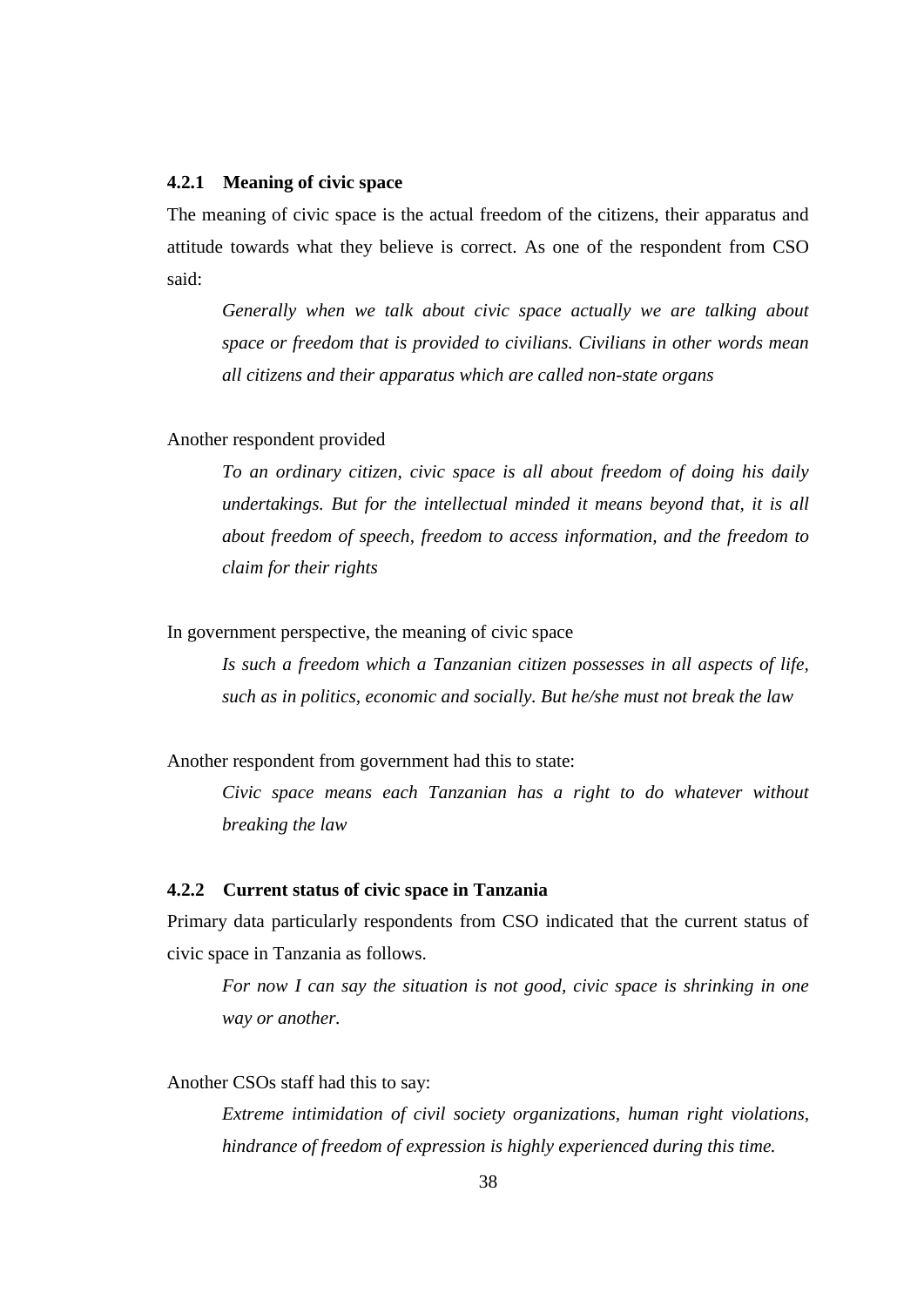Again other respondents had this to say

*The current status on my side I can say is not favorable especially for those who conduct advocacy, activists and journalists.* 

The government officers claimed that there is enough civic space in the country As one respondent said:

*I can argue that in Tanzania there is enough civic space, because people are free to do their daily activities without any interference.*

Another respondent from governments said that

*Currently in Tanzania there is massive communication stream including more than 50 media such as magazines, newspapers, radio and TV which are privately owned and are not interfered by any organ from the government about what to publish or what to not publish*

In Tanzania there is wide range of democracy in doing daily under taking

*There is Multi-party system in the country, and all parties are given equal chance of doing their politicalrole and there is a parliament where the representatives are chosen through free and fair election according to the law and the constitution of Tanzania.*

Other findings from government's respondents indicate that

*There are more than 100 non-governmental organizations within a single district. Also the citizens are free to choose their leaders during each election. They are also free to join any political party as well as form of political party.*

#### **4.2.3 Mechanisms used by the state to suppress civic states in Tanzania**

This research questions the mechanisms that the government uses to suppress civic space was asked from both government and CSO respondents the findings were these are: the government does not suppress Civic Space in Tanzania; and Government suppresses the Civic Space through various ways. The mentioned mechanisms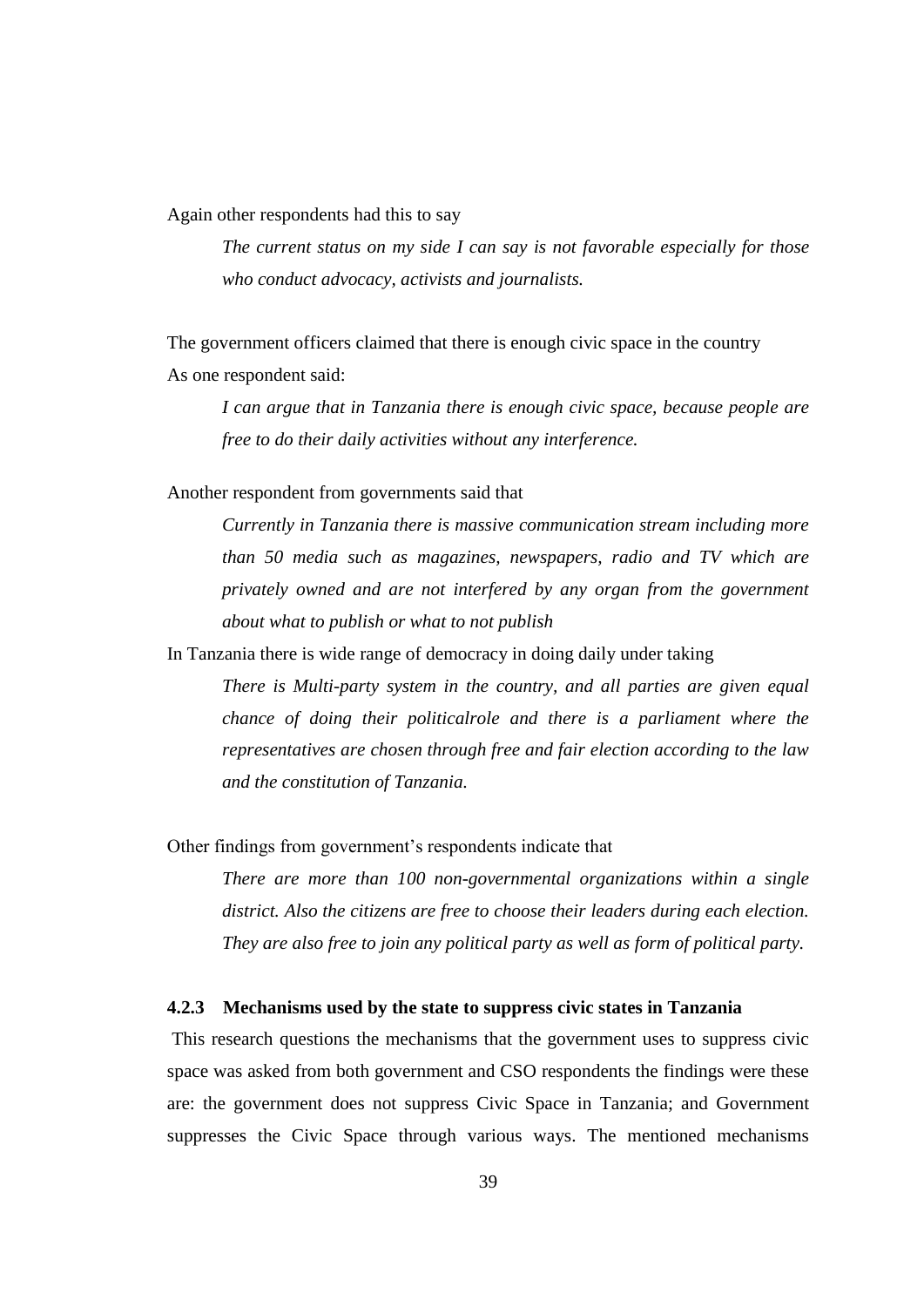includes establishment of restrictive laws, assertions, threats as well as attack or violence.

## **4.2.3.1 The government does not suppress civic space**

Government side, the finding revealed that civic space in Tanzania is not suppressed by the government. What is said to be suppression is based on wrong interpretation of laws.

For example one of the respondents said:

*This question is supposed to be reformed or deleted because the government can never suppress civic space*

Another respondent said, the issue of demonstration in Tanzania is not prohibited.

*For example, people want to conduct a demonstration; our task is to observe if the laws and regulations are preserved, so when we ask about those regulations, they start complaining that we are oppressing them, but that is not oppression, it is all about rule of law.*

#### **4.2.3.2 The government suppresses civic space.**

On the CSOs side findings revealed that the government uses various mechanisms to suppress civic space. These mechanisms include the introduction of restrictive laws, uses of threats, proclamations as well as violence and attacks.

# **4.2.3.2.1 Introduction of restrictive laws**

The interviewed personnel of CSOs mentioned several laws These includes the statistic Act, Cybercrimes Act, Information Act, the adoption of 2018 regulations which requires anyone with a website to pay heavy fees for the contents amendment of political parties Act which was done in January 2019. The intention of such laws and regulation is to limit the freedom of expression, freedom to access of information,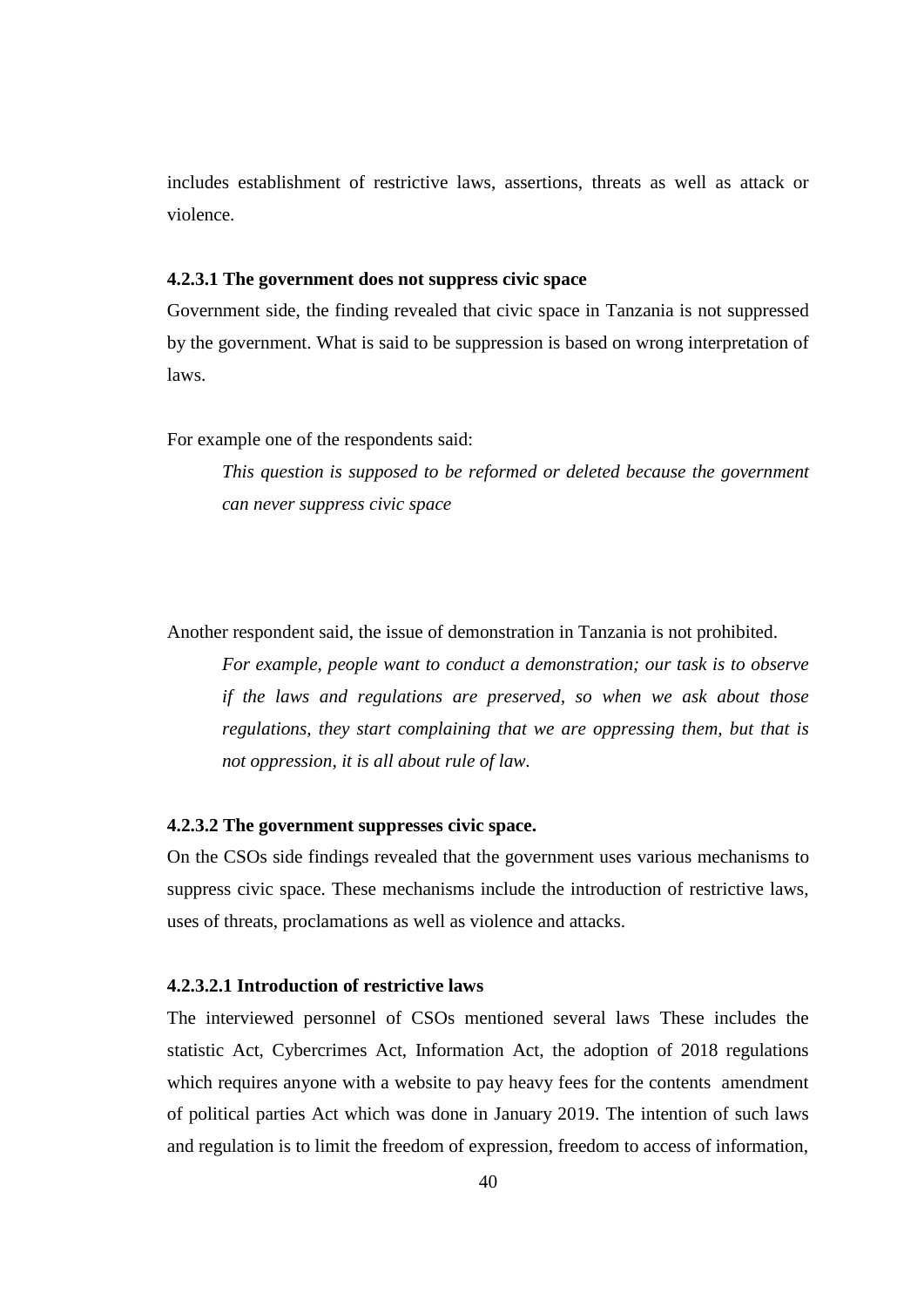For example, in a short period after the new government to be formed, several laws and regulations were established by the government.

One of the respondents stated that:

*For example if you want certain information as an ordinary citizen concerning people who were murdered in this year, or last year, or those people who have been unjustly convicted to be jailed, it will be difficult to find out because of the imposed laws.*

Another respondent revealed that

*One is information Act, which prescribes who is supposed to give information, from who, and for which purpose. Another law is that one concerning TCRA, I don't remember well about its contents.*

# **4.2.3.2.2 Uses of threats**

Findings revealed that threats are among of the mechanisms which the government uses to suppress civic space in Tanzania. This makes them to be afraid to involve themselves in politics or human rights related issues because of fear of being arrested Examples

*We have witnessed CSOs being threatened to be revoked while they are in operations according to the laws.*

On the side of the freedom of the media the findings revealed that the owners have been threatened by the state authorities

*For example the owner of Jamii Forums MaxenceMelo was arrested for rejecting to expose the identity of a user who wrote information concerning corruption within the government.*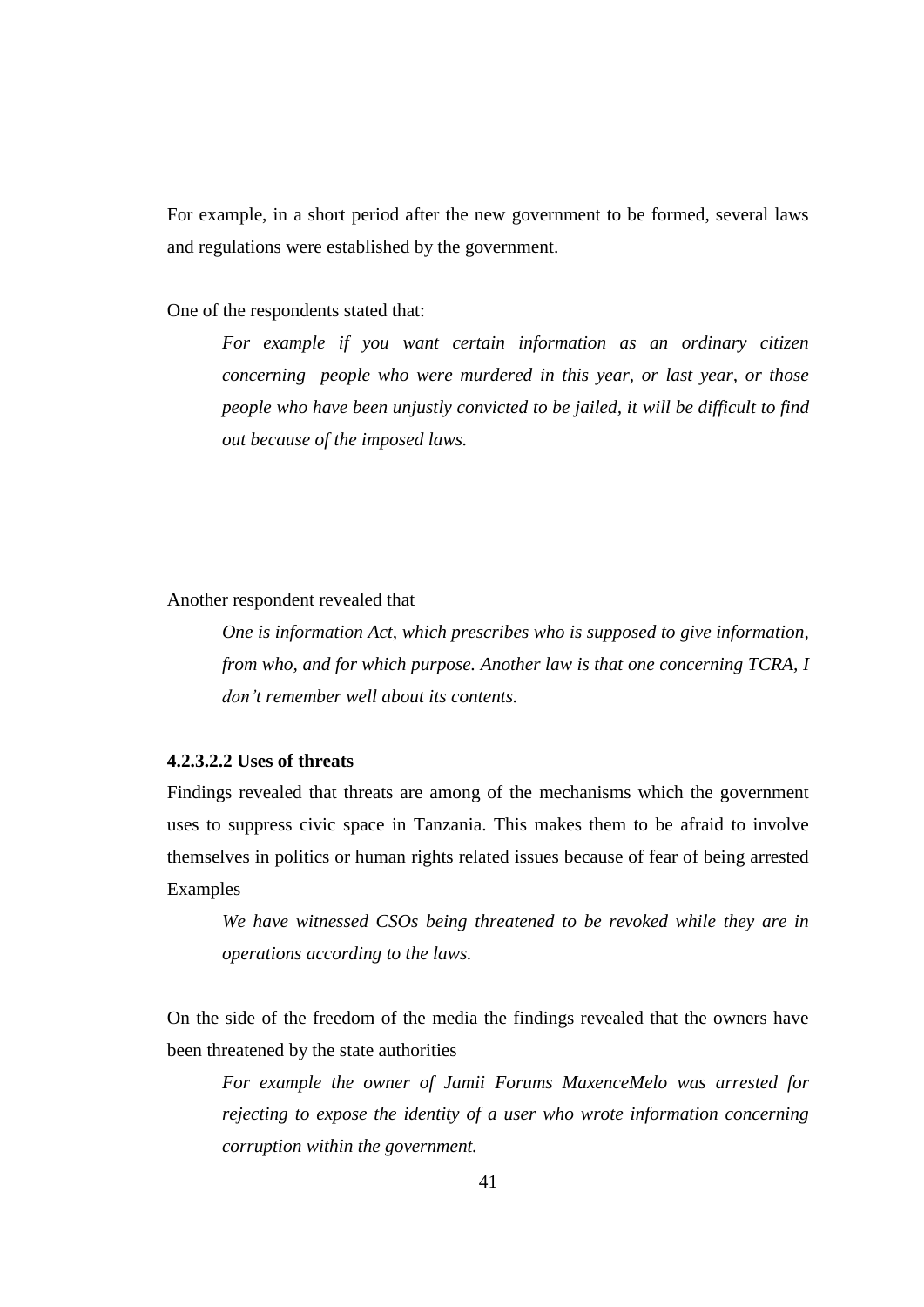# **4.2.3.2.3 Proclamations**

The findings revealed that since the currently government took power there have been numerous proclamations which hinder the freedom of access to information, freedom of peaceful assembly as well as freedom of associations.

#### Examples restriction on political activities

*Since it was announced, several opposition politicians have been imprisoned for seditions and many other false charges*

Again civil society organizations in many regions have also encountered such a challenge since it was announced by the regional officers that they should not release any information or reports to the public before passing them to TAMISEMI for its review

He had this to say:

*For example nowadays you won't see those announcements of HAKIELIMU which criticizes the government as previous time because all information and announcements must be reviewed first by the government.*

## **4.2.3.2.4 Uses of violence or attacks**

The findings reveal that there are number of incidents of physical attacks and violence which have been reported during this period of ruling. The government uses excessive police force to suppress its opponents. Others have been attacked through kidnapping, assassination attempts, using live ammunition, water cannons with capsaicin liquid, tear gas and sticks to clamp down their movements.

In Tanzania this can be proved by the statement of the respondent who said:

*On February 2018, one of the CHADEMA's leaders called Daniel John was kidnapped by unknown people during the by-election at Kinondoni*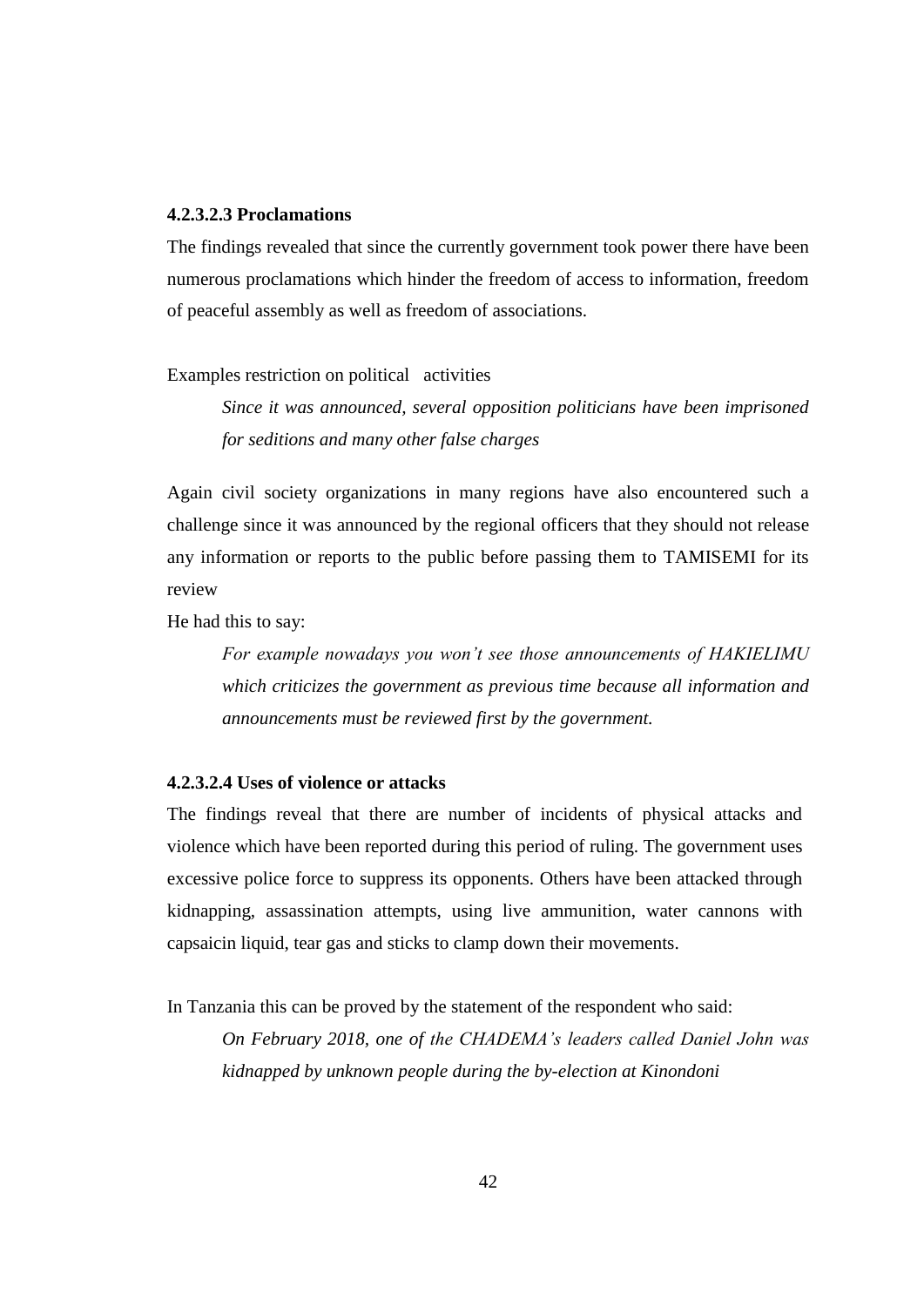Journalists, CSOs members who are dealing with advocacy and artists have been attacked several times as the respondent said:

*Roma Mkatoliki is an artist, but where is he now? Since after that incidence of kidnapping he lost courage of criticizing the government unlike how he was doing before*

In similar regard, it was also asserted by another respondent

*On November 2017, the journalists of Mwananchi Communication Limited called AzoryGwanda disappeared and he was never found until today. Besides many CSOs have raised their voice concerning his disappearance*

# **4.3 Effects of shrink civic space in Tanzania**

The findings show that due to the shrinkage of civic space different groups are affected whether directly or indirectly. The research question was asked both CSO and government staff

One of the government officers said:

*I have not seen shrinkage of civic space here...there is no one who has been prohibited to provide services or conducting daily activities. So it if difficult to talk about non-existing effects*

On CSOs side, the respondents categorized the effects of shrinking civic space in Tanzania into three main domains which are; to ordinary citizens, to the politics and to the civil society organization.

# **4.3.1 To ordinary citizens**

During the interviews, the respondents mentioned this group as one of the affected groups due to the shrink of civic space.The direct effect of the shrink of civic space to the ordinary citizens is the fear to express their views.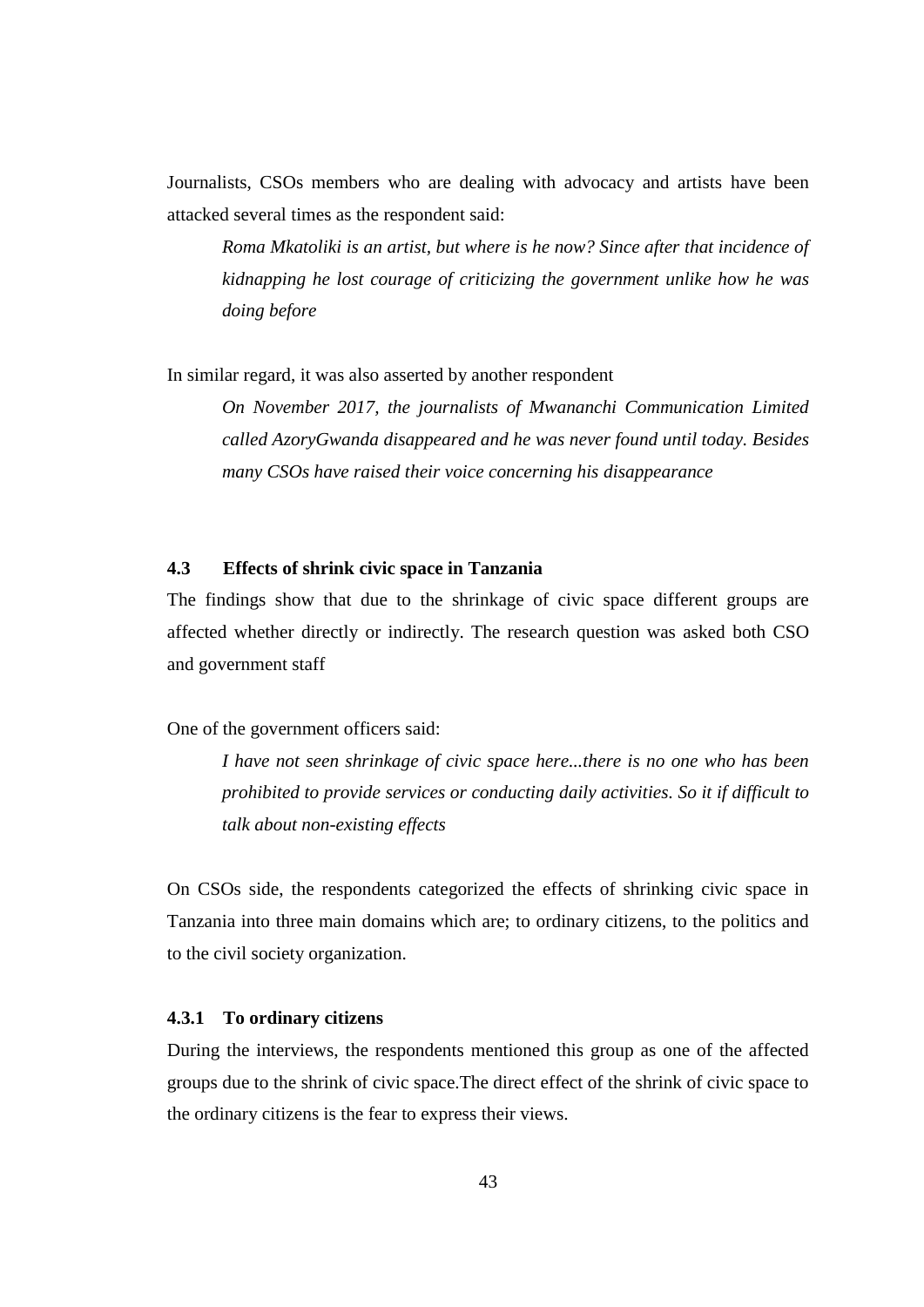This is what a respondent said:

*The main effect is that ordinary citizens live in fear…fear of asking, fear for reasoning, and fear of expressing their opinions.*

Indirect effect of shrinking civic space is an absence of the organs which can operates freely on behalf of the citizens by asking concerning their collected tax and expenditures. As the respondent said:

*Failure to question means the government can spend the re as they want, because no one can ask them. And if they spend as they want it means that there is a great possibility of missing the citizen's priorities.*

# **4.3.2 To politics**

Findings revealed the limited space of expression gives them difficult situation of communicating with their people through public meetings and thus misses the opportunity of stabilizing themselves as well as their political parties

*The respondents believe that the only way for politicians to build their capacity is through meetings where they can express their views and listen to their citizens.* 

# **4.3.3 To Civil Organization Society**

Civil society organizations are affected in many ways including loss of jobs for its members, missing funds from the donors as well as lack of experts.

#### **4.3.3.1 Job loss and unemployment**

The respondents said that due to several proclamations and laws concerning civil society organization operations in Tanzania, many CSOs have failed to fulfill the government requirements and thus they are banned. This results too many people losing their jobs. Economically this has a significant impact to them as well as the national income.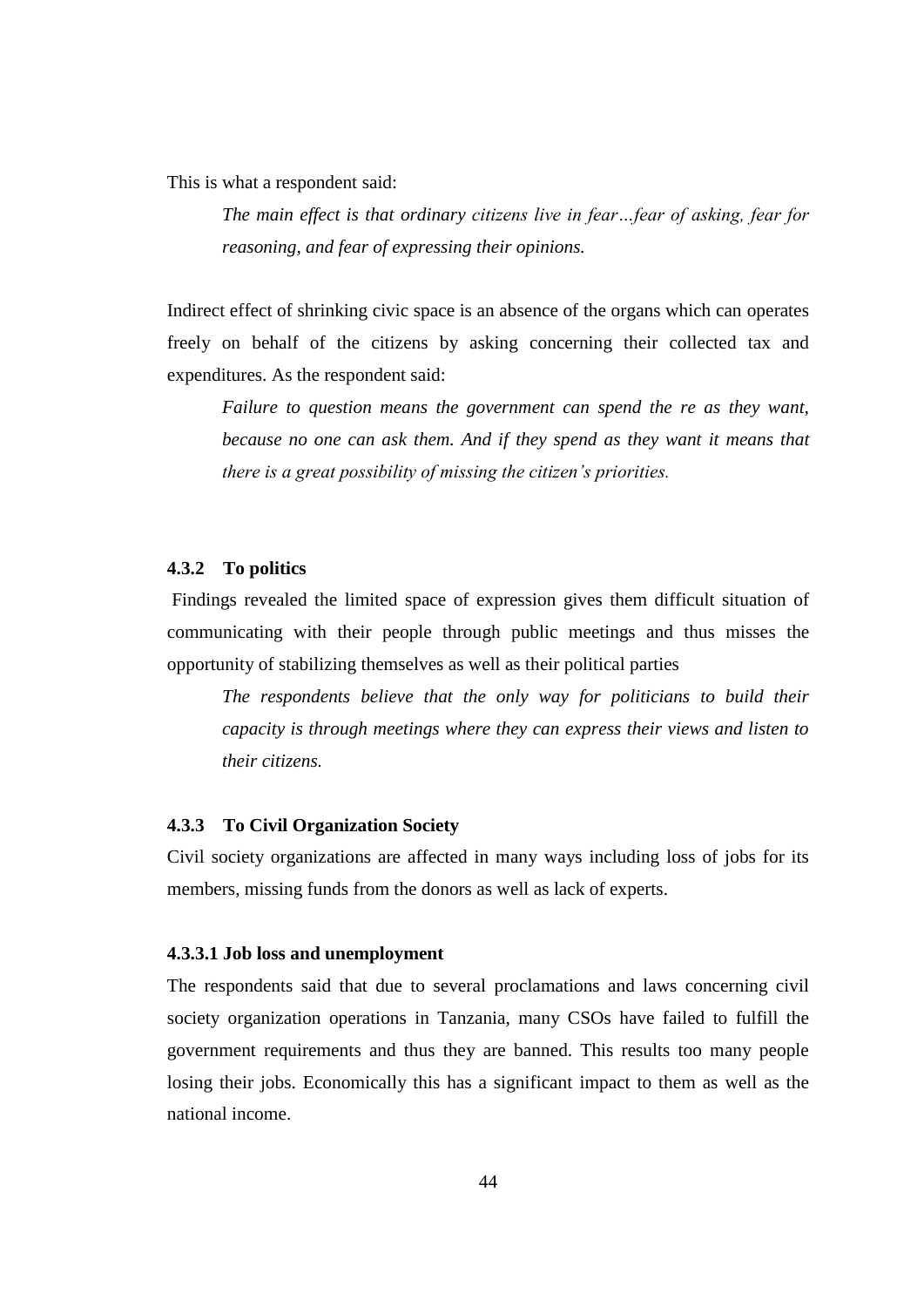## **4.3.3.2 Missing funds from donors**

The findings revealed that in Tanzania, most of the advocacy initiatives fail to secure funds from donors because of the limited space of their operations as a respondent said:

*For instance when many donors find out that the particular program has been prohibited by the government, they cancel grants*

Shrinking of civic space may cause some of the CSOs which depend upon funds from donors to miss such access because of the limited programs.

# **4.3.3.3 Lacking of the experts**

Another effect of shrink civic space to the CSOs is lacking of experts. The findings This was spoken by one of the respondent:

*This has already happened, an international expert who came to Tanzania was prohibited by immigration officers that he has no permits of working in Tanzania, so they he to go back to his country.*

# **4.4 How CSOs cope and expand shrink of civic space in Tanzania**

Findings from primary s particularly respondents from CSO exposed the four methods which are used by CSOs in Tanzania to cope with shrinkage in civic space, these are: uses of social media, capacity building, networking as well as raising awareness to the communities.

# **4.4.1 Uses of social media**

The findings show that social media such as Whatsapp groups, Twitter and Facebook pages are the mostly methods which CSOs using to cope and expand civic space in Tanzania.

One of the respondents stated: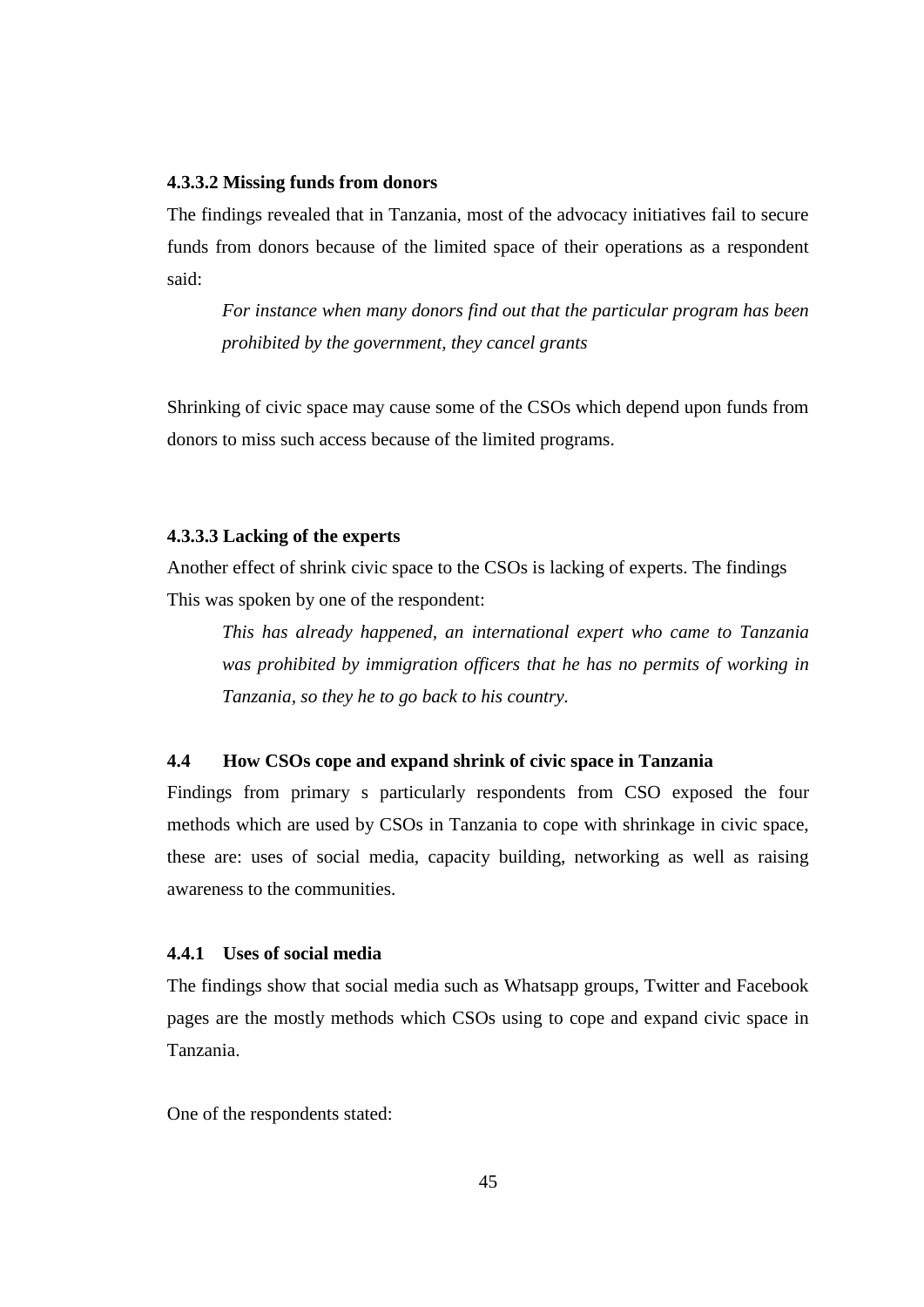*Uses of social media such as Facebook, Whatsapp groups, and Twitter is a solution… but not on newspapers or other media because the editors are usually rejecting to publish an issue which seems to be critical to the government*

The power of social media on mobilizing and expanding civic space in Tanzania can also deemed through the past incident of disappearance of young billionaire Mohamed Dewji, in 2018.Activist and individuals wrote and organized the campaign on their social media accounts with the hash-tag #BringBackMO".

The respondents believe that the organized campaign could be a reason why the authorities guaranteed that Mohamed Dewji is found as one stated that:

*I believe the authorities were shocked, they didn't expect that people could unite in such a way… perhaps that was the reason MO Dewji was found* 

#### **4.4.2 Capacity building**

Capacity building based on the findings from the respondents is the process of strengthening skills, characters, capabilities, and res that CSOs, partners and communities need to adapt and thrive for changes. An essential aspect of capacity building is transformation of the individuals which goes beyond performing tasks, to changing mindsets and attitudes.

One of the respondents had this to state:

*Currently our tasks are to strengthen our abilities through capacity building programs in order to reach the desired goals*.

Other respondents stated:

*Currently we are using internal meetings, trainings and workshops to strengthen our capability of working under pressure*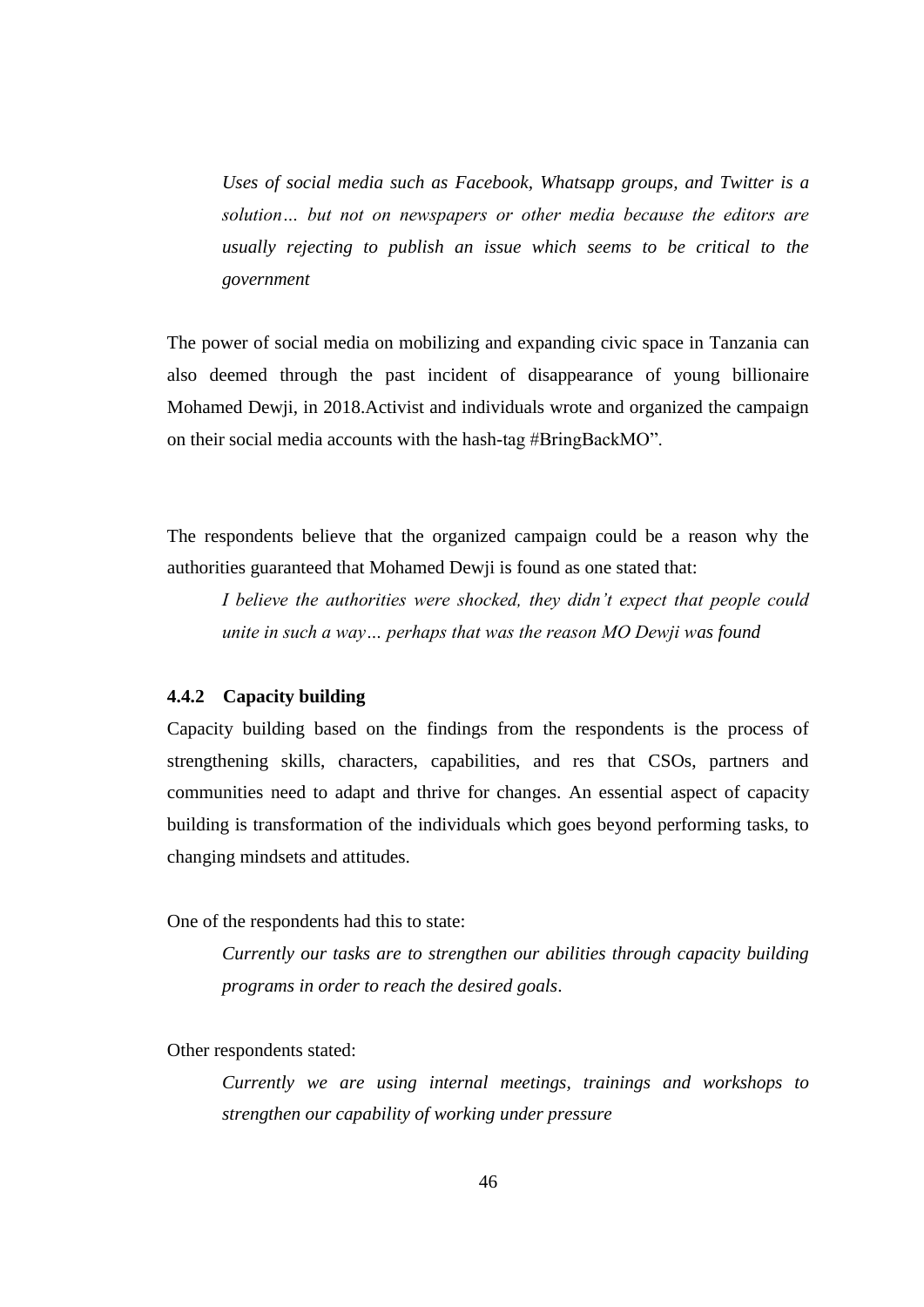A respondent continued to say:

*The organizations which do not invest on capacity building consequently fail to operate* 

#### **4.4.3 Networking and cooperation**

The findings revealed that organizational networks are vital and essential techniques in expanding civic space in Tanzania.

To justify this concept, one of the respondents had this to say:

*It means the organizations of Tanzania may use other organizations across the globe with similar function to express our issues. This is how networking and cooperation is done*

One of the respondents from an advocacy organization said that:

*There are many issues which have been mentioned by our fellow partners around the world. If the authorities will close their eyes towards us, they will see the same issue reported from abroad*

#### **4.4.4 Raising awareness**

Another method which CSOs are using to cope and expand civic space in Tanzania is awareness rising to the communities.The programs are intended to promote changes on attitudes and perceptions and build a common understanding to citizens. Asa one respondent stated:

*There are some notions which have been inserted in our minds about CSOs, such as they are sent by "mabeberu", or they are here for the interest of foreigners…so all these false notions must be cleared out through the right education*

Findings show that there are two approaches on raising awareness which are used by CSOs in Tanzania. These include; provision of education and supporting the communities.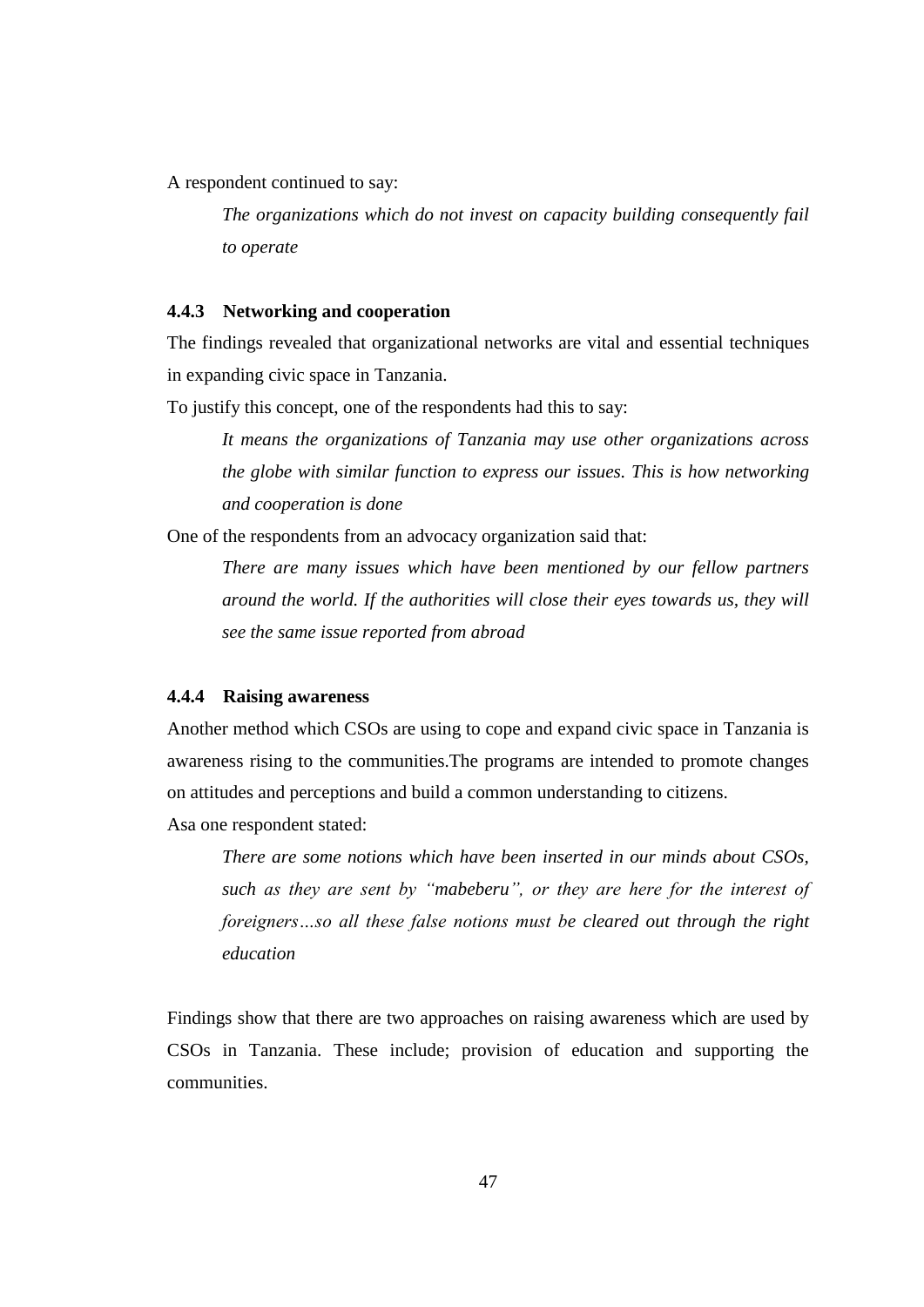#### **4.4.4.1 Provision of education**

The findings revealed that CSOs are using educational programs such as public meetings, advocacy campaigns and publications in order to increase the individual's knowledge on a particular issue as a respondent said:

*It promotes openness and transparency, thus everyone participates fully and being able to hear from others including community's members and CSOs staff*

# **4.4.4.2 Supporting the communities**

Another tool of awareness rising as it was mentioned during the interview is community support whereas CSOs are using their res to support communities

Good example is Tanzania Network of Legal Aid Providers (TANLAP's), which provide special programs of legal supports to the communities. The findings show that TANLAP is one among many CSOs which are working closely with the communities to ensure that great awareness is created through supporting the individuals. As the respondent said:

*For example in Ngara we have managed to provide legal support to the communities on the issues of land, marriage and inheritance.* 

This was stated by the one of the respondent during the interview who said that:

*The problem is that CSOs are having a limited engagement on policy formulation, so the government and CSOs lacks an avenue to harmonize their interest.*

### **4.5 What should be done to ensure the adequate civic space in Tanzania?**

Based on the primary data, the respondents exposed different strategies that they think could be effective such as transparency, cooperation with the government, political will and community involvement.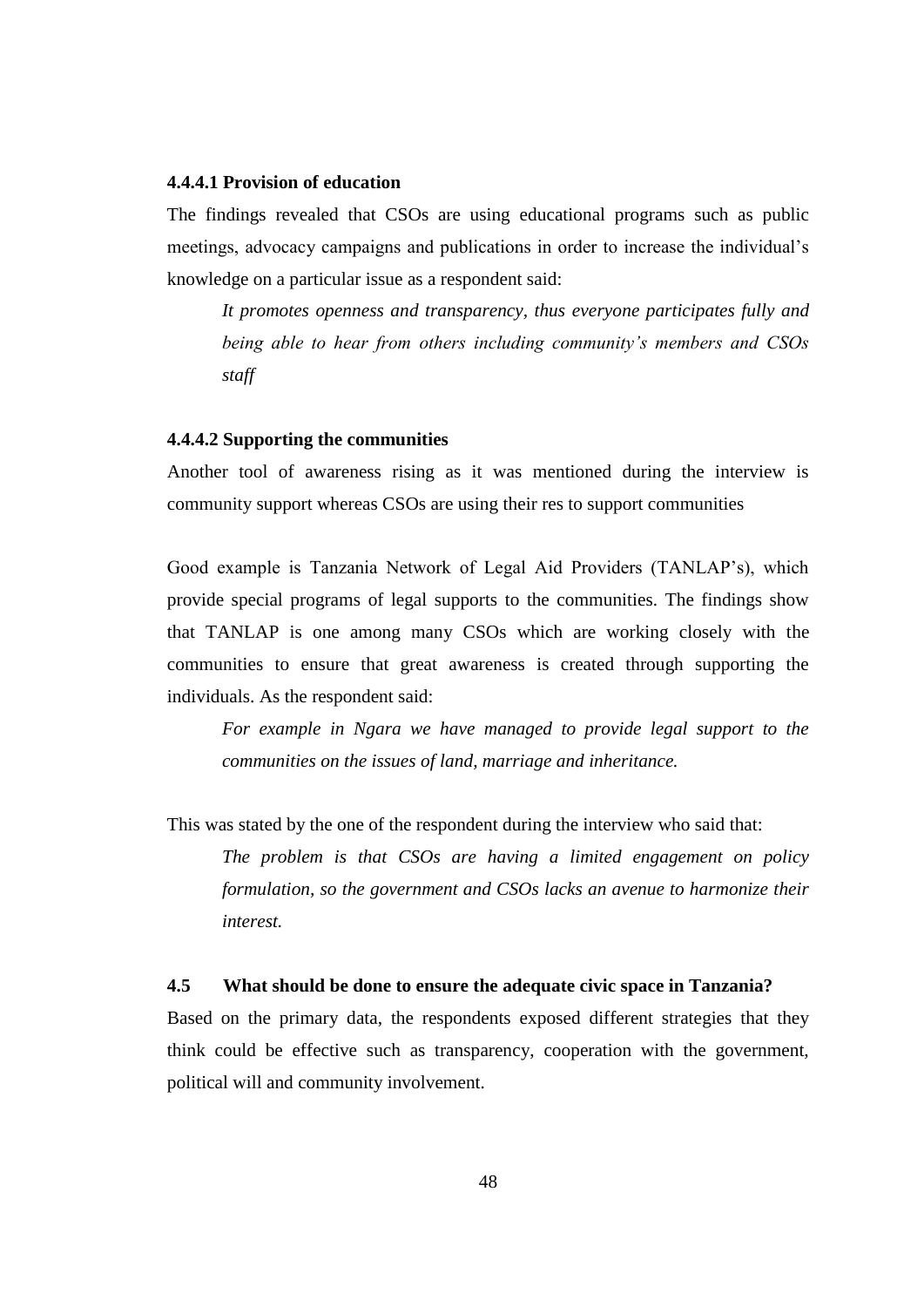## **4.5.1 Transparency**

The findings show that transparency is one of the basic strategies that should be considered by CSOs in their activities

As he stated that:

*Many Organizations are not open to the government; they don't want to tell the truth about funds they receive, or about their missions. When the government comes to realize is when the conflicts arise.*

It is also about the government to be transparent as the respondent stated that:

*Also on the government side, they must be transparent, because there are some issues they do not speak openly at the beginning, then you will find they announce this is not allowed at the end of action.*

## **4.5.2 Cooperation with the government**

The findings showed that another useful strategy of ensuring civic space is expanding is to involve the government in every step of action

*CSOs must cooperate with the government on every aspect prior to any action, such as involving them in our seminars, trainings, workshops and meetings*

# **4.4.3 Presence of political will**

On this aspect the respondents suggested that the government should accept the challenge, criticisms and any political undertakings from the CSOs

As the respondent said:

*They told us that there are some NGOs which have already provide civic education concerning the election, but it was not the truth because we know each other, no one had done that activity*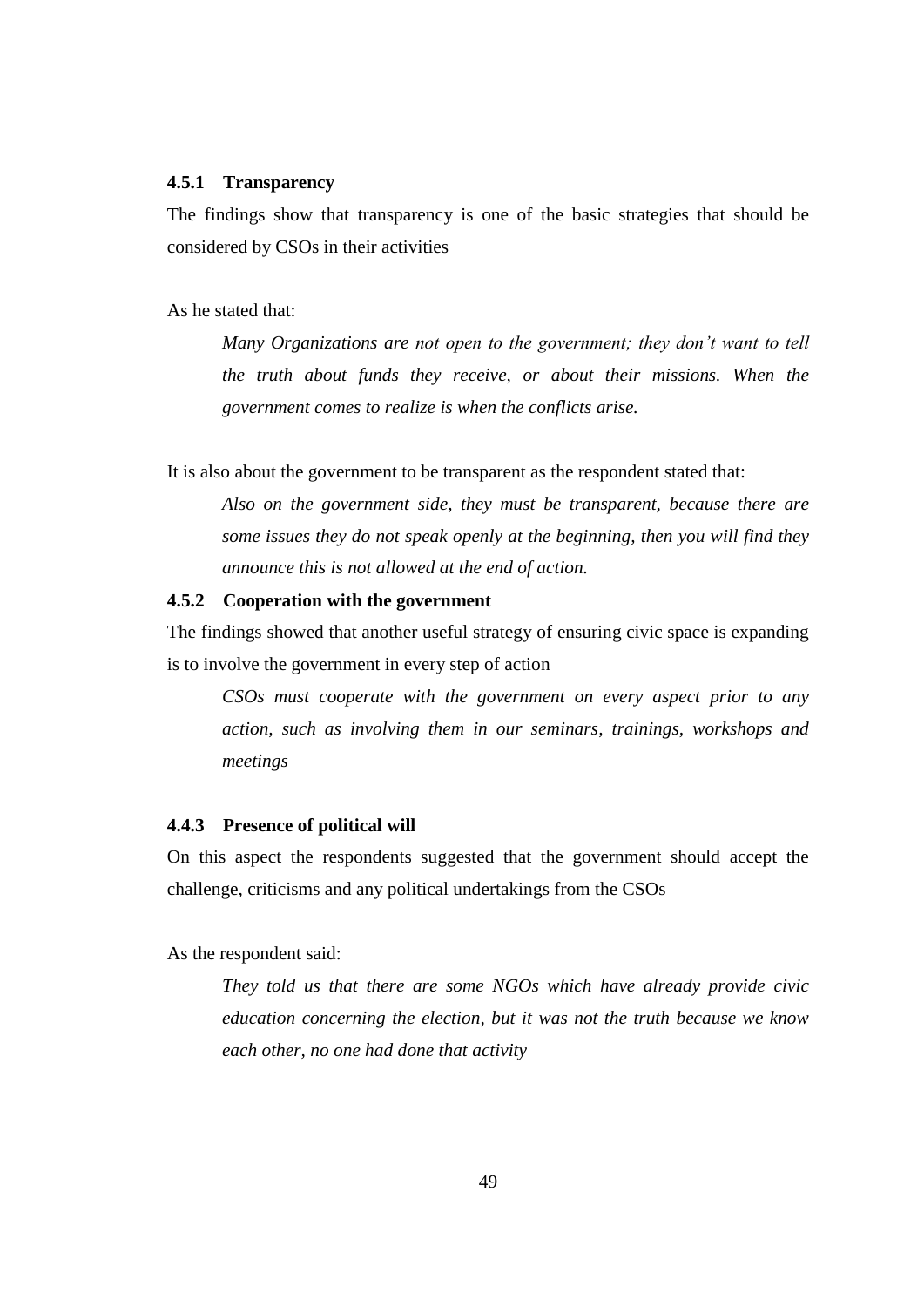## **4.4.4 Community involvements**

On this aspect the respondents mean that members of the communities should participate in all aspects of the activities on identification of the problems, influencing policy, implementing policy, monitoring and evaluation as well as criticizing or encourage the good work done by their leaders. As the key stakeholders of projects, to obtain legitimacy

As it stated during the interview:

*If the communities are not accepting what we are doing, then we have no legitimacy of being existed. And the only way of making them acknowledge is to involve them in all aspects.*

# **CHAPTER FIVE DISCUSSIONS OF FINDINGS**

# **5.1 Chapter Overview**

This chapter presents analytical interpretation and discussion of the collected data from both secondary and primary s. It presents the answers of all research objectives stated in chapter one as per methodology elaborated in chapter three. The study was about "what civil society organizations are doing to address shrinkage of civic space in Tanzania".

The aims were to investigate the mechanism the state uses to suppress civic space; to identify effects of shrinking civic space to ordinary citizens, politics and all civic initiatives in Tanzania and lastly; to determine what CSOs are doing to cope with shrinkage in civic space in Tanzania.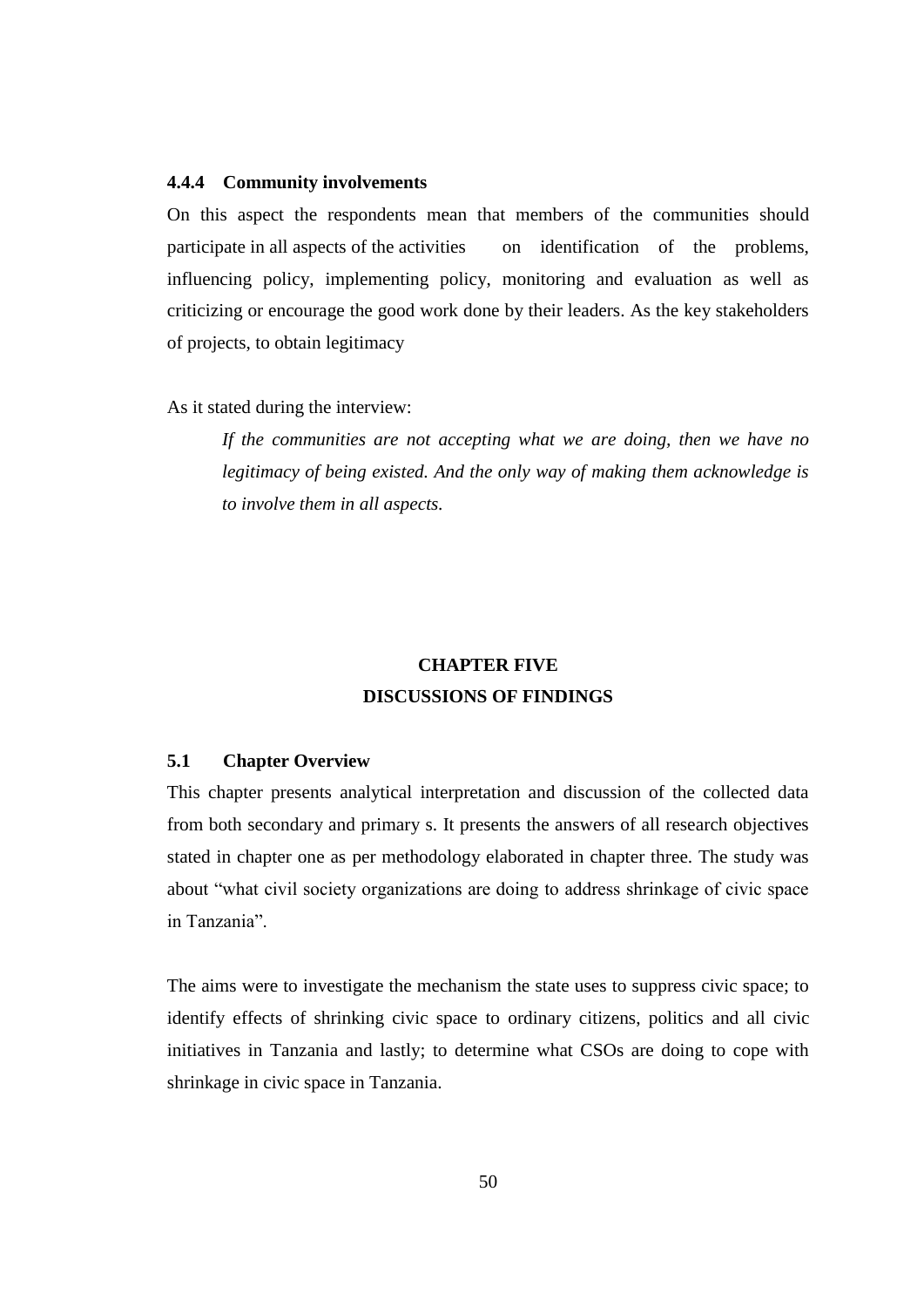Analysis of data was done through qualitative method called 'inductive thematic analyses. The method consists of reading through textual data, identifying themes in the data, coding those themes. The next step after coding is an interpretation of the structure and content of the themes so as to write a report (Guest, MacQueen & Namey, 2012).

In analysis of the data, the researcher used direct quotes to support and illustrate themes which were extracted from the data. The following are the discussion of findings as presented below:

# **5.2 The mechanism the state uses to suppress civic space**

To examine this research objective the researcher extracted three sub-themes, namely 'meaning of civic space', 'current status of civic space' and 'mechanisms used by the state to suppress civic states in Tanzania'. From these sub-themes therefore, the findings can be categorized into two main perceptions based to the standing point of the respondents. These are CSOs and government point of views. The findings encompass some similarities and contrasts, therefore the interpreted data discussed as follow:

#### **5.2.1 Meaning of civic space**

It was necessary for the researcher to ask about the meaning of civic space. This helped to assess the general understanding concerning the matter from both, government and CSOs. The findings on this aspect were apparently the same since the respondents from both sides claimed that the meaning of civic space is the actual freedom of the citizens, their apparatus and attitude towards what they believe is correct.

This freedom includes the freedom of speech, freedom of associations, freedom of worship, movements and selection of the government which they prefer. The meaning of civic space can be defined differently according to the level of education.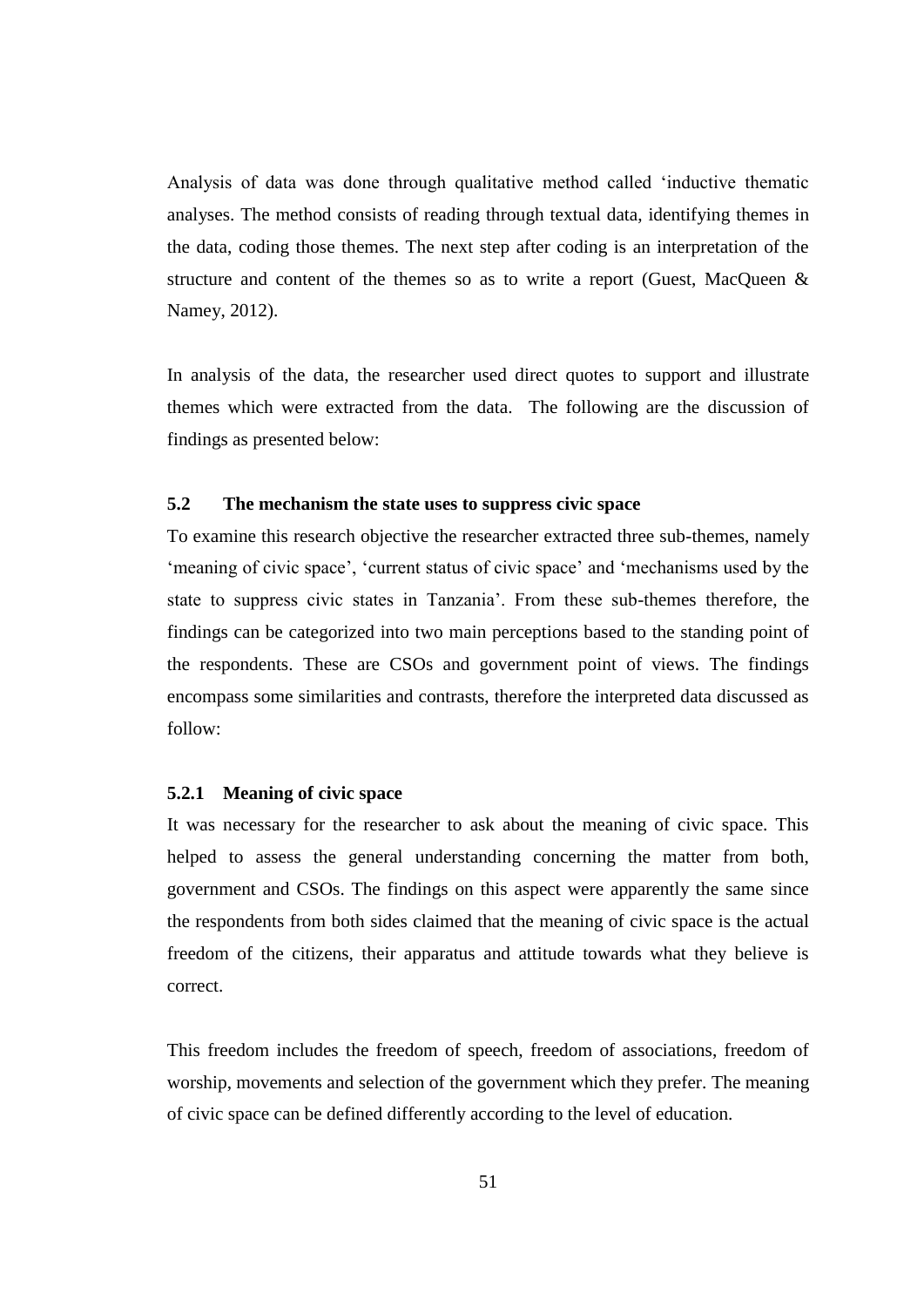Based on this point of view, to the normal citizen the definition of civic space is generalized as the freedom of doing daily activities. On this definition the respondents did not mentioned specifically which activity. The intellectual minded define civic space with more specific terms such as freedom of asking, claiming, seeking information and rights.

The combination of these two definitions from the respondents relates to what Civicus (2020) wrote concerning the space of the civic. The study shows that when the citizens are free, civil society organizations are able to organize their duties and people are able to claim their rights without hindrance. This concept is agreed with the respondent's view from CSOs as they mentioned the issue of freedom of expression and freedom of speech.

In government perspective, the meaning of civic space is not far away from what is said by the respondents from CSOs. The additional concept in their definition is the terminology 'law'. To the government civic space means the total freedom which citizens should possess in the country or place of residency but without breaking the law

On the government side, the issue of law is mentioned often by the respondents during defining civic space but, the general meaning seems to be similar which insists the freedom of individuals. Perhaps it is due to the fact that to enforce the established laws in Tanzania is one among the government's functions.

These findings show that the concept of civic space in Tanzania is well known, simply because they are not differing with what has been written by several scholars concerning the meaning of civic space.

From the definition of Civicus (2020) together with the responses from government and CSOs it seems ideologically the concept is clear. The similarities of their views prove that the respondents are aware about the concept, and the primary role of the all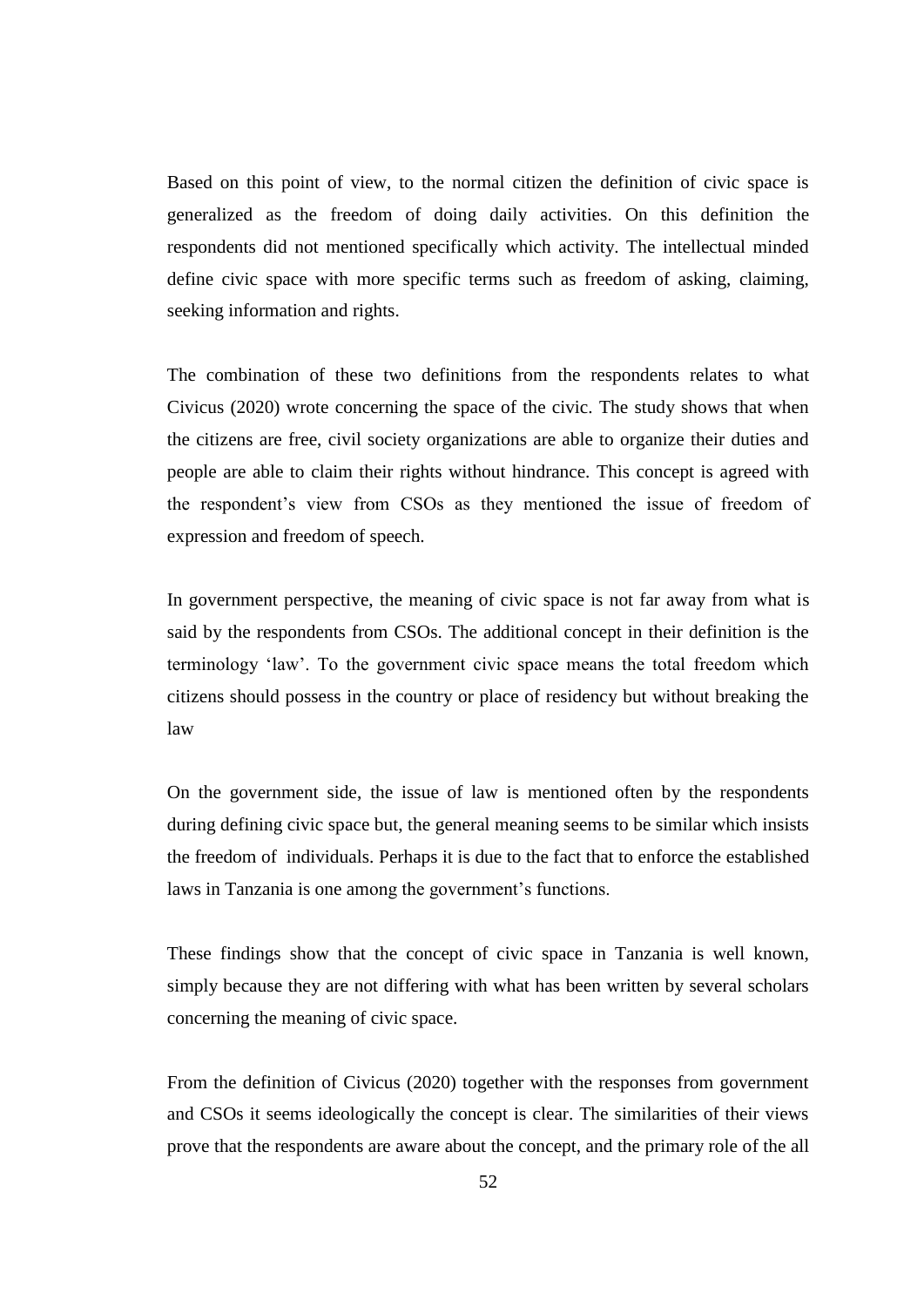actors is to safeguard such freedom against deterioration. This is apparently true by considering the National Constitution of the United Republic of Tanzania under Article 18.

The constitution states the rights to freedom of conscience under Article 18 that every person has a freedom of opinion and expression of his ideas. Also it states about the right to seek, receive and, or disseminate information regardless of national boundaries. The constitution has put this clear by insisting that it is unlawful to hinder or violate any among the mentioned rights for the sake of democratic society and for the security and peace in the society (National Constitution of 1977; Article 18)

This implies that the respondents are not only aware with the definition of civic space, but also they are aware about laws and national constitution which govern the state.

## **5.2.2 Current status of civic space in Tanzania**

Secondary data particularly magazines and newspaper indicate that the current status of civic space in Tanzania is shrinking since after the general election of 2015.Based on the findings, Tanzania seems to adopt a new kind of governance which is said to be unfair on the aspect of civic space. The findings indicate that freedom of expression, associations and peaceful assembly have limited through various forms of undertakings imposed by the government.

There are numbers of civilians' intimidation cases which have been reported by various media, local and international media. The reports indicate that journalists in Tanzania have been made to work in a limited space, murdered and even made to disappear. The intimidation of journalists goes parallel with the arrest of the human right defenders, banning of CSOs as well as violation of human rights to the individual citizens (The Citizen, 2018).

The former politician and Academician Professor MwesigaBaregu on the Citizen Newspaper' pages illustrated a number of incidences which indicate the shrinking of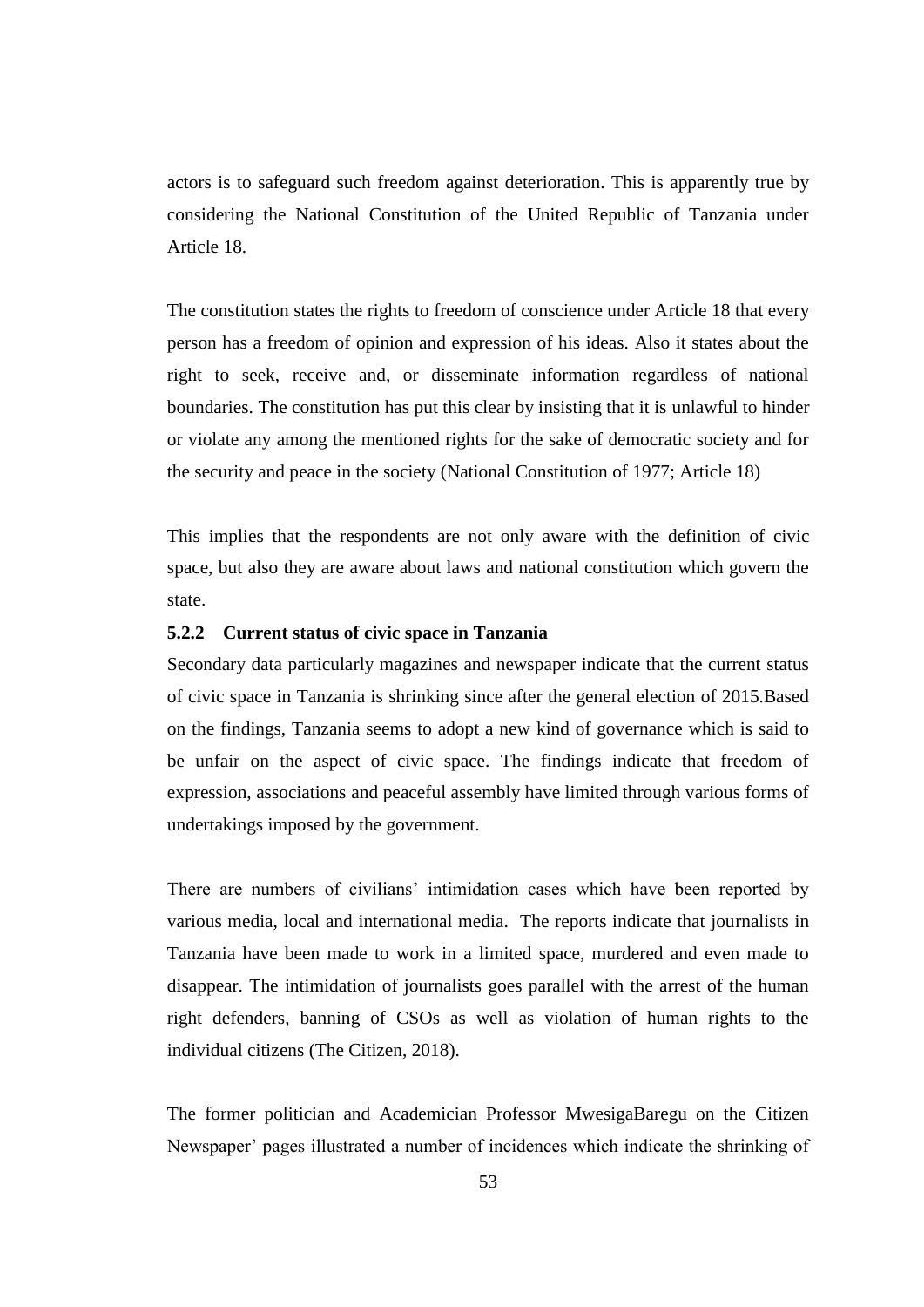civic space in Tanzania. He categorized them into four; political spaces, social space, economical space as well as human rights (Baregu, 2018).Critically he evaluated the situation by tracing back where the democratic doctrine came from in Tanzania.

Baregu (2018) stated that several procedures and reforms have been made so as to build a democratic state. The democratic state is that state which respects the rule of law as well as individually liberty. Unfortunately, since the current government has formed many things become worse particular on the issue of the individual liberty.

Based on Baregu point of view, there is no freedom of peaceful and public assemblies. The opposition leaders and the member of political parties such as MPs Halima Mdee of Chadema, Freeman Mbowe of Chadema as well as Ester Bulaya have often arrested because of their political responsibilities.

The citizens experienced threat to their live for instance assassination attempt of the opposition chief-whip TunduLisu. All these actions, to mention just a few indicates that civic space is at risk (Baregu, 2018).

In terms of general election Prof Baregu argues that an excessively uses of police force threaten the civilians' involvement in their essential democratic activities. This kind of practice destroys the whole concept of free and fair election. In conclusion on the aspect of political incidences which have been occurred, civic space in Tanzania is shrinking.

Economically, Prof. Baregu mentioned the issues of limited and unfriendly environment for consumption, saving and investment. This has resulted to shutdown of many business and bank failure. It goes parallel with the illegalization of economic activities which were previously conducted by small and medium enterprises such as fishing, land ownership, hunting, and sales of crops.

Currently, many economic activities which were conducted by small and medium enterprises have given a label of "illegal activity". For example the issue of cashew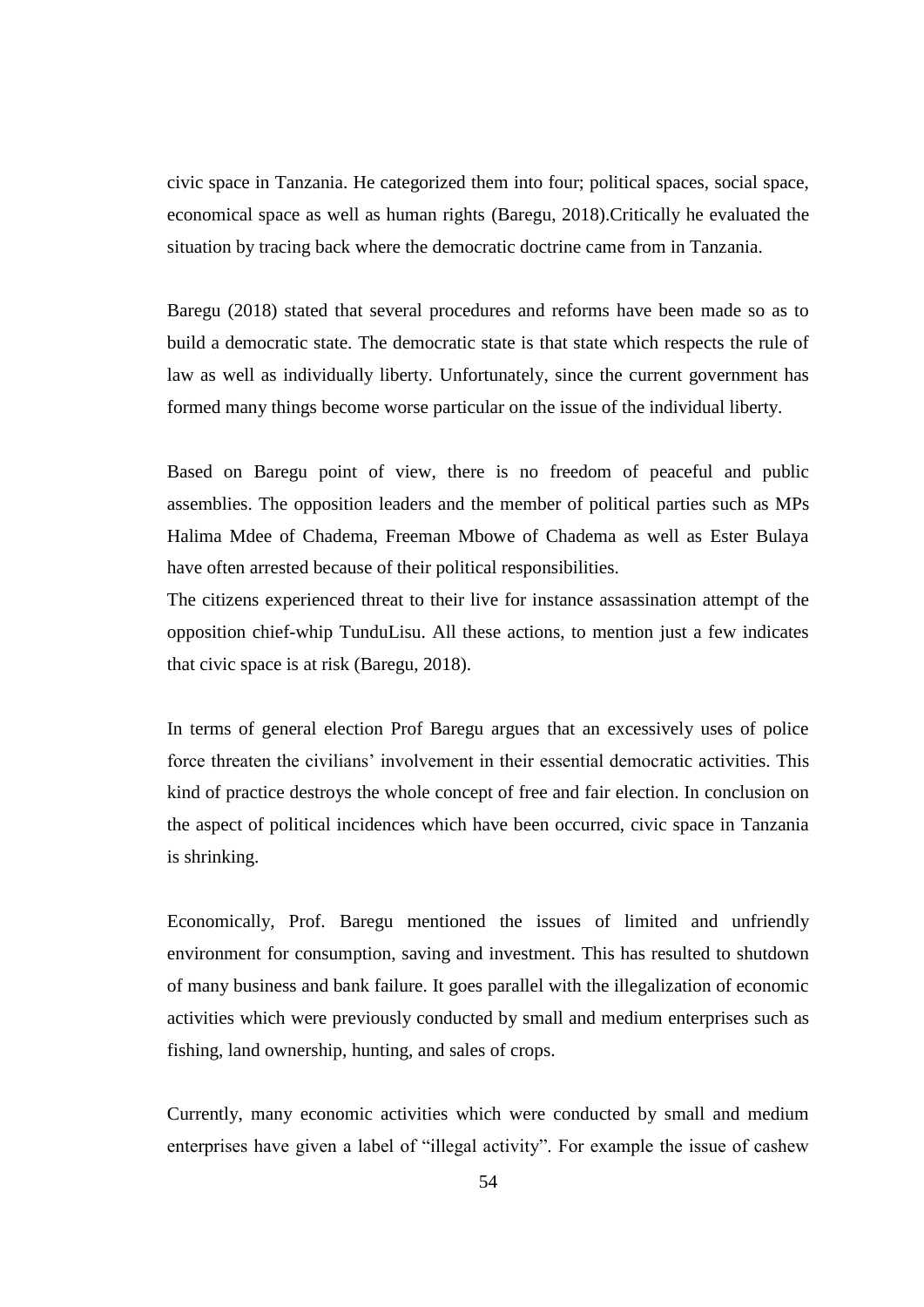nuts at Mtwara raised a great debate between the stakeholders after the government engagement in a business.

Lastly, Prof. Baregu show how civic space have shrink socially by mentioning the issue of the threats to CSOs and intimidation of human right defenders. For example muzzling of the press and limited control of media by introducing cybercrime law and media law are indicating the limited access and flow of information.

From this perspective, Prof. Baregu concludes that the civic space status in Tanzania is shrinking. The reason is that fundamental freedom of the citizens is hindered by the state. The civilians have no freedom and they are living on fear because even their right to live is at danger (Baregu, 2018).

These findings from secondary s are not differing with those obtained from the primary s particularly the respondents who are the member of non-state organs such as CSOs. For example, out of 15 respondents who were interviewed about the current status of civic space most of them agreed with Prof. Baregu's statements that the current status of civic space in Tanzania is not conducive compared to the last 10 years.

Based on their views, the current situation of civic space in Tanzania is not satisfactory compared to the past. There are high numbers of incidences witnessed during this era which directly indicate the shrinkage of civic space in Tanzania. One of the respondents perceived that the higher risk of shrink of civic space goes to the organizations which perform advocacy duties such as the activists and journalists.

These kinds of operation in Tanzania are currently seemed to be hostile to the government. The advocacy CSOs encounters several intimidations compared to those which are service deliverers such as NGOs which deals with health improvement, education and agriculture.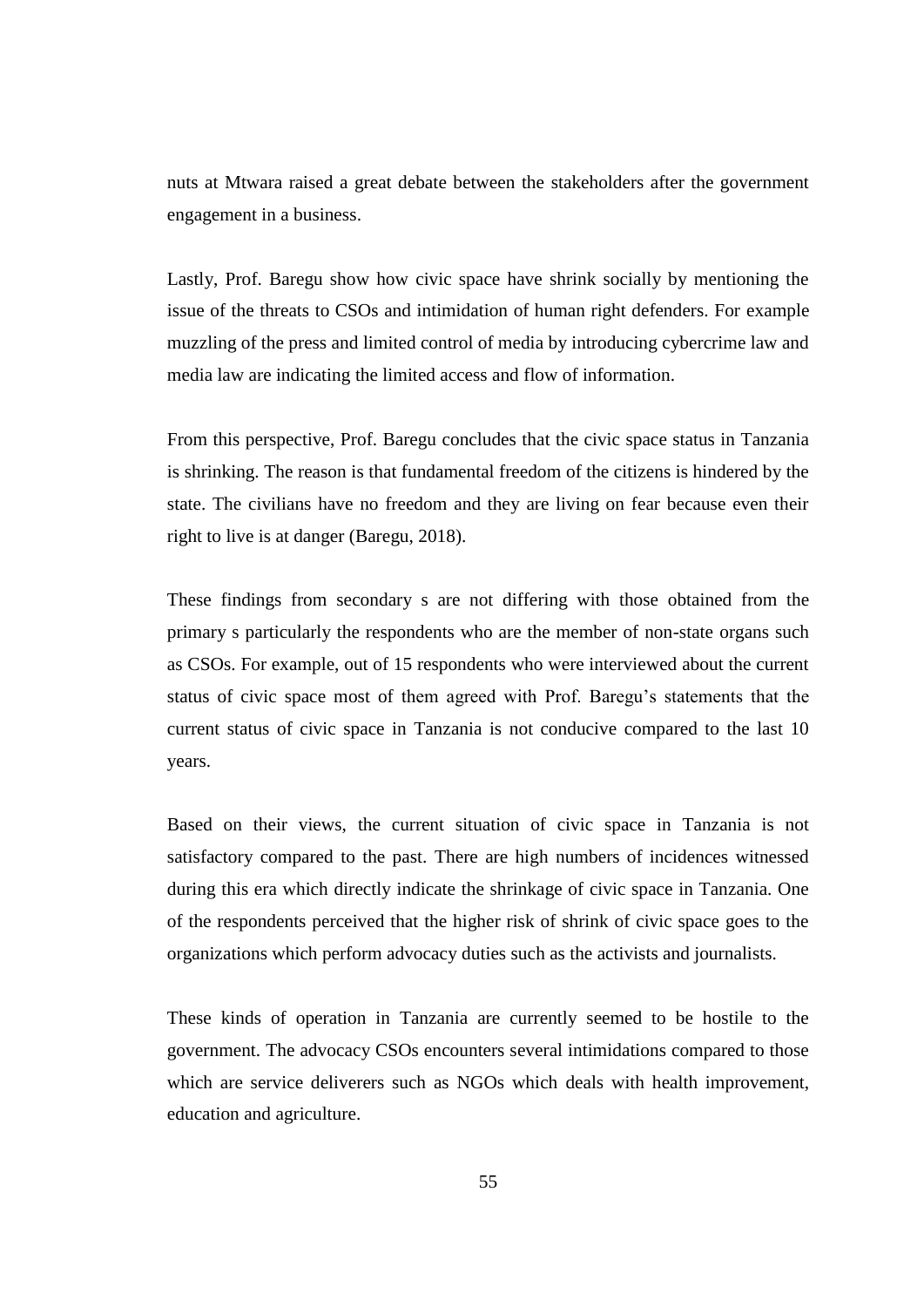The main reason of intimidations basing upon the findings is that, the activist's abilities of mobilizing people to form quickly and massively unity with the common interests can affect the ruling class. The government authorities fear people's unions because they can remove it from power. The only solution is to shut down all efforts of activists.

The establishment of restrictive laws, banning of media, arresting of the member of opposition party like CHADEMA and other political parties are among of deterioration practices of civic space. The incidences like arresting and disappearance of journalists are just other methods used to shut down any effort of remove the government from the power. All these are the good indicators for the deterioration of civic space in a country.

However, the researcher asked the same question to the government bodies in order to obtain general overview concerning the current status of civic space in Tanzania. The government responded to this question with a different view. The government officers claimed that there is enough civic space in the country, that's why CSOs are able to operate their works and be registered.

Actually, the government officers doubted the claims from CSOs and other activists that civic space is shrinking in Tanzania while every individual is free to operate his/her daily activity without interference from anyone. They supported their views by considering the fact that currently there are many registered non-governmental organizations which operate their activities freely all over the country.

From this point of view, many government officers were suspicious to hear that there are some claims concerning the shrinkage of civic space in Tanzania. To clear that notion they said that currently in Tanzania there is massive communication stream including more than 50 media such as magazines, newspapers, radio and TV which are privately owned and are not interfered by any organ from the government about what to publish or what to not publish.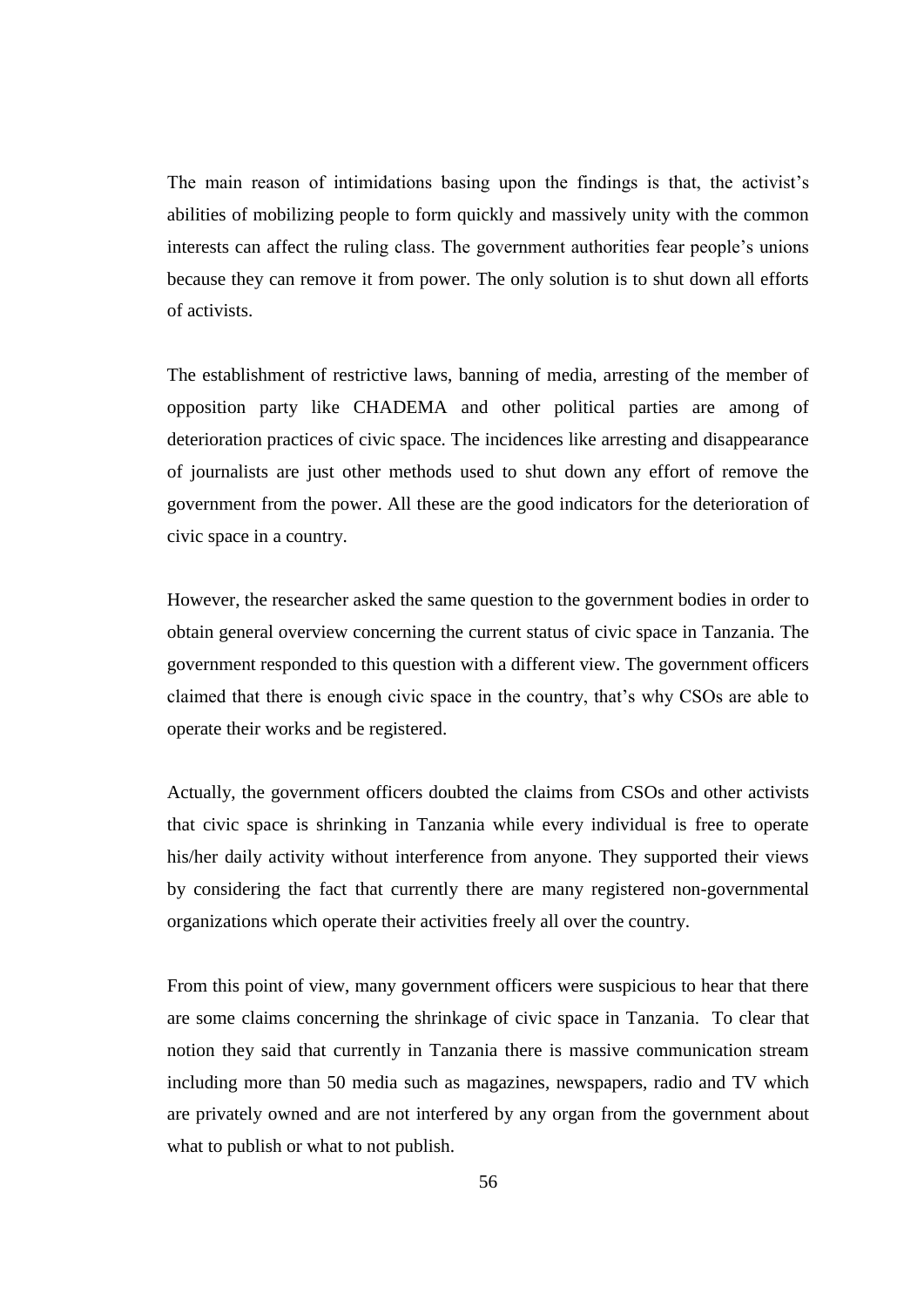They doubted the claims concerning democracy because there is multi-party system in the country, and all parties are given equal chance of doing their political role. Additionally, there is a parliament where the representatives are chosen through free and fair election according to the law and the constitution of the united republic of Tanzania.

Indeed the government officers wonder why someone would talk about shrinkage of civic space in Tanzania while there are more than 100 non-governmental organizations within a single district. Also the citizens are free to choose their leaders during each election. They are also free to join any political party as well as form of political party or associations such as NGOs and they are given freedom to peaceful assembly.

To them, these are main indicators which show that in Tanzania there is enough civic space and all people are free to conduct their daily activity without any interference from the government. Generally, this aspect has little contradiction since each side is trying to illustrate their views in different ways. While non-governmental organs such as CSOs state that the situation is not conducive concerning civic space in Tanzania, the government insist that the condition is good, thus there is enough civic space in the country.

To measure these opinions and find what is a true concerning the current status of civic space in Tanzania it might require more investigation. The question to why nongovernmental organs are contrasting with the government on the same matter should be addressed. Also, a quantitative approach might provide a good conclusive data by examining how many respondents says what.

However, in most cases the government is not ready to admit its faults to the citizens. The reasons are not well articulated, but often the government fears to be removed into power if they will admit their faults. On the respondent views, the government is formed by the people to serve the people.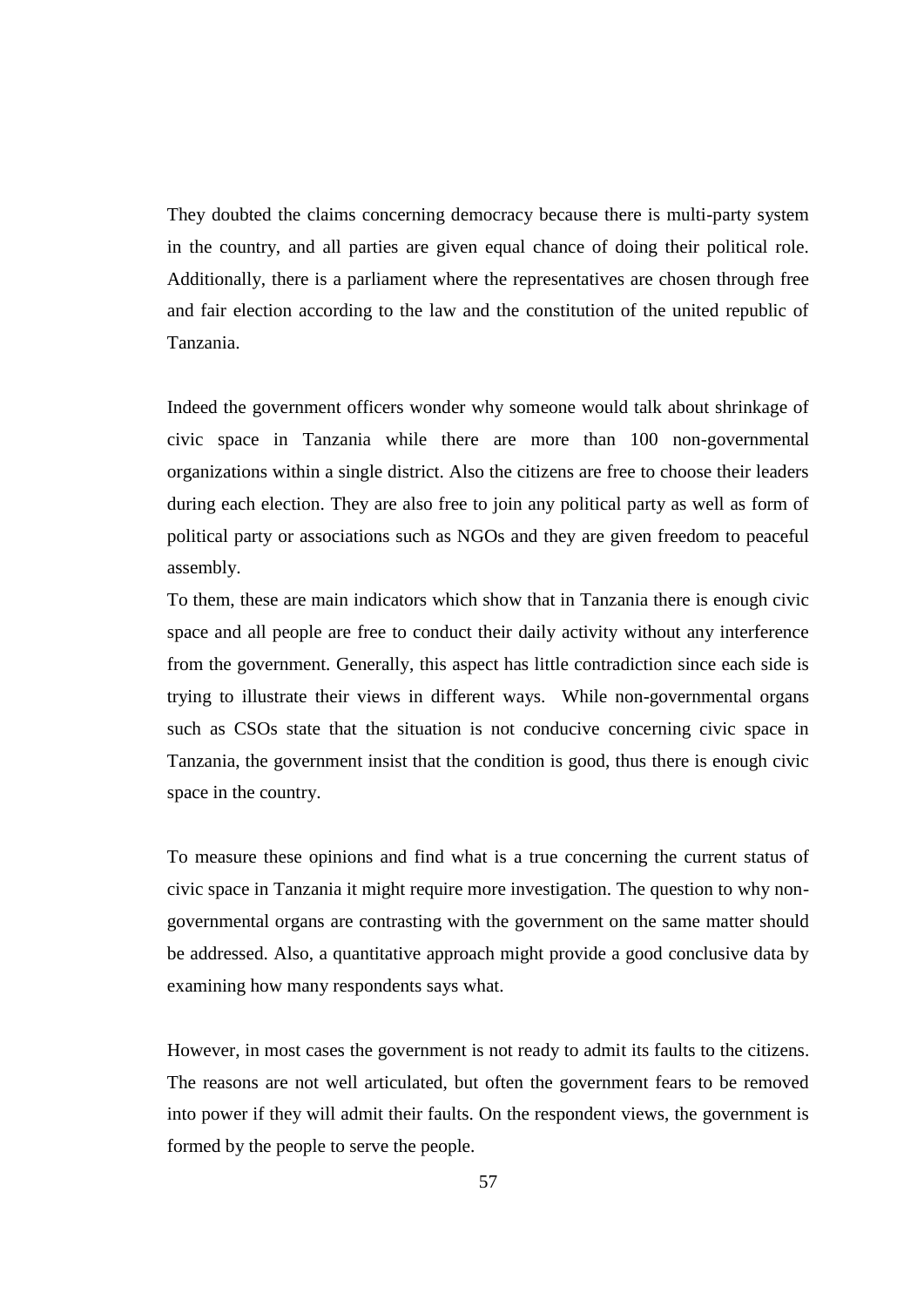This means that the government must be accountable to its citizens. Any fault can influence the people to remove it from power at any time. When the government fails to deliver what is supposed to be delivered such as preserving human rights or social services, the people have the mandate to remove it from power through the arranged procedures.

Perhaps, this could be a reason why the government officers fear to admit that there is shrinkage of civic space in Tanzania despite the presence of various evidences. They are afraid that by admitting the phenomenon, citizens will react against them and they might remove it from power.

However, it is difficult to conclude such assumptions that they are true because there is no proof concerning it. More research should be done in relation to why the government is contrasting with non-governmental organs on the same existing phenomenon in the same settings.

#### **5.2.3 Mechanisms used by the state to suppress civic states in Tanzania**

The mechanisms that the government uses to suppress civic space still seem to be a contrasting issue due to the occurrence of two main opposing concepts. These are: the government does not suppress Civic Space in Tanzania; and Government suppresses the Civic Space through various ways. The mentioned mechanisms includes establishment of restrictive laws, assertions, threats as well as attack or violence.

The concept that government does not suppress civic space is manifested in the findings from government officers, while the opposite concept came from the CSOs. Each side has some explanations about their arguments as discussed below:

#### **5.2.3.1 The government does not suppress civic space**

Starting with the government side, the finding revealed that civic space in Tanzania is not suppressed by the government. What is said to be suppression is based on wrong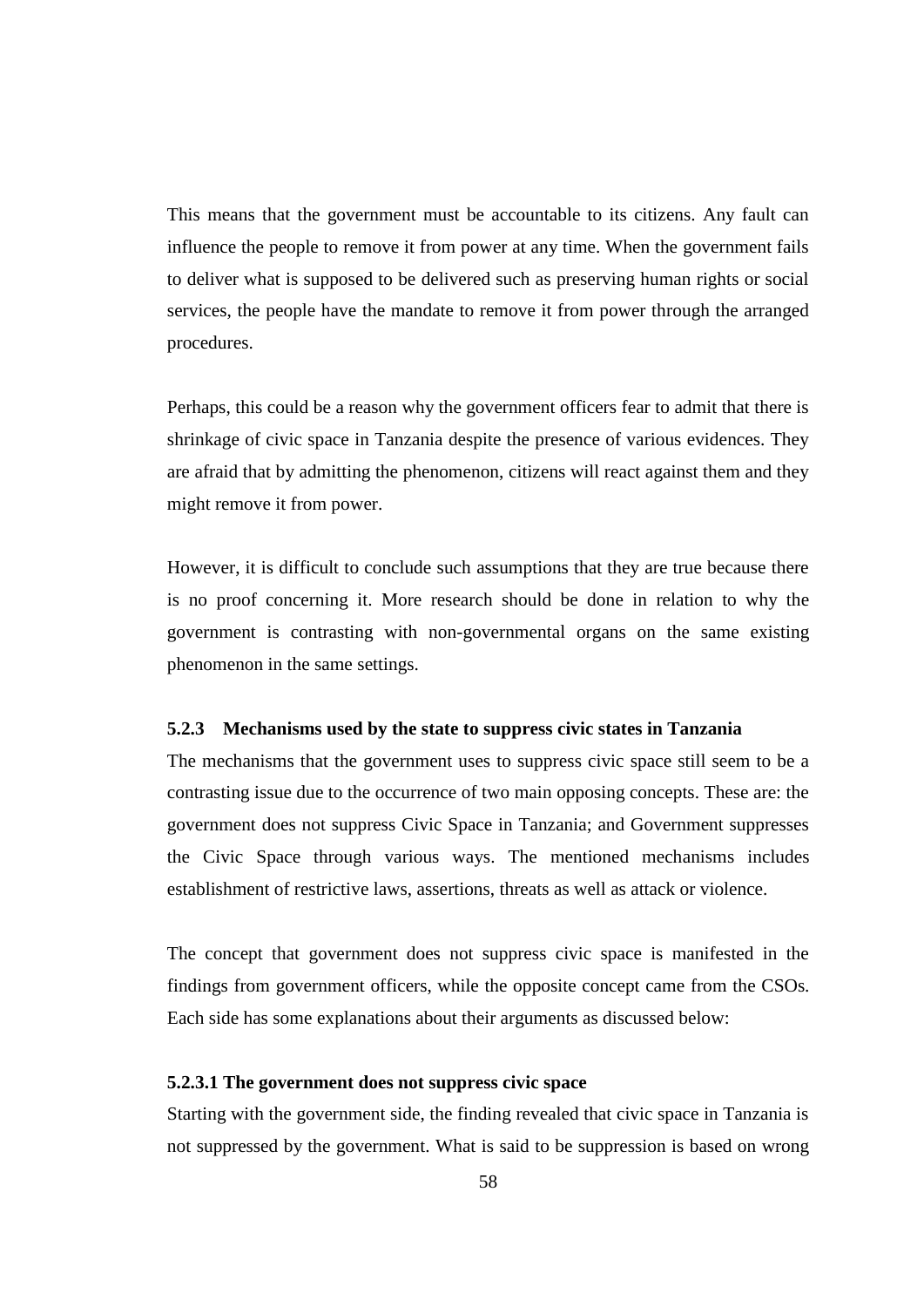interpretation of laws. The holders of this notion were shocked to hear that the government can suppress civic space and suggested the researcher to restructure or skip to another question

The findings indicate that perhaps the main challenge is in interpretation of the law but not the shrinkage of civic space. They believe that the government is organized and working according to the established laws and regulations in order to provide equal rights to all citizens. They insisted that the interpretation of the law is a source of all these claims that is, when people are told to follow the laws, they perceive that they are suppressed.

For example, the issue of demonstration in Tanzania is not prohibited. The instructions regards that those who want to organize it have to obey the law such as getting permits from the responsible authorities.

On this perspective the findings are contradicting with Buyse (2018) who said that the government uses various mechanisms to suppress civic space. This situation motivated the researcher to find out more about the phenomenon by asking CSOs personnel concerning the same issue. On the CSOs side the responses were similar with various scholars that the government uses various mechanisms to suppress civic space. These mechanisms include the introduction of restrictive laws, uses of threats, proclamations as well as violence and attacks.

#### **5.2.3.2 The government suppresses civic space.**

The finding from On the CSOs side and scholars indicates that the government uses various mechanisms to suppress civic space. These mechanisms includes the introduction of restrictive laws, uses of threats, proclamations as well as violence and attacks as discussed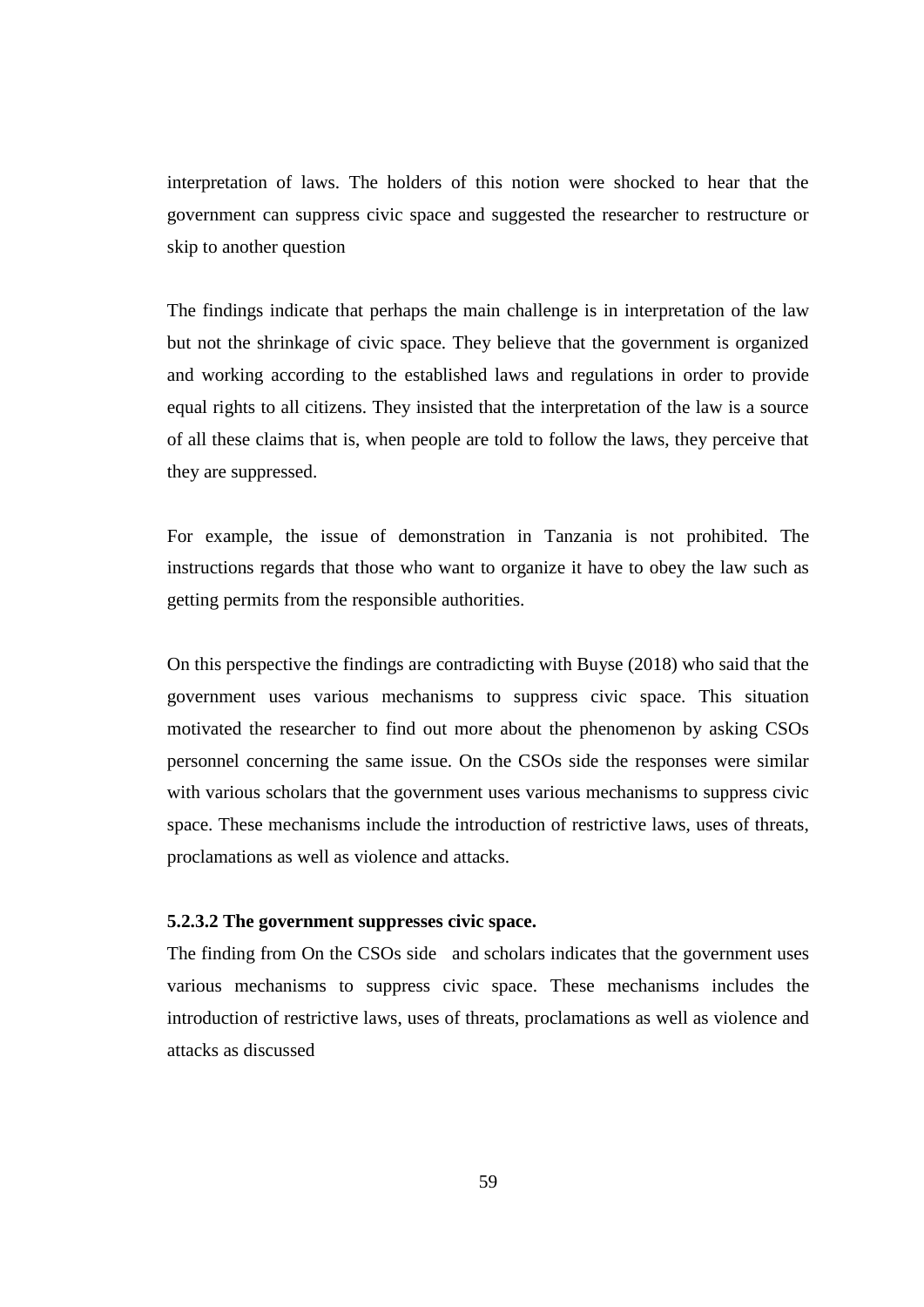#### **5.2.3.2.1 Introduction of restrictive laws**

The interviewed personnel of CSOs mentioned several laws which were established the past four years as a state of emergency in Tanzania. The intention of such laws and regulation is to limit the freedom of expression, freedom to access of information, freedom to peaceful assembly, freedom to demonstration as well as hindrance of human rights.

For example, in a short period after the new government to be formed, several laws and regulations were established by the government. These includes the statistic Act, Cybercrimes Act, Information Act, the adoption of 2018 regulations which requires anyone with a website to pay heavy fees for the contents. Also there was an amendment of political parties Act which was done in January 2019.

The respondents said that all these Acts, regulations or amendments have affected the civic space at large. That is why they believe that the intention of such adoption was to safeguard the interest of the government rather than the citizens' freedom

Based on the respondents' opinions these Acts were established to hinder the journalists working freely, NGOs to operate under restrictive environment as well as to limit ordinary citizens accessing and sharing information for free. The literature shows that most of the laws are carefully organized and enacted to limit civic space with the complicated terms that enable the states to interpret them subjectively so as to suppress civil society and any other non-state organs (Kode, 2018).

It is by using such a trick that most of human rights have been violated by the excuse of the law, restrictions of demonstrations, freedom of expression, and so many things by the excuse of the formulated laws. For instance in 2018 there was a regulation concerning the websites users adopted in Tanzania.

The law requires anyone who wants to own a blog or page and publish some contents on a website will have to pay heavy fees in order to reach his/her audience. For those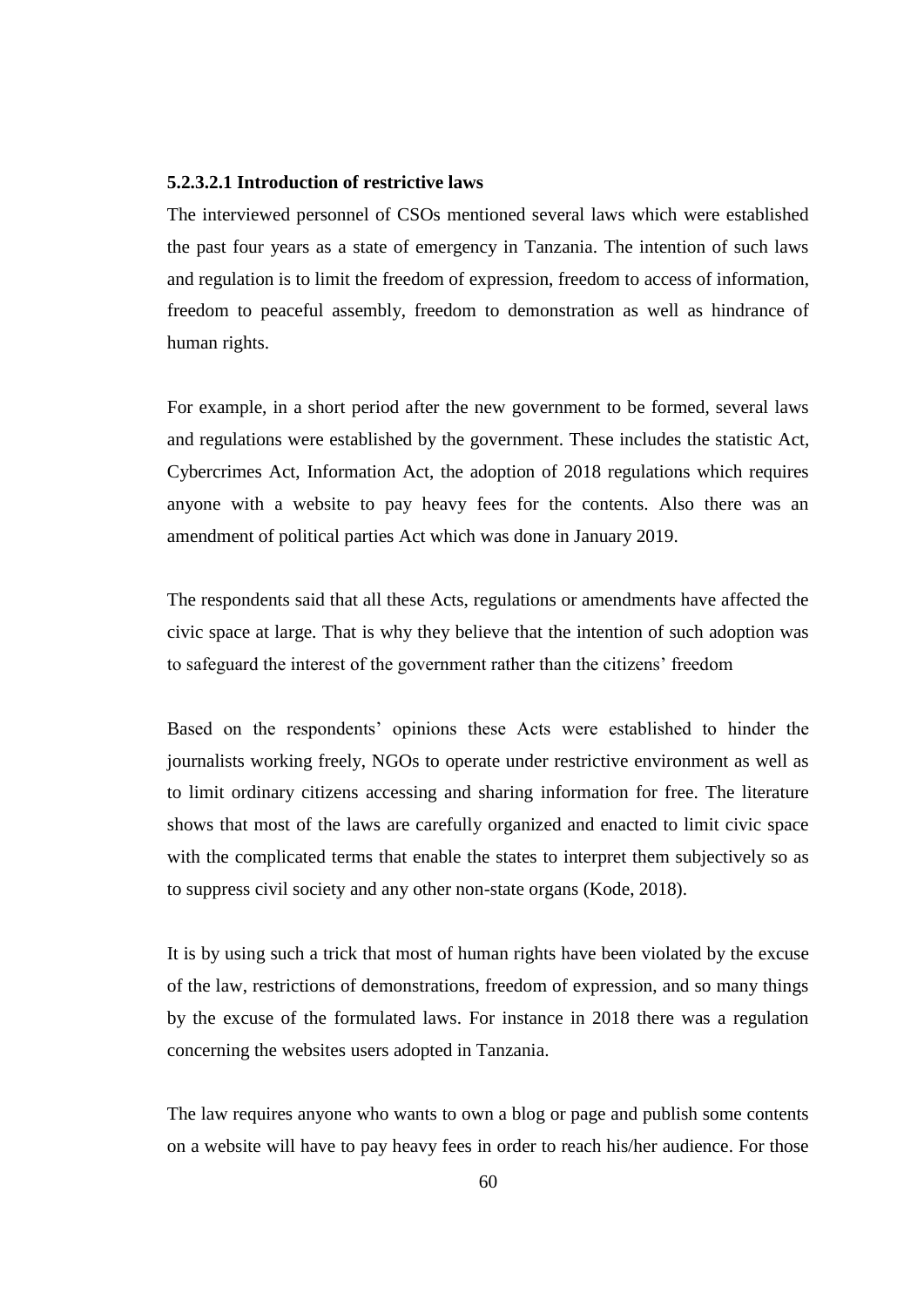who fail to pay for any reason must stop running the blog or online TV. The implication of the restrictive laws particular Cybercrime Act, information Act as well as 2018 regulation for website users hinders the freedom of expression at large.

Generally, the enactments of laws and regulations which suppress civic space have been discussed in many ways. The reports show the policies and law which established to suppress civil society are not the same. For example African countries such as Uganda, Malawi, Kenya and many other have introduced regulations and laws which intend to restrict rather than open up the space for CSOs operating their function (Kode, 2018).

One among of the directly impact of the restrictive laws as Mendelson (2015) suggested is that they reduce the ability of citizens to demand for their advance human rights. Another impact is limiting the citizens to hold governments' accountability., Also they limiting CSOs to serves the marginalized communities who are affected from various decision made by government on power.

For instance the enacted of the Electronic and Postal Communications (Online Content) Regulations 2017 in Tanzania, led to the greater changes on uses of media and many bloggers and online TV stopped to operate. Under these circumstances it is difficult to access or transmit information that can raise awareness on the issues which requires some immediate measures.

#### **5.2.3.2.2 Uses of threats**

Findings revealed that threats are among of the mechanisms which the government uses to suppress civic space in Tanzania. In his publication Prof. Baregu mentioned the excessive uses of police force which threat the civilian's involvement in their essential democratic activities (Baregu, 2018).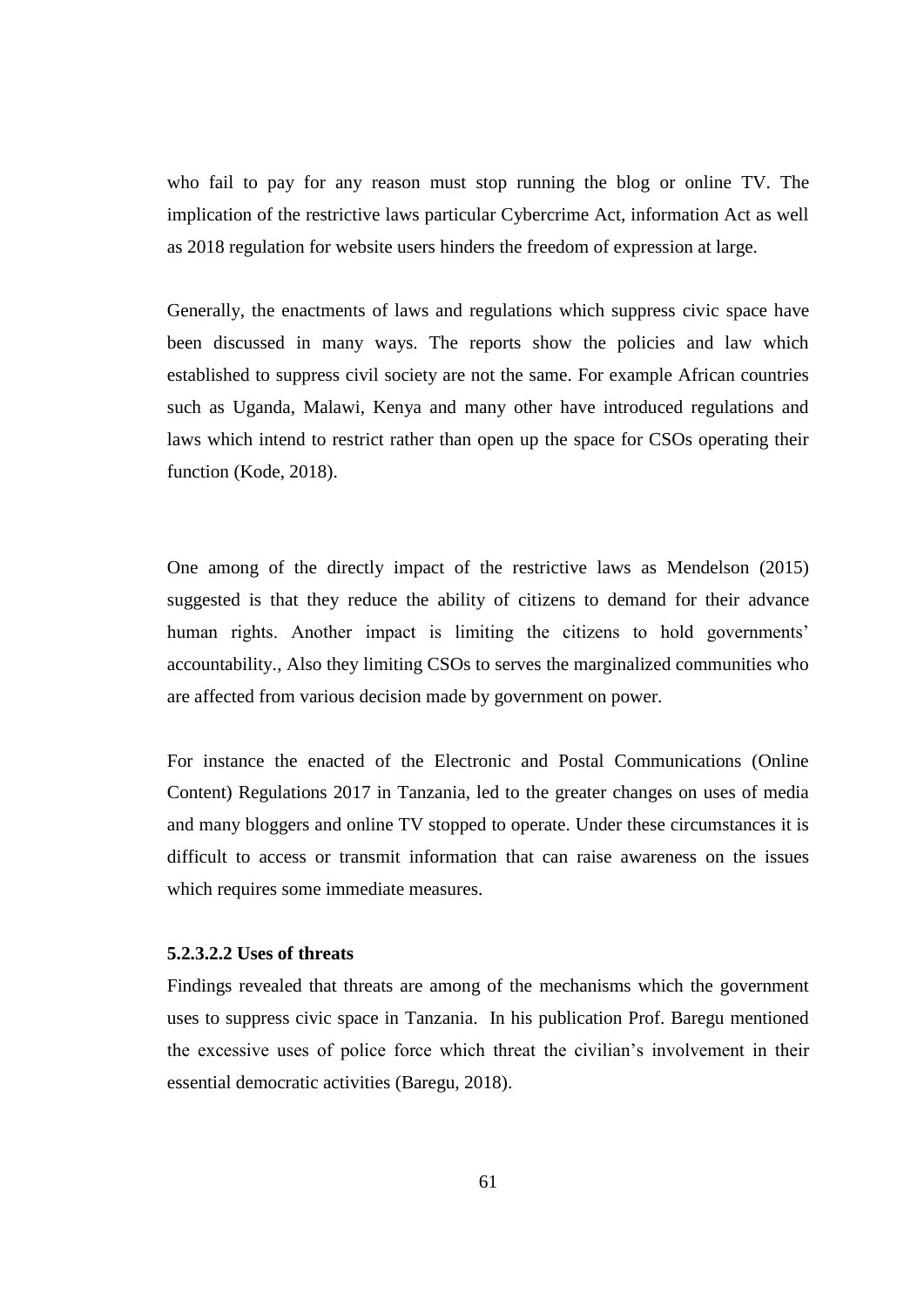Several Civil Society Organizations have been threatened by its members being brought to courts and accused of operating their activities without permits. Others have been charged for the civil crimes. This makes them to be afraid to involve themselves in politics or human rights related issues because of fear of being arrested.

On the side of the freedom of the media the findings revealed that the owners have been threatened by the state authorities. These practices made them being afraid to report the bad things which have been done in the government. For example the owner of Jamii Forums MaxenceMelo was arrested for rejecting to expose the identity of a user who wrote information concerning corruption within the government. On March 2017, President warned the media owners that they should be very careful on the thought of freedom. If you think you have that kind of freedom, [it is] not to that extent (Wanjiru, 2018)

These circumstances as well as the findings from both, primary and secondary s prove that civic space can be reduced by using threats. Generally, people are afraid to criticize unaccountability of the public officers because they are threatened to be arrested if they will oppose what the government has said.

#### **5.2.3.2.3 Proclamations**

These are announcements given out by the people from authorities such as government or police forces. They are figured out to cease certain movements for the national or state interests but at the same time, can shrink the civic space because usually are targeted to limit those who protest or oppose the government.

The findings revealed that since the currently government took power there have been numerous proclamations which hinder the freedom of access to information, freedom of peaceful assembly as well as freedom of associations. The reports show that in July, 2016 President announced that there should be no more political activities until 2020 during the campaign period. Many activists reacted that, this proclamation was contrary with the country's laws (The Citizen, 2018).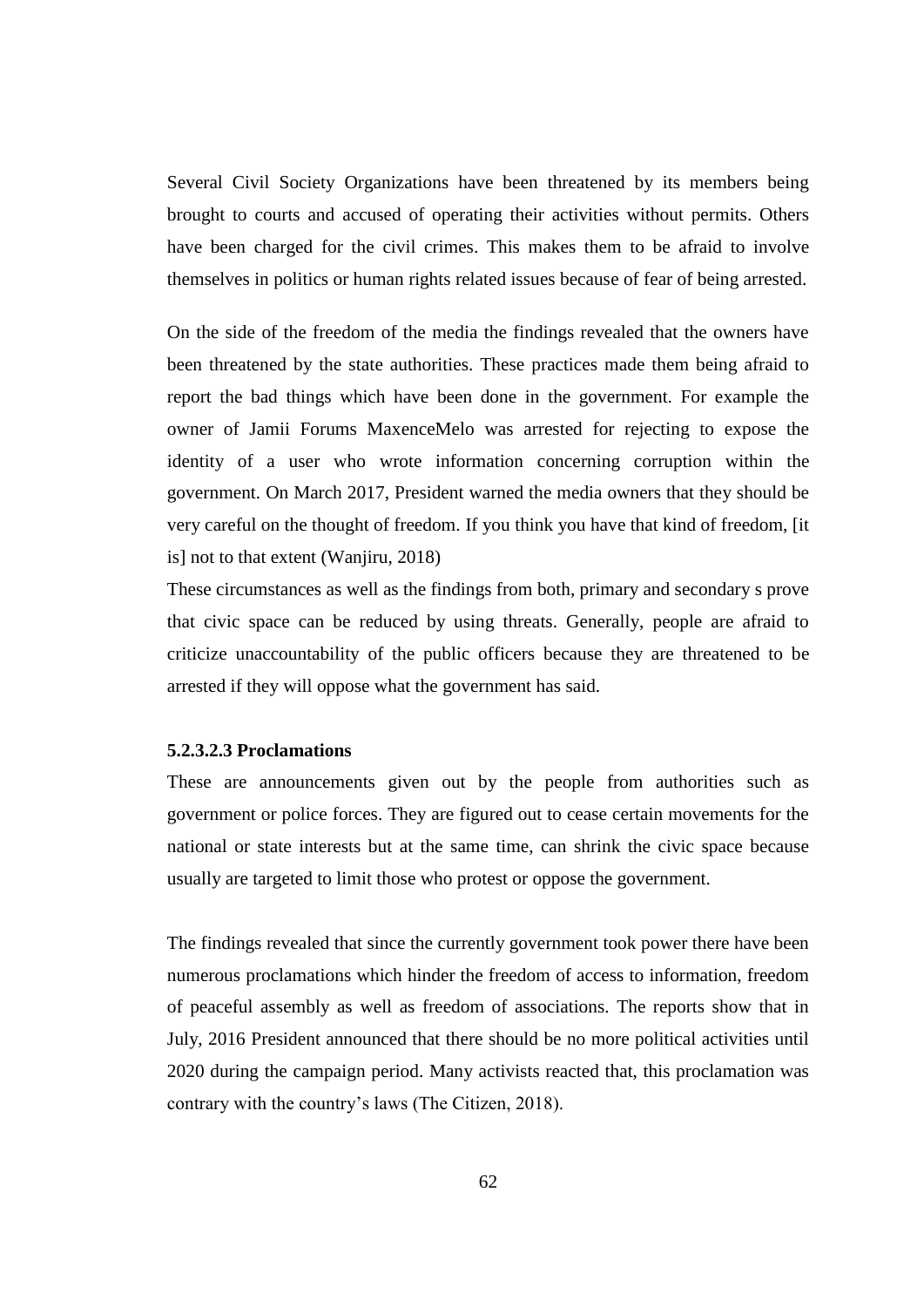Wonderful enough, opposition parties have witnessed the ruling party CCM continue with political activities. The activities like public gathering and peaceful assembly are still conducted by CCM while the ban was selectively applied against the opposition as a Civil society organizations in many regions have also encountered such a challenge since it was announced by the regional officers that they should not release any information or reports to the public before passing them to TAMISEMI for its review. This situation limit CSOs to inform the public about what they have achieved and what are the challenges they have encountered during the implementation of a certain project.

Also it is difficult for them to publish some announcements particularly those which seems to be linked with the criticisms towards the government and its programs. For example one of the respondents talked about HAKIELIMU organization as an example which usually criticizes the government on education issues. Due to such proclamations from the government officers they decided to form some kind of partnership with the government instead of criticizing.

Literature shows that there is difference between executive orders and proclamations. Executive order is the public notice which is directed to the government officials and its agencies for implementation and action, while proclamations are usually set up to affect directly the private organs and individuals (ABA, 2018).

This is to say proclamations deals with the activities of private individuals whereas in most sub-Saharan African counties it becomes a law. The police forces and other state authorities are using those announcements regardless of whether they are in the constitution or not to obstruct the individual's rights by using a statement that 'it is an order from above authorities'.

It is by using such methods many leaders in Tanzania such as Regional Commissioners (RC) and District Commissioners (DC) use their power unethically and unlawfully by announcing several restrictions even to the issues which are legally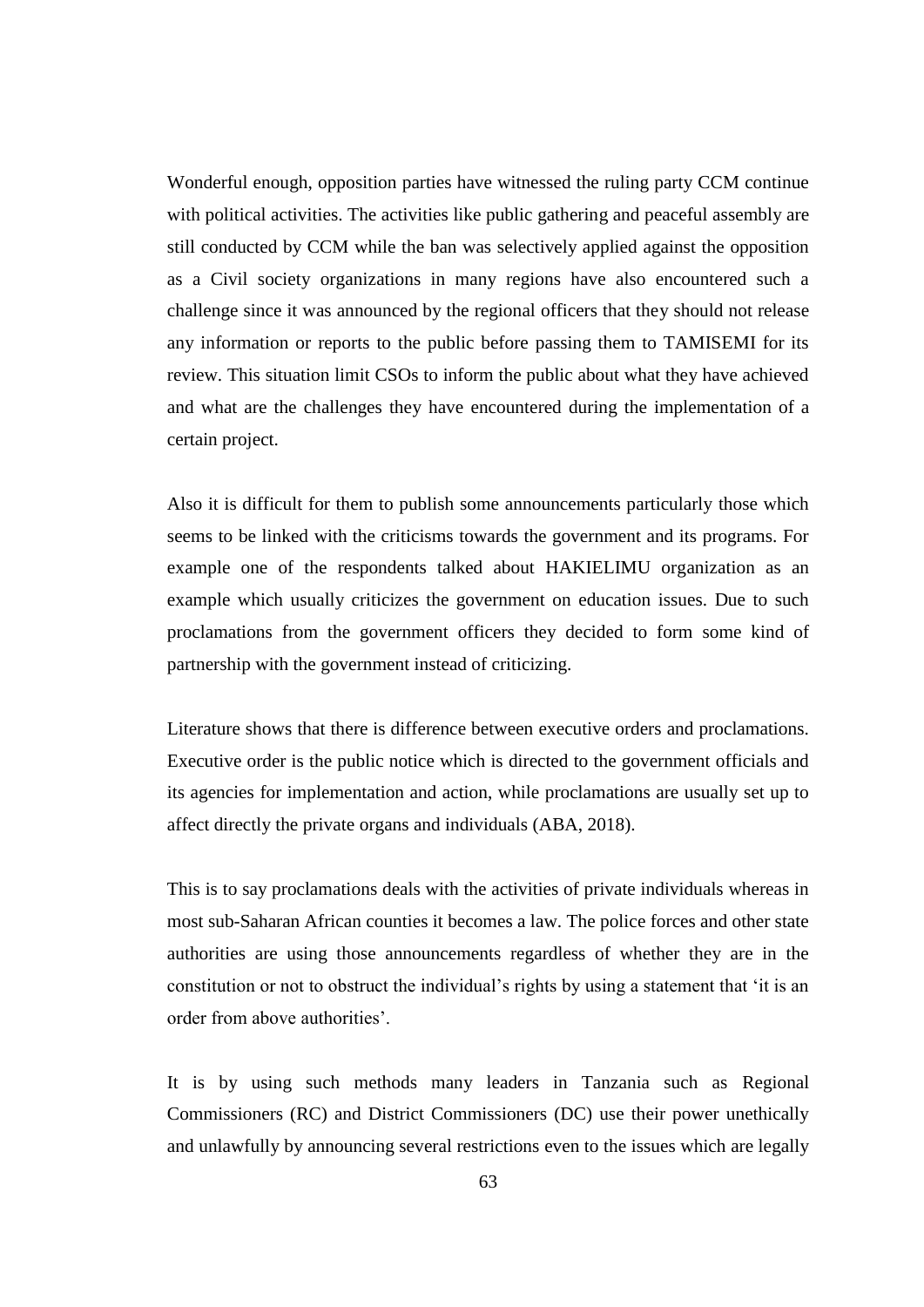allowed to be conducted freely by any individual in the constitution. Therefore, to reactivate and expand civic space in Tanzania, unlawful proclamations should be discouraged.

## **5.2.3.2.4 Uses of violence or attacks**

The findings reveal that there are number of incidents of physical attacks and violence which have been reported during this period of ruling. The government uses excessive police force to suppress its opponents. Others have been attacked through kidnapping, assassination attempts, using live ammunition, water cannons with capsaicin liquid, tear gas and sticks to clamp down their movements.

The uses of attacks and violence to cease the activists' movements have been reported often. This could be similar with what Buyse (2018) wrote about the uses of attacks and violence across the globe as a method to cease the leaders of opposition parties and CSOs. Literature show that the activists who deal with defending human right are killed hence increases the record of attacking and threatening (Buyse, 2018).

The findings indicates that attacks and uses of violence to silence the opponents of the government are not focused to the politicians only, but may other innocent citizens who have lost their lives and others missed. Journalists, CSOs members who are dealing with advocacy and artists have been attacked several times.

Generally the incidences of attacks have suppressed civic space at most because the citizens are afraid to conduct their activities freely as per the national constitution. The activists are not conducting peaceful demonstrations any longer, opposition politicians are not doing politics, artists and journalists are not free to express their opinions, and thus it is intimidation of civic space.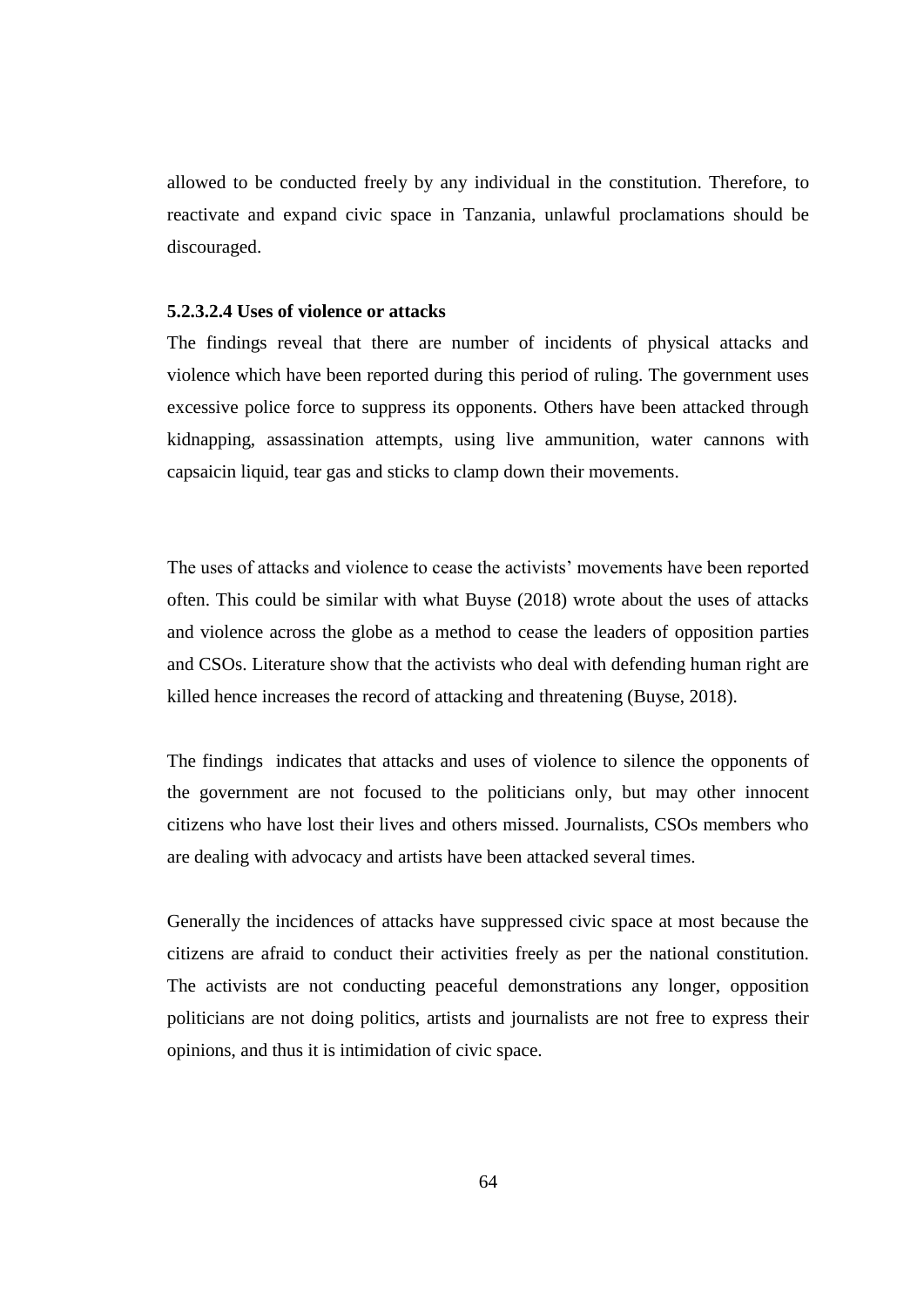# **5.3 Effects of shrink civic space in Tanzania**

On this research objective, the researcher intended to explore the opinions from the respondents towards the impacts of shrinking civic space in Tanzania. The findings show that due to the shrinkage of civic space different groups are affected whether directly or indirectly. However on the government side this question was perceived differently by insisting that there is no shrink of civic space at all in Tanzania, thus it is difficult to speak about its effects.

On CSOs side, the respondents categorized the effects of shrinking civic space in Tanzania into three main domains which are; to ordinary citizens, to the politics and to the civil society organization.

## **5.3.1 To ordinary citizens**

On this study, these are the normal individuals who are not affiliated to any organization or associations that can be, or not be aware of ongoing issues within their country. During the interviews, the respondents mentioned this group as one of the affected groups due to the shrink of civic space. On their responses, they believe that ordinary citizens may be affected in both ways, direct or indirect.

The direct effect of the shrink of civic space to the ordinary citizens is the fear to express their views. In other words, the shrink of civic space in Tanzania obstructs the freedom of expression and speech. Failure to express their opinions results to unaccountable government because citizens fear to questions and upholding the accountability of the government.

This is similar to the study of Mendelson (2015) about the impacts of closing civic space to ordinary citizens that, it reduces the ability of citizens to demand for their advance human rights, keep their governments more accountable, and save endangered communities affected from various decisions made by government in power.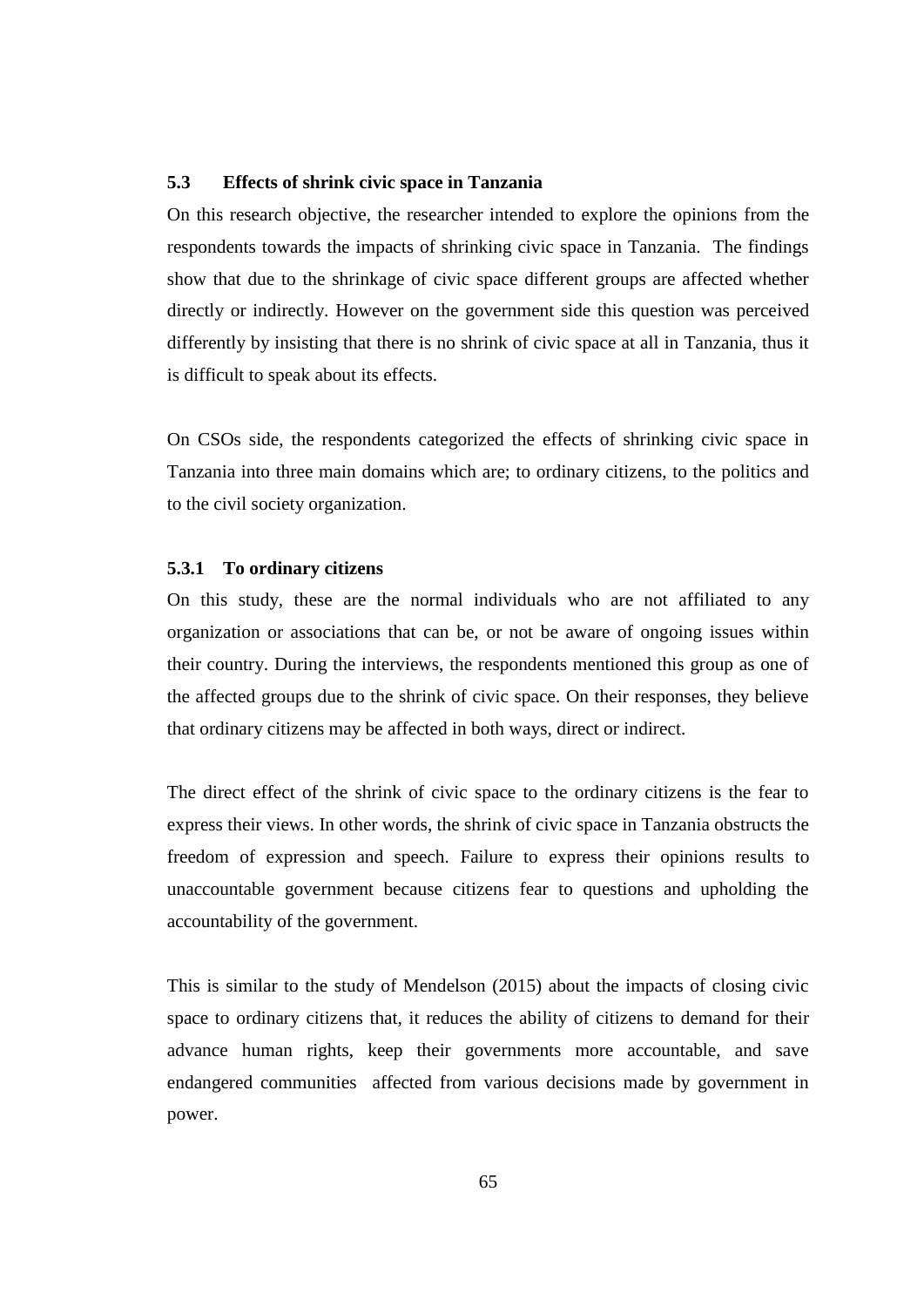Freedom of expression is vital not only because it is a fundamental human right and a democratically ideal but also because it is a source of new ideas that change and improve a society. The constitution of United Republic of Tanzania under article 18 (a), (b), (c) and (d) express the rights to freedom for every citizen of Tanzania (U.R.T. Const. Amend. 1985).

Indirect effect of shrinking civic space is an absence of the organs which can operates freely on behalf of the citizens by asking concerning their collected tax and expenditures. For a long time Tanzania civil society organizations have been on the front line to defend the people's interests by asking the government about public expenditure, but since the space begun shrinking, many CSOs failed to accomplish their responsibilities.

This is not affecting the CSOs rather affecting indirectly the ordinary citizens because they lack the organs that can represent their inquiries concerning public spending of their tax as Failure to question means the government can spend the re as they want, because no one can ask them. And if they spend as they want it means that there is a great possibility of missing the citizen's priorities.

It is clear that shrink of civic space is affecting ordinary citizens in many ways particularly by hindering of their fundamental rights. The government therefore should make an amendment to its laws such as cybercrime Acts and Media Act of 2016, Statistical Act of 2015 and the online content regulation of 2018 in order to reduce if not removing the negative effects of shrinking citizen's freedom of expression.

## **5.3.2 To politics**

Politicians are among of the disadvantaged groups which were mentioned during the in-depth interviews. The limited space of expression gives them difficult situation of communicating with their people through public meetings and thus misses the opportunity of stabilizing themselves as well as their political parties. The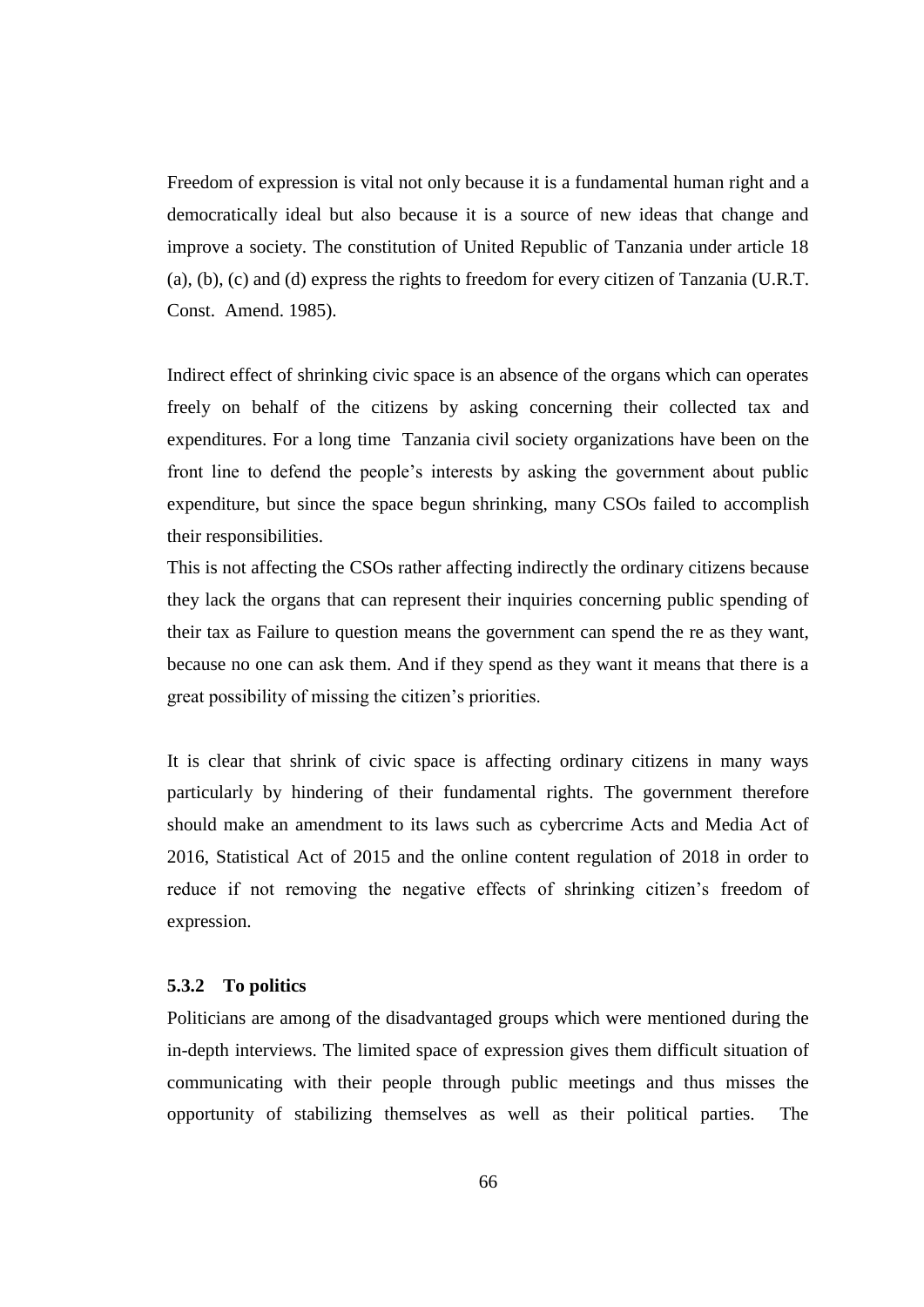respondents believe that the only way for politicians to build their capacity is through meetings where they can express their views and listen to their citizens.

Where there is no room for public gathering or political meetings it will be difficult to understand the grievances of the people, thus making more difficult to fulfill the needs of the people which may affecting the party. An implication of this circumstance is that many political parties will die, thus the government would not be accountable anymore because there are no challenges from opposition parties. This leads to uneven distribution of the national cake, high rate of corruptions as well as violation of human rights because there is no political party that threatening the power of the ruling party (Schröder & Young, 2019).

In Tanzania this should be addressed by all stakeholders in order to promote democracy and transparency of the government. The new constitution is essential for the current political reforms since the one which is used was designed for a one party rule. This is why opposition political parties are working under hostile environment although the country entered into multi-party system since 1992.

## **5.3.3 To Civil Organization Society**

Civil society organizations are affected in many ways including loss of jobs for its members, missing funds from the donors as well as lack of experts. On this aspect, the respondents said that shrink of civic space is affecting directly CSOs because many laws and regulations seems to be made for the intention of limiting the nongovernmental organs.

## **5.3.3.1 Job loss and unemployment**

The respondents said that due to several proclamations and laws concerning civil society organization operations in Tanzania, many CSOs have failed to fulfill the government requirements and thus they are banned. This results too many people losing their jobs. Economically this has a significant impact to them as well as the national income.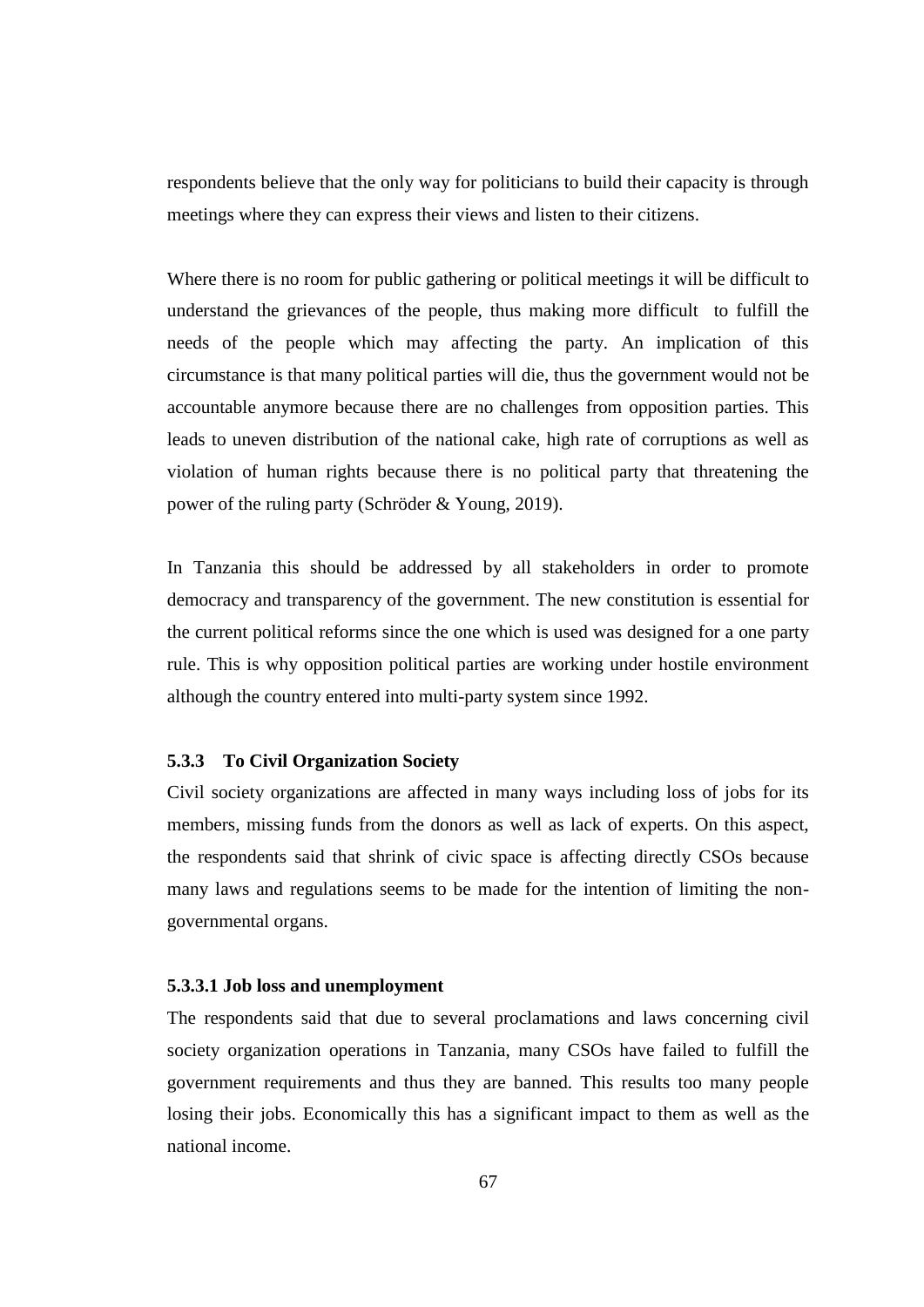The findings revealed that when a person loses a job he/she will not be able to contribute to the national economy anymore. The reason is he/she will not be able to pay a tax as previously, thus the government is also losing revenue. The governments are no longer collecting the same levels of income tax as before, because the unemployment rate of its people is high.

#### **5.3.3.2 Missing funds from donors**

Shrinking of civic space may cause some of the CSOs which depend upon funds from donors to miss such access because of the limited programs. For example, the findings revealed that in Tanzania, most of the advocacy initiatives fail to secure funds from donors because of the limited space of their operations due to some pregame restricted by government which result donors to withdrawal their grants.

This could be similar with (Pallas & Sidel, 2020) whose said that local CSOs are often expected to reach the marginalized population where the government cannot reach. The participating of local CSOs can ensure the efficiency uses of fund and less corruption while promoting measurable development and democracy as well as government accountability. The limited space of operations by prohibiting some programs to be conducted by CSOs may cause inability of reaching the marginalized population and inefficient uses of funds, thus many donors opt to withdraw from funding those CSOs under such conditions.

#### **5.3.3.3 Lacking of the experts**

The findings show that most of the CSOs in Tanzania are working in corporations with other international initiatives. Through this cooperation CSOs can exchange their personnel in the related fields for capacity building as well as sharing of knowledge and experience. Due to the limited space, currently it has been difficult for the international experts to get permits in Tanzania particularly those who deal with good governance and human right defenders.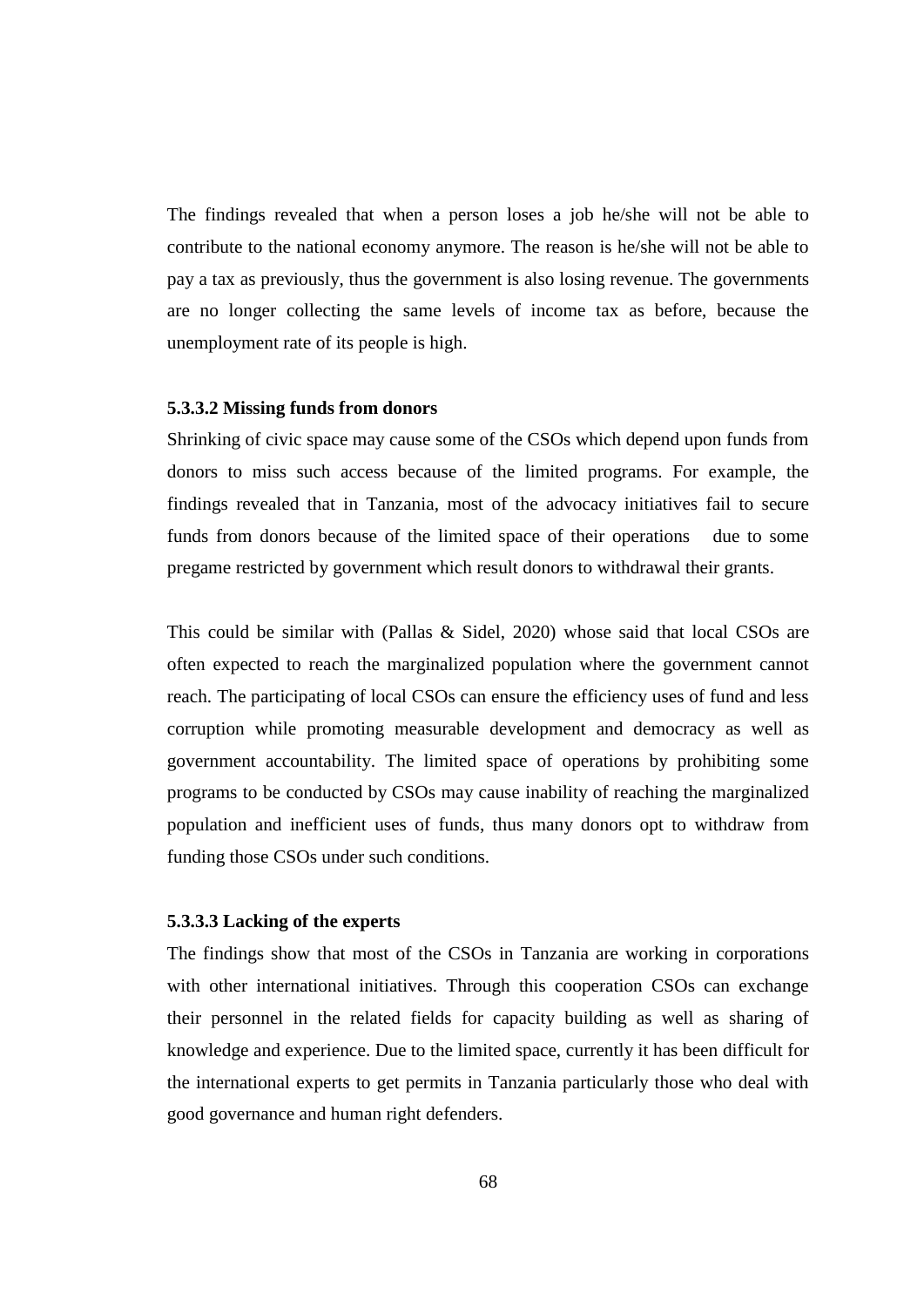Generally, the establishment of restrictive laws, uses of threats, proclamations and attacks or violence in Tanzania has led to the various impacts to several groups. Organizations, politicians as well as ordinary citizens are not freely to conduct their daily activities, expressing their views, questioning their rights as well as upholding accountability of the government. The consequence of missing these necessities is that people will no longer trust their government.

In terms of right to life, the extrajudicial killing and assassination attempts are deteriorating the peace and unity among Tanzanian citizens (BBC, 2019).Therefore, it is a time now for the government, CSOs, members of parliaments, politicians and other stakeholders to encourage the rule of law and promoting human rights in order to maintain the unity and peace of the country. Without peace and unity it is difficult to achieve the national goals as deterioration of peace has cross-cutting effects.

## **5.4 How CSOs cope and expand shrink of civic space in Tanzania**

The question about what CSOs are doing to cope and expand shrink of civic space can be explained by examining the findings from both, secondary and primary data. The previously studies indicate that CSOs are used to cope and expand shrinking of civic space in various undertakings categorized into the following works (UNDP, 2005; Cooper, 2018; Abdullahi&Gana, 2017):

**Advocacy:** CSOs uses the activities which involve direct actions related to strive for changes through campaigns, raising awareness through media and public education as well as lobbying (UNDP, 2005 & Cooper, 2018).

**Funding:** This is usually done by the large CSOs which their missions are to support other small organizations by offering funds for initiatives that are responsible for promoting democracy and good governance.

**Legal assistance:** Involves the provisions of legal support to both, individuals and organizations for the sake of promoting justice and human rights.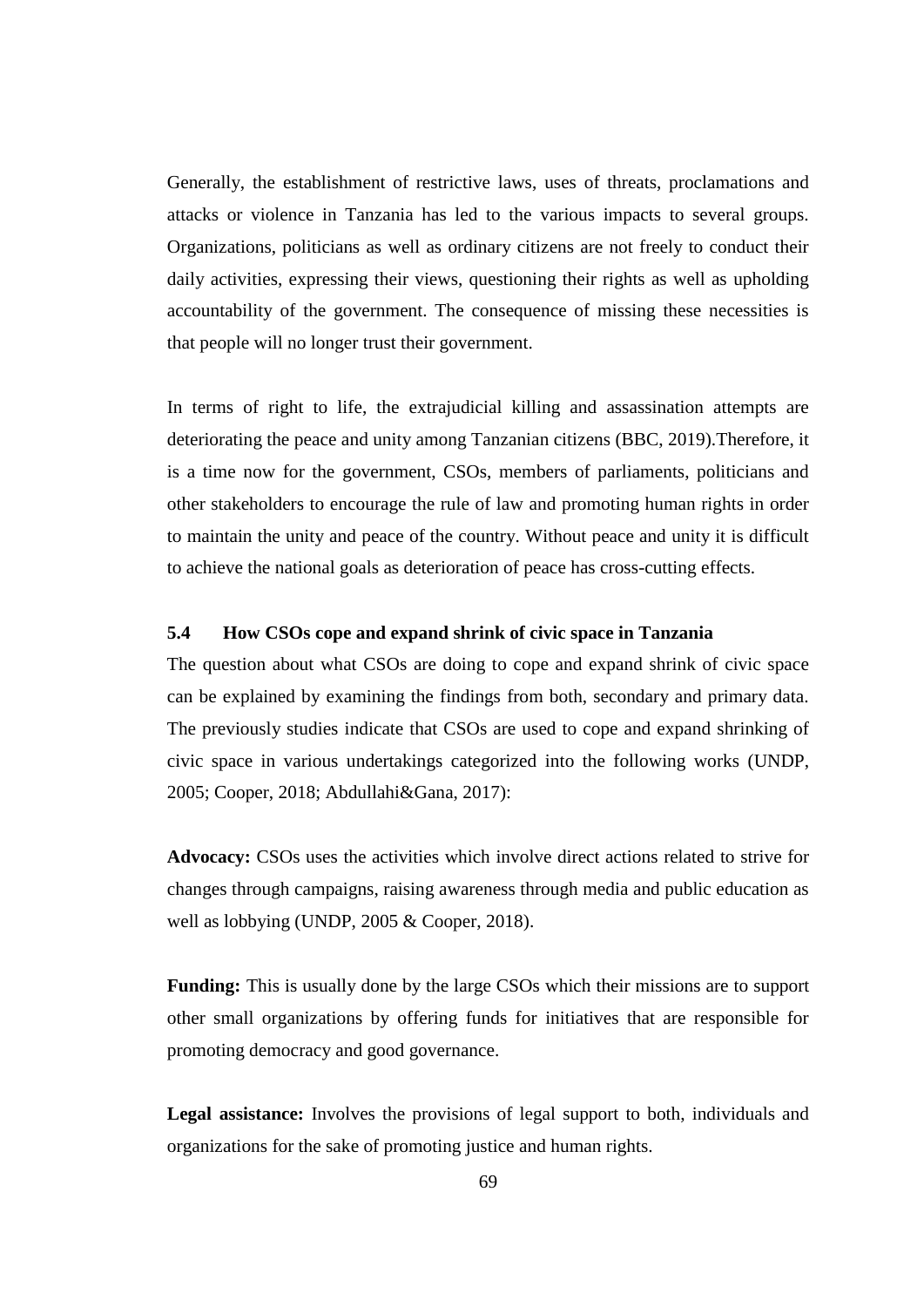**Networking:** Strengthening effective communication and cooperation programs between organizations and organizations or individuals within a particular sector or on a particular interest area.

**Policy:** Involves mobilization and influencing policy formulation through participatory mechanism that guarantees positive outcomes to ordinary citizens, organizations and the government.

**Research:** Collecting detailed information and doing thoroughly investigation on erupted issues as well as making publications (Gall, Millot, & Neubauer, 2009). **Technical assistance:** This includes consultancies and daily activities to support any efforts of building democracy, accountability of the government as well as general election observation

**Training:** Includes workshops, conferences and short courses for creating awareness to the communities as well as capacity building for the personnel (UNDP, 2005).

These are the methods mentioned in the reports and scholarly works which are used by CSOs to cope and expand civic space in general context. In Tanzania some of them seem to be similar with what has been mentioned by the respondents during indepth interviews. Findings exposed the four methods which are used by CSOs in Tanzania to cope and expand civic space, these are: uses of social media, capacity building, networking as well as raising awareness to the communities.

## **5.4.1 Uses of social media**

The findings show that social media such as Whatsapp groups, Twitter and Facebook pages are the mostly methods which CSOs using to cope and expand civic space in Tanzania. Most of the media such as TV, Radio and Newspaper in Tanzania have been intimidated or banned for publishing what is so called "sedition information".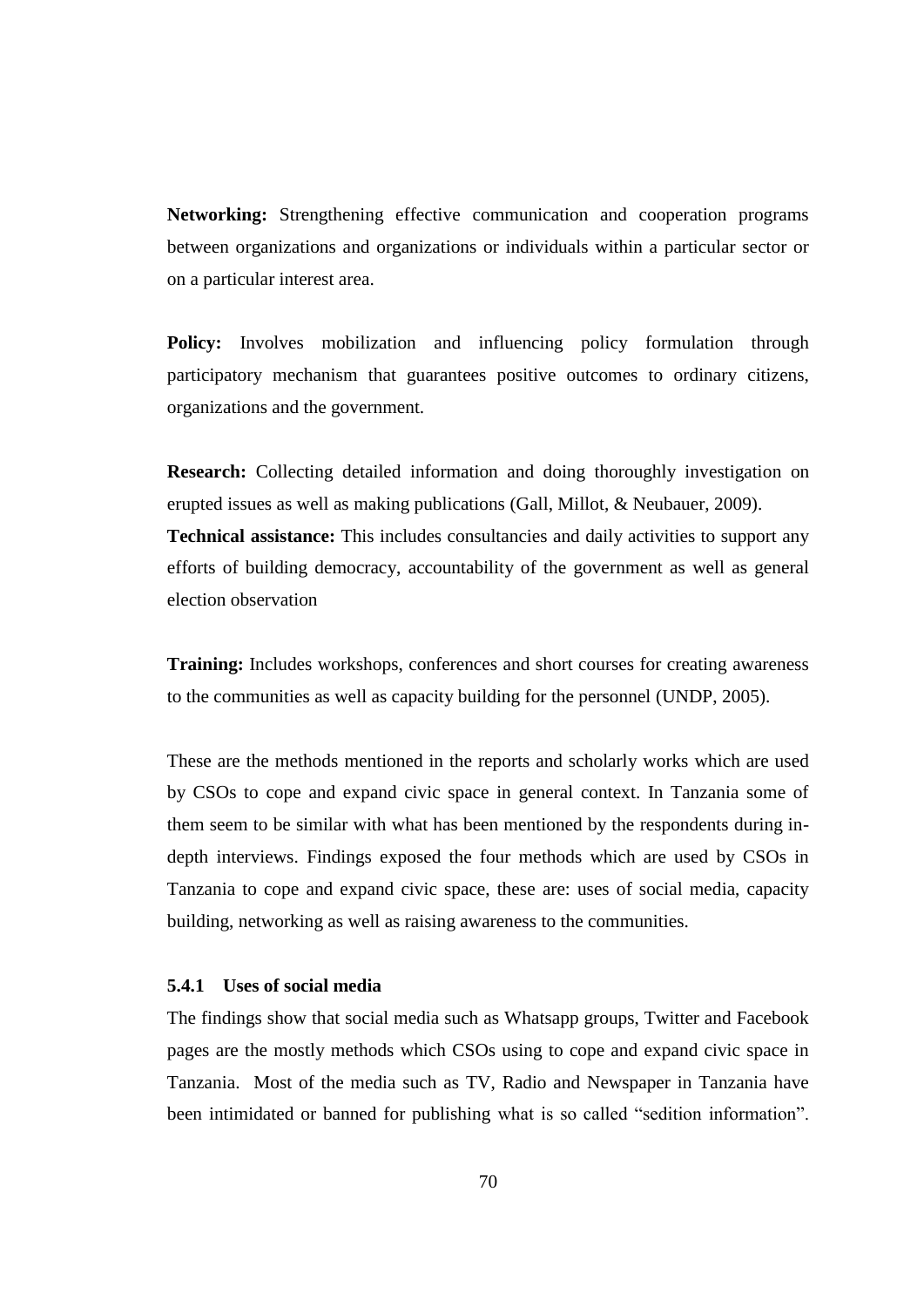This results most of the media do not accept to publish or broadcasting such news because of fear to be banned.

In order to address those challenge; CSOs, activists, independent journalists and other individuals opt to use social media as means of spreading information. Social media are used facilitate meetings and inform their fellow international organizations about the situation so as to capture the attention worldwide.

In a similar vein, Elytantawy and Wiest (2011) argue that most of the activists are currently using social media to organize various activities. For instance boycotts, public protests and demonstrations can be organized through social media as a powerful tool for mobilizing people among CSOs.

Data indicates that currently, many government bodies and heads of states have accounts on social media such as Twitter and Face book pages.

Sometimes these state authorities or officers are the once who have the power to stop intimidation of CSOs, violence and mandated on making or amending the laws. Uses of social media by CSOs therefore is not focused on communicating with their clients only, but also to send their claims on responsible authorities through social networks such as Twitter or Facebook pages so as the appropriate measures will be taken.

A very recent example that CSOs operates through social media is the statements of TANZANIA HUMAN RIGHTS DEFENDERS' COALITION (THRDC) on Twitter concerning cost reduction of internet service during this period of Covid-19. On their account, THRDC asked the Tanzania Communication Regulatory Authority (TCRA) to instruct mobile service provider to reduce service costs so as to ease the burden on Tanzanians during this period in which many people are working from home. This was published on Twitter on 29<sup>th</sup> April, 2020 (THRDC @THRDCOALITION, 2020).

On  $31<sup>st</sup>$  May, 2020 the general secretary of Tanzania Communication Authority – Consumer Consultative Council (TCRA-CCC) stated that they wrote a letter to all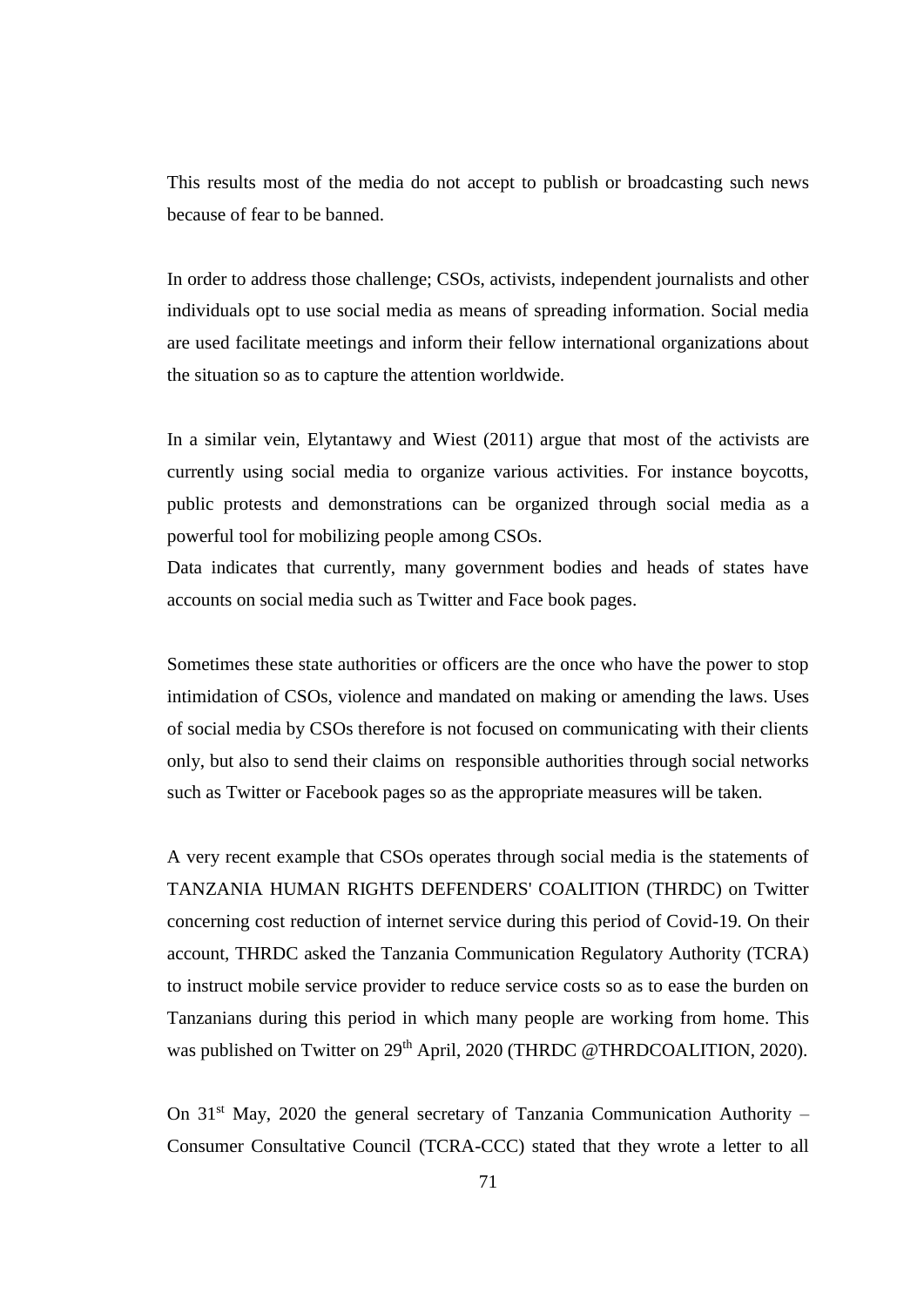mobile service providers so as to reduce the internet cost during this period of Covid-2019. Their statement came 32 days after the THRDC proposal concerning the matter.

Furthermore the issue of freedom of expression has been expressed by several activists and CSOs on promoting democracy in Tanzania. A good example is given on May, 29, 2020 when the independent journalist Maxence Mello who is the owner of Jamii forum tweeted on his accounts that:

*Freedom of expression is the cornerstone of Democracy. It's Fundamental Human Right enshrined in Article 19 of the Universal Declaration of Human Rights. We must promote and support artistic freedom and innovation as part of participatory democracy [Maxence M. Mello @macdemelo]*

This tweet came after the prosecution of an artist Idris Sultan who was accused of committing a cyber-crime after laughing at an old picture of President. There are many other tweets and statements of individuals as well as organizations who uses social media as the platform to communicate with their clients and at the same time, sending a message to the responsible authorities so as action can be taken.

The power of social media on mobilizing and expanding civic space in Tanzania can also deemed through the past incident of disappearance of young billionaire Mohamed Dewji, who was abducted by unidentified gunmen on Thursday, the 11th of October, 2018. Various organizations, activists, journalists and ordinary citizens used social media at large to express their solidarity towards protesting against such incident (Nsehe, 2018).

Activists such as Maria SarungiTsehai, CarosNdosi, MwamvitaMakambaa daughter of former CCM General Secretary, and many other individuals, wrote and organized the campaign on their social media accounts with the hash-tag #BringBackMO".The respondents believe that the organized campaign could be a reason why the authorities guaranteed that Mohamed Dewji is found .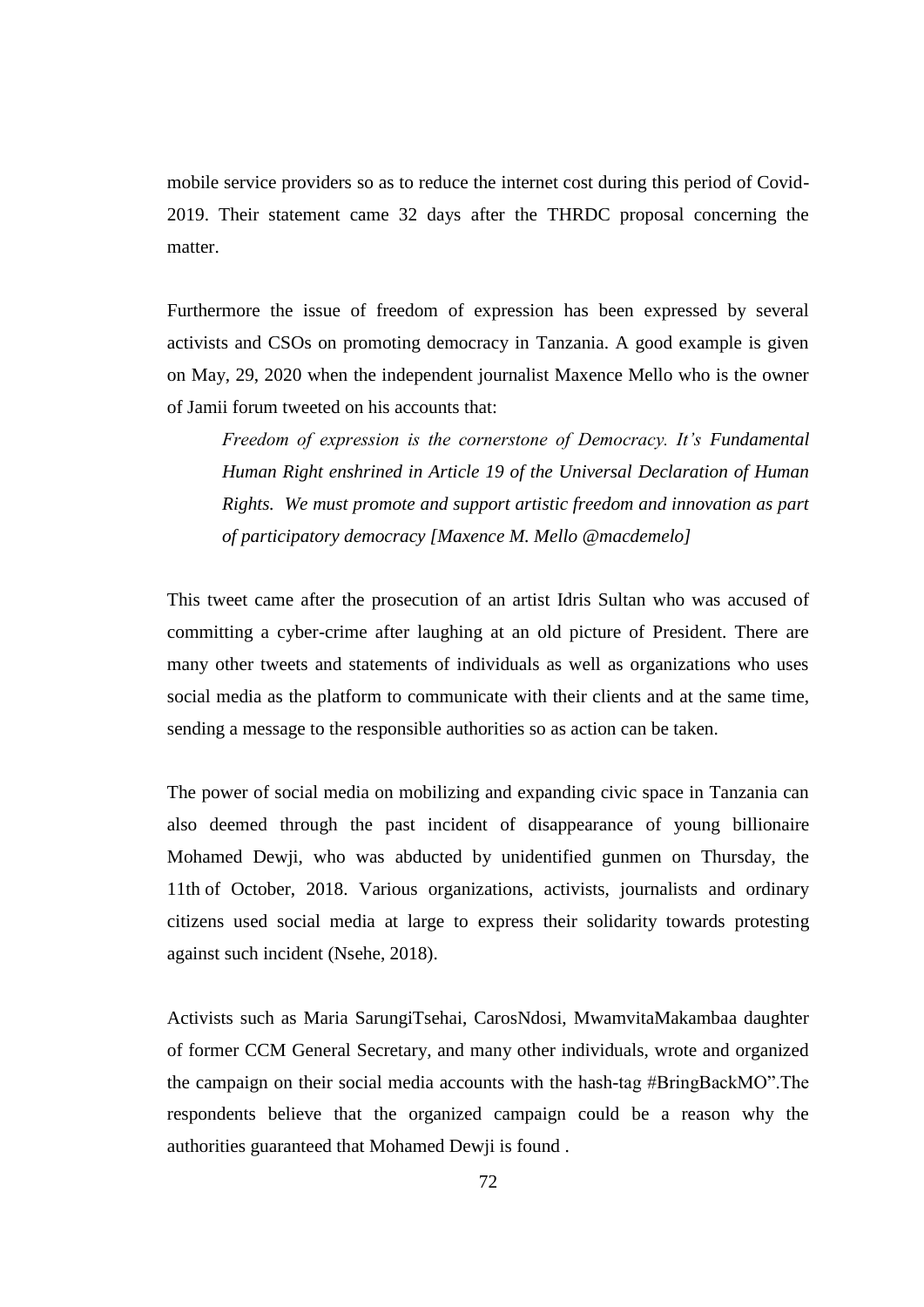From the documentary review and the results from the respondents it is clear that social media plays great roles to enhance CSOs reaching their goals regardless the operation environment is limited. Through face book, twitter and other social media CSOs can organize public debate, influence changes and mobilize people towards the occurred incidences.

This is due to the fact that social media platforms are affordable to many users thus enhance simultaneous sharing of contents by transcending not just spatial distances, but also temporal distances.

In doing so, social media platforms have become concrete and real places where individuals could search or access information and become connected on issues which affect their life.

#### **5.4.2 Capacity building**

Capacity building based on the findings from the respondents is the process of strengthening skills, characters, capabilities, and res that CSOs, partners and communities need to adapt and thrive for changes. An essential aspect of capacity building is transformation of the individuals which goes beyond performing tasks, to changing mindsets and attitudes.

Results demonstrate that capacity building is one of the most significant methods to ensure sustainability of CSOs as well as coping with, and expand civic space in Tanzania. The results are directly related with INTRAC (2012) on its viewpoint concerning capacity building for advocacy as the method to strengthen the knowledge and skills towards improving the environment in which CSOs operates.

During this process staffs and other targeted individuals are encouraged to strengthen their skills and abilities in order to deliver substantial outcomes related to the organizations' goals.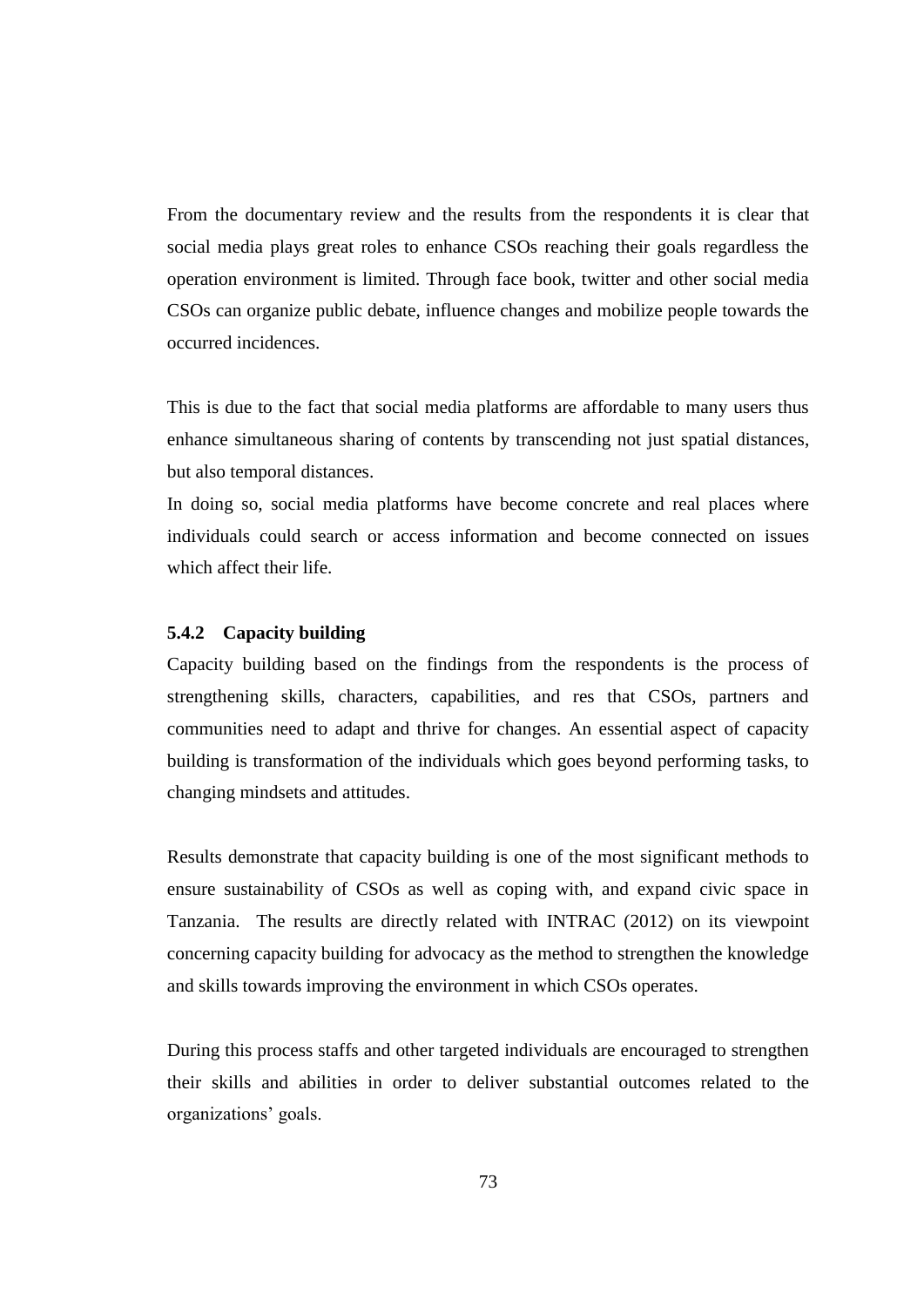Protection of civic space under the pressure from the government requires good skills, abilities and re utilization that enhance CSOs to comprehend goals, making decisions and to implement the organized action plans. .

This indicates that capacity building is an ongoing process which is done according to the circumstance. For instance, during the shrink of civic space in Tanzania, organizations try to find the alternatives ways through capacity building in order to operate their functions without affecting the interest of the authorities or being affected by the authorities.

In Tanzania this process is usually done through internal meetings, trainings and workshops which are used to encourage CSOs personnel to utilize the available re and space to reach the desired outcomes. This is similar with the study done by UNDP (2005) which mentioned trainings as the one among of the methods in which CSOs are using to cope and expand shrink of civic space.

Staffs are encouraged to maintain their abilities, secure the organizations interests and focus on the organizations' visions and missions in order to deliver required services to their clients regardless of the present hostile operation ground. The impacts of this method can be seen when several CSOs continue to conduct their activities despite threats and intimidations from the authorities. The findings show that organizations which fail to operate during this period of intimidations and threats are those which did not invested much on capacity building.

Capacity building is supposed to be one of the core functions of CSOs. It should be focus on upgrading the skills or bridge the skills gap of those directly or indirectly involved in operations to enable them perform their tasks more effectively and efficiently. In this respect, the method is essential to identify suitable communication strategies and improving leadership abilities. Also it must be used as a tool for updating technologies and improving evaluation methods to measure how the organizations' objectives have been achieved (Claussen, 2011).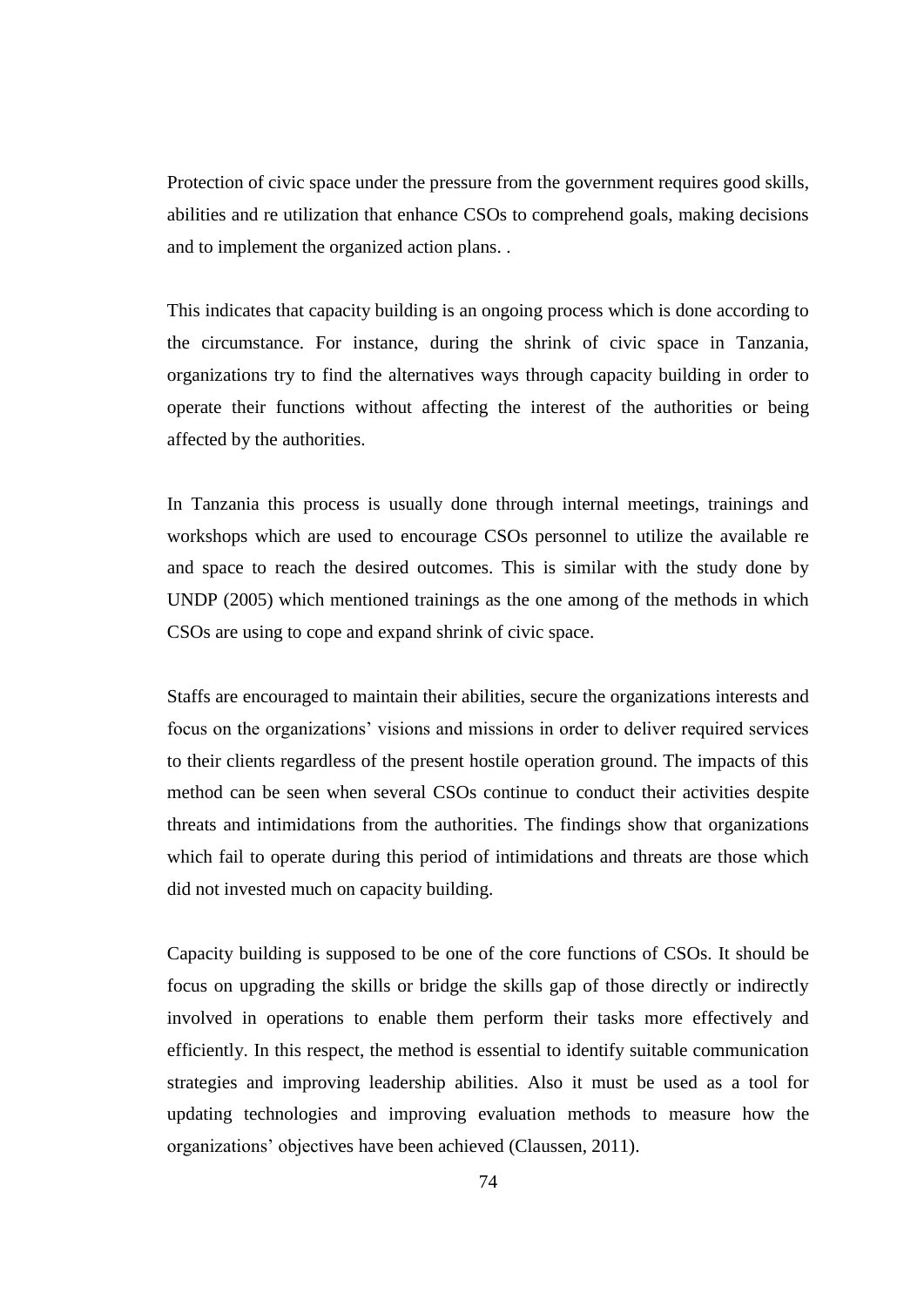When capacity building is effective, it strengthens organization's aptitude to fulfill its mission over time. It is also enhancing CSOs to have a positive impact on its persistence in communities.

#### **5.4.3 Networking and cooperation**

The findings revealed that organizational networks are vital and essential techniques in expanding civic space in Tanzania. CSOs are using collective efforts (National and International) by collaborating with other organizations with the common goals to discuss the issues, develop strategies and work as an alliance.

Similar with the study done by UNDP (2005), Cooper (2018) and Abdullahi&Gana (2017) argued that networking is a suitable tactic which strengthens effective communication and cooperation between organizations.

Therefore organizations of Tanzania may use other organizations across the globe with similar function to express their issues*.* There numbers of issues which have been reported by other organization worldwide particularly on issue on advocacy. This is can be proved in the report published by ISS (Institute for Security Study) which is located in South Africa but condemns the violation of human rights done in Tanzania (Fabricius, 2019). The reports condemn President for his oppressive measures towards human rights by identifying that during his rule the highest number of cases filed by individuals and NGOs in the African Court were from Tanzania.

Effectiveness of this tactic requires a higher sense of unity and solidarity, together with trust and collective effort in order to deliver valid and useful information. Borgh and Terwindt (2014) on their writing concerning "NGOs under the pressure in partial democracy" argue that networking is an effective tool that unites hundreds of CSOs together which can operate widely.

From Borgh and Terwindt perspective the united organizations have a great chance to work under any circumstance without compromising with any form of restriction in a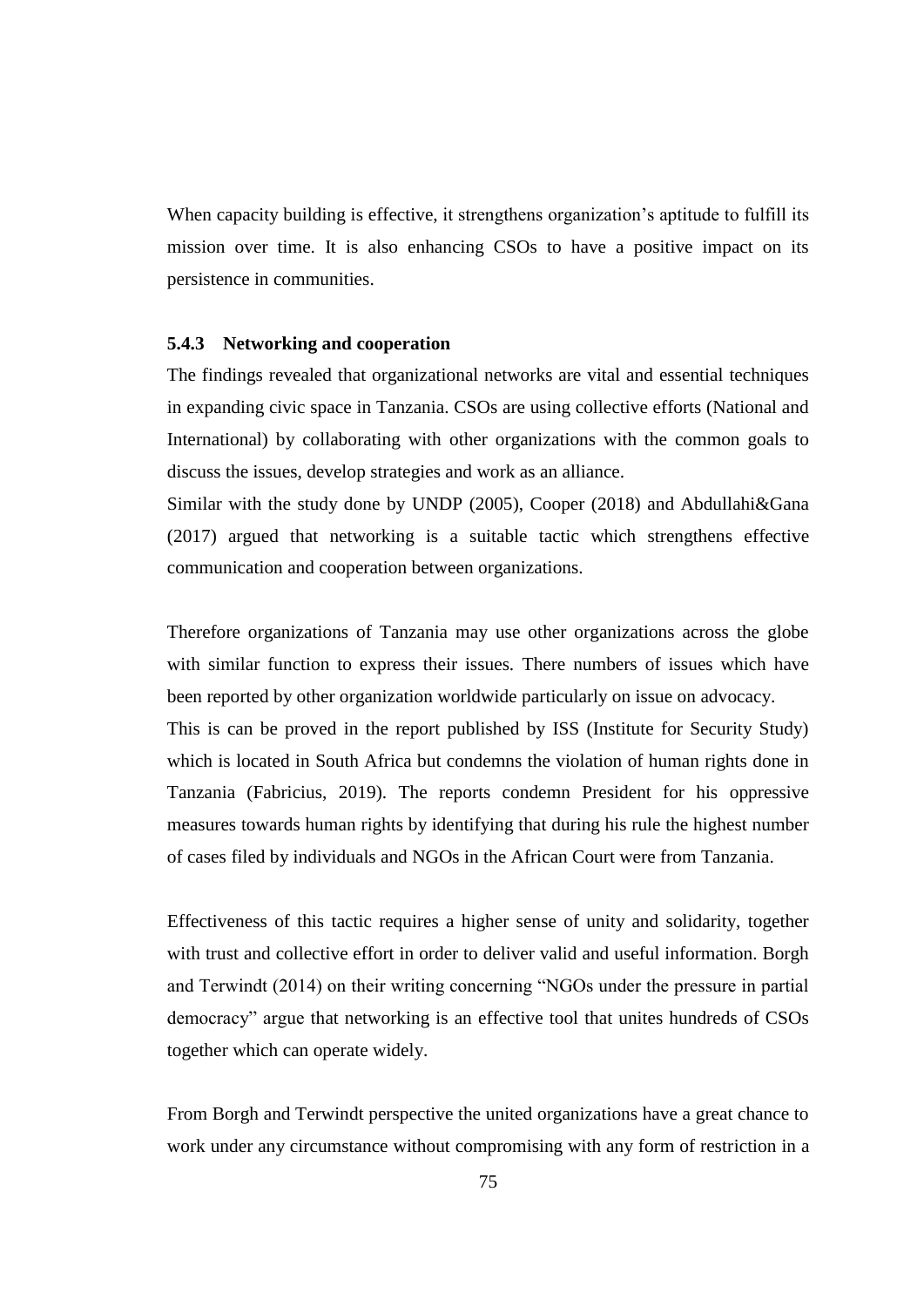given country. The method involves unions of many CSOs ranging from small to larger organizations, closely related organizations and single organization with great relationship with its neighboring associations (Borgh and Terwindt, 2014).

Generally, the maintenance and defending of civic space is not an individual role, rather it is a global concern. Networking and cooperation between organizations facilitates the increase in scope of operations in which CSOs can reach large and diverse audiences through partnership rather than working independently. The shared values are usually inspiring people to take a collective attention towards the common undertakings.

## **5.4.4 Raising awareness**

Another method which CSOs are using to cope and expand civic space in Tanzania is awareness rising to the communities. The organizations develop communication and information exchange programs in order to create a common understanding concerning a certain issue through communities' mobilization. The programs are intended to promote changes on attitudes and perceptions.

Based on the findings, lack of basic knowledge may results in unnecessary issues for communities such as negative perceptions towards the functions of CSOs, civic rights and government responsibilities. Under this circumstance, CSOs in Tanzania have been spending their time to increase the community's knowledge of civic education, good governance and the role of CSOs in promoting democracy and changing behavior of the individuals.

For example there are several negative perceptions towards CSOs operations especially which deals with advocacy that they are used to serve the interests of foreigners "mabeberu" rather that the particular community. To clear out this notion, CSOs managed to inform the communities and provide knowledge about its functions through civic education to individuals so as to build a common understanding to all.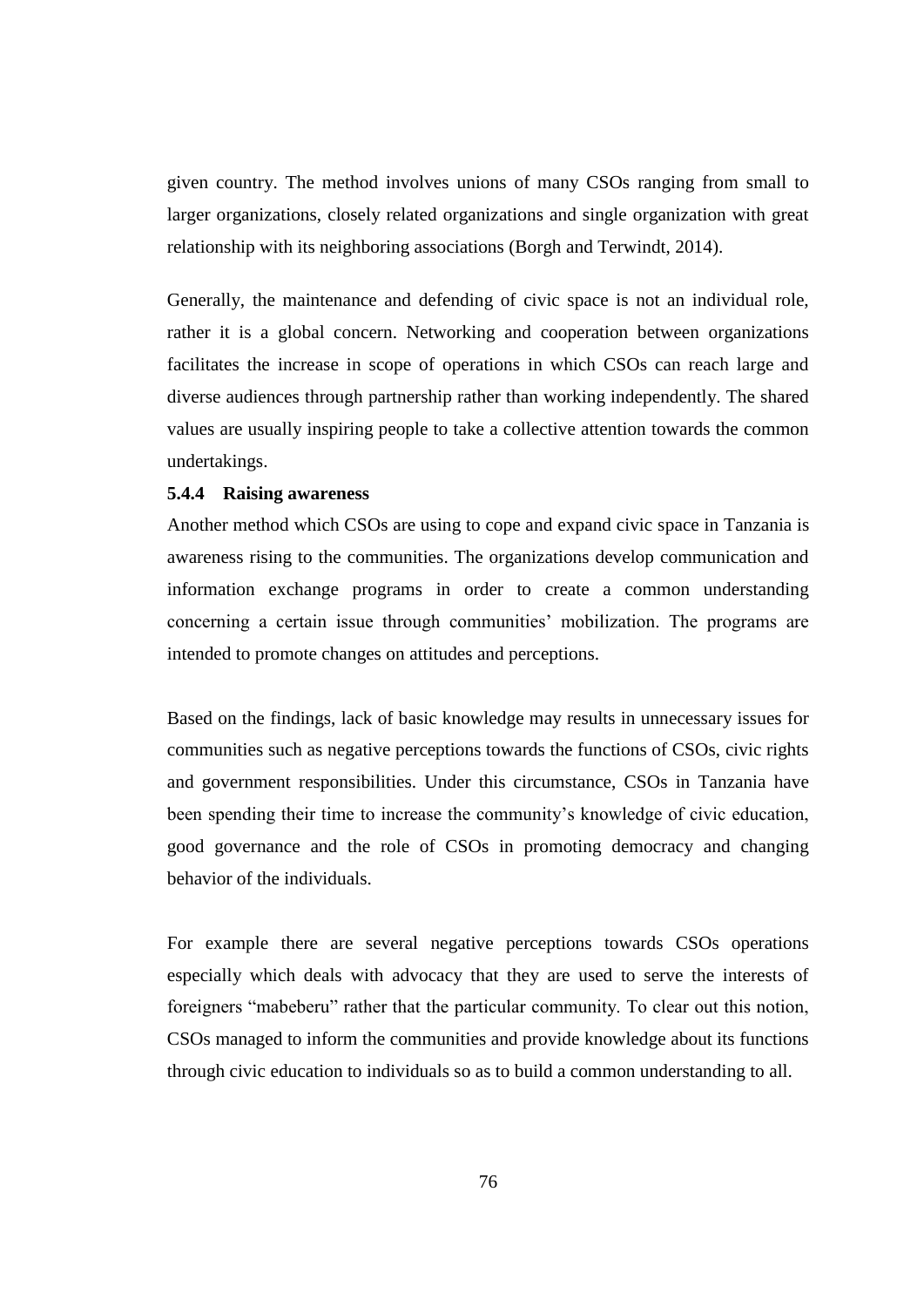Scholarly works suggest various channels through which organizations may use to raise awareness. These include issuing press releases, briefings and commentaries, disseminating reports, working with the media, holding public meetings and events as well as, contributing to educational materials (UNDP and DCAF, 2008).

The campaigns for raising awareness are recognized as efficient and effective tool to spread knowledge of a particular problem or cause. The initiatives should focus on altering the individual attitude and perceptions rather than just providing information (Kisić & Tomka, 2018). It is important to take into consideration the target audience when communicating key messages.

Findings show that there are two approaches on raising awareness which are used by CSOs in Tanzania. These include; provision of education and supporting the communities.

## **5.4.4.1 Provision of education**

The findings revealed that CSOs are using educational programs such as public meetings, advocacy campaigns and publications in order to increase the individual's knowledge on a particular issue. The aim is to bring changes on individual perceptions, attitudes and behavior which limit their capacity on involvement in the critical issues. Awareness is therefore essential to agenda setting for policy formulations, checking accountability of their leaders as well as defending human rights.

**Public meetings:** Basing on the findings, these give the citizens an opportunity to express their necessities as well as discussing with common bond. The significance of public meeting during the provision of education is that way of sharing information with a large number of people in a form of conversation that is open to all.

**Advocacy campaigns:** The respondents explained that these are the long terms educational programs usually last for 1 to 3 years. The focus of these campaigns is to insist changes or an issue to be achieved through concise and persuasive messages.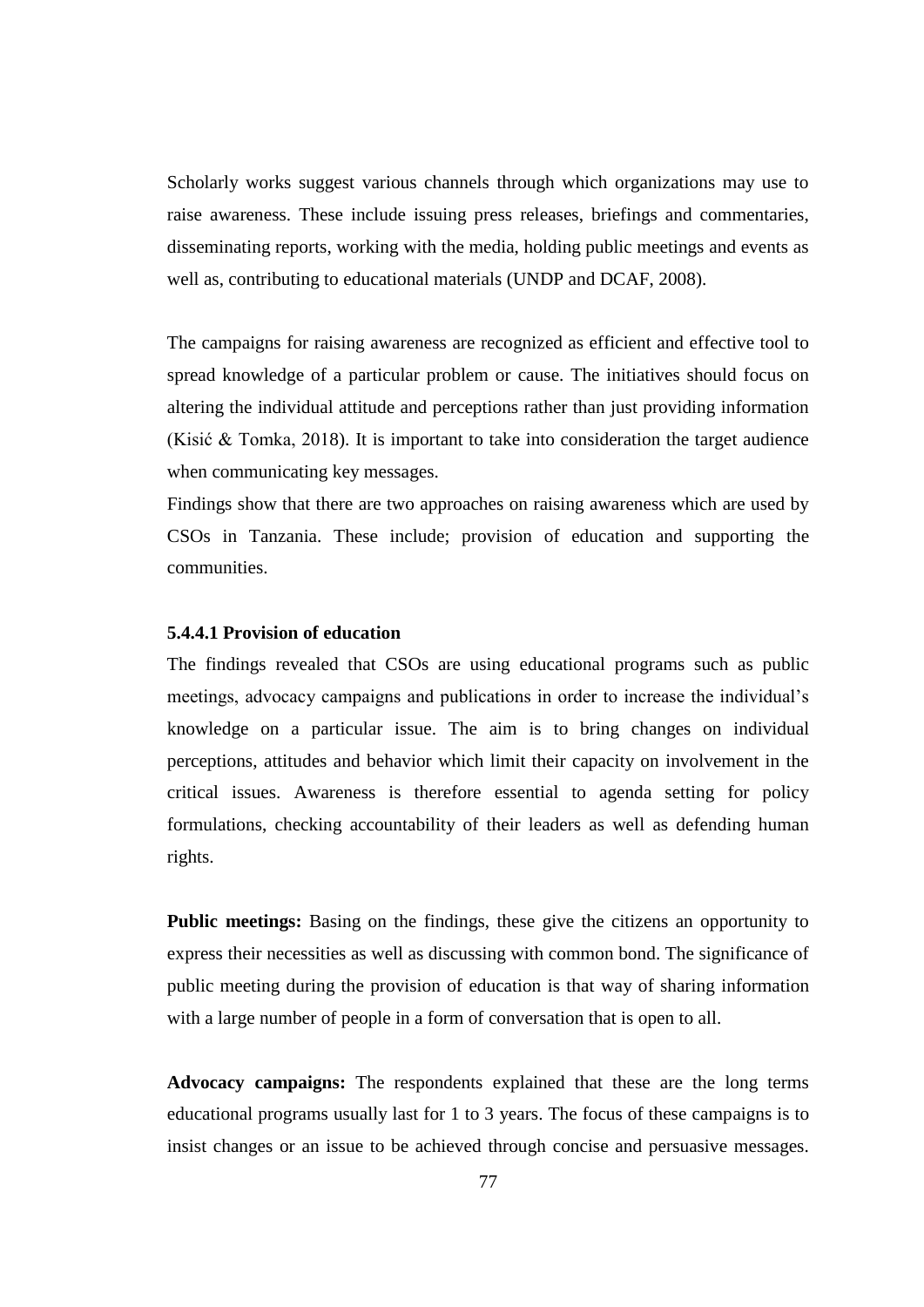Based on the findings, advocacy campaigns include a set of activities which are organized to influence policies and actions to be taken by those who hold power.

**Publications:** The findings indicated that publications is one among the best strategy for raising awareness as it contains the current and analytical information on a certain issue. The respondents said that publications on magazines, briefing notes and position papers about a particular issue facilitate the accessibility of information and required knowledge to the targeted audience.

Generally, as one among of the tools for raising awareness, provision of education must be focus to all types of audience such as ordinary citizens as well as the members of the government. Because, the primary focus of rising awareness is to increase knowledge and changing people's perceptions, hence every individual including those holding power should sharpen their mind through these educational programs.

#### **5.4.4.2 Supporting the communities**

Another tool of awareness rising as it was mentioned during the interview is community support whereas CSOs are using their res to support communities. These include legal supports as well as facilitating the accessibility of good social services. Through these kinds of activities, the communities are able to understand the role of civil society organization practically, and thus they can change their perceptions because of the given support.

Good example is Tanzania Network of Legal Aid Providers (TANLAP's), which provide special programs of legal supports to the communities. The findings show that TANLAP is one among many CSOs which are working closely with the communities to ensure that great awareness is created through supporting the individuals.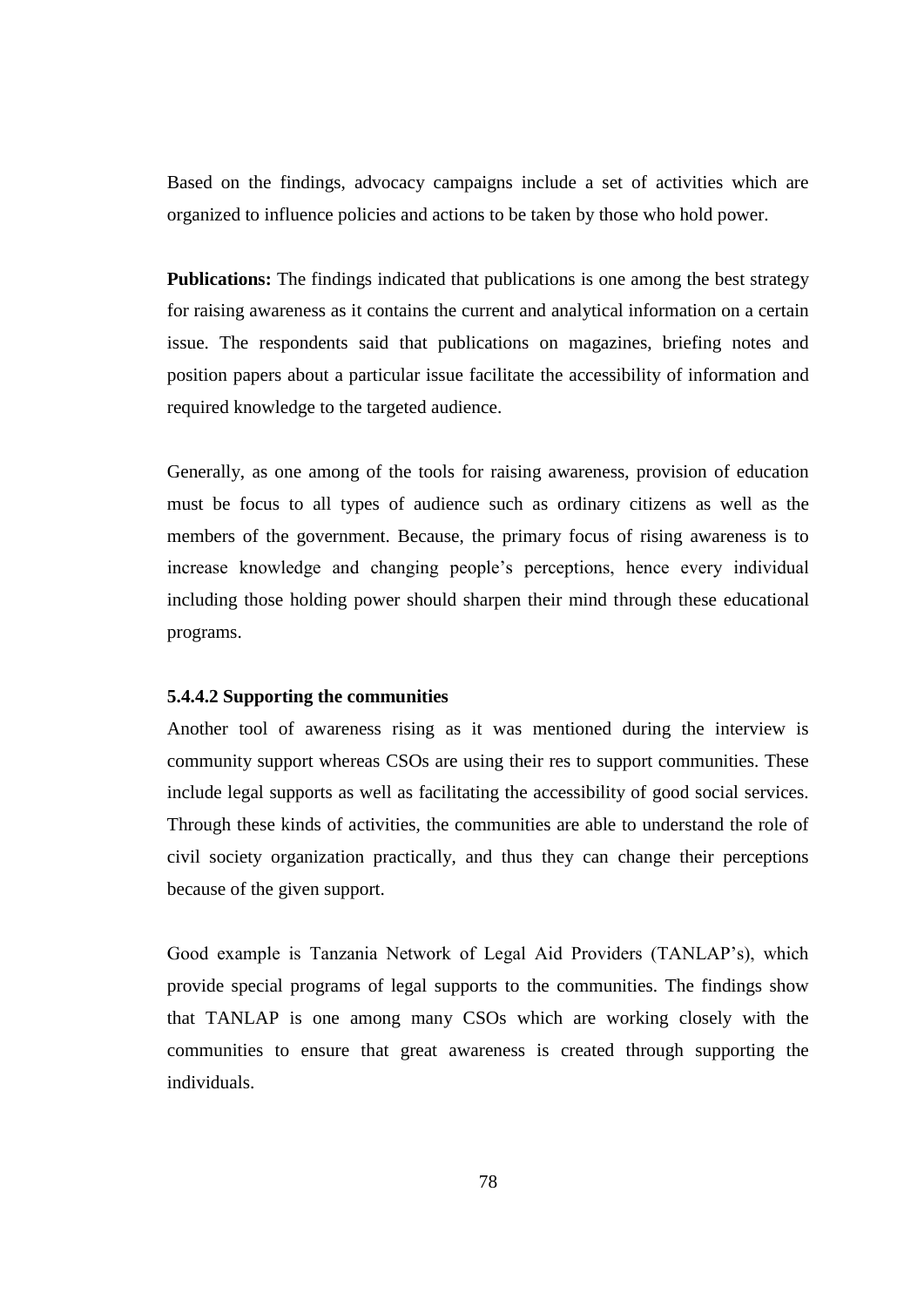Based on the findings, legal support to the communities focused on raising awareness concerning the rule of law and access to justice in Tanzania. Through these support, the individuals could understand the role of CSOs and at the same time gain knowledge concerning their rights as well as how to access justice. This is similar to the study done by Cooper (2018) who argued that the support provided by CSOs should involve direct actions in order to promote changes on attitude and perceptions.

To conclude on this aspect, raising awareness is a vital strategy to maintain and expand civic space in Tanzania. Although there is no conducive environment of conducting awareness campaigns, CSOs should act as the main influencer to policies and programs formulation based on community's needs. Active raising awareness will help bring about the abolition of intimidations and oppressions to the CSOs as well as civilians due to the presence of common citizens' voices and evidence that influence national policies.

However, the effectiveness of all mentioned strategies to cope with shrinkage in civic space in Tanzania is hindered by the limited engagement on policy formulation. The scope of involvement on policy making is inadequate, hence many claims from both, government and CSOs cannot be harmonized so as to come up with the mutual and acceptable policy which does not oppress or affect the interest of the other side.

This is similar with Court (2006) argument that the main challenge facing CSOs on expanding the shrink of civic space is poor engagement during policy formation which is mainly caused by political factors. This leads CSOs to act on their own, and the government on their own perspective, thus influence the conflicts of interests between them.

This might be the truth based on the findings discussed on the previous objectives where the government and CSOs seem to be contradicting each other. While CSOs claimed that they are intimidated, and civic space is shrinking; the government rejects saying, there is no shrink of civic space in Tanzania.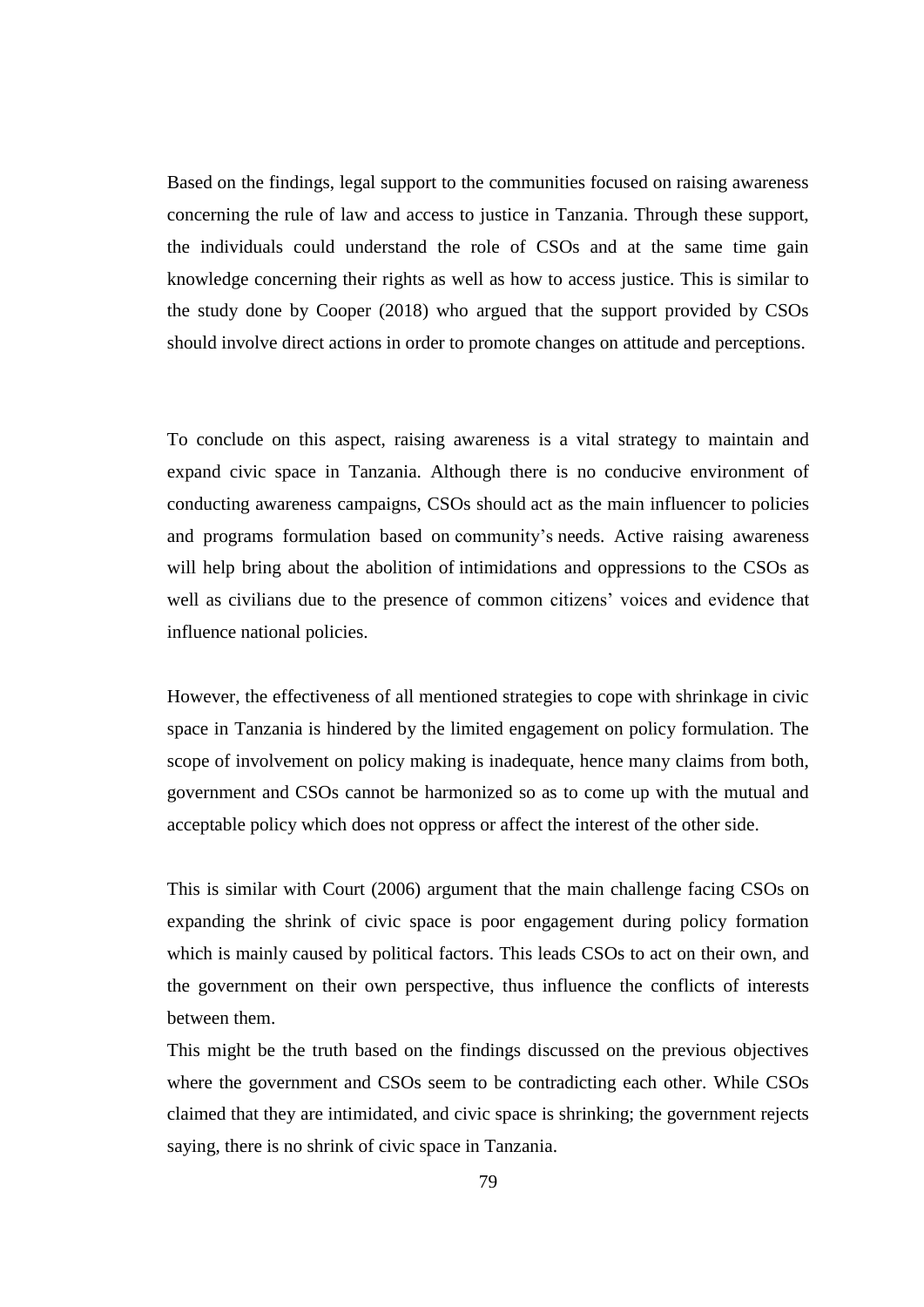There is the importance of integrating CSOs and policymakers for the prosperity of good governance and liberty to the citizens. The term policy implies the purposive course of action followed by the actors (Court, Mendizabal, Osborne, & Young, 2006). It encompasses changes of the behavior, attitudes and practices of the key policy actors.

Inaccessibility of partnership during policy making process between CSOs and the government is significantly affecting the accountability of the actors (Court, Mendizabal, Osborne, & Young, 2006). To address this challenge, a respondent suggested that CSOs should not stop to raise their voice about any obstacle which limits their operation until people who hold power understand claims from our organization.

Generally, the formulation of public policy and laws must comprehend the needs of its actors, whether they are government agencies or private sectors. This will promote accountability and transparency of each stakeholder because they are all playing their role in a fair ground regardless their different responsibilities.

# **5.5 What should be done to ensure the adequate civic space in Tanzania?**

On this aspect the researcher intended to explore more details concerning strategies that can be effective to expand civic space in Tanzania. Based on the primary data, the respondents exposed different strategies that they think could be effective such as transparency, cooperation with the government, political will and community involvement.

#### **5.5.1 Transparency**

The findings show that transparency is one of the basic strategies that should be considered by CSOs in their activities. This implies the openness to the public insights as well as to the government which enable to inspect the work of CSOs as well as monitoring their tools.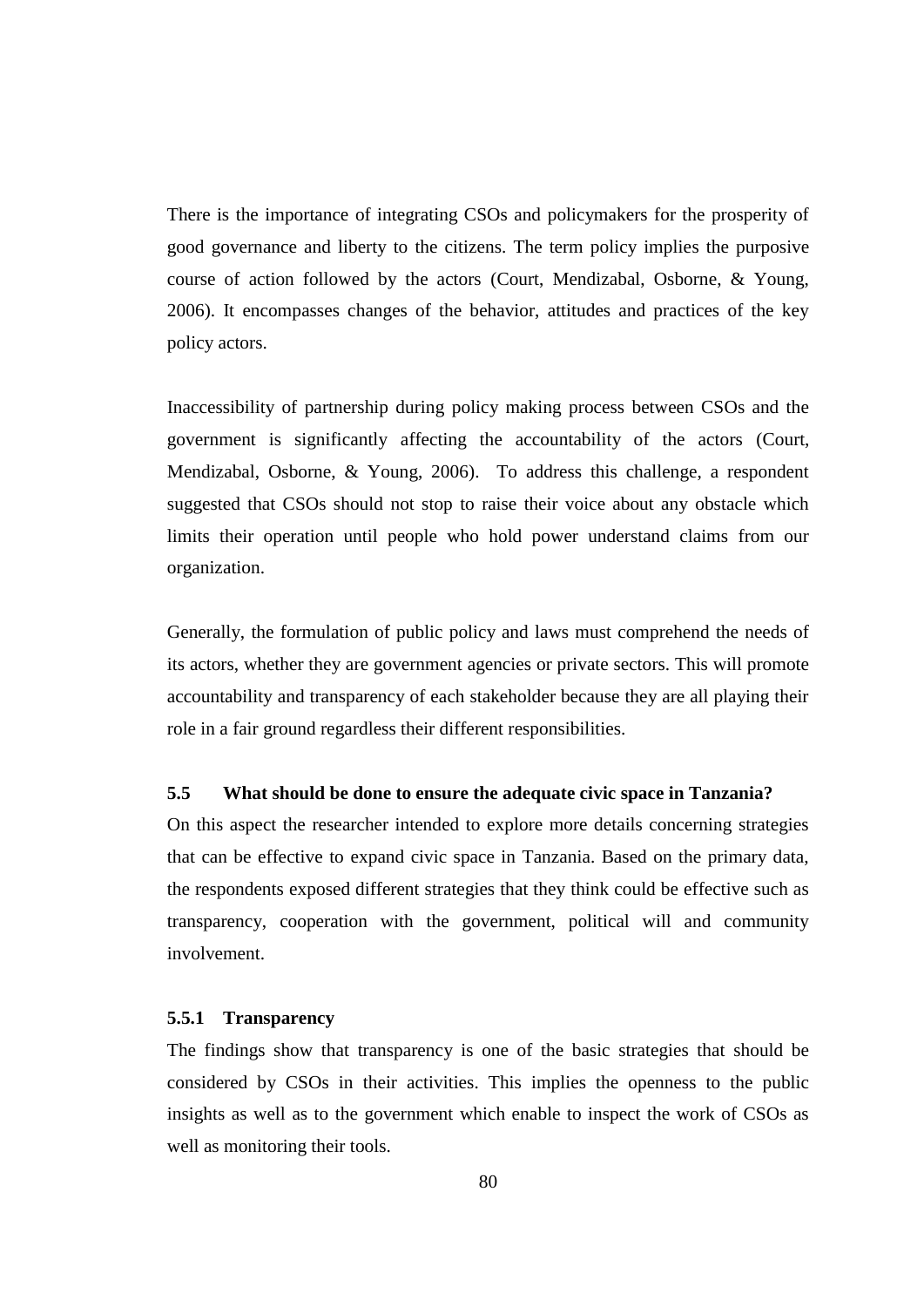The finding indicates that when the organization works in transparency; everything being known by the public as well as the government, then there will be no more suspecting and intimidating. He believed that through transparency the government would be aware of the amount of fund which CSOs are receiving from their donors, and also would be familiar with the vision and the missions of the organization.

This is definitely true as it was mentioned by one of government officer on the second objective of this study. She said that there is no shrink of civic space; instead the organizations are not willing to obey the law such as being transparent. This can be similar with the study of ERGO (2018) which argue that being transparent and accountable is important to civil society organization in dealing with the people they target to serve.

CSOs should be truthful and honest to all stakeholders such as the government, donors, members and partners in order to promote acceptable standards and ethical practices. This is not about civil society organization only; it is also about the government to be transparent on various issues in which governments make decision and should not restrict at the end various matters to stakeholders without participatory.

Transparency based on the findings of this study can be important to all actors such as government, organizations and the public in general, since it provides a room to check and balance while serving the communities. As the studies suggest, transparency promote fighting against corruption, thus it motivate the communities and donors to be active participants in various programs (ERGO, 2018).

## **5.5.2 Cooperation with the government**

The findings showed that another useful strategy of ensuring civic space is expanding is to involve the government in every step of action. This will enhance to create a mutual direction towards supporting the communities. The cooperation between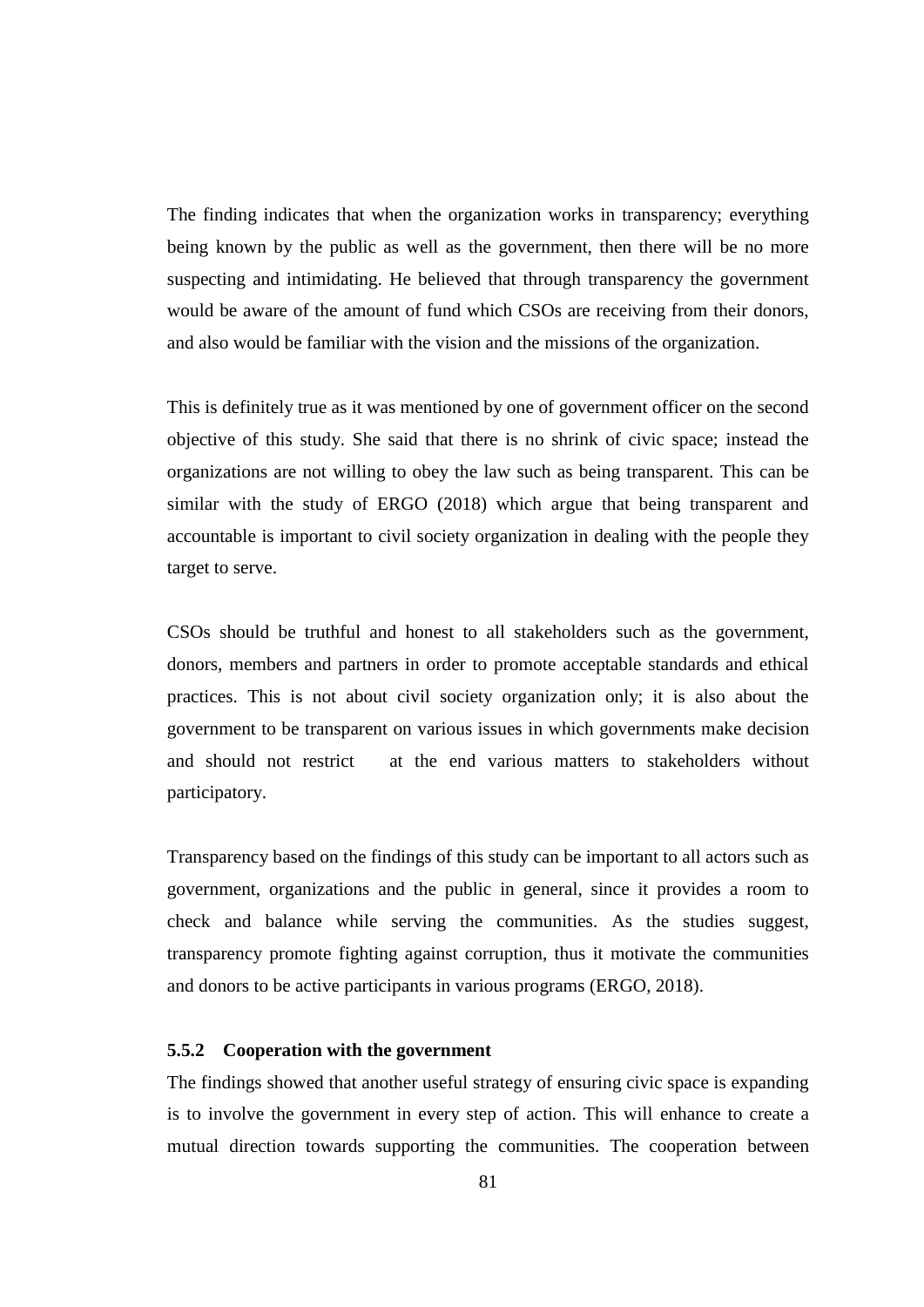CSOs and government must done using seminars, trainings, workshops and meetings by involving before taking action.

This is contrary with Prof. Shivji as he argues that Non-governmental organization should act as the watchdog by criticizing the government shortcoming rather than working together as partners.

Shivji (2003) call upon the re-think and awakening of CSOs about the so called 'participation by substitution' which means through the cooperation between CSOs and government, many private organization have lost their sight of what they should be, what they should do and what they should not do. To him, the cooperation contrasts the organization's belief of helping people, thus it alienate the core focus of civil society organization.

From the general concept about the meaning and the role of CSOs, Professor Shivji (2003) has a point on his perspective while the respondent has the point also. However, based on the Prof. Shivji perspective, CSOs must stand on their role as the watchdog of the government. Any cooperation must not alienate the core functions of CSOs in order to help the communities with competences and efficiency.

## **5.4.3 Presence of political will**

Finding indicates that the government should accept the challenge, criticisms and any political undertakings from the CSOs. One of the noted challenges in Tanzania is that many officers are not ready to accept the political contribution from their counter organs such as CSOs. For example during the by-election of 2019 CSOs were not involved in the process despite their being recognized by the law.

Before the election, CSOs proposed to conduct seminars and trainings to the communities in order to encourage them to participate in voting as well as contesting for any leadership position as their civic rights. Unfortunately the National Election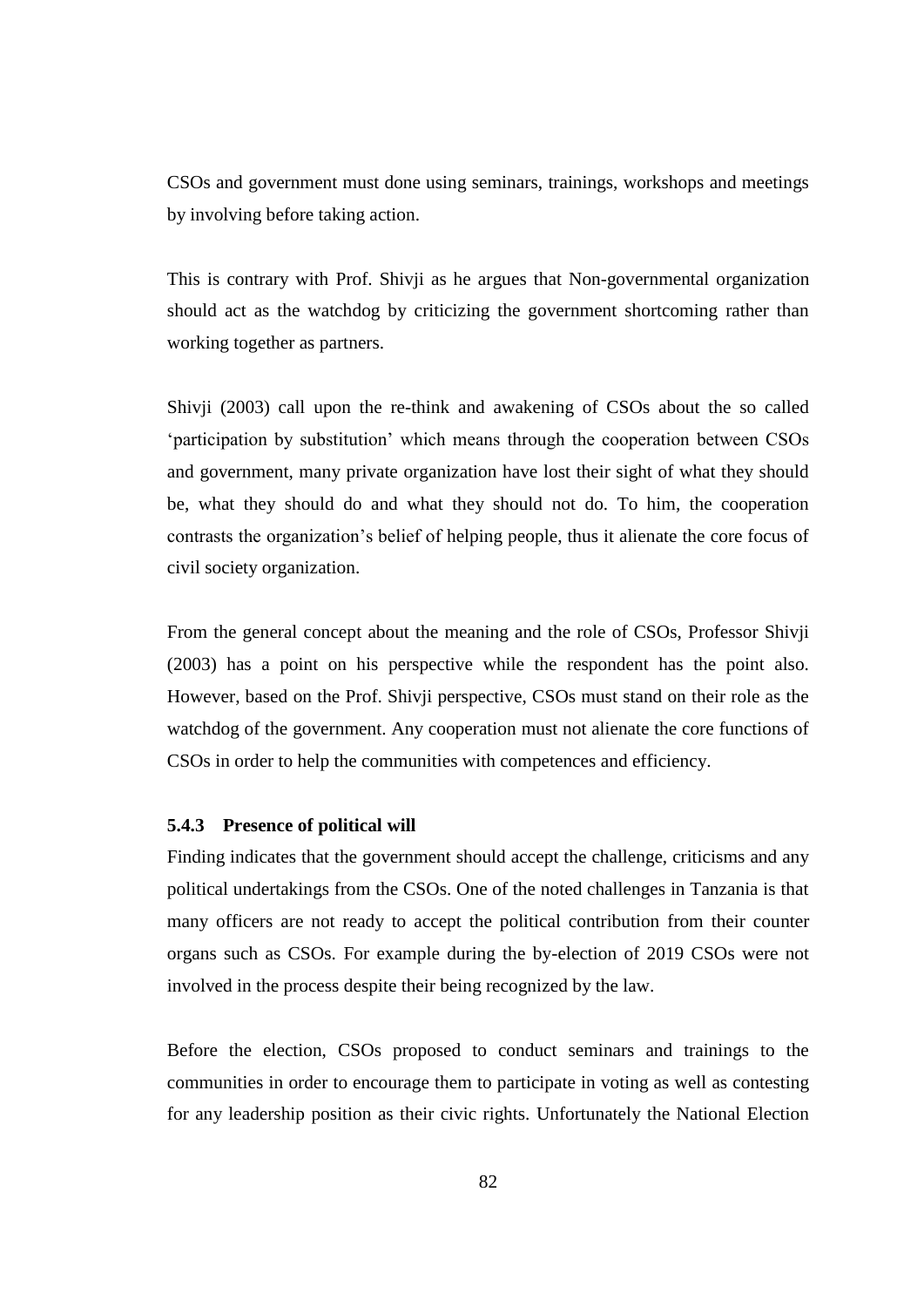Commission (NEC) told the CSOs that the election education has already been provided to the citizens, a statement which was not true.

On this account the political will which is discussed here is that accountability of the people who holds power in the government. It is also based on their willingness to accept challenge from the private sectors. Towards the achievement of CSOs operations, every actor must be accountable on their position. This includes provision of the required permits on time, facilitating the activities as per available laws as well as accepting challenge or criticisms.

In Tanzania this has been a challenge for a long time, where many undertakings which were proposed by the private sectors or opposition political parties continue to encounter some rejections from the government. The issues of establishing a new constitution in Tanzania, peaceful demonstration as well as the free commission of election has not been well accepted by many people who are in power (Mnette, 2016).

To ensure the space of civic space is expanding therefore the government actors should understand the importance of political will as well as being ready to accept changes from their opponents. Development is not geared by the one actor only, but all citizens, organs and systems should work together for the betterment of all.

#### **5.4.4 Community involvements**

On this aspect the respondents mean that members of the communities should participate in all aspects of the activities. In other word, the community members should be involved on identification of the problems, influencing policy, implementing policy, monitoring and evaluation as well as criticizing or encourage the good work done by their leaders.

As the key stakeholders of projects, local communities must be considered with honor because they have the power to accept or reject any activity to be conducted in their areas. Failure to deliver a service to a particular community means the organization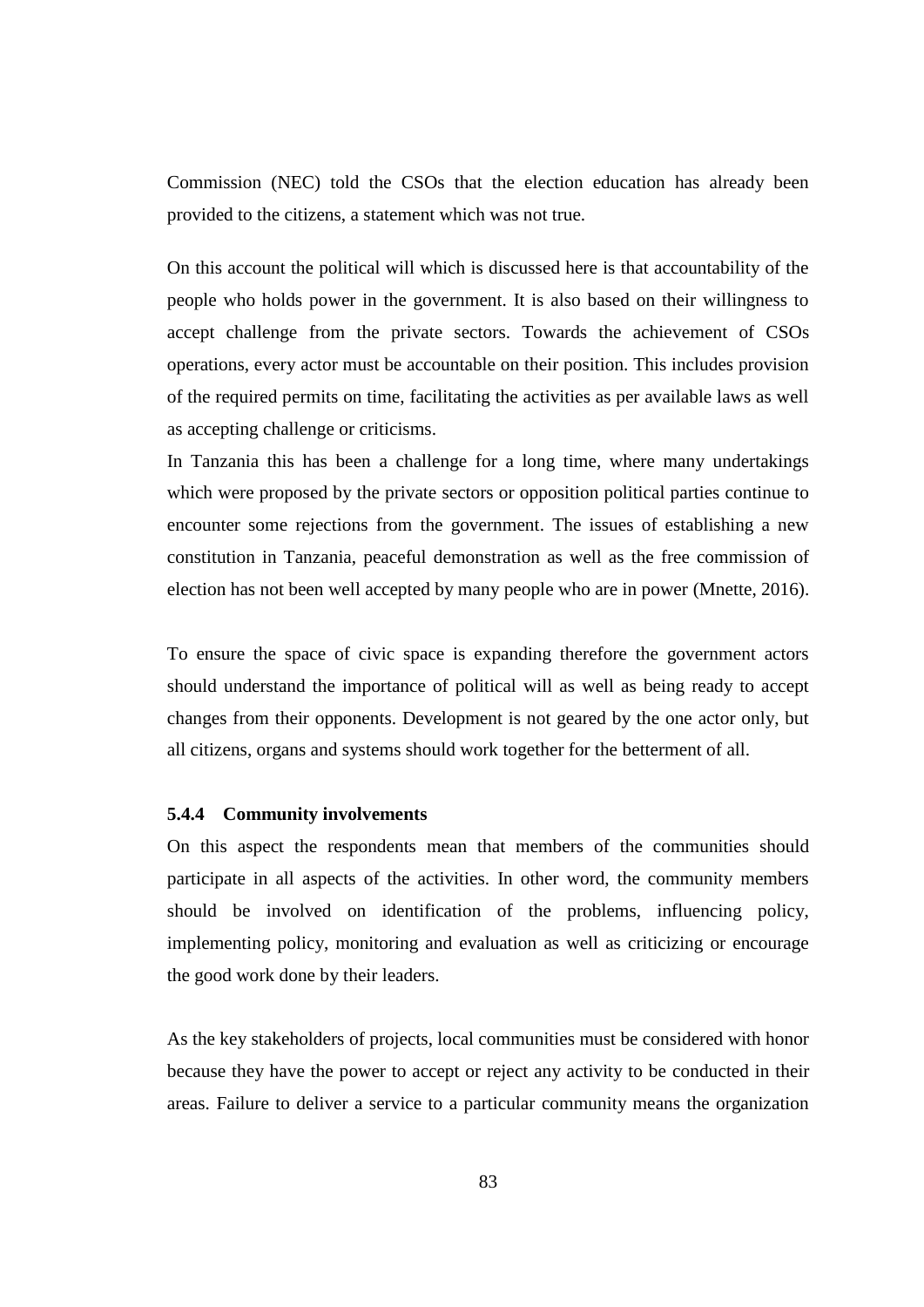has no legitimacy to continue with its operation and it must be banned .And the only way of making them acknowledge is to involve them in all aspects.

When the community is involved in a project, it creates a sense of ownership hence facilitating the attainment of successful outcome. The community members always feel good after realizing that the fruits of their labor have become visible. This include; justice being practiced on their lands, livestock and other res, schools being built, and civic space being available.

Therefore it is call upon the civil society organizations to involve the communities in all aspects of their activities. This will ensure their legitimacy of being supportive to the communities, and at the same time enabling their mission to be successful.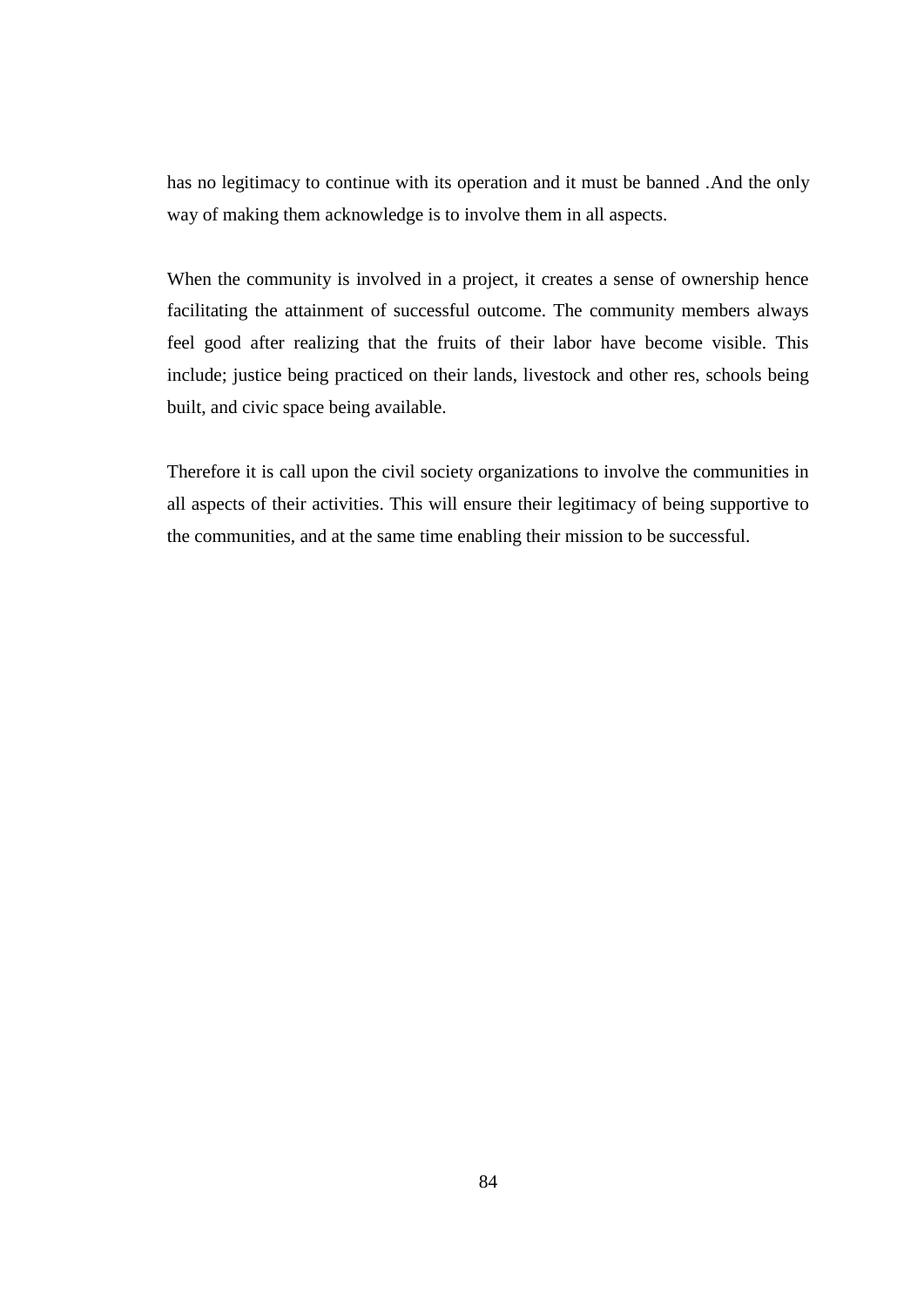# **CHAPTER SIX SUMMARY OF THE FINDINGS, CONCLUSION AND RECOMMENDATIONS**

## **6.1 Introduction**

This Chapter presents the conclusion and recommendations resulting from the findings of the study. It is organized into three sections; the first section presents summary of the study findings in accordance with the objectives; the second section presents the conclusions from the study; and the last section presents the recommendations resulting from the findings of the study. The subsections are presented below.

# **6.2 Summary of the Findings**

This section presents the summary of the study in accordance with the objectives. The first objective was to investigate the extents and mechanism the state uses to suppress civic space in Tanzania, it was found that there are contrasting responses on this objective. While the government holds that there is enough civic space in Tanzania and that it has never suppressed civic space; CSOs claim that civic space in Tanzania is highly shrinking particularly during the current rule.

Furthermore, CSOs mentioned a number of incidences which indicate the shrink of civic space. These include the introduction of restrictive laws, uses of threats, proclamations as well as uses of attacks and violence against CSOs. The intention of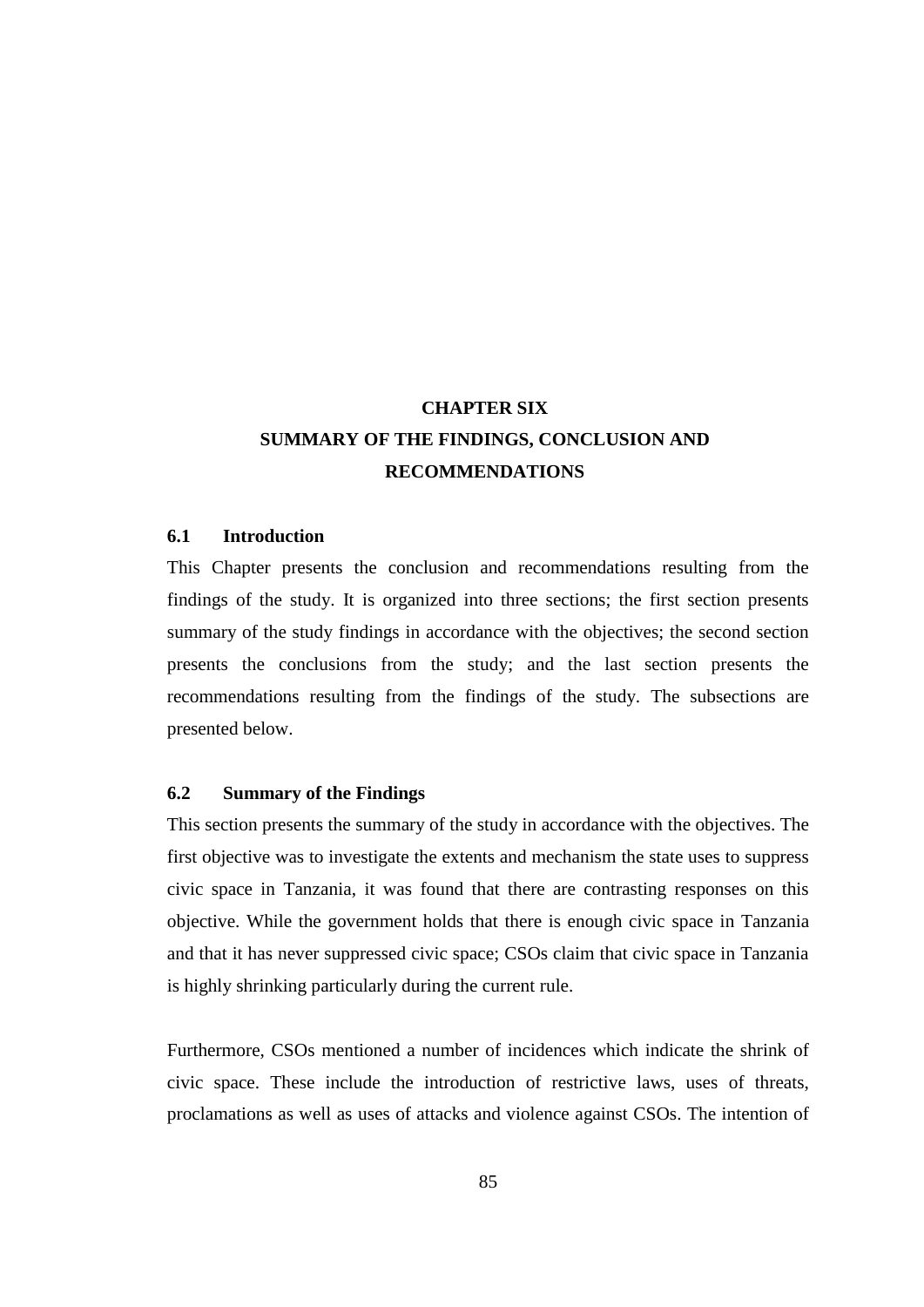using these mechanisms is to safeguard the interest of the government instead of protecting civilian's rights.

The second objective sought to identify effects of shrinking civic space in Tanzania. This objective was asked to both, government officers and CSOs personnel. The responses also differed since; the government held that there is no shrinkage of civic space and thus made difficult to depict the effects of shrinking civic space which in government's opinion it was not shrinking at all.

CSOs however, mentioned different effects of shrinking civic space to specific groups such as ordinary citizens, politicians as well as civil organizations.

In addition to that, it was found that CSOs are affected in three main angles, which are loss of fund, loss of expertise as well as job loss or unemployment. The last objective was to find out what CSOs are doing to cope and expand civic space in Tanzania. The following strategies were reported by the respondents; raising awareness, capacity building, networking as well as uses of social media.

# **6.3 Conclusion**

From the findings of this study it can be concluded that, CSOs use several methods to cope with shrinking in civic space in Tanzania. However this does not mean that through those mentioned strategies the shrinkage challenges are solved. It is therefore important for organizations to do critical analysis on the effectiveness of their methods together with cooperation with other stakeholders so as to come up with concrete mechanisms of solving the problem. Again government should assist to prevent more deterioration of human rights and shrink of civic space claimed by CSO and international organization through adhere various international human treaties assigned by Tanzania so as to keep long-term record of practice of openness, engagement and respect of human rights.

## **6.4 Recommendations**

With regard to the findings and conclusions, the following were recommended.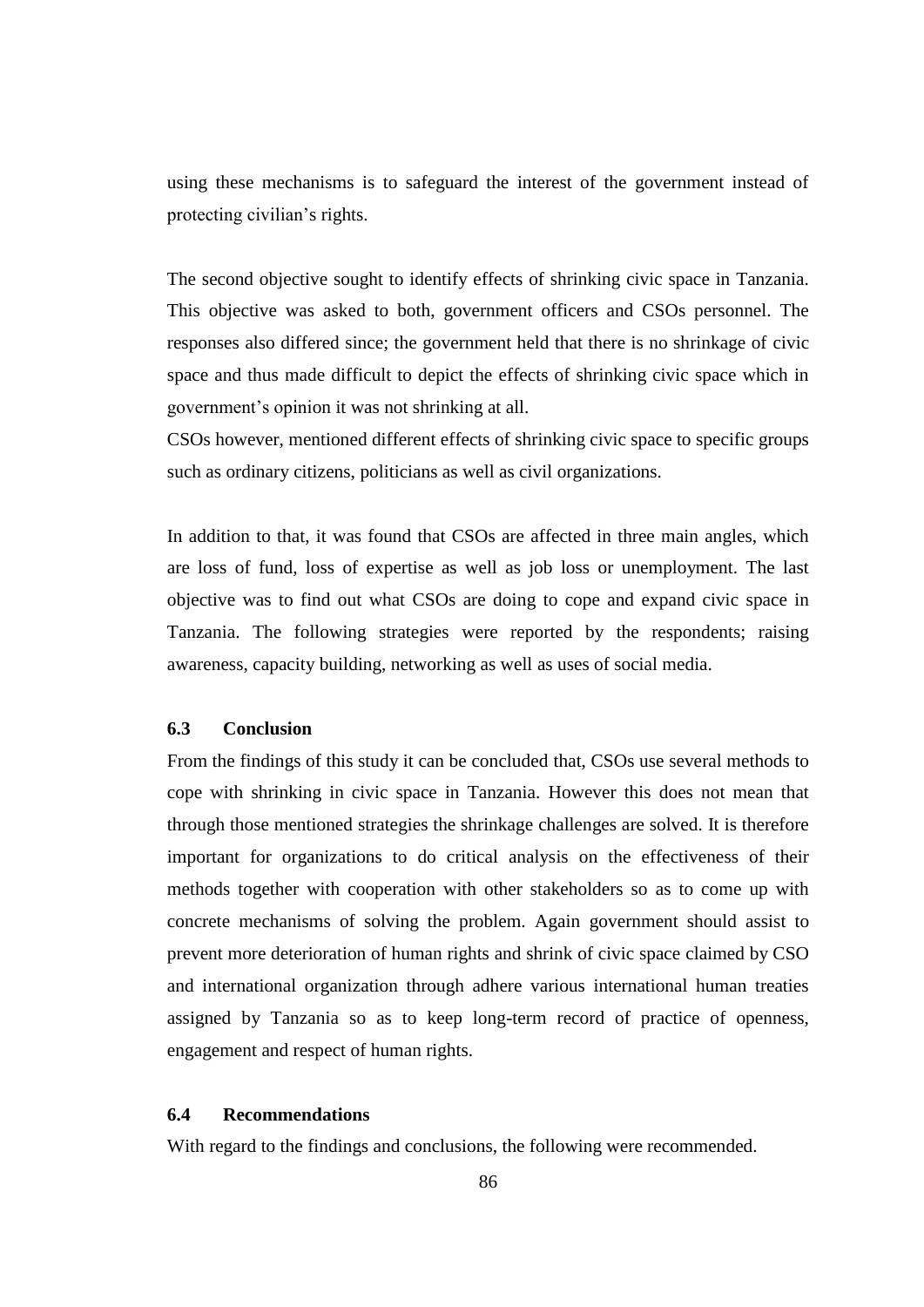• The government in collaboration with the private sector should make sure that there is consistent civic space among Tanzanians as well as to non-governmental organizations. This should go hand in hand with the involvement of private sector during policy making and law establishment in order to mitigate the contradictions arising during interpretation and implementation of the established laws. Government should consider the private sector as the key partners on development rather than perceiving them as the protestors.

 CSOs should invest in building technical capability for maintenance the government accountability as well as secure civic space by increasing awareness to the ordinary citizens, government agencies as well as other partners for the development of nongovernment organs. CSOs also should work in transparency in order to reduce unnecessary conflicts with the government authorities. This transparency should be manifested from the early stage of registration, fund raising and projects which is going to be conducted.

## **6.5 Areas for further study**

Find what is a true concerning the current status of civic space in Tanzania it might require more investigation. The question to why non-governmental organs are contrasting with the government organs on the same matter on the same setting should be addressed. Also, a quantitative approach might provide a good conclusive data by examining how many respondents says what.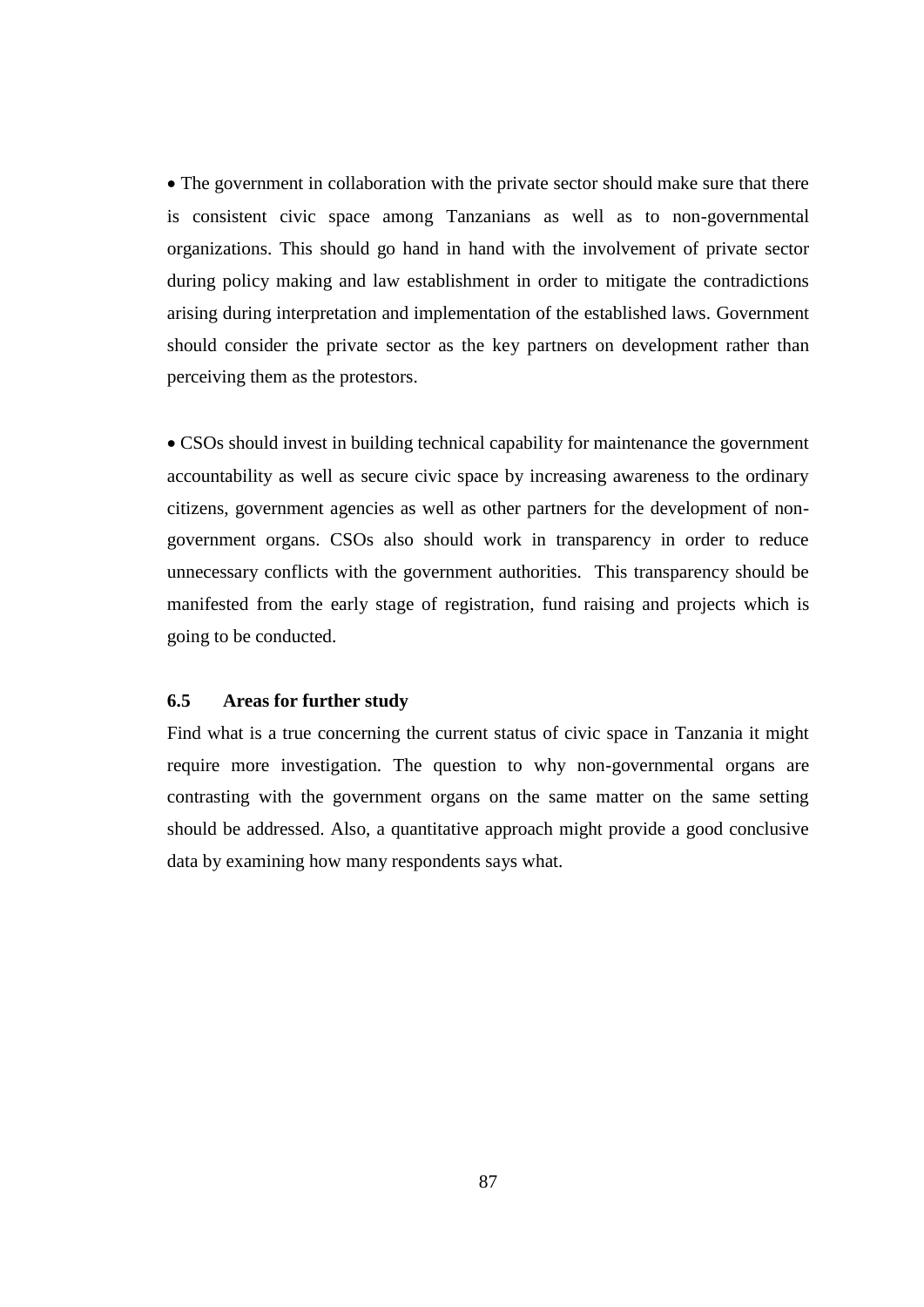#### **REFERENCES**

- ABA. (2018, November 27). What is an Executive Order? Retrieved May 17, 2020, from American Bar Association[:https://www.americanbar.org/groups/public\\_education/pu](https://www.americanbar.org/groups/public_education/publications/teaching-legal-docs/what-is-an-executive-order-/) [blications/teaching-legal-docs/what-is-an-executive-order-/.](https://www.americanbar.org/groups/public_education/publications/teaching-legal-docs/what-is-an-executive-order-/)
- Abdullahi, M., &Gana, A. (2017).*Role of civil society organisations in promoting democracy and good governance in Nigeria*.Abuja: New Stamp.
- Acht, Mahmoud, & Thiele (2015). Corrupt governments do not receive more state-tostate aid: Governance and the delivery of foreign aid through non-state actors. *The Journal of Development Economics*, Elsevier.
- AmnestyInternational. (2017, January 17). *Europe: Dangerously Disproportionate: The Ever-Expanding National Security State In Europe*. Retrieved November 14, 2019, from Amnesty International[:https://www.amnesty.org/en/documents/eur01/5342/2017](https://www.amnesty.org/en/documents/eur01/5342/2017/en/) [/en/.](https://www.amnesty.org/en/documents/eur01/5342/2017/en/)
- Assogbavi, D. (2015). Can the closing space for CSOs in Africa be reopened? ECDPM; GREAT Insights Magazine, Volume 4.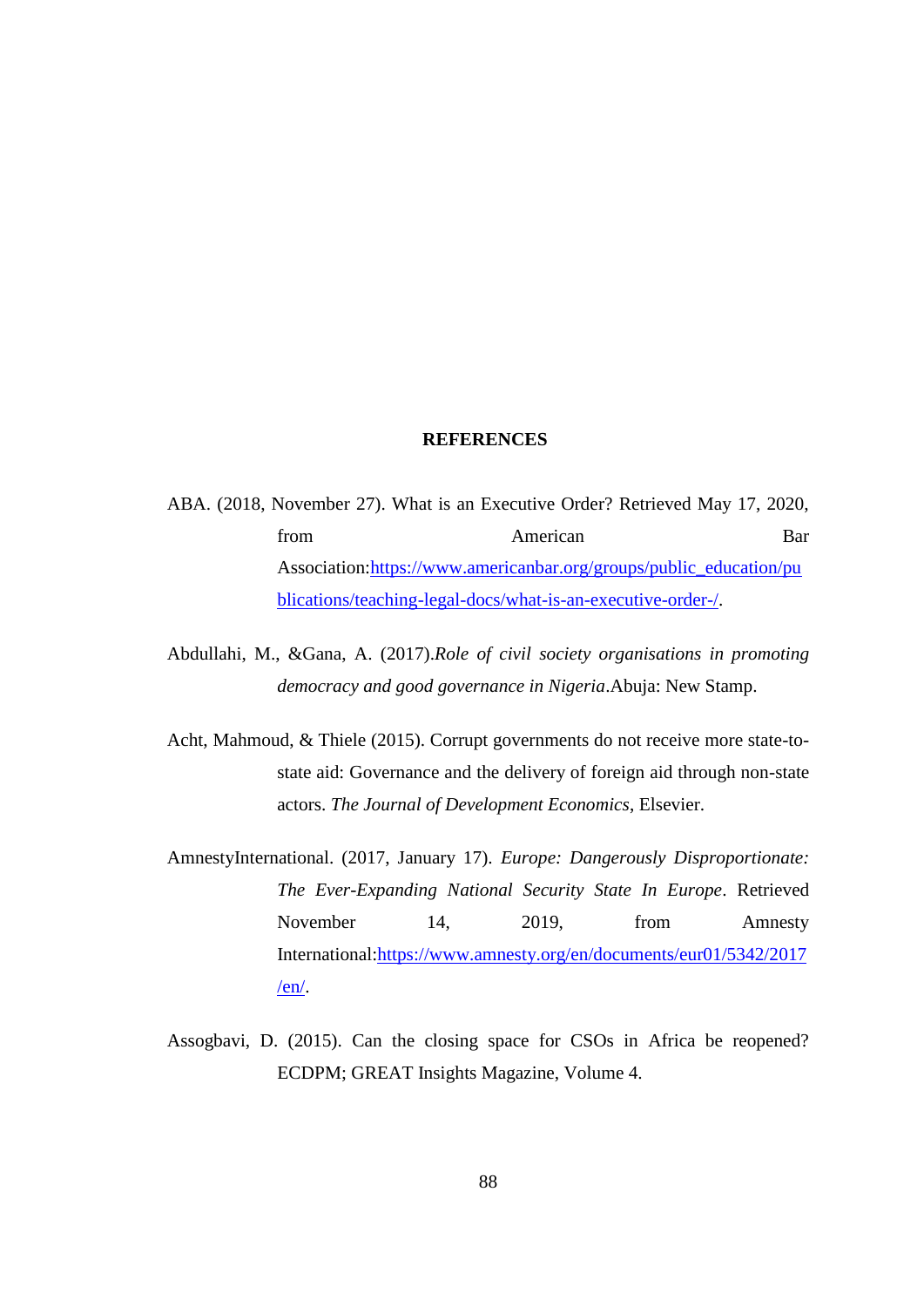- Ayvazygan, K. (2019*). The shrinking space of civil society:* A Report on Trends, Responses, and the Role of Donor. Maecenata Institute, Operculum No. 128
- Baregu, P. M. (2018, March 21). Shrinking freedom spaces in Tanzania. Retrieved May 11, 2020, from The Citizen: [https://www.thecitizen.co.tz/magazine/politicalreforms/Shrinking](https://www.thecitizen.co.tz/magazine/politicalreforms/Shrinking-freedom-spaces-in-Tanzania/1843776-4350888-130m72dz/index.html)[freedom-spaces-in-Tanzania/1843776-4350888-130m72dz/index.html.](https://www.thecitizen.co.tz/magazine/politicalreforms/Shrinking-freedom-spaces-in-Tanzania/1843776-4350888-130m72dz/index.html)
- BBC. (2019, April 4). Rwanda genocide: 100 days of slaughter. Retrieved May 18, 2020, from BBC: News: [https://www.bbc.com/news/world-africa-](https://www.bbc.com/news/world-africa-26875506)[26875506.](https://www.bbc.com/news/world-africa-26875506)
- Bignami, F. (2005).*Civil Society and International Organizations*: A Liberal Framework. Washington DC: George Washington University Law School.
- Borgh, C and Terwindt, C (2014).*Pressures on Political Space of NGOs*. London: Palgrave Macmillan.
- Boyce, C., & Neale, P, (2006).*Conducting in depth interviews*. *A Guide for designing and conducting in depth interview for evaluation input.*Watertown: Pathfinder International.
- Brechenmacher, S. (2017, May 18). *Civil Society Under Assault: Repression and Responses in Russia, Egypt, and Ethiopia*. Retrieved September 13, 2019, from Carnegie: Endowment for International Peace: [https://carnegieendowment.org/2017/05/18/civil-society-under-assault](https://carnegieendowment.org/2017/05/18/civil-society-under-assault-repression-and-responses-in-russia-egypt-and-ethiopia-pub-69953)[repression-and-responses-in-russia-egypt-and-ethiopia-pub-69953.](https://carnegieendowment.org/2017/05/18/civil-society-under-assault-repression-and-responses-in-russia-egypt-and-ethiopia-pub-69953)
- Buyse,(2018). Squeezing civic space: restrictions on civil society organizations and the linkages with human rights: *The International Journal of Human*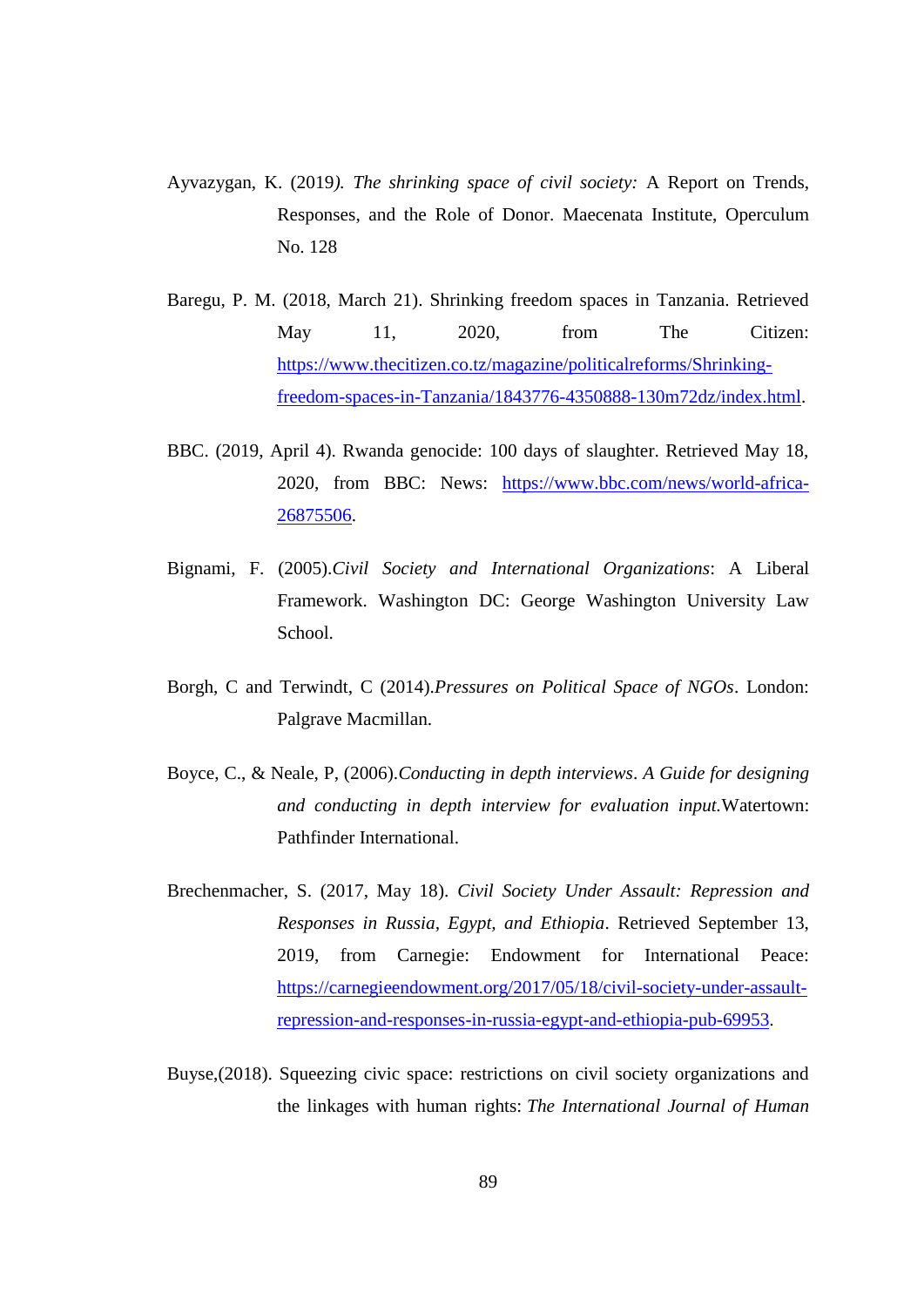- CIPESA. (2019). *The Shrinking Civic Space in East Africa*. Retrieved September 23, 2019, from CIPESA: [https://cipesa.org/?wpfb\\_dl=299.](https://cipesa.org/?wpfb_dl=299)
- Claussen, C. (2011). *Capacity Building for Organizational Effectiveness.* United Way of Calgary and Area: MA C3 Inc.
- Cooper, R. (2018). *What is Civil Society, its role and value in 2018?* UK: University of Birmingham.
- Court, J., Mendizabal, E., Osborne, D., & Young, J. (2006). *Policy Engagement*: *How Civil Society Can be More Effective*. UK: Overseas Development Institute
- Dahl's, R (2003). Philosophy of Democracy, Exhibited in His Essays. *Annual Review of Political Science* Vol. 6:99-118

Dar essalaam: The United Republic of Tanzania.

- Dash, S. P. (2001). The State, Civil Society and Democracy: A Note. *The Indian Journal of Political Science,* pp. 241 - 252.
- Deen, T. (2019, April 12). Civil Society, Press Freedom and Human Rights Under Attack in Africa. Retrieved February 10, 2020, from PRIDE: CANADA'S DAILY AFRICAN CANADIAN'S AND CARIBEAN NEWS MAGAZINE: [http://pridenews.ca/2019/04/12/civil-society](http://pridenews.ca/2019/04/12/civil-society-press-freedom-human-rights-attack-africa/)[press-freedom-human-rights-attack-africa/](http://pridenews.ca/2019/04/12/civil-society-press-freedom-human-rights-attack-africa/)
- Dhivyadeepa, E.(2015). *Sampling Techniques in Educational Research*.India: Laxmi Book.

Edwards, M. (2004).*Civil Society.* Cambridge, UK: Polity Press.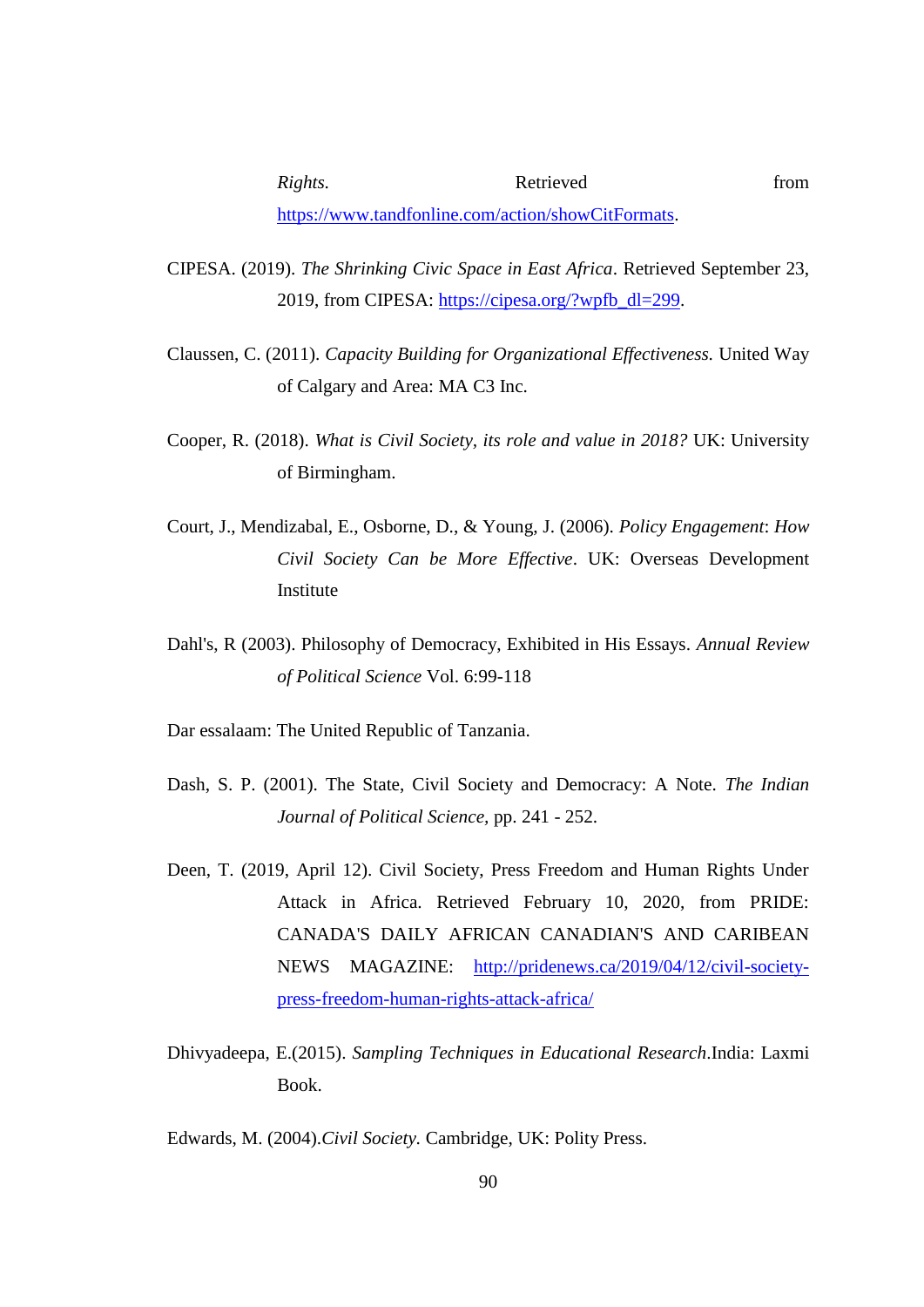- Eltantawy, N., & Wiest, J. (2011). Social Media in the Egyptian Revolution: Reconsidering Resource Mobilization Theory. *International Journal of Communication, 5*, 1207–1224. Wrenn Hall: High Point University ERGO (2018). Transparency and Accountability Criteria. Brussels: Rue d'Edimbourg.
- Fabricius, P. (2019, December 13). Magufuli is driving Tanzania further from human rights. Retrieved May 19, 2020, from ISS: [https://issafrica.org/iss](https://issafrica.org/iss-today/magufuli-is-driving-tanzania-further-from-human-rights)[today/magufuli-is-driving-tanzania-further-from-human-rights.](https://issafrica.org/iss-today/magufuli-is-driving-tanzania-further-from-human-rights)
- FDIH. (2016, September 14). *Slovakia: Violent attack against Ms. Alena Krempaská, member of the Human Rights Institute (ILP)*. Retrieved November 25, 2019, from FDIH: https://www.fidh.org/en/issues/human-rightsdefenders/slovakia-violent-attack-against-ms-alena-krempaskamember-of-the.
- FRA. (2016, October 28). *FRA condemns shocking attack on human rights defender*. Retrieved December 25, 2019, from FRA: https://fra.europa.eu/en/news/2016/fra-condemns-shocking-attackhuman-rights-defender.
- Funders' Initiative for Civil Society. (2016). *Challenging the Closing Space for Civil Society*. Retrieved December 12, 2019, from [https://www.ariadne](https://www.ariadne-network.eu/wp-content/uploads/2015/03/ClosingSpaceReport_May2016_DigitalVersion.pdf)[network.eu/wp](https://www.ariadne-network.eu/wp-content/uploads/2015/03/ClosingSpaceReport_May2016_DigitalVersion.pdf)[content/uploads/2015/03/ClosingSpaceReport\\_May2016\\_DigitalVersi](https://www.ariadne-network.eu/wp-content/uploads/2015/03/ClosingSpaceReport_May2016_DigitalVersion.pdf) [on.pdf](https://www.ariadne-network.eu/wp-content/uploads/2015/03/ClosingSpaceReport_May2016_DigitalVersion.pdf)
- Gall, É.,Millot, G., &Neubauer, C. (2009). *Participation of Civil Society Organizations in Research*. Retrieved May 17, 2020, from [https://www.livingknowledge.org/fileadmin/Dateien-Living-](https://www.livingknowledge.org/fileadmin/Dateien-Living-Knowledge/Library/Project_reports/STACS_Final_Report-Partic.research_2009.pdf)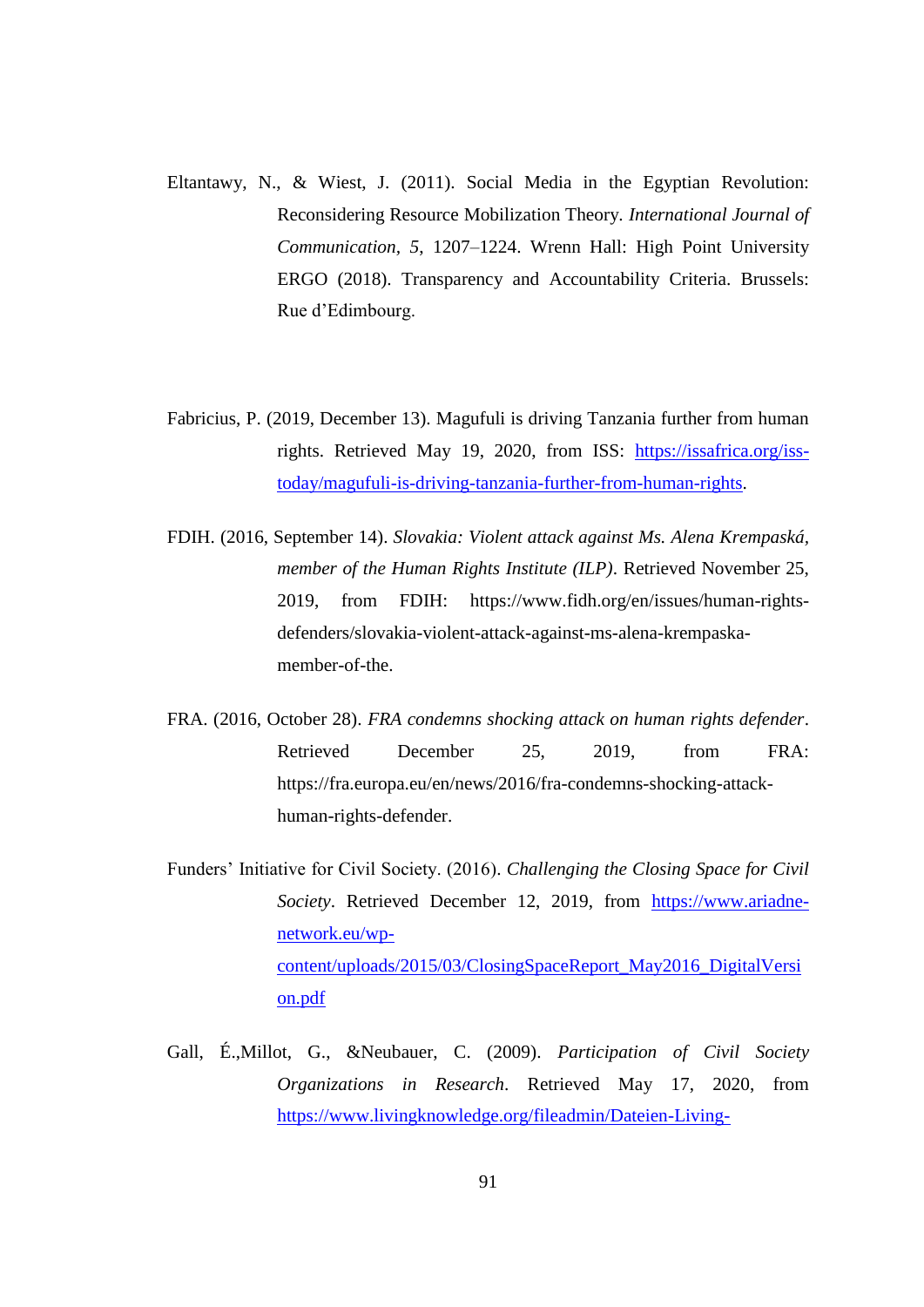[Knowledge/Library/Project\\_reports/STACS\\_Final\\_Report-](https://www.livingknowledge.org/fileadmin/Dateien-Living-Knowledge/Library/Project_reports/STACS_Final_Report-Partic.research_2009.pdf)[Partic.research\\_2009.pdf](https://www.livingknowledge.org/fileadmin/Dateien-Living-Knowledge/Library/Project_reports/STACS_Final_Report-Partic.research_2009.pdf)

- Gall, É.,Millot, G., &Neubauer, C. (2009). *Participation of Civil Society Organisations in Research*. Retrieved May 17, 2020, from [https://www.livingknowledge.org/fileadmin/Dateien-Living-](https://www.livingknowledge.org/fileadmin/Dateien-Living-Knowledge/Library/Project_reports/STACS_Final_Report-Partic.research_2009.pdf)[Knowledge/Library/Project\\_reports/STACS\\_Final\\_Report-](https://www.livingknowledge.org/fileadmin/Dateien-Living-Knowledge/Library/Project_reports/STACS_Final_Report-Partic.research_2009.pdf)[Partic.research\\_2009.pdf](https://www.livingknowledge.org/fileadmin/Dateien-Living-Knowledge/Library/Project_reports/STACS_Final_Report-Partic.research_2009.pdf)
- Giorgini G. (2013) Three Visions of Liberty: John Stuart Mill, Isaiah Berlin, Quentin Skinner. In: Demetriou K.N., Loizides A. (eds) John Stuart Mill. Palgrave Macmillan, London
- Glesne, C. (2016).*Becoming qualitative Researcher: An Introduction,* 5th edition*.*Boston. Person,
- Guest, G, MacQueen K.M &Namey, E.E (2012).*Applied Thematic Analysis*. Sage Publishers
- HCLU. (2013, December 27). *Litigation on the Right to Protest*. Retrieved January 18, 2020, from TASZ: [https://hclu.hu/en/articles/litigation-on-the](https://hclu.hu/en/articles/litigation-on-the-right-to-protest-1)[right-to-protest-1](https://hclu.hu/en/articles/litigation-on-the-right-to-protest-1)
- Helmut, K. Anheier, Markus., & L. Stefan, P.(2019). *Civil society in times of change:*  Global Solutions Publisher.
- Houser, A. R. (2014*).Counseling and educational research. Evaluation and*  application, 3<sup>rd</sup>edition, Los Angeles, CA SAGE.
- International Center for Not-For-Profit Law, (2016). "Survey of Trends Affecting Civic Space: 2015-16", *Global Trends in NGO Law,* Vol 7, Issue 4,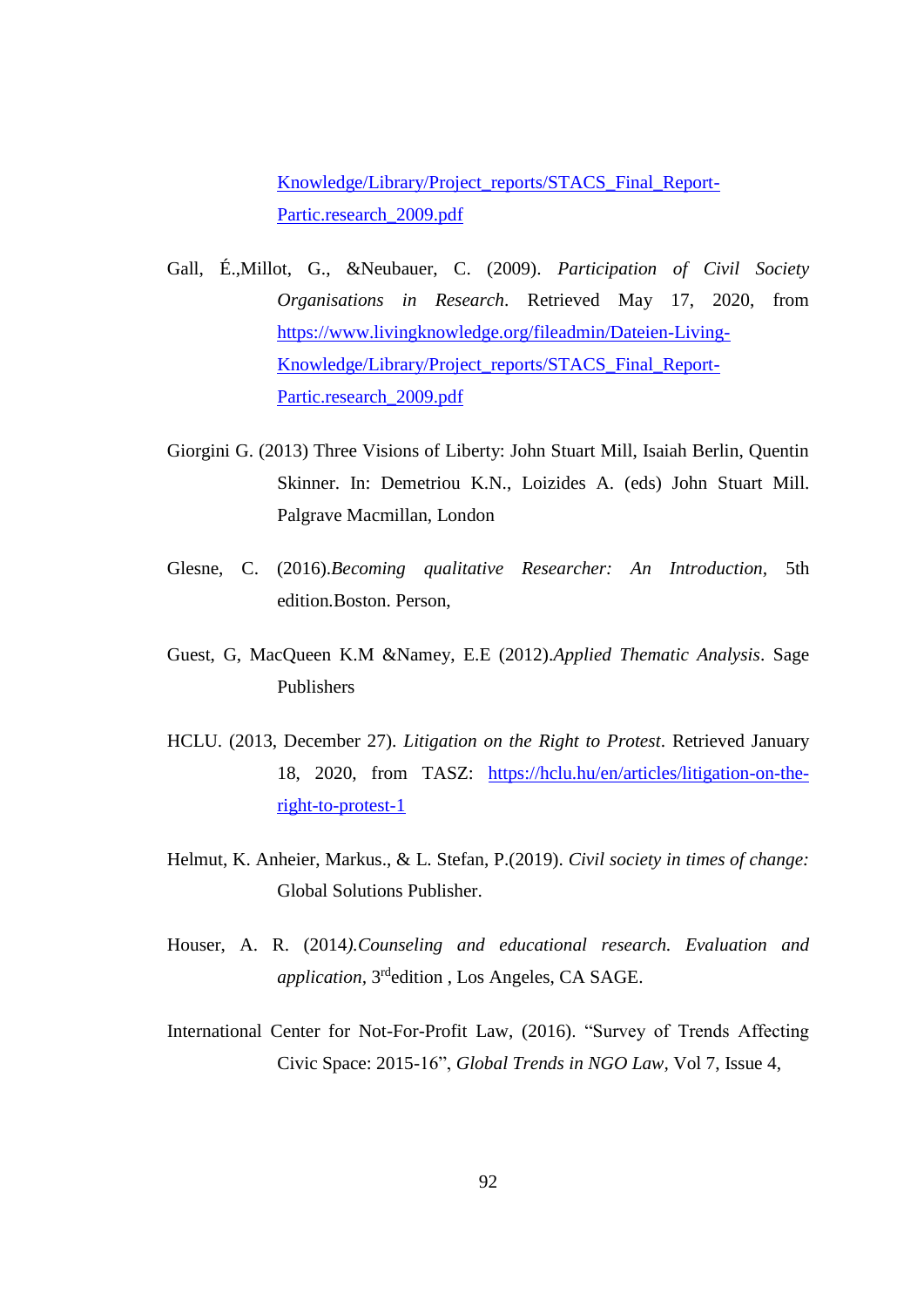- INTRAC. (2011). Empowered to influence: capacity building for advocacy. Retrieved May 17, 2020, from INTRAC: [https://www.intrac.org/wpcms/wp](https://www.intrac.org/wpcms/wp-content/uploads/2016/09/ONTRAC-47.pdf)[content/uploads/2016/09/ONTRAC-47.pdf](https://www.intrac.org/wpcms/wp-content/uploads/2016/09/ONTRAC-47.pdf)
- Kisić, V., &Tomka, G. (2018).Awareness raising & advocacy. The Hague: Europa Nostra.
- Kiwanga, F. (2018). *15 Years of building Tanzania Civil Society*. Dar Es Salaam: Directory of civil society organization.
- Kode, D. (2018). Civic Space Restrictions in Africa. Retrieved May 17, 2020, from ACCORD: [https://www.accord.org.za/conflict-trends/civic-space](https://www.accord.org.za/conflict-trends/civic-space-restrictions-in-africa/)[restrictions-in-africa/](https://www.accord.org.za/conflict-trends/civic-space-restrictions-in-africa/)
- Kombo, D.K, & Tromp, D.L (2006) *proposal and thesis writing*: An introduction. Nairobi, Kenya pacilines.
- Kothari, C.R (2019)*. Research methodology: methods and Techniques.* New Delhi: International Publishers.
- Kwayu, A. (2018). *Civic Space Shrinking*. Dar Es Salaam: Tz Inc.
- Lahiry, S. (2005). Civil Society Redefined. *The Indian Journal of Political Science*, pp. 29 - 50.
- Leeuwen, L. (2015). *The Impact of Civil Society Organizations on Land Tenure Security.* Cambodia: Leiden University.
- LHRC.(2014). Tanza*nia Human Rights Report.* Kijitonyama: Justice Lugakingira House.
- Litvinenko &Blekanov, (2016). Influencers on the Russian Twitter: Institutions vs. people in the discussion on migrants. In *Proceedings of ACM International Conference 'Electronic Governance and Open Society:*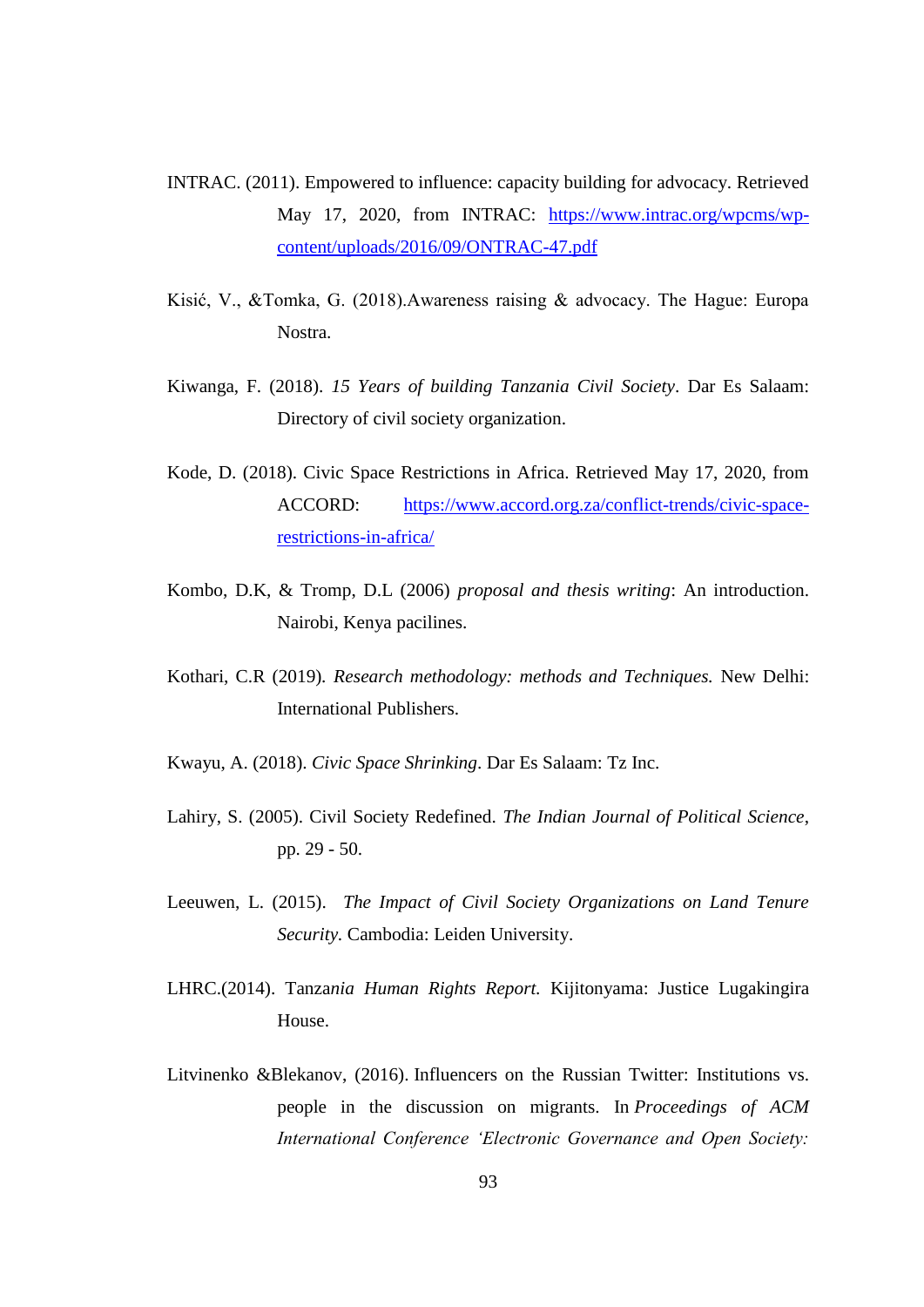*Challenges in Eurasia'* (pp. 212-222). Association for Computing Machinery.

- Mendelson, S. (2015). Dark days for Civil Society: Foreign Affairs. In T. Carothers, Closing Space: Democracy and Human Rights under Fire.Washington, DC: Carnegie Endowment Org.
- MISA-TAN. (2006). Stakeholders Reject the Draft Freedom of Information Bill. Press Release.
- Mnette, S. (2016, June 08). Wapinzani Tanzania wakatazwakuandamana. Retrieved May 27, 2020, from DW: [https://www.dw.com/sw/wapinzani](https://www.dw.com/sw/wapinzani-tanzania-wakatazwa-kuandamana/a-19314549)[tanzania-wakatazwa-kuandamana/a-19314549](https://www.dw.com/sw/wapinzani-tanzania-wakatazwa-kuandamana/a-19314549)
- Mosha,&Kagaruki. (2019).Unending Quest to Defend Civic Space. Dar es Salaam, THRDC.
- Muneri, C. (2016). Challenging the Co-opting of Democracy: Discourse from Civil Society Organizations in Zimbabwe. *Howard Journal of Communication*.Vol-27.
- Nsehe, M. (2018, October 20). Kidnapped Tanzanian Billionaire Mohammed Dewji Returns Home Safely. Retrieved May 28, 2020, from Forbes: [https://www.forbes.com/sites/mfonobongnsehe/2018/10/20/kidnapped](https://www.forbes.com/sites/mfonobongnsehe/2018/10/20/kidnapped-tanzanian-billionaire-mohammed-dewji-has-been-released/#26ca34ba1658)[tanzanian-billionaire-mohammed-dewji-has-been](https://www.forbes.com/sites/mfonobongnsehe/2018/10/20/kidnapped-tanzanian-billionaire-mohammed-dewji-has-been-released/#26ca34ba1658)[released/#26ca34ba1658.](https://www.forbes.com/sites/mfonobongnsehe/2018/10/20/kidnapped-tanzanian-billionaire-mohammed-dewji-has-been-released/#26ca34ba1658)
- OSCE/ODIHR. (2017). The Responsibility of States, Protection of Human Rights Defenders in the OSCE. Retrieved on August 28, 2020 from OSCE[:https://www.osce.org/odihr/341366.](https://www.osce.org/odihr/341366)
- 94 Pallas, C., &Sidel, M. (2020, January 14). Foreign Aid Reduction and Local Civil Society: Recent Research and Policy Guidance for Donors and International NGOs. Retrieved on May 18, 2020, from DE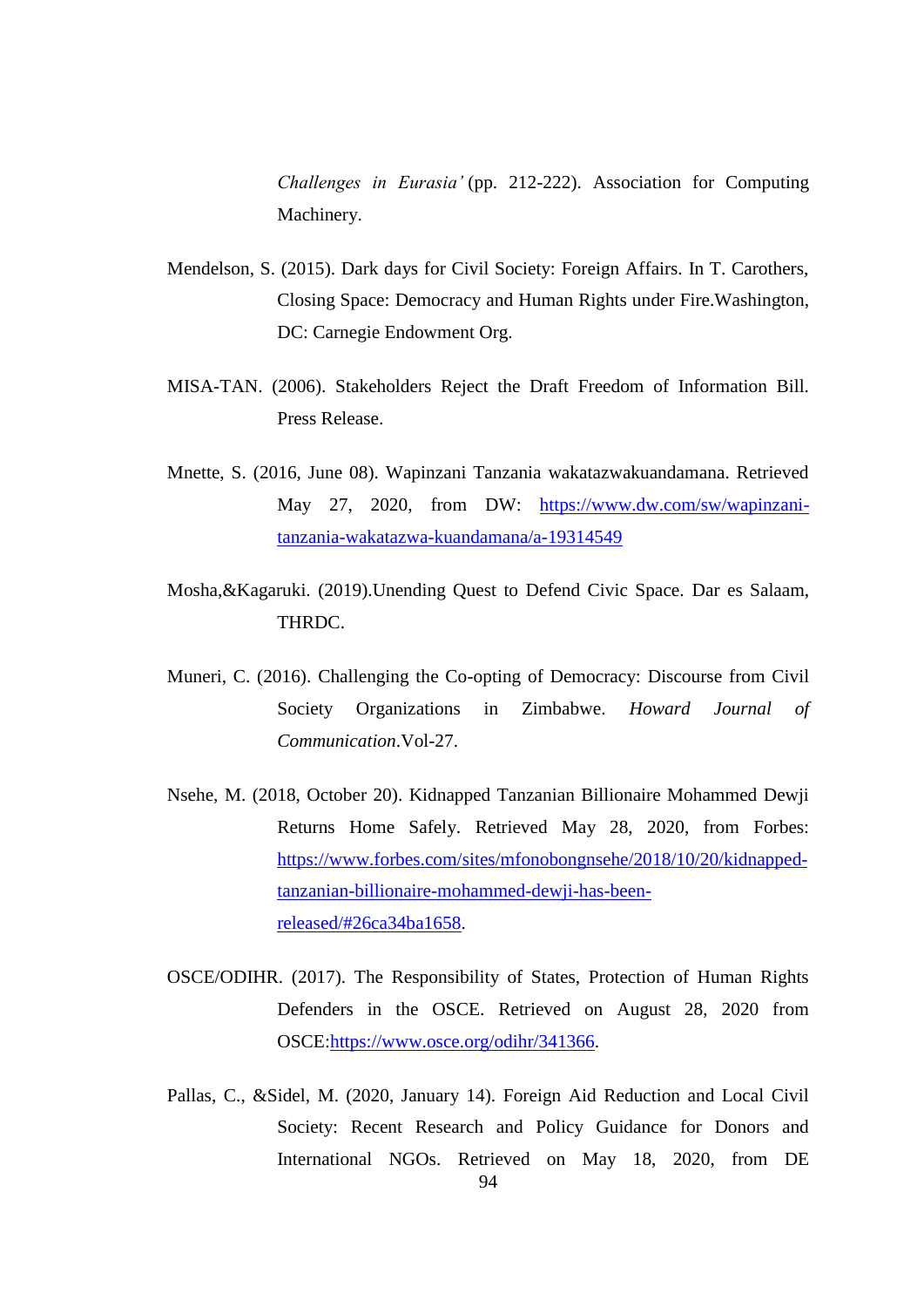GRUYTER: [https://www.degruyter.com/view/journals/npf/ahead-of](https://www.degruyter.com/view/journals/npf/ahead-of-print/article-10.1515-npf-2019-0045/article-10.1515-npf-2019-0045.xml)[print/article-10.1515-npf-2019-0045/article-10.1515-npf-2019-](https://www.degruyter.com/view/journals/npf/ahead-of-print/article-10.1515-npf-2019-0045/article-10.1515-npf-2019-0045.xml) [0045.xml](https://www.degruyter.com/view/journals/npf/ahead-of-print/article-10.1515-npf-2019-0045/article-10.1515-npf-2019-0045.xml)

- Rahman, M. D. (2016*). The advantages and Disadvantages of using qualitative and quantitative approaches and method in language "testing and assessment" research:* a literature review journal of education and learning 6 (I) 10 November. Uk: Elsevier.
- Roberts, P. & Priest, H. (2006).*Reliability and validity in research*. Netherlands: Royal College of Nursing Publishing Company (RCN). Netherlands: W B Saunders Co-Elsevier Inc.
- Rweyemamu, A. (2015). *Tanzania cabinet reshuffled as energy scandal claims fourth politicians*. Retrieved 6 25, 2020, from The Gurdian: [https://www.theguardian.com/global](https://www.theguardian.com/global-development/2015/jan/28/tanzania-cabinet-reshuffle-energy-scandal-jakaya-kikwete)[development/2015/jan/28/tanzania-cabinet-reshuffle-energy-scandal](https://www.theguardian.com/global-development/2015/jan/28/tanzania-cabinet-reshuffle-energy-scandal-jakaya-kikwete)[jakaya-kikwete.](https://www.theguardian.com/global-development/2015/jan/28/tanzania-cabinet-reshuffle-energy-scandal-jakaya-kikwete)
- SALC, (2018).*Reflecting on the closing of civic spaces and its impact on marginalized groups in southern Africa*. Johannesburg: Southern Africa Litigation Centre.
- Schröder, P., & Young, S. (2019). *The Implications of Closing Civic Space for Sustainable Development in Cambodia*. India: Institute of Development Studies.
- Shivji, I. G. (2003).*Reflections on NGOs in Tanzania: What We Are, What We Are Not and What We Ought to Be?* Dar es Salaam: Hakielimu.
- Smidt, H.I. (*2018). Shrinking civil space in Africa* 4, Hamburg: GIGA German Institute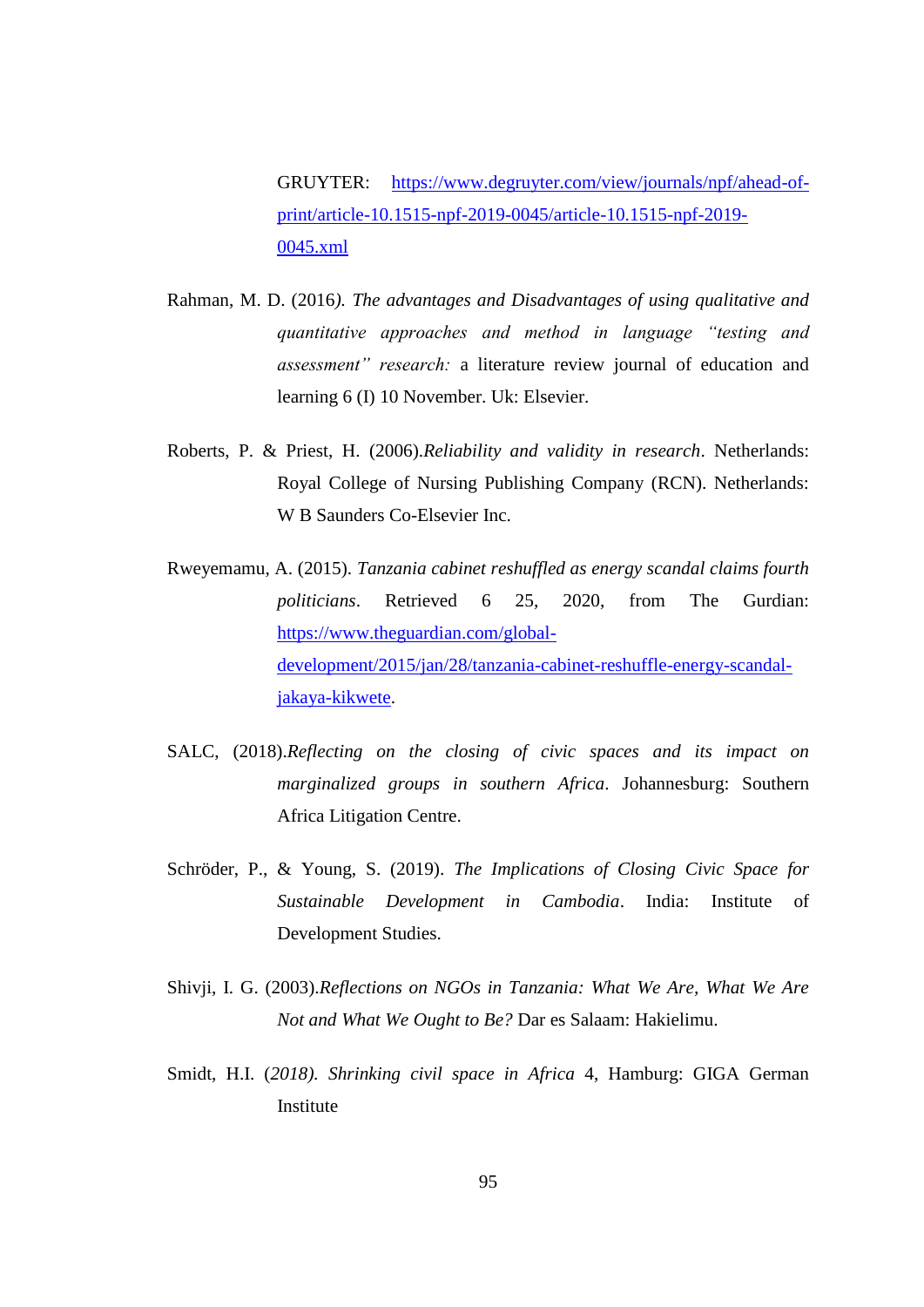- Sriskandarajah, D. (2017). *Under Threat:* Five Countries in which Civic Space is Rapidly Closing. India: Institution of Development Studies.
- Tanzania CIVICUS, (2020).*Tracing conditions for citizen action monitor*. Civicus. Org. Retrieved on 08 Feb 2020 from <https://monitor.civicus.org/country/tanzania/>
- The citizen, (2017).*Civic democratic space shrinking*, Wednesday November 7, 2018 [https://www.google.com.restrived](https://www.google.com.restrived/) on 05 Feb 2020.*The Linkages with human right international journal of human rights.* 22:8, 966 – 988.
- Tushnet, M. V. (2000). *The Constitution of Civil Society.* Georgetown: Georgetown University of Law Center.
- U.R.T. (1977).*The Constitution of United Republic of Tanzania (Last amended 1985).*
- UN Committee Against Torture. (2008). *General Comment No. 2: Implementation of Article 2 by States Parties*, Retrieved on May, 13, 2020 from: <https://www.refworld.org/docid/47ac78ce2.html>
- UNDP.& DCAF. (2008). *Public Oversight of the Security Sector: A Handbook for Civil Society Organizations*. Valeur: Slovak Republic.
- UNDP.(2005). A Guide to Civil Society Organizations working on Democratic Governance.UNDP. Retrieved on June, 27, 2020 from [https://www.undp.org/content/undp/en/home/librarypage/civil\\_society/](https://www.undp.org/content/undp/en/home/librarypage/civil_society/a-guide-to-civil-society-organizations-working-on-democratic-governance-.html) [a-guide-to-civil-society-organizations-working-on-democratic](https://www.undp.org/content/undp/en/home/librarypage/civil_society/a-guide-to-civil-society-organizations-working-on-democratic-governance-.html)[governance-.html](https://www.undp.org/content/undp/en/home/librarypage/civil_society/a-guide-to-civil-society-organizations-working-on-democratic-governance-.html)
- UN-GA. (1998). Declaration on the Right and Responsibility of Individuals, Groups and Organs of Society to Promote and Protect Universally Recognized Human Rights and Fundamental Freedoms. Retrieved on March, 18,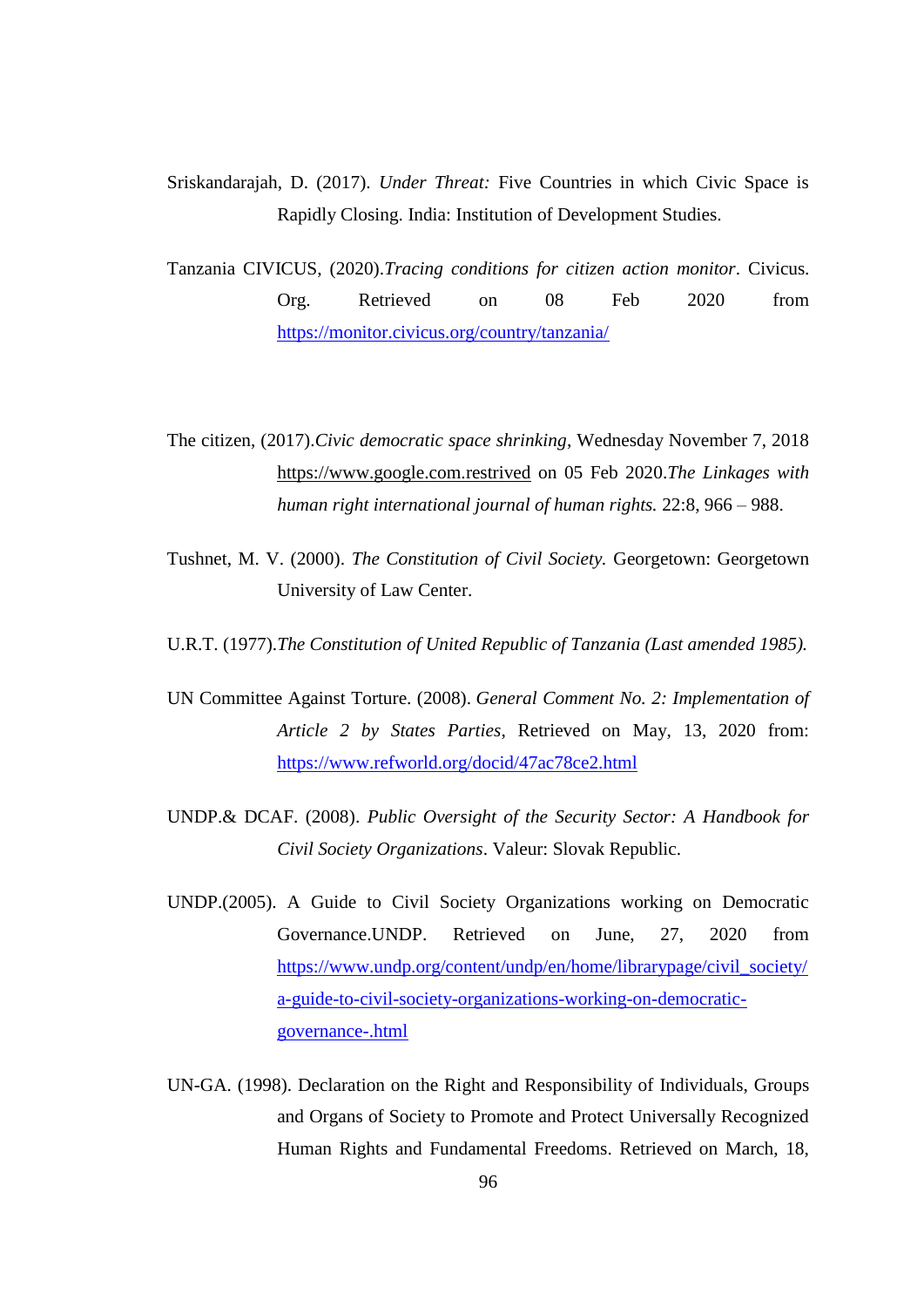2020 from [https://www.ohchr.org/en/professionalinterest/pages/rightandresponsib](https://www.ohchr.org/en/professionalinterest/pages/rightandresponsibility.aspx) [ility.aspx](https://www.ohchr.org/en/professionalinterest/pages/rightandresponsibility.aspx)

- UN-HRC.(2013). Report of the Special Rapporteur on the rights to freedom of peaceful assembly and of association. Retrieved on June, 27, 2020 from [https://www.refworld.org/pdfid/539063984.pdf.](https://www.refworld.org/pdfid/539063984.pdf)
- USAID, (2017).*Maintaining civic space in Backsliding regimes.* University of Colorado, Boulder.
- Walzer, M. (1998). The Idea of Civil Society: A Path to Social Construction. In E. Dionne, Community Works (pp. 123, 132).
- Wanjiru, E. (2018, April 17). Tanzania: Freedom of expression 'deteriorating' under Magufuli. Retrieved May 17, 2020, fromDW[:https://www.dw.com/en/tanzania-freedom-of-expression](https://www.dw.com/en/tanzania-freedom-of-expression-deteriorating-under-magufuli/a-43423391)[deteriorating-under-magufuli/a-43423391](https://www.dw.com/en/tanzania-freedom-of-expression-deteriorating-under-magufuli/a-43423391)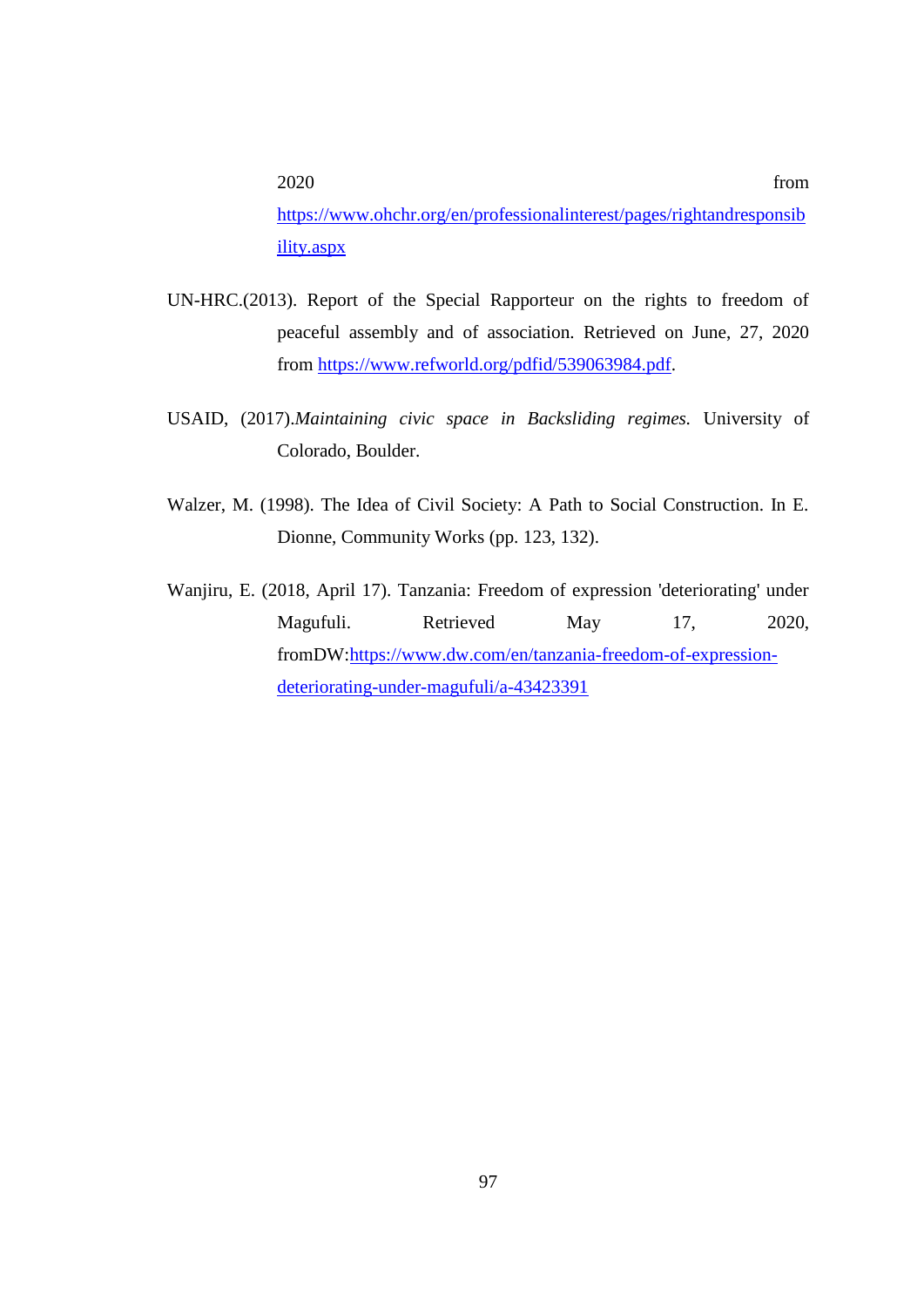## **APPENDICES**

## **Appendix 1: Interview guide for CEOs and Staff of CSOs.**

- *Target population:* CEOs and Staff of Civil Society Organization
- *Sample size:* 30 Respondents *( CEOs of CSOs 10 and Staffs 20)*
- *Themes:*
- The extent and mechanism the state uses to suppress civic space
- Effects of shrinking civic space for ordinary citizens, politics and all civic initiatives CSO in Tanzania
- What CSOs are doing to cope with shrinkage in civic space in Tanzania

## **Introduction:**

I am *Gosper FransNgairo,* a student of Mzumbe University, carrying out a research on **What are Civil Society Organizations doing to address Shrinkage in Civic space in Tanzania** as part of the requirement Master of Leadership and Management (MLM), therefore kindly request you to spare some time for the interview concerning this study. Please be assured that all information will be strictly for academic purposes and will be treated with great confidentiality.

During the interview I will take some notes in my notebook as well as I ask for your consent to record our conversation so as I can do transcription for data analysis process.

#### **Interview Questions:**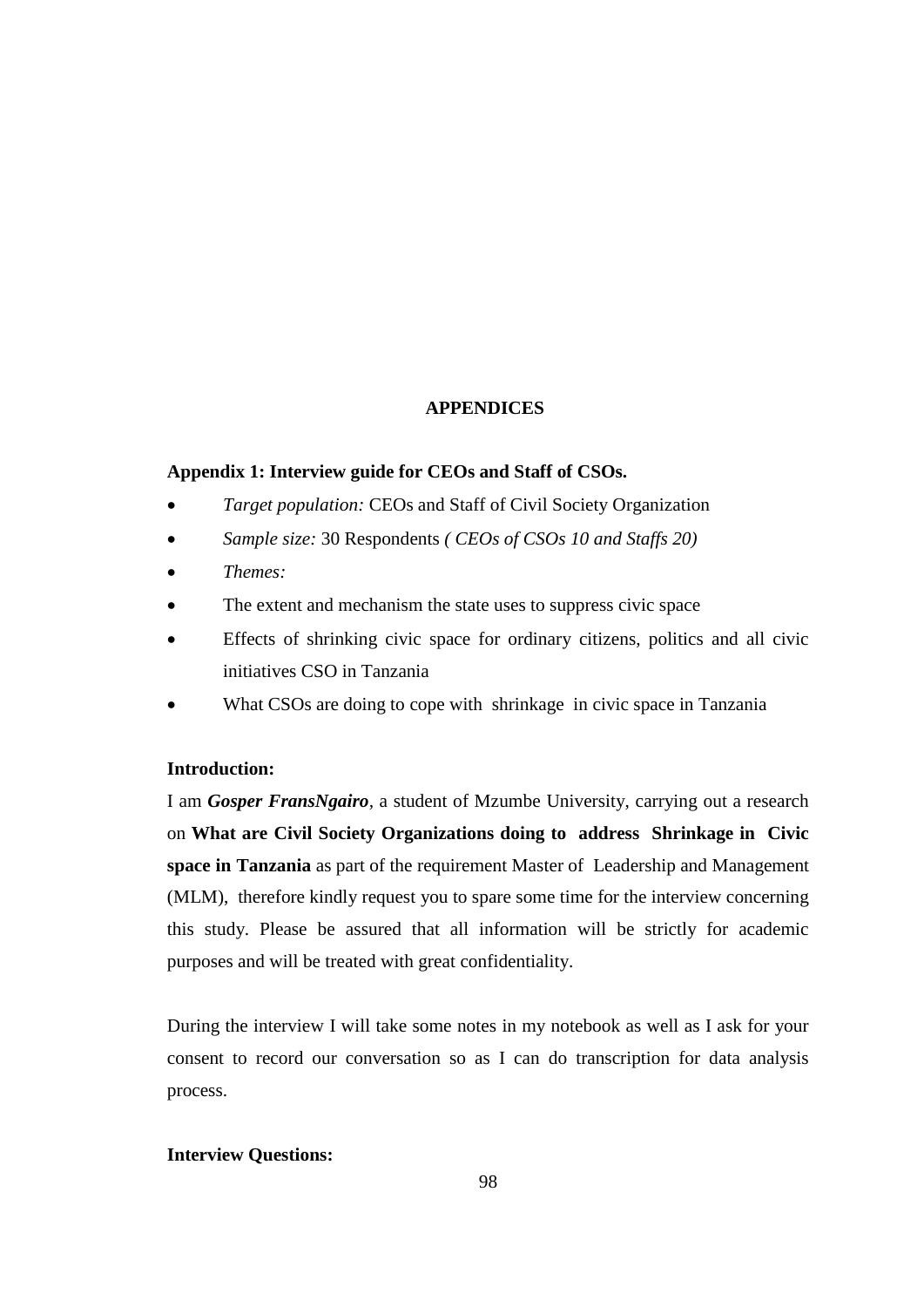THEME 1: MECHANISM THE STATE USES TO SUPPRESS CIVIC SPACE

*Question one:* What is civic space?

*Swali: Uhuru wa raia ni nini?*

-------------------*Probing questions if any*-------------------------

*Question two:* What is the status of civic space in Tanzania?

*Swali: Hali ya uhuru wa raia ipo je nchini Tanzania?*

-------------------*Probing questions*---------------------------

*Question three:* Which are mechanisms the state uses to suppress civic space?

*Swali: Mbinu gani serikali hutumia kuminya uhuru wa raia?*

-------------------*Probing questions*---------------------

*Question four:* Why civic space is shrinking?

*Swali: Kwa nini uhuru wa raia unaminywa?*

-------------------*Probing questions*---------------------

## **THEME 2: EFFECTS OF SHRINKING CIVIC SPACE FOR ORDINARY CITIZENS, POLITICS AND ALL CIVIC INITIATIVES CSOs IN TANZANIA**

**Question five:** What are the effects of shrink civic space to the ordinary citizens, politics and civic initiatives such as CSOs?

*Swali:Ni madhara gani yanayotokana na kuminywa kwa Uhuru wa raia kwa watu wa kawaida, katika siasa ,na asasi za kiraia?*

*-----------------------Probing questions-----------------------------*

*Question six:* Which group is most affected by space shrinkage?

*Swali: Kundi ganil inaathirika zaidi na kuminywa kwa uhuru wa raia*?

-----------------------*Probing questions*-----------------------------

*Question seven:* Why a certain group is more affected than other groups? *Swali: Kwa nini kundi Fulani linaathirika zaidi kuliko makundi mengine?*

THEME 3: TO COPE WITH CIVIC SHRINKAGE IN CIVIC SPACE IN TANZANIA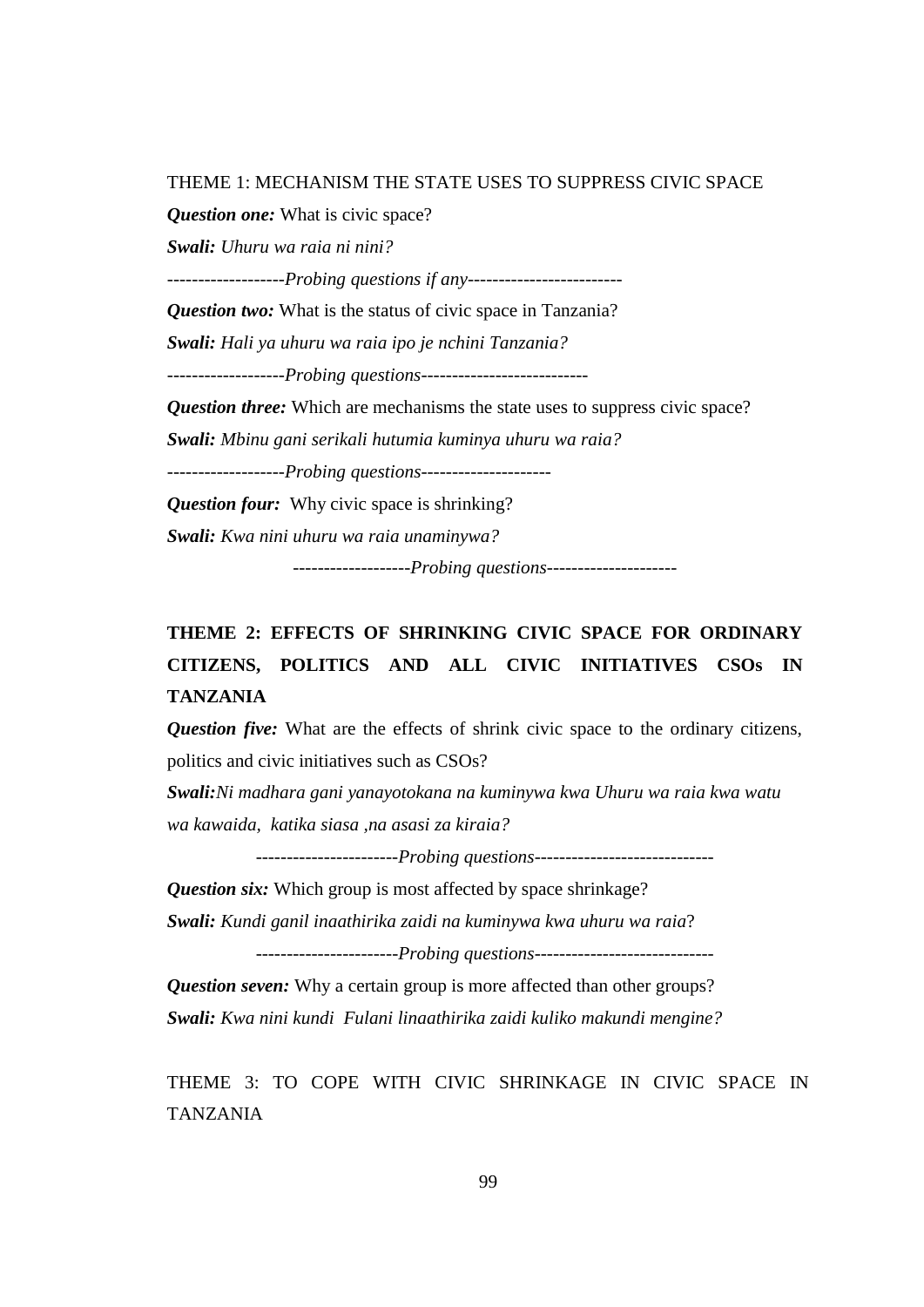*Question eight:* What are the roles of CSOs towards civic space maintenance or expansion?

*Swali: Majukumu ya asasi za kiraia ni yapi katika kuimarisha au kukuza uhuru wa raia?*

-------------------*Probing questions*------------------------

*Question nine:* How are CSOs cope with shrinkage in civic space?

*Swali: Namna gani asasi za kiraia zinakabiliana au zinaongeza uhuru wa raia?*

---------------------*Probing questions*-----------------------------

*Question ten:* What are the effectiveness of the strategies used by CSOs tocope with shrinkage in civic space in Tanzania?

*Swali: Ubora wa njia zinazo tumiwa na asasi za kiraia katika kuongeza au kukabiliana na kuminywa kwa uhuru wa raia upo je nchini Tanzania?*

*Question eleven:* Why civic space in Tanzania is still shrinking despite the presence of CSOs which are responsible for human right defense?

*Swali: Kwa nini uhuru wa raia nchini Tanzania bado unaminywa japokuwa kuna asasi za kiraia zinazo husika na kutetea haki za binadamu?*

*Question twelve:* What should be done to ensure that there will be a reliable civic space is Tanzania?

*Swali: Nini kifanyike kuhakikisha kwamba kunakuwa na uhuru wa uhakika kwa raia nchini Tanzania?* 

-----------------------*Probing questions*-----------------------------

#### **Thank you very much for your time and cooperation**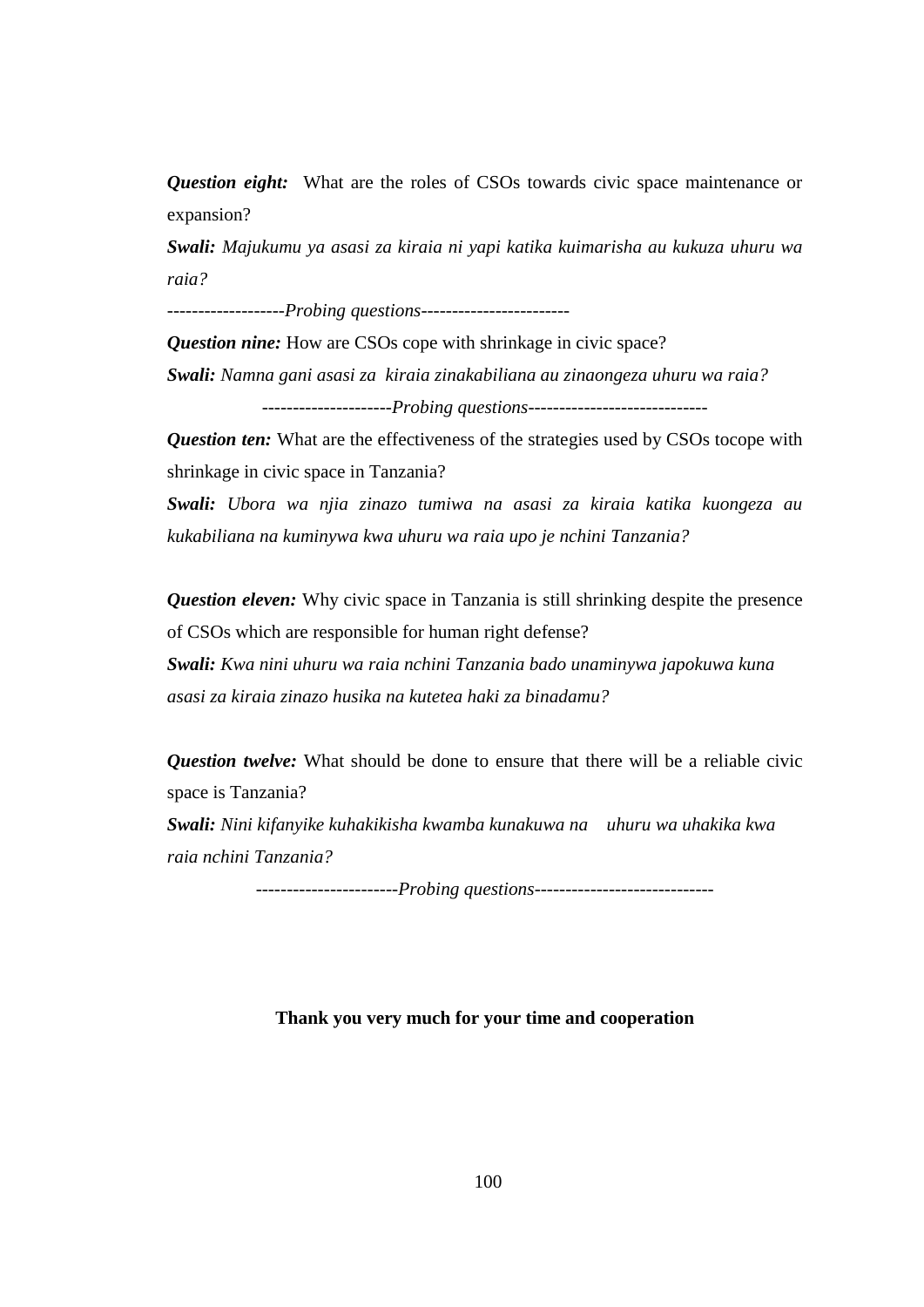## **Appendix 2: Interview guide for the Government Officers**

- *Target population:* Government Officers
- *Sample size:* 10 Respondents
- *Themes:*
- The extent and mechanism the state uses to suppress civic space
- Effects of shrinking civic space for ordinary citizens, politics and all civic initiatives CSO in Tanzania

#### **Introduction:**

I am *Gosper FransNgairo,* a student of Mzumbe University, carrying out a research on **What are Civil Society Organizations doing to address Shrinkage in Civic space in Tanzania** as part of the requirement Master of Leadership and Management (MLM), therefore kindly request you to spare some time for the interview concerning this study. Please be assured that all information will be strictly for academic purposes and will be treated with great confidentiality.

During the interview I will take some notes in my notebook as well as I ask for your consent to record our conversation so as I can do transcription for data analysis process.

### **Interview Questions:**

## **THEME 1: THE EXTENT AND MECHANISM THE STATE USES TO SUPPRESS CIVIC SPACE**

*Question one:* What is civic space?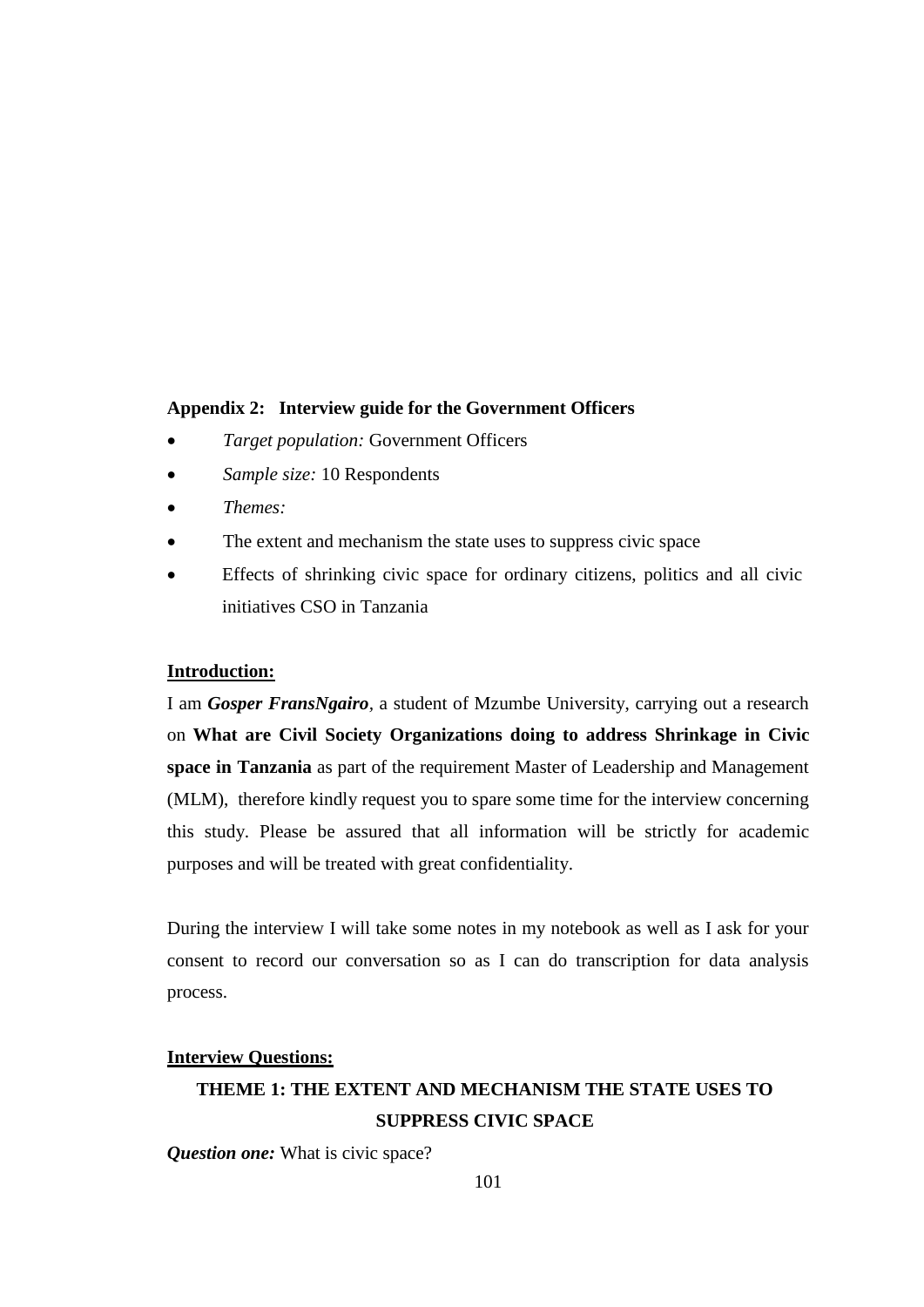*Swali: Uhuru wa raia ni nini?*

-------------------*Probing questions if any*------------------------- *Question two:* What is the status of civic space in Tanzania? *Swali: Hali ya uhuru wa raia ipoje nchini Tanzania?* -------------------*Probing questions*---------------------------

*Question three:* How civic space in Tanzania is shrinking by the state authorities? *Swali: Namna gani uhuru wa raia unaminywa Tanzania kwa kupitia mamlaka za serikali?*

-------------------*Probing questions*---------------------

*Question four:* Why state authorities used to suppress civic space? *Swali: Kwa nini mamlaka ya za kiserikali zinatumika katika kupunguza uhuru wa raia?*

-------------------*Probing questions*---------------------

# **THEME 2: EFFECTS OF SHRINKING CIVIC SPACE FOR ORDINARY CITIZENS, POLITICS AND ALL CIVIC INITIATIVES CSOs IN TANZANIA**

*Question five:* What are the effects of shrink civic space to the ordinary citizens, politics and civic initiatives such as CSOs?

*Swali:Ni madhara gani yanayotokana na kuminywa kwa uhuru wa raia kwa watu wa kawaida, katika siasa na asasi za kiraia?*

*-----------------------Probing questions-----------------------------*

*Question six:* Which group is most affected by space shrinkage? *Swali: Kundi gani linaathirika zaidi nakuminywa kwa uhuru wa raia*? -----------------------*Probing questions*-----------------------------

*Question twelve:* What should be done to ensure that there will be a reliable civic space is Tanzania?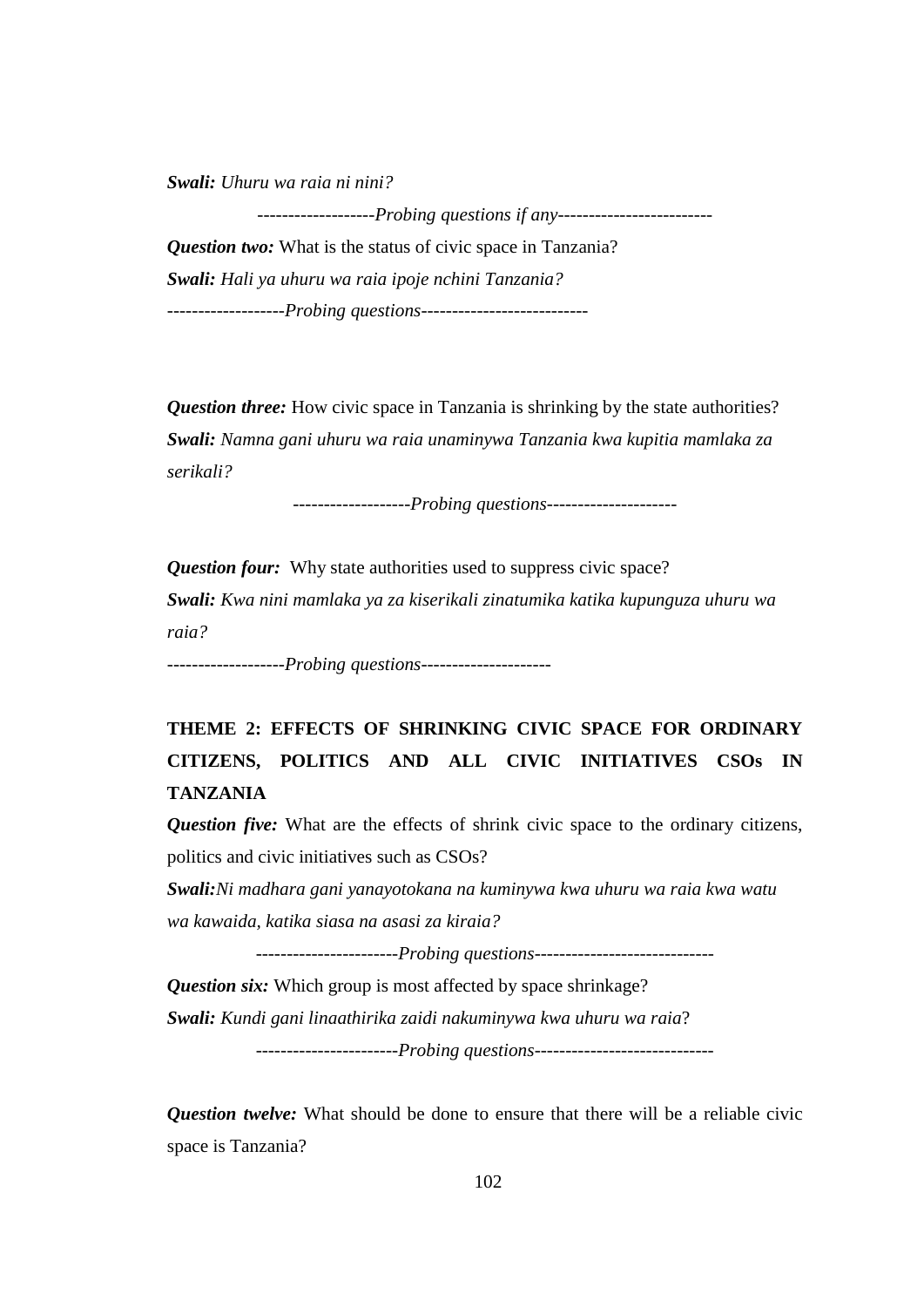*Swali: Nini kifanyike kuhakikisha kwamba kunakuwa na uhuru wa uhakika kwa raia nchini Tanzania?* 

#### **Thank you very much for your time and cooperation**

#### **Appendix 3: Interview guide for Members and Chairs of CSOs Board**

- *Target population:* Members and Chairs of the Board
- *Sample size:* 10 Respondents *(member of the board 5, and chairs of the board 5)*
- *Themes:*
- Effects of shrinking civic space for ordinary citizens, politics and all civic initiatives CSO in Tanzania
- What CSOs are doing to cope with civic space in Tanzania

## **Introduction:**

I am *Gosper FransNgairo,* a student of Mzumbe University, carrying out a research on **What are Civil Society Organizations doing to address Shrinkage in Civic space in Tanzania** as part of the requirement Master of Leadership and Management (MLM), therefore kindly request you to spare some time for the interview concerning this study. Please be assured that all information will be strictly for academic purposes and will be treated with great confidentiality.

During the interview I will take some notes in my notebook as well as I ask for your consent to record our conversation so as I can do transcription for data analysis process.

### **Interview Questions:**

**THEME 2: EFFECTS OF SHRINKING CIVIC SPACE FOR ORDINARY CITIZENS, POLITICS AND ALL CIVIC INITIATIVES CSOs IN TANZANIA**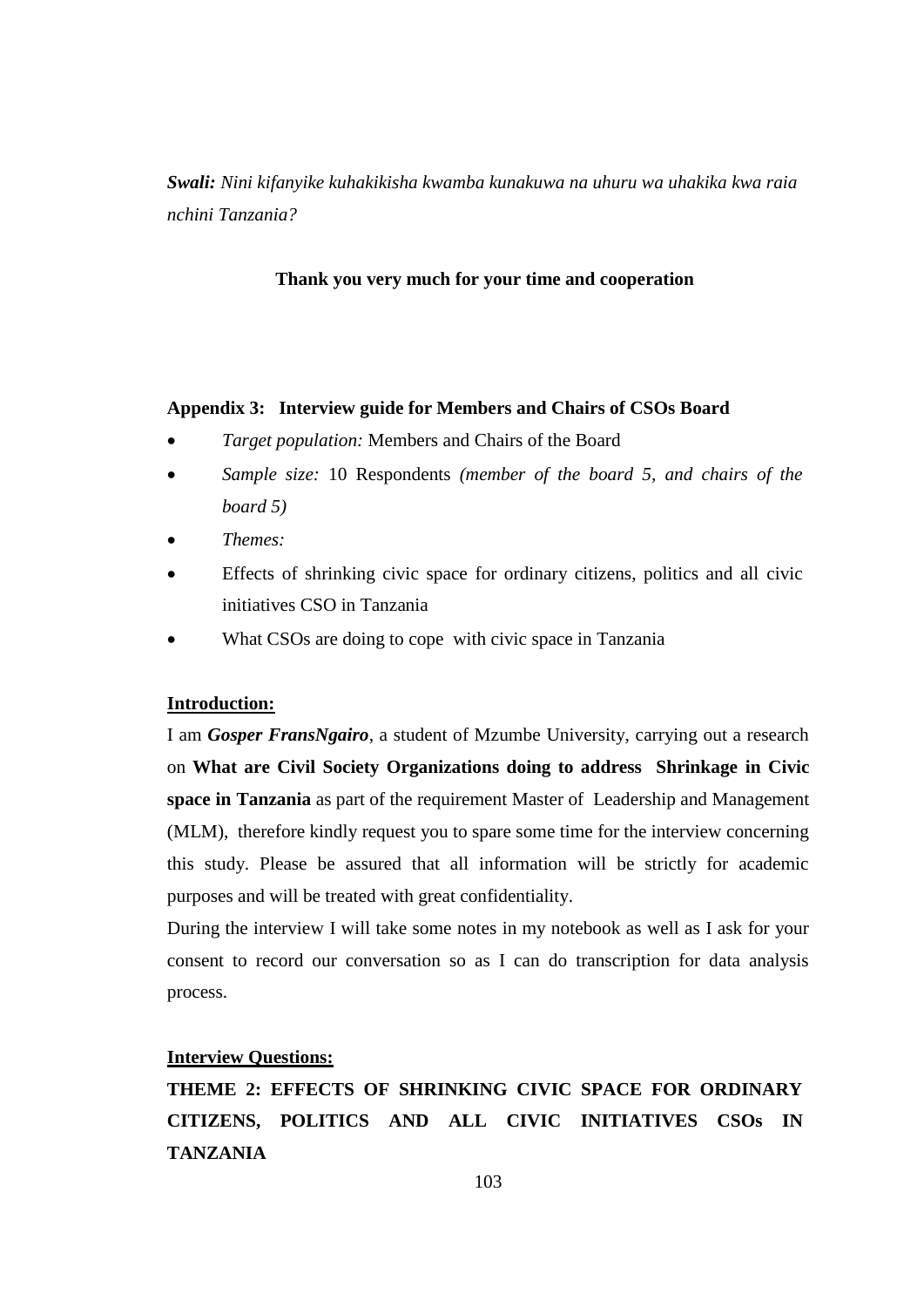*Question one:* What are the effects of shrinking in civic space to the ordinary citizens, politics and civic initiatives such as CSOs?

*Swali: Ni madhara gani yanayotokana na kuminywa kwa uhuru wa raia kwa watu wa kawaida, katika siasa na asasi za kiraia?*

*-----------------------Probing questions-----------------------------*

*Question two:* Which group is most affected by civic space shrinkage? *Swali: Kundi gani linaathirika zaidi na kuminywa kwa uhuru wa raia*? -----------------------*Probing questions*-----------------------------

*Question three:* Why a certain group is more affected than other groups? *Swali: Kwa nini kundi hilo linaathrika zaidi kuliko makundi mengine?*

#### **THEME 3: TO COPE WITH CIVIC SPACE IN TANZANIA**

*Question four:* What are the roles of CSOs towards civic space maintenance or expansion?

*Swali: Majukumu ya asasi za kiraia ni yapi katika kuimarisha au kukuza uhuru wa raia?*

-------------------*Probing questions*------------------------

*Question five:* Which strategies used by CSOs to cope with civic space?

*Swali: Mbinu gani zinazotumiwa na asasi za kiraia katika kukabiliana au kuongeza uhuru wa raia?*

---------------------Probing questions-----------------------------

*Question six:* What are the effectiveness of the strategies used by CSOs tocope with shrinkage in civic space in Tanzania?

*Swali: Ubora wa njia zinazotumiwa na asasi za kiraia katika kuongeza au kukabilianana kuminywa kwa uhuru wa raia upoje nchini Tanzania?*

*Question seven:* Why civic space in Tanzania is still shrinking despite the presence of CSOs which are responsible for human right defense?